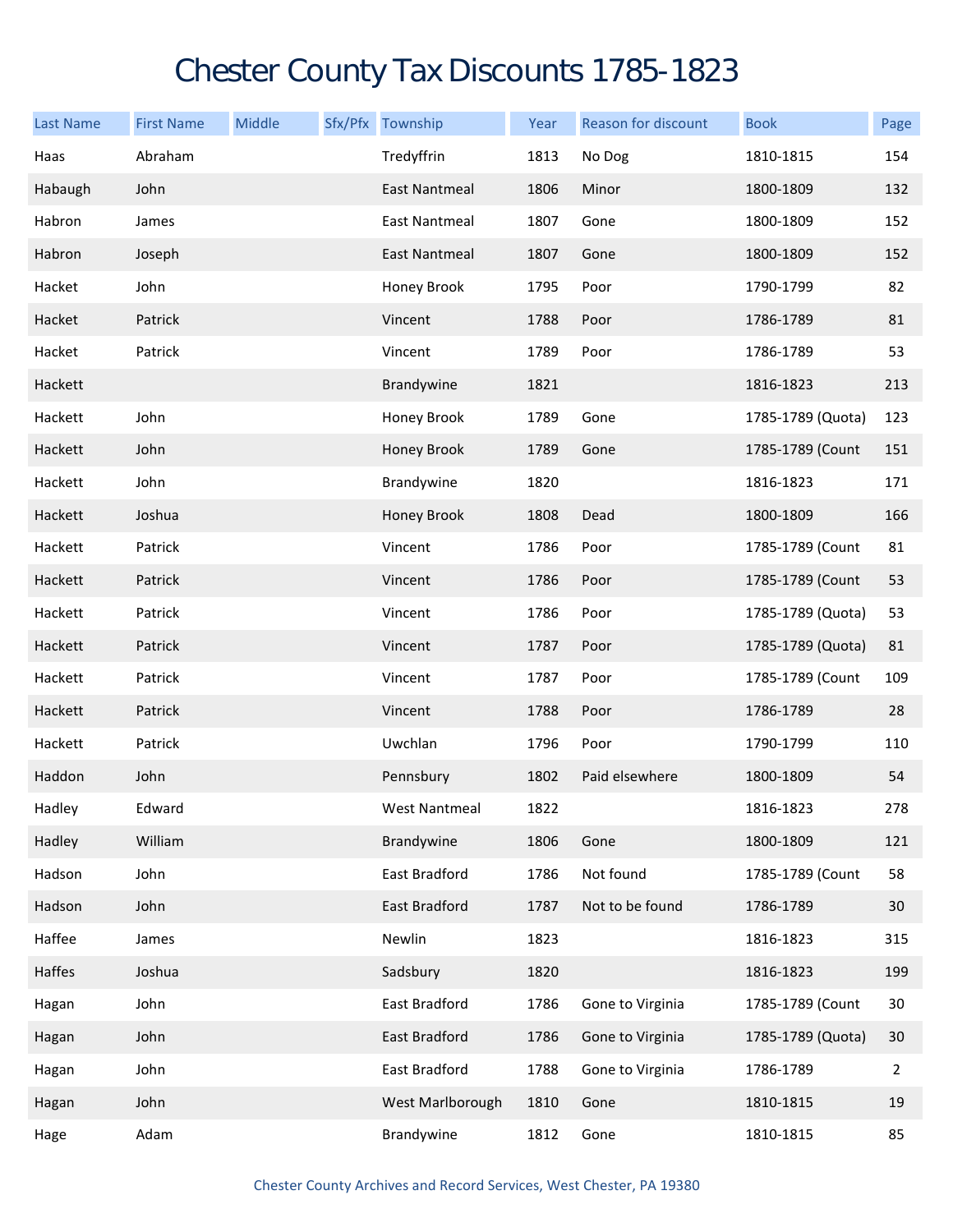| <b>Last Name</b> | <b>First Name</b> | Middle |      | Sfx/Pfx Township     | Year | Reason for discount | <b>Book</b>       | Page |
|------------------|-------------------|--------|------|----------------------|------|---------------------|-------------------|------|
| Hage             | John              |        |      | East Caln            | 1789 | Poor                | 1785-1789 (Count  | 145  |
| Hagen            | Jacob             |        |      | East Nantmeal        | 1786 | Gone                | 1785-1789 (Count  | 44   |
| Hagen            | John              |        |      | East Fallowfield     | 1805 | Gone                | 1800-1809         | 104  |
| Hagen            | John              |        |      | London Grove         | 1808 | Gone                | 1800-1809         | 167  |
| Hagen            | Mark              |        |      | Goshen               | 1797 | Gone                | 1790-1799         | 119  |
| Hagen            | William           |        |      | Brandywine           | 1807 | Gone                | 1800-1809         | 141  |
| Hager            | Jacob             |        |      | East Nantmeal        | 1786 | Gone                | 1785-1789 (Count  | 72   |
| Hager            | Jacob             |        |      | East Nantmeal        | 1787 | Gone                | 1785-1789 (Quota) | 72   |
| Hager            | John              |        |      | <b>West Nantmeal</b> | 1813 | Gone                | 1810-1815         | 147  |
| Hager            | Michael           |        |      | East Nantmeal        | 1787 | Gone                | 1785-1789 (Quota) | 72   |
| Hagerty          | D.                |        |      | <b>West Bradford</b> | 1823 |                     | 1816-1823         | 297  |
| Hagerty          | Daniel            |        |      | Brandywine           | 1802 | Gone                | 1800-1809         | 42   |
| Hagerty          | Daniel            |        |      | Uwchlan              | 1805 | Dead                | 1800-1809         | 116  |
| Hagerty          | Daniel            |        |      | Tredyffrin           | 1820 |                     | 1816-1823         | 201  |
| Hagerty          | William           |        |      | New Garden           | 1815 | One Dog             | 1810-1815         | 224  |
| Hagerty          | William           |        |      | New Garden           | 1819 |                     | 1816-1823         | 148  |
| Haggerman        | Bernard           |        |      | Willistown           | 1785 | Gone                | 1785-1789 (Count  | 26   |
| Haggins          | John              |        |      | Coventry             | 1797 | Gone                | 1790-1799         | 117  |
| Hague            | Adam              |        |      | Brandywine           | 1813 | Gone                | 1810-1815         | 125  |
| Hagy             | Ricahrd           |        |      | West Caln            | 1806 | Gone                | 1800-1809         | 122  |
| Haines           | Edmund            |        | Jr.  | West Fallowfield     | 1811 | Gone                | 1810-1815         | 52   |
| Haines           | Edmund            |        |      | West Fallowfield     | 1811 | Gone                | 1810-1815         | 52   |
| Haines           | Edmund            |        | Jr.  | East Fallowfield     | 1812 | Gone                | 1810-1815         | 91   |
| Haines           | Edward            |        |      | West Caln            | 1806 | Gone                | 1800-1809         | 122  |
| Haines           | Elisha            |        |      | West Fallowfield     | 1806 | Gone                | 1800-1809         | 125  |
| Haines           | Isaac             |        |      | West Caln            | 1812 | Unseated land       | 1810-1815         | 87   |
| Haines           | Isaac             |        |      | West Caln            | 1814 | Unseated land       | 1810-1815         | 167  |
| Haines           | Isaac             |        | Esq. | Goshen               | 1816 |                     | 1816-1823         | 12   |
| Haines           | Isaac             |        |      | West Goshen          | 1820 |                     | 1816-1823         | 180  |
| Haines           | Jacob             |        |      | West Nottingham      | 1789 | Charged to land     | 1785-1789 (Count  | 159  |
| Haines           | Jacob             |        |      | West Nottingham      | 1789 | Charged to land     | 1785-1789 (Quota) | 131  |
| Haines           | Jacob             |        |      | West Nottingham      | 1790 | Charged to land     | 1790-1799         | 12   |
| Haines           | Jacob             |        |      | Honey Brook          | 1814 | No Dog              | 1810-1815         | 174  |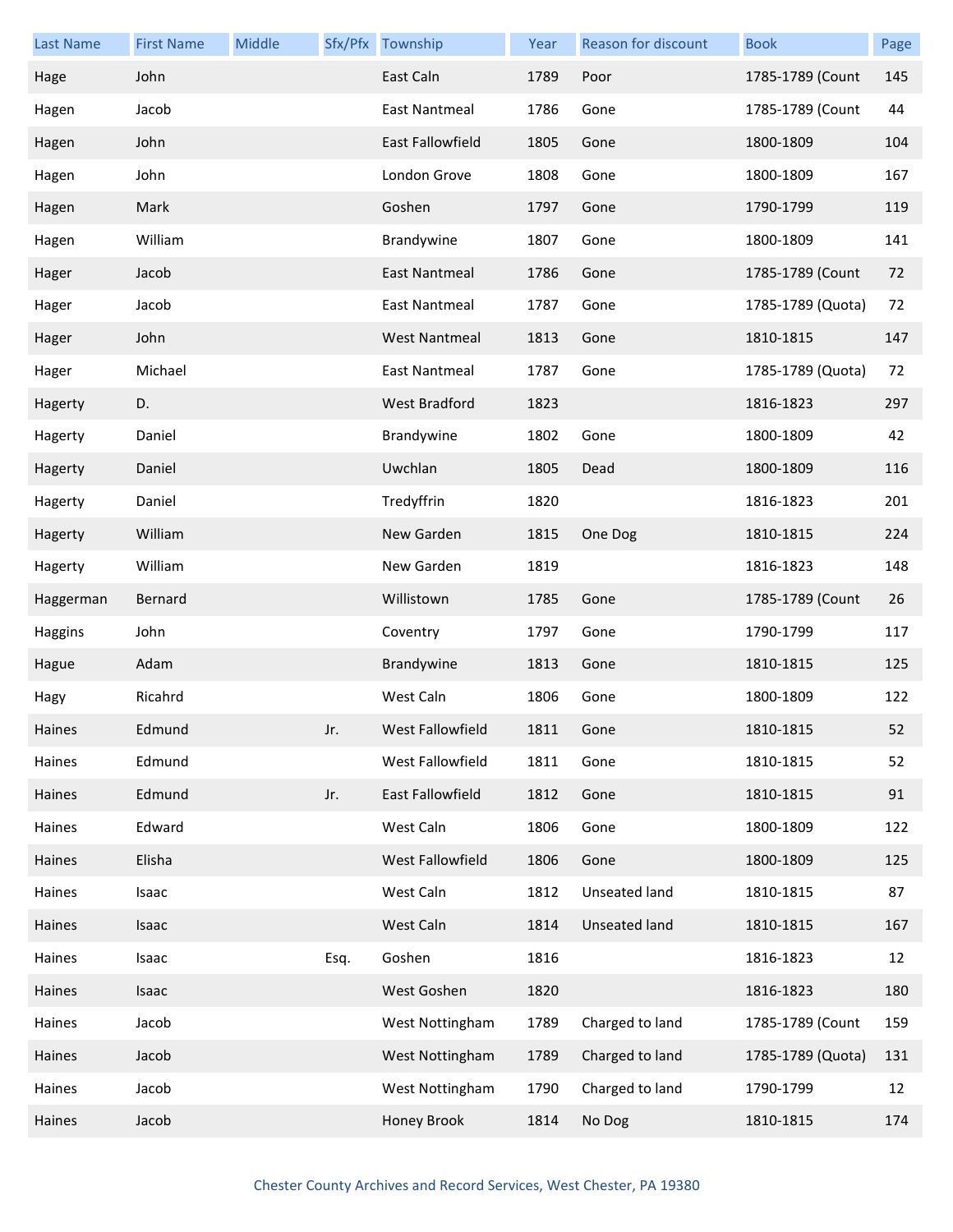| <b>Last Name</b> | <b>First Name</b> | Middle | Sfx/Pfx Township        | Year | Reason for discount  | <b>Book</b>       | Page |
|------------------|-------------------|--------|-------------------------|------|----------------------|-------------------|------|
| Haines           | Jacob             |        | Lower Oxford            | 1821 |                      | 1816-1823         | 237  |
| Haines           | Jacob             |        | Lower Oxford            | 1822 |                      | 1816-1823         | 280  |
| Haines           | James             |        | New London              | 1811 | Gone                 | 1810-1815         | 65   |
| Haines           | John              |        | Sadsbury                | 1802 | Gone                 | 1800-1809         | 55   |
| Haines           | Joseph            |        | <b>East Fallowfield</b> | 1813 | Gone                 | 1810-1815         | 131  |
| Haines           | Joseph            |        | Honey Brook             | 1816 |                      | 1816-1823         | 13   |
| Haines           | Reuben            |        | East Nottingham         | 1800 | Charged to land      | 1800-1809         | 12   |
| Haines           | Reuben            |        | East Nottingham         | 1802 | Charged to land      | 1800-1809         | 51   |
| Haines           | Reuben            |        | East Nottingham         | 1805 | Unseated land        | 1800-1809         | 111  |
| Haines           | Reuben            |        | East Nottingham         | 1808 | Gone                 | 1800-1809         | 171  |
| Haines           | Reuben            |        | East Nottingham         | 1812 | Unseated land        | 1810-1815         | 104  |
| Haines           | Valentine         |        | Uwchlan                 | 1803 | Pays land tax        | 1800-1809         | 77   |
| Haines           | William           |        | Newlin                  | 1812 | Gone                 | 1810-1815         | 101  |
| Haines           | William           |        | Tredyffrin              | 1821 |                      | 1816-1823         | 243  |
| Haines           | William           | E.     | New London              | 1823 |                      | 1816-1823         | 316  |
| Hains            | Elisha            |        | Goshen                  | 1791 | Gone                 | 1790-1799         | 25   |
| Hains            | John              |        | East Caln               | 1785 | Gone                 | 1785-1789 (Quota) | 6    |
| Hains            | John              |        | Honey Brook             | 1791 | Gone                 | 1790-1799         | 26   |
| Hains            | Joshua            |        | Honey Brook             | 1815 |                      | 1810-1815         | 215  |
| Hains            | Joshua            |        | Honey Brook             | 1816 |                      | 1816-1823         | 13   |
| Hains            | Joshua            |        | Honey Brook             | 1817 |                      | 1816-1823         | 54   |
| Hains            | Reuben            |        | East Nottingham         | 1811 | Unseated land        | 1810-1815         | 66   |
| Hains            | Reuben            |        | New Garden              | 1811 | Unseated land        | 1810-1815         | 63   |
| Hair             | James             |        | Sadsbury                | 1785 | Gone to Virginia     | 1785-1789 (Quota) | 23   |
| Hair             | James             |        | West Fallowfield        | 1821 |                      | 1816-1823         | 220  |
| Hair             | John              |        | New London              | 1810 | <b>Unseated land</b> | 1810-1815         | 21   |
| Hair             | Joseph            |        | New London              | 1785 | Dead                 | 1785-1789 (Count  | 18   |
| Hair             | William           |        | Thornbury               | 1802 | Gone                 | 1800-1809         | 56   |
| Hake             | Adam              |        | West Nottingham         | 1820 |                      | 1816-1823         | 192  |
| Halderman        | Christopher       |        | Coventry                | 1801 | Gone                 | 1800-1809         | 23   |
| Halderman        | Daniel            |        | Uwchlan                 | 1816 |                      | 1816-1823         | 34   |
| Halderman        | Daniel            |        | Vincent                 | 1822 |                      | 1816-1823         | 288  |
| Hale             | Hugh              |        | <b>West Nantmeal</b>    | 1822 |                      | 1816-1823         | 278  |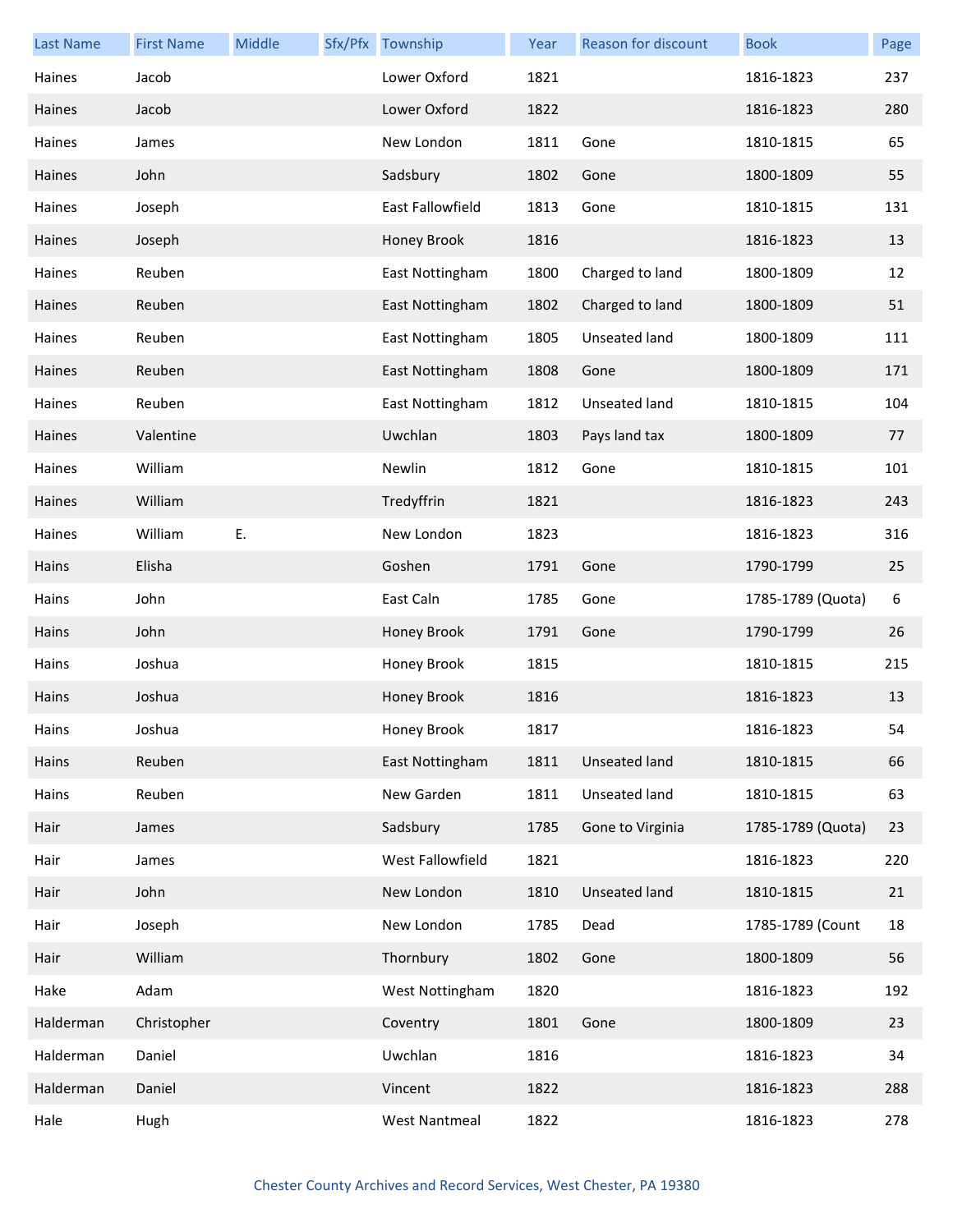| <b>Last Name</b> | <b>First Name</b> | Middle | Sfx/Pfx Township     | Year | Reason for discount   | <b>Book</b>       | Page           |
|------------------|-------------------|--------|----------------------|------|-----------------------|-------------------|----------------|
| Hale             | Hugh              |        | <b>West Nantmeal</b> | 1822 |                       | 1816-1823         | 278            |
| Hale             | Hugh              |        | <b>West Nantmeal</b> | 1823 |                       | 1816-1823         | 321            |
| Hale             | Hugh              |        | <b>West Nantmeal</b> | 1823 |                       | 1816-1823         | 321            |
| Hale             | Mahlon            |        | Willistown           | 1821 |                       | 1816-1823         | 247            |
| Hale             | Thomas            |        | Lower Darby          | 1786 | Paid in next township | 1785-1789 (Quota) | 36             |
| Haley            | Benjamin          |        | Tredyffrin           | 1820 |                       | 1816-1823         | 201            |
| Haley            | Edward            |        | <b>Upper Darby</b>   | 1785 | Gone                  | 1785-1789 (Count  | $\overline{7}$ |
| Haley            | James             |        | Goshen               | 1801 | Gone                  | 1800-1809         | 26             |
| Haley            | John              |        | Sadsbury             | 1810 | Unseated land         | 1810-1815         | 31             |
| Haley            | John              |        | Willistown           | 1818 |                       | 1816-1823         | 120            |
| Haley            | John              |        | Willistown           | 1819 |                       | 1816-1823         | 162            |
| Halfield         | Samuel            |        | East Caln            | 1823 |                       | 1816-1823         | 299            |
| Halfman          | William           |        | Tredyffrin           | 1819 | Unseated land         | 1816-1823         | 158            |
| Halfman          | William           |        | Charlestown          | 1820 |                       | 1816-1823         | 175            |
| Halfman          | William           |        | Tredyffrin           | 1821 |                       | 1816-1823         | 243            |
| Halfpenny        | Mark              |        | Coventry             | 1801 | Gone                  | 1800-1809         | 23             |
| Hall             | Andrew            |        | East Caln            | 1809 | Gone                  | 1800-1809         | 182            |
| Hall             | Andrew            |        | Uwchlan              | 1817 |                       | 1816-1823         | 74             |
| Hall             | Asa               |        | East Bradford        | 1812 | Gone                  | 1810-1815         | 83             |
| Hall             | Asa               |        | West Bradford        | 1819 |                       | 1816-1823         | 128            |
| Hall             | Asa               |        | Newlin               | 1822 |                       | 1816-1823         | 272            |
| Hall             | Asa               |        | Newlin               | 1823 |                       | 1816-1823         | 315            |
| Hall             | Benjamin          |        | Thornbury            | 1791 | Gone                  | 1790-1799         | 35             |
| Hall             | George            |        | New Garden           | 1801 | Under age             | 1800-1809         | 31             |
| Hall             | George            |        | Goshen               | 1817 |                       | 1816-1823         | 53             |
| Hall             | Gervas            |        | Tredyffrin           | 1809 |                       | 1800-1809         | 196            |
| Hall             | James             |        | Sadsbury             | 1797 | Gone                  | 1790-1799         | 128            |
| Hall             | James             |        | <b>West Nantmeal</b> | 1805 | Gone                  | 1800-1809         | 113            |
| Hall             | James             |        | New Garden           | 1808 | Error                 | 1800-1809         | 170            |
| Hall             | Jarvis            |        | Tredyffrin           | 1811 | Paid elsewhere        | 1810-1815         | 74             |
| Hall             | Jervas            |        | Lower Darby          | 1787 | Insolvent             | 1785-1789 (Count  | 92             |
| Hall             | Jervas            |        | Lower Darby          | 1787 | Insolvent             | 1785-1789 (Quota) | 64             |
| Hall             | Jervis            |        | Lower Darby          | 1788 | Insolvent             | 1786-1789         | 64             |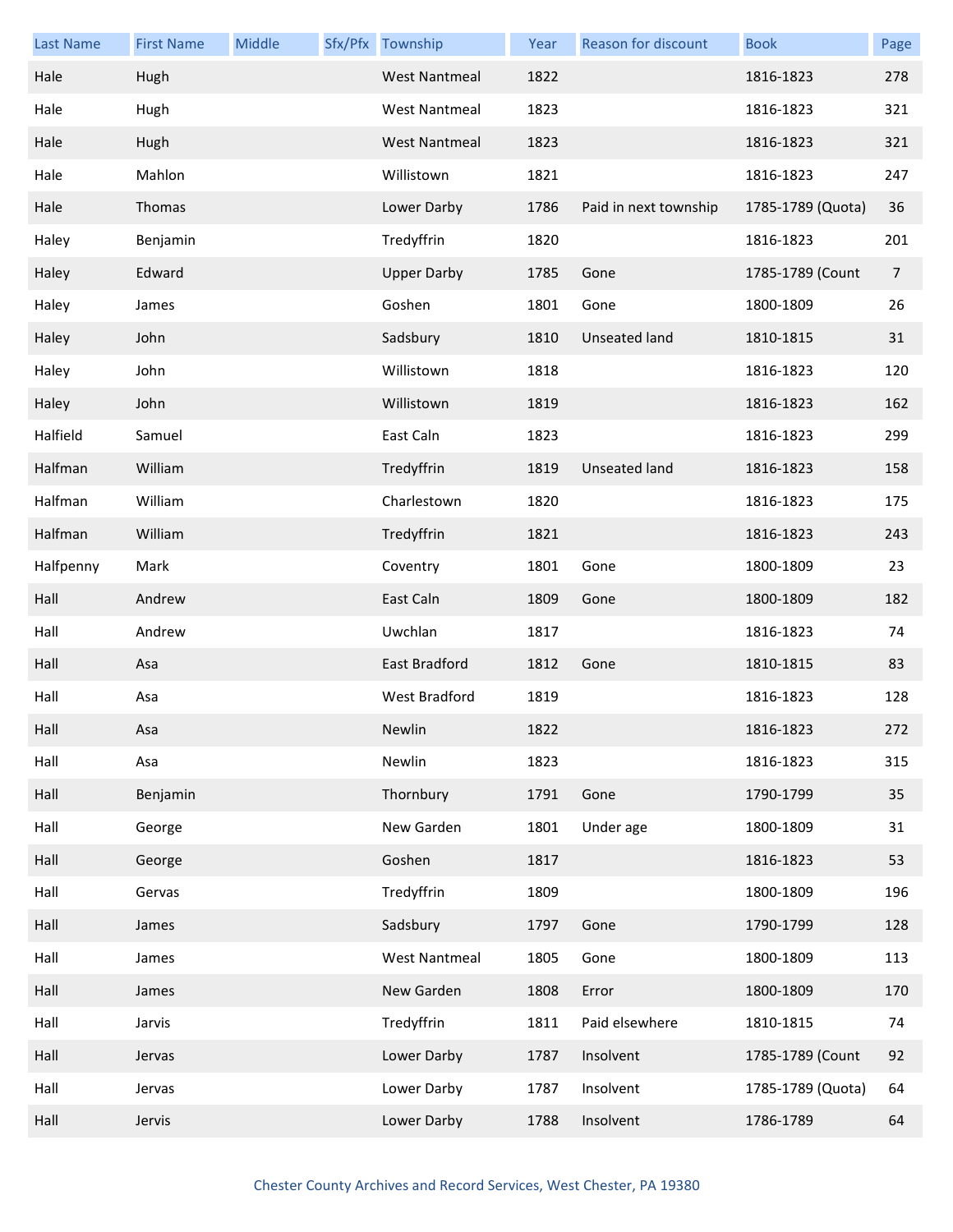| <b>Last Name</b> | <b>First Name</b> | Middle | Sfx/Pfx Township | Year | Reason for discount | <b>Book</b>       | Page |
|------------------|-------------------|--------|------------------|------|---------------------|-------------------|------|
| Hall             | Jesse             |        | Goshen           | 1789 | Gone                | 1785-1789 (Quota) | 122  |
| Hall             | Jesse             |        | Goshen           | 1789 | Gone                | 1785-1789 (Count  | 150  |
| Hall             | John              |        | Chester          | 1785 | Gone                | 1785-1789 (Count  | 3    |
| Hall             | John              |        | London Britain   | 1791 | Gone                | 1790-1799         | 28   |
| Hall             | John              |        | London Britain   | 1793 | Taxed as inmate     | 1790-1799         | 66   |
| Hall             | John              |        | West Whiteland   | 1797 | Gone                | 1790-1799         | 132  |
| Hall             | John              |        | London Britain   | 1799 | Poor                | 1790-1799         | 161  |
| Hall             | John              |        | Willistown       | 1801 | Not found           | 1800-1809         | 38   |
| Hall             | John              |        | West Bradford    | 1813 | No Dog              | 1810-1815         | 124  |
| Hall             | John              |        | East Whiteland   | 1813 | No Dog              | 1810-1815         | 159  |
| Hall             | John              |        | East Whiteland   | 1821 |                     | 1816-1823         | 249  |
| Hall             | Joseph            |        | Tredyffrin       | 1809 |                     | 1800-1809         | 196  |
| Hall             | Joseph            |        | Tredyffrin       | 1810 | Over taxed          | 1810-1815         | 33   |
| Hall             | Lewis             |        | Pennsbury        | 1811 | Gone                | 1810-1815         | 70   |
| Hall             | Lewis             |        | West Chester     | 1821 |                     | 1816-1823         | 251  |
| Hall             | Moses             |        | Charlestown      | 1818 | Gone                | 1816-1823         | 90   |
| Hall             | Patrick           |        | West Caln        | 1788 | Gone                | 1785-1789 (Quota) | 90   |
| Hall             | Patrick           |        | West Caln        | 1788 | Gone                | 1785-1789 (Count  | 118  |
| Hall             | Patrick           |        | Sadsbury         | 1800 | Gone                | 1800-1809         | 16   |
| Hall             | Patrick           |        | West Caln        | 1801 | Gone                | 1800-1809         | 23   |
| Hall             | Patrick           |        | West Caln        | 1814 |                     | 1810-1815         | 167  |
| Hall             | Patrick           |        | West Caln        | 1818 | No Dog              | 1816-1823         | 89   |
| Hall             | Patrick           |        | West Caln        | 1821 |                     | 1816-1823         | 215  |
| Hall             | Patrick           |        | West Caln        | 1823 |                     | 1816-1823         | 300  |
| Hall             | Reuben            |        | East Caln        | 1786 | Poor                | 1785-1789 (Count  | 62   |
| Hall             | Reuben            |        | Uwchlan          | 1821 |                     | 1816-1823         | 245  |
| Hall             | Reuben            |        | Uwchlan          | 1822 |                     | 1816-1823         | 287  |
| Hall             | Robert            |        | East Marlborough | 1798 | Gone                | 1790-1799         | 141  |
| Hall             | Robert            | R.     | London Britain   | 1817 | Gone                | 1816-1823         | 58   |
| Hall             | Ruben             |        | East Caln        | 1787 | Gone                | 1785-1789 (Quota) | 62   |
| Hall             | Ruben             |        | East Caln        | 1787 | Gone                | 1785-1789 (Count  | 90   |
| Hall             | Ruben             |        | East Caln        | 1788 | Poor                | 1786-1789         | 34   |
| Hall             | Samuel            |        | East Caln        | 1791 | Gone                | 1790-1799         | 22   |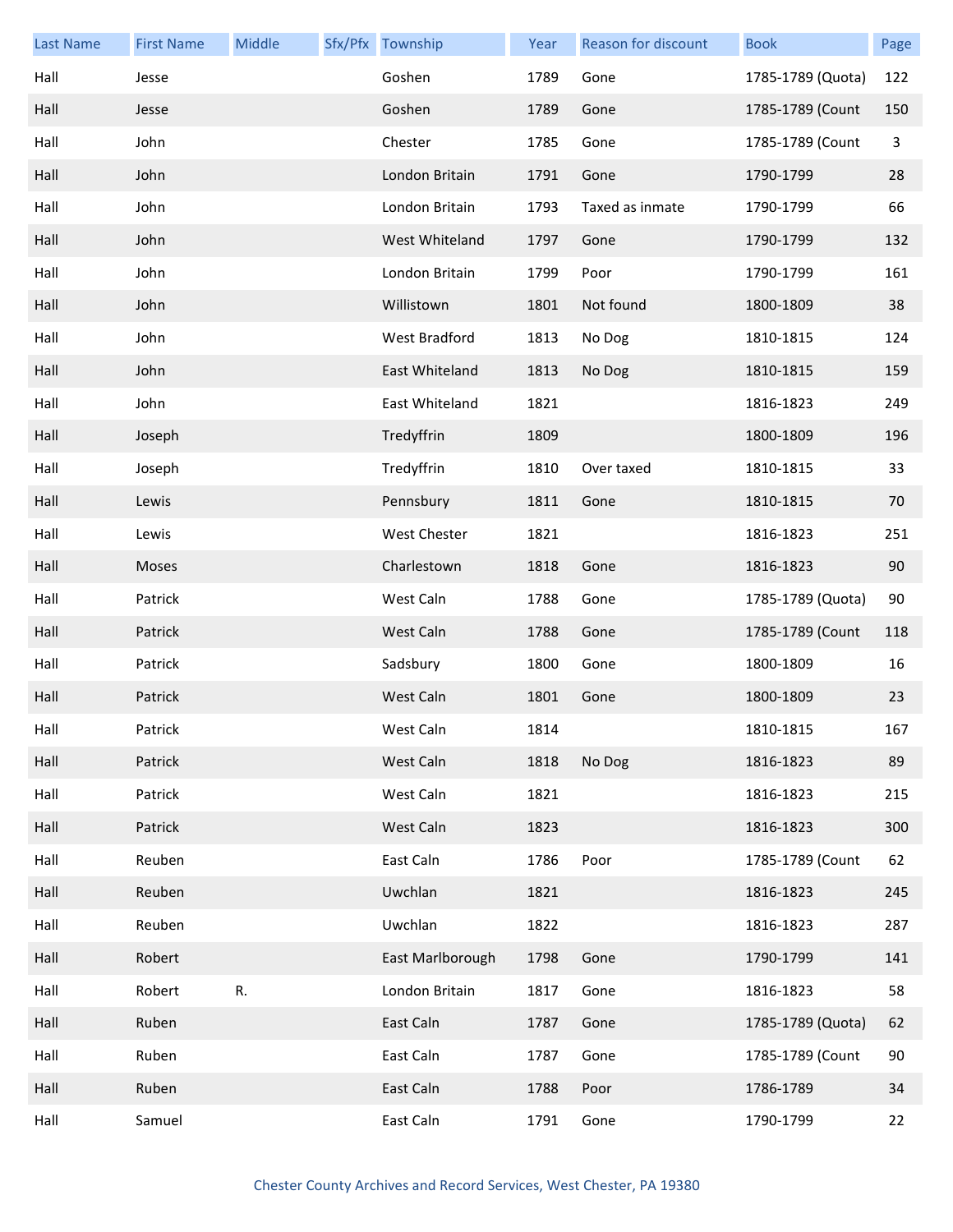| <b>Last Name</b> | <b>First Name</b> | Middle | Sfx/Pfx Township     | Year | <b>Reason for discount</b> | <b>Book</b>       | Page           |
|------------------|-------------------|--------|----------------------|------|----------------------------|-------------------|----------------|
| Hall             | Samuel            |        | New Garden           | 1792 | Dead                       | 1790-1799         | 49             |
| Hall             | Samuel            |        | West Bradford        | 1807 | Poor                       | 1800-1809         | 141            |
| Hall             | Samuel            |        | West Bradford        | 1809 | Poor                       | 1800-1809         | 181            |
| Hall             | Samuel            |        | West Bradford        | 1816 |                            | 1816-1823         | 3              |
| Hall             | Samuel            |        | West Bradford        | 1818 |                            | 1816-1823         | 86             |
| Hall             | Samuel            |        | East Caln            | 1819 |                            | 1816-1823         | 130            |
| Hall             | Samuel            |        | West Goshen          | 1821 |                            | 1816-1823         | 222            |
| Hall             | Spicer            |        | Tredyffrin           | 1811 | Gone                       | 1810-1815         | 74             |
| Hall             | Taylor            |        | Kennett              | 1823 |                            | 1816-1823         | 309            |
| Hall             | Thomas            |        | Lower Darby          | 1786 | Paid in Ridley             | 1785-1789 (Count  | 64             |
| Hall             | Thomas            |        | Lower Darby          | 1786 | Paid in next township      | 1785-1789 (Count  | 36             |
| Hall             | Thomas            |        | Lower Darby          | 1787 | Paid in Ridley             | 1785-1789 (Quota) | 64             |
| Hall             | Thomas            |        | Lower Darby          | 1787 | Paid in Ridley             | 1785-1789 (Count  | 92             |
| Hall             | Thomas            |        | Lower Darby          | 1788 | Paid in Ridley             | 1786-1789         | 64             |
| Hall             | Thomas            |        | Lower Darby          | 1788 | Paid in Ridley             | 1786-1789         | 36             |
| Hall             | William           |        | Westtown             | 1812 | Gone                       | 1810-1815         | 118            |
| Hall             | William           |        | New Garden           | 1816 |                            | 1816-1823         | 22             |
| Hall             | William           |        | East Bradford        | 1817 |                            | 1816-1823         | 43             |
| Hall             | William           |        | East Goshen          | 1819 |                            | 1816-1823         | 137            |
| Hallada          | John              |        | East Caln            | 1786 | Gone                       | 1785-1789 (Count  | 62             |
| Hallada          | William           |        | Tredyffrin           | 1788 | Poor                       | 1785-1789 (Count  | 137            |
| Hallada          | William           |        | Tredyffrin           | 1788 | Poor                       | 1785-1789 (Quota) | 109            |
| Hallamn          | Frederick         |        | Pikeland             | 1819 |                            | 1816-1823         | 155            |
| Haller           | Philip            |        | Birmingham           | 1785 | Poor                       | 1785-1789 (Count  | $\overline{2}$ |
| Haller           | Philip            |        | Birmingham           | 1789 | Poor                       | 1785-1789 (Count  | 142            |
| Haller           | Philip            |        | Birmingham           | 1789 | Poor                       | 1785-1789 (Quota) | 114            |
| Halley           | Isaac             |        | <b>West Bradford</b> | 1808 | Paid in East Caln          | 1800-1809         | 161            |
| Hallman          | Adam              |        | Vincent              | 1810 | Gone                       | 1810-1815         | 35             |
| Hallman          | Isaac             |        | Pikeland             | 1815 |                            | 1810-1815         | 233            |
| Hallman          | Isaac             |        | Pikeland             | 1820 |                            | 1816-1823         | 197            |
| Hallman          | Isaac             |        | Vincent              | 1823 |                            | 1816-1823         | 331            |
| Hallman          | Michael           |        | <b>East Nantmeal</b> | 1816 |                            | 1816-1823         | 25             |
| Hallman          | Michael           |        | East Nantmeal        | 1818 |                            | 1816-1823         | 109            |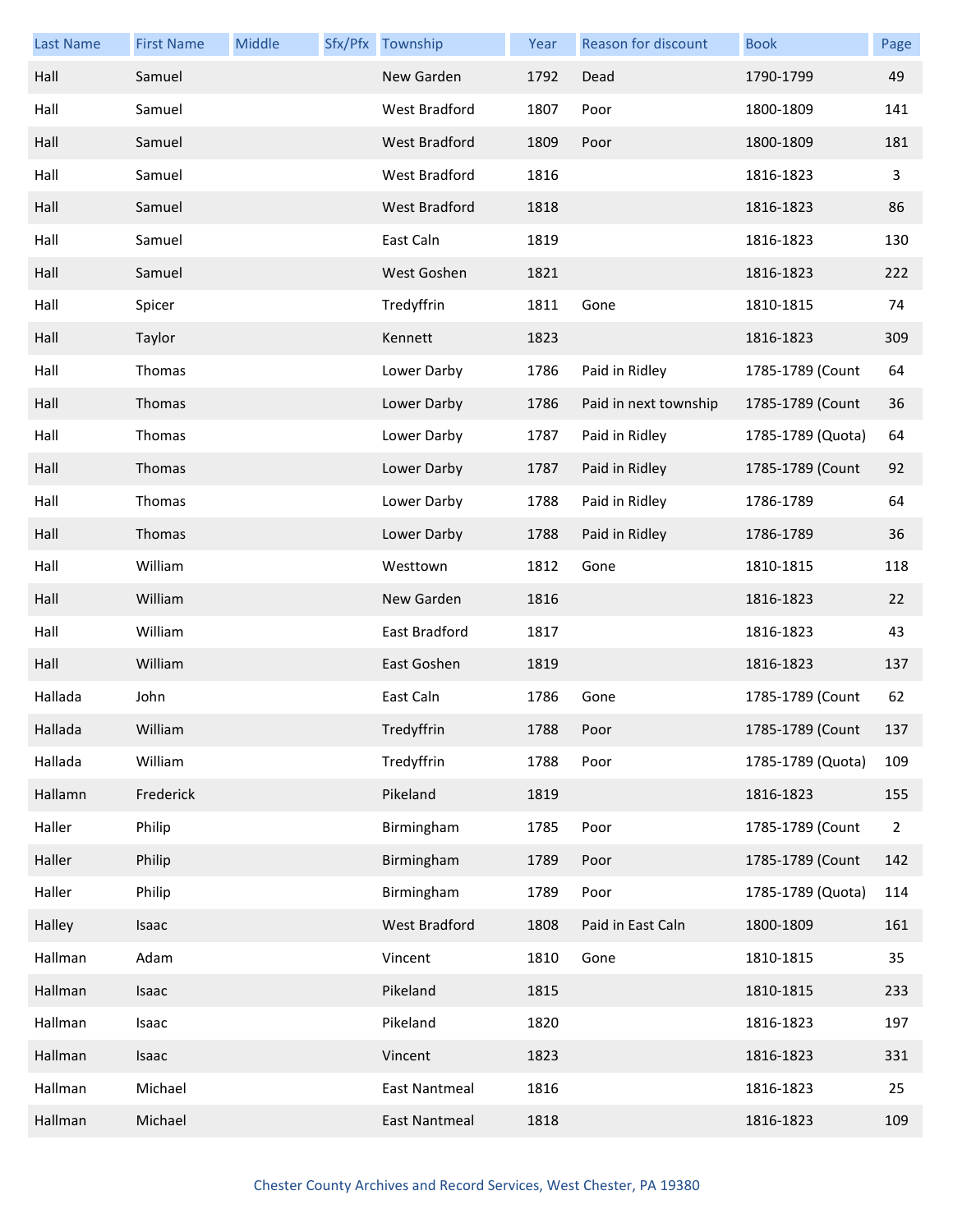| <b>Last Name</b> | <b>First Name</b> | Middle |       | Sfx/Pfx Township     | Year | Reason for discount | <b>Book</b>       | Page |
|------------------|-------------------|--------|-------|----------------------|------|---------------------|-------------------|------|
| Hallman          | Michael           |        |       | East Nantmeal        | 1820 |                     | 1816-1823         | 193  |
| Hallman          | Philip            |        |       | Vincent              | 1820 |                     | 1816-1823         | 203  |
| Halloway         | William           |        |       | Tredyffrin           | 1819 |                     | 1816-1823         | 158  |
| Hallowell        | Joshua            |        |       | New London           | 1786 | Overrated           | 1785-1789 (Quota) | 46   |
| Hallowell        | Joshua            |        |       | New London           | 1787 | Overrated           | 1786-1789         | 18   |
| Hallowell        | N.                |        |       | East Marlborough     | 1817 | No Dog              | 1816-1823         | 59   |
| Hallowell        | Samuel            |        |       | East Fallowfield     | 1813 | Gone                | 1810-1815         | 131  |
| Hallowell        | Samuel            |        |       | East Fallowfield     | 1820 |                     | 1816-1823         | 177  |
| Halman           | Isaac             |        |       | Vincent              | 1822 |                     | 1816-1823         | 288  |
| Halman           | Michael           |        |       | East Nantmeal        | 1823 |                     | 1816-1823         | 320  |
| Ham              | Jacob             |        |       | East Whiteland       | 1818 |                     | 1816-1823         | 122  |
| Hamble           | Eleazer           |        |       | Sadsbury             | 1786 | Gone                | 1785-1789 (Count  | 51   |
| Hamble           | Eleazer           |        |       | Sadsbury             | 1788 | Gone                | 1786-1789         | 23   |
| Hamble           | Elisha            |        |       | West Fallowfield     | 1788 | Hardships           | 1785-1789 (Count  | 122  |
| Hamble           | Elisha            |        |       | West Fallowfield     | 1788 | Hardships           | 1785-1789 (Quota) | 94   |
| Hamble           | Jacob             |        |       | Charlestown          | 1792 | Gone                | 1790-1799         | 42   |
| Hamble           | Peter             |        |       | Willistown           | 1823 |                     | 1816-1823         | 332  |
| Hamble           | Phinehas          |        |       | West Fallowfield     | 1801 | Gone                | 1800-1809         | 25   |
| Hamble           | Robert            |        |       | Sadsbury             | 1791 | Gone                | 1790-1799         | 34   |
| Hambleton        | Andrew            |        |       | West Fallowfield     | 1797 | Poor                | 1790-1799         | 119  |
| Hambleton        | James             |        |       | Londonderry          | 1806 | Gone                | 1800-1809         | 127  |
| Hambleton        | James             |        |       | Brandywine           | 1807 | Poor                | 1800-1809         | 141  |
| Hambleton        | James             |        | Heirs | Sadsbury             | 1820 |                     | 1816-1823         | 199  |
| Hambleton        | John              |        |       | East Nottingham      | 1820 |                     | 1816-1823         | 191  |
| Hambleton        | John              |        |       | East Nottingham      | 1822 |                     | 1816-1823         | 275  |
| Hambleton        | Josiah            |        |       | Pennsbury            | 1818 | Gone                | 1816-1823         | 114  |
| Hambleton        | Josias            |        |       | East Marlborough     | 1820 |                     | 1816-1823         | 186  |
| Hambleton        | Owen              |        |       | <b>East Nantmeal</b> | 1816 |                     | 1816-1823         | 25   |
| Hambleton        | Robert            |        |       | <b>East Nantmeal</b> | 1790 | Gone                | 1790-1799         | 12   |
| Hambleton        | Robert            |        |       | East Nantmeal        | 1791 | Gone                | 1790-1799         | 32   |
| Hambleton        | William           |        |       | East Nottingham      | 1797 | Gone                | 1790-1799         | 125  |
| Hambleton        | William           |        |       | <b>Upper Oxford</b>  | 1800 | Gone                | 1800-1809         | 14   |
| Hambleton        | William           |        |       | West Marlborough     | 1801 | Dead                | 1800-1809         | 29   |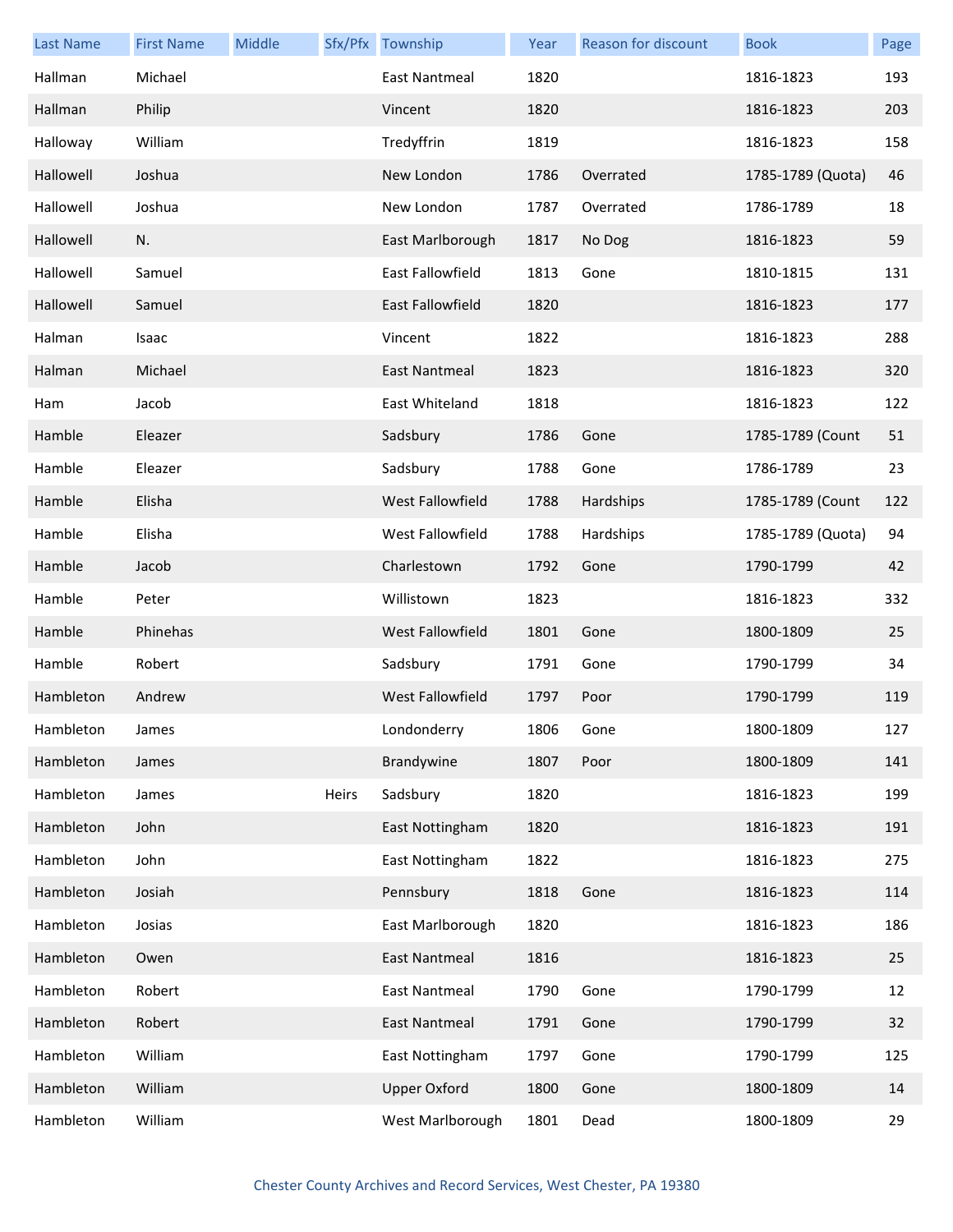| <b>Last Name</b> | <b>First Name</b> | Middle | Sfx/Pfx Township     | Year | <b>Reason for discount</b> | <b>Book</b>       | Page |
|------------------|-------------------|--------|----------------------|------|----------------------------|-------------------|------|
| Hamelton         | James             |        | East Whiteland       | 1821 |                            | 1816-1823         | 249  |
| Hamer            | Abel              |        | Tredyffrin           | 1809 |                            | 1800-1809         | 196  |
| Hamer            | Abel              |        | Tredyffrin           | 1811 | Gone                       | 1810-1815         | 74   |
| Hamer            | John              |        | Vincent              | 1822 |                            | 1816-1823         | 288  |
| Hames            | Robert            |        | London Britain       | 1823 |                            | 1816-1823         | 312  |
| Hames            | Thomas            |        | West Nottingham      | 1811 | Gone                       | 1810-1815         | 67   |
| Hamill           | Israel            |        | West Fallowfield     | 1819 |                            | 1816-1823         | 136  |
| Hamill           | Patrick           |        | Charlestown          | 1817 |                            | 1816-1823         | 48   |
| Hamill           | Phineas           |        | West Fallowfield     | 1812 | Gone                       | 1810-1815         | 92   |
| Hamill           | Phineas           |        | West Fallowfield     | 1818 |                            | 1816-1823         | 94   |
| Hamill           | Phineas           |        | East Caln            | 1819 |                            | 1816-1823         | 130  |
| Hamill           | Phineas           |        | West Fallowfield     | 1822 |                            | 1816-1823         | 262  |
| Hamilton         | Abram             |        | Willistown           | 1785 | Gone                       | 1785-1789 (Quota) | 26   |
| Hamilton         | Alexander         |        | Easttown             | 1789 | Gone                       | 1785-1789 (Quota) | 121  |
| Hamilton         | Alexander         |        | Easttown             | 1789 | Gone                       | 1785-1789 (Count  | 149  |
| Hamilton         | Alexander         |        | London Grove         | 1791 | Gone                       | 1790-1799         | 27   |
| Hamilton         | Alexander         |        | London Grove         | 1792 | Gone                       | 1790-1799         | 46   |
| Hamilton         | Alexander         |        | London Grove         | 1793 | Gone                       | 1790-1799         | 65   |
| Hamilton         | Andrew            |        | Brandywine           | 1797 | Gone                       | 1790-1799         | 115  |
| Hamilton         | Andrew            |        | West Caln            | 1799 | Gone                       | 1790-1799         | 155  |
| Hamilton         | George            |        | Charlestown          | 1821 |                            | 1816-1823         | 217  |
| Hamilton         | George            |        | London Grove         | 1823 |                            | 1816-1823         | 310  |
| Hamilton         | Henry             |        | Uwchlan              | 1817 |                            | 1816-1823         | 74   |
| Hamilton         | Hugh              |        | Charlestown          | 1815 |                            | 1810-1815         | 209  |
| Hamilton         | James             |        | Edgmont              | 1785 | Gone                       | 1785-1789 (Count  | 8    |
| Hamilton         | James             |        | Kennett              | 1788 | Gone                       | 1785-1789 (Count  | 123  |
| Hamilton         | James             |        | Kennett              | 1788 | Insane                     | 1785-1789 (Quota) | 95   |
| Hamilton         | James             |        | East Bradford        | 1792 | Gone                       | 1790-1799         | 39   |
| Hamilton         | James             |        | <b>West Nantmeal</b> | 1796 | Gone                       | 1790-1799         | 107  |
| Hamilton         | James             |        | <b>West Nantmeal</b> | 1797 | Gone                       | 1790-1799         | 126  |
| Hamilton         | James             |        | West Nottingham      | 1798 | Gone                       | 1790-1799         | 144  |
| Hamilton         | James             |        | <b>West Nantmeal</b> | 1798 | Not found                  | 1790-1799         | 145  |
| Hamilton         | James             |        | New London           | 1805 | Gone                       | 1800-1809         | 110  |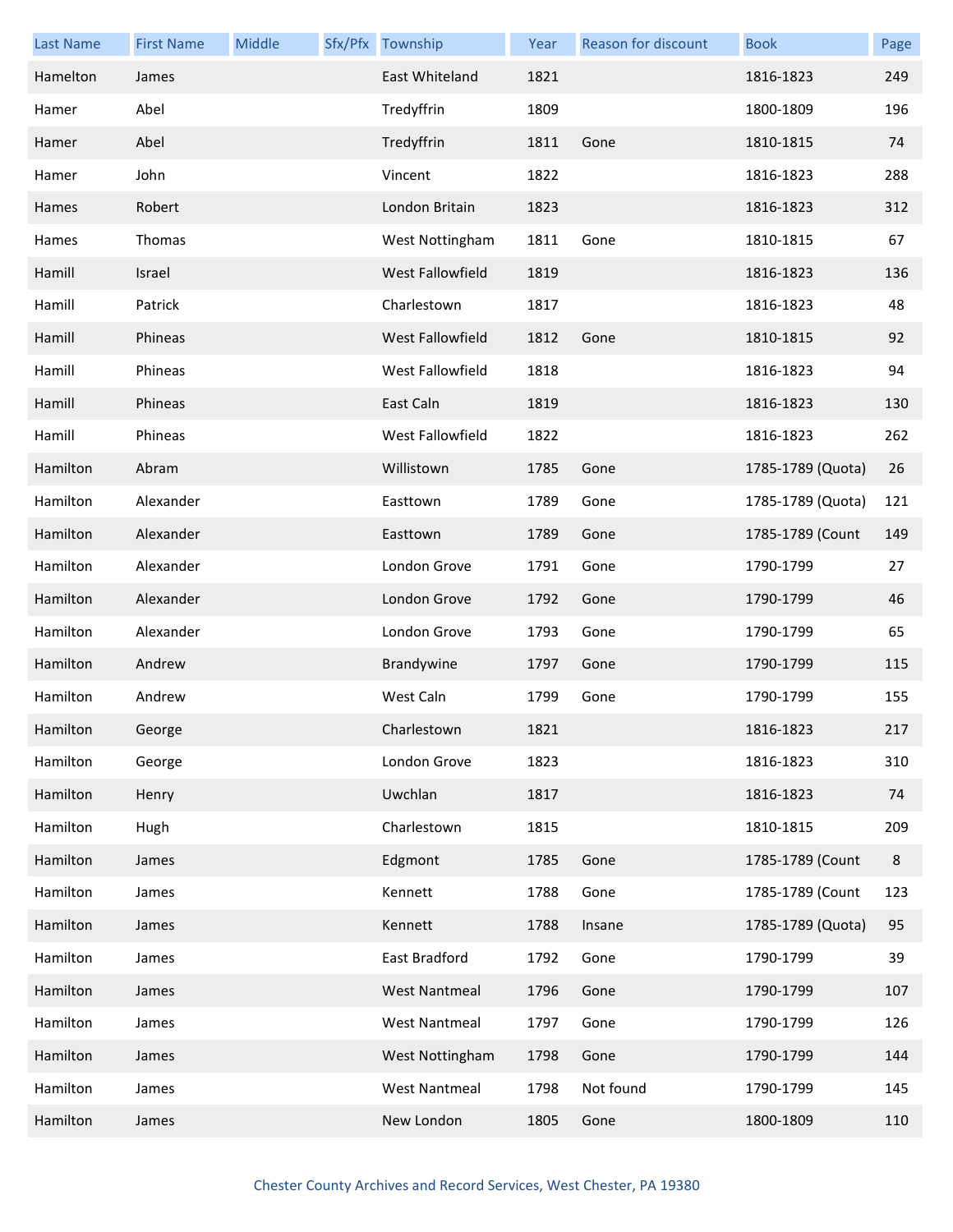| <b>Last Name</b> | <b>First Name</b> | Middle |       | Sfx/Pfx Township     | Year | Reason for discount | <b>Book</b>       | Page |
|------------------|-------------------|--------|-------|----------------------|------|---------------------|-------------------|------|
| Hamilton         | James             |        |       | <b>West Nantmeal</b> | 1805 | Gone                | 1800-1809         | 112  |
| Hamilton         | James             |        |       | Brandywine           | 1806 | Gone                | 1800-1809         | 121  |
| Hamilton         | James             |        |       | West Marlborough     | 1806 | Gone                | 1800-1809         | 129  |
| Hamilton         | James             |        | Jr.   | West Caln            | 1809 | Unseated land       | 1800-1809         | 182  |
| Hamilton         | James             |        |       | West Fallowfield     | 1810 | Gone                | 1810-1815         | 11   |
| Hamilton         | James             |        |       | Brandywine           | 1813 | Poor                | 1810-1815         | 125  |
| Hamilton         | James             |        |       | Brandywine           | 1813 | Gone                | 1810-1815         | 125  |
| Hamilton         | James             |        |       | <b>West Nantmeal</b> | 1814 | Not found           | 1810-1815         | 187  |
| Hamilton         | James             |        |       | West Caln            | 1814 | Unseated land       | 1810-1815         | 167  |
| Hamilton         | James             |        |       | Sadsbury             | 1816 |                     | 1816-1823         | 31   |
| Hamilton         | James             |        | Sr.   | <b>West Nantmeal</b> | 1818 |                     | 1816-1823         | 110  |
| Hamilton         | James             |        | Heirs | Sadsbury             | 1819 |                     | 1816-1823         | 156  |
| Hamilton         | James             |        |       | East Nantmeal        | 1820 |                     | 1816-1823         | 193  |
| Hamilton         | James             |        |       | Sadsbury             | 1821 |                     | 1816-1823         | 242  |
| Hamilton         | James             |        |       | Sadsbury             | 1822 |                     | 1816-1823         | 284  |
| Hamilton         | James             |        |       | Sadsbury             | 1823 |                     | 1816-1823         | 327  |
| Hamilton         | John              |        |       | <b>West Nantmeal</b> | 1785 | Poor                | 1785-1789 (Count  | 17   |
| Hamilton         | John              |        |       | Honey Brook          | 1796 | <b>Blind</b>        | 1790-1799         | 100  |
| Hamilton         | John              |        |       | East Nottingham      | 1805 | Gone                | 1800-1809         | 111  |
| Hamilton         | John              |        |       | Coventry             | 1812 | Gone                | 1810-1815         | 89   |
| Hamilton         | John              |        |       | East Nottingham      | 1821 |                     | 1816-1823         | 233  |
| Hamilton         | Owen              |        |       | East Nantmeal        | 1821 |                     | 1816-1823         | 235  |
| Hamilton         | Patrick           |        |       | Lower Oxford         | 1823 |                     | 1816-1823         | 323  |
| Hamilton         | Richard           |        |       | East Nottingham      | 1793 | Poor                | 1790-1799         | 69   |
| Hamilton         | Richard           |        |       | Lower Oxford         | 1811 | Poor                | 1810-1815         | 68   |
| Hamilton         | Richard           |        |       | East Nottingham      | 1819 |                     | 1816-1823         | 149  |
| Hamilton         | Robert            |        |       | West Caln            | 1792 | Error               | 1790-1799         | 41   |
| Hamilton         | Robert            |        |       | East Nantmeal        | 1793 | Gone                | 1790-1799         | 70   |
| Hamilton         | Stephen           |        |       | <b>Upper Oxford</b>  | 1805 | Gone                | 1800-1809         | 113  |
| Hamilton         | Thomas            |        |       | Coventry             | 1801 | Poor                | 1800-1809         | 23   |
| Hamilton         | Valentine         |        |       | <b>West Nantmeal</b> | 1815 | Poor                | 1810-1815         | 228  |
| Hamilton         | William           |        |       | Haverford            | 1785 | Poor                | 1785-1789 (Quota) | 11   |
| Hamilton         | William           |        |       | West Caln            | 1818 |                     | 1816-1823         | 89   |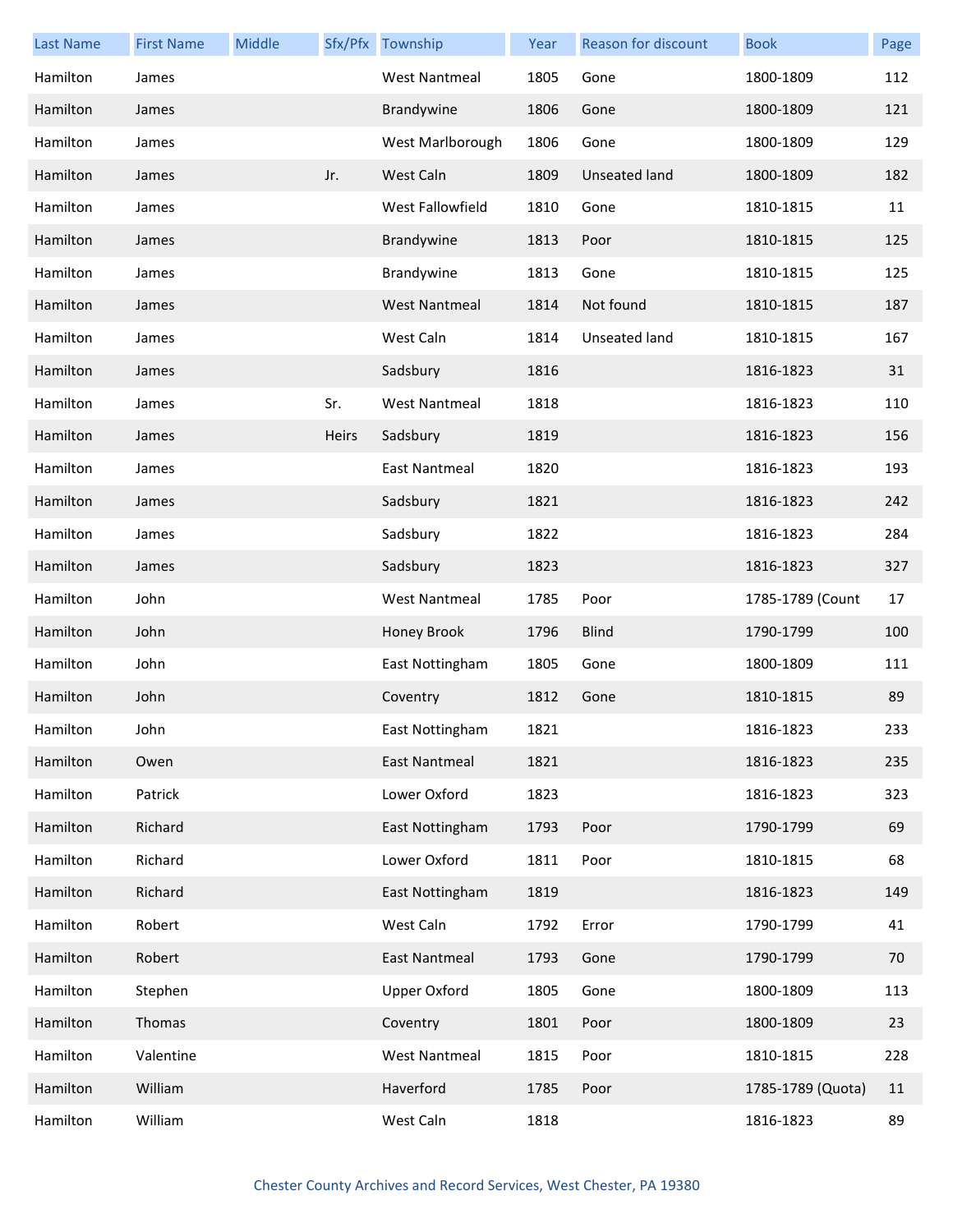| <b>Last Name</b> | <b>First Name</b> | Middle | Sfx/Pfx Township         | Year | Reason for discount  | <b>Book</b>       | Page |
|------------------|-------------------|--------|--------------------------|------|----------------------|-------------------|------|
| Hamilton         | William           |        | Honey Brook              | 1818 | <b>Unseated land</b> | 1816-1823         | 97   |
| Hamilton         | William           |        | West Caln                | 1820 |                      | 1816-1823         | 173  |
| Hamilton         | William           |        | West Caln                | 1822 |                      | 1816-1823         | 257  |
| Hamilton         | William           |        | Honey Brook              | 1822 |                      | 1816-1823         | 265  |
| Hamilton         | William           |        | West Fallowfield         | 1822 |                      | 1816-1823         | 262  |
| Hamilton         | William           |        | West Caln                | 1823 |                      | 1816-1823         | 300  |
| Hamleton         | John              |        | East Whiteland           | 1822 |                      | 1816-1823         | 291  |
| Hamm             | Francis           |        | Brandywine               | 1805 | Gone                 | 1800-1809         | 101  |
| Hamm             | James             |        | <b>Nether Providence</b> | 1787 | Error                | 1785-1789 (Quota) | 77   |
| Hamman           | William           |        | Kennett                  | 1797 | Poor                 | 1790-1799         | 120  |
| Hammell          | Eleazer           |        | Sadsbury                 | 1786 | Gone                 | 1785-1789 (Quota) | 51   |
| Hammell          | Eleazer           |        | Springfield              | 1786 | Gone                 | 1785-1789 (Count  | 79   |
| Hammell          | Eleazer           |        | Sadsbury                 | 1787 | Gone                 | 1786-1789         | 51   |
| Hammell          | Isaac             |        | West Marlborough         | 1806 | Gone                 | 1800-1809         | 129  |
| Hammell          | John              |        | Vincent                  | 1786 | Gone                 | 1785-1789 (Quota) | 53   |
| Hammell          | John              |        | West Fallowfield         | 1806 | Married              | 1800-1809         | 125  |
| Hammer           | Abel              |        | Tredyffrin               | 1813 | Gone                 | 1810-1815         | 154  |
| Hammer           | Jesse             |        | East Whiteland           | 1818 |                      | 1816-1823         | 122  |
| Hammer           | John              |        | Charlestown              | 1821 |                      | 1816-1823         | 217  |
| Hammer           | Samuel            |        | West Caln                | 1800 | Gone                 | 1800-1809         | 3    |
| Hammer           | <b>Thomas</b>     |        | East Nantmeal            | 1786 | Gone                 | 1785-1789 (Count  | 72   |
| Hammer           | Thomas            |        | East Nantmeal            | 1786 | Gone                 | 1785-1789 (Quota) | 44   |
| Hammer           | Thomas            |        | Vincent                  | 1787 | Gone                 | 1785-1789 (Count  | 109  |
| Hammer           | Thomas            |        | Vincent                  | 1787 | Gone                 | 1785-1789 (Quota) | 81   |
| Hammer           | Thomas            |        | Vincent                  | 1788 | Gone                 | 1786-1789         | 81   |
| Hammers          | Moses             |        | West Fallowfield         | 1810 | <b>Unseated land</b> | 1810-1815         | 11   |
| Hammet           | Abram             |        | Lower Darby              | 1787 | Poor                 | 1785-1789 (Count  | 92   |
| Hammett          | Abraham           |        | Lower Darby              | 1788 | Poor                 | 1786-1789         | 64   |
| Hammett          | Abram             |        | Lower Darby              | 1787 | Poor                 | 1785-1789 (Quota) | 64   |
| Hammett          | James             |        | Birmingham               | 1786 | Not found            | 1785-1789 (Count  | 58   |
| Hammett          | James             |        | Birmingham               | 1788 | Not to be found      | 1786-1789         | 30   |
| Hammon           | Thomas            |        | <b>East Nantmeal</b>     | 1786 | Gone                 | 1785-1789 (Count  | 44   |
| Hammond          | John              |        | East Caln                | 1822 |                      | 1816-1823         | 256  |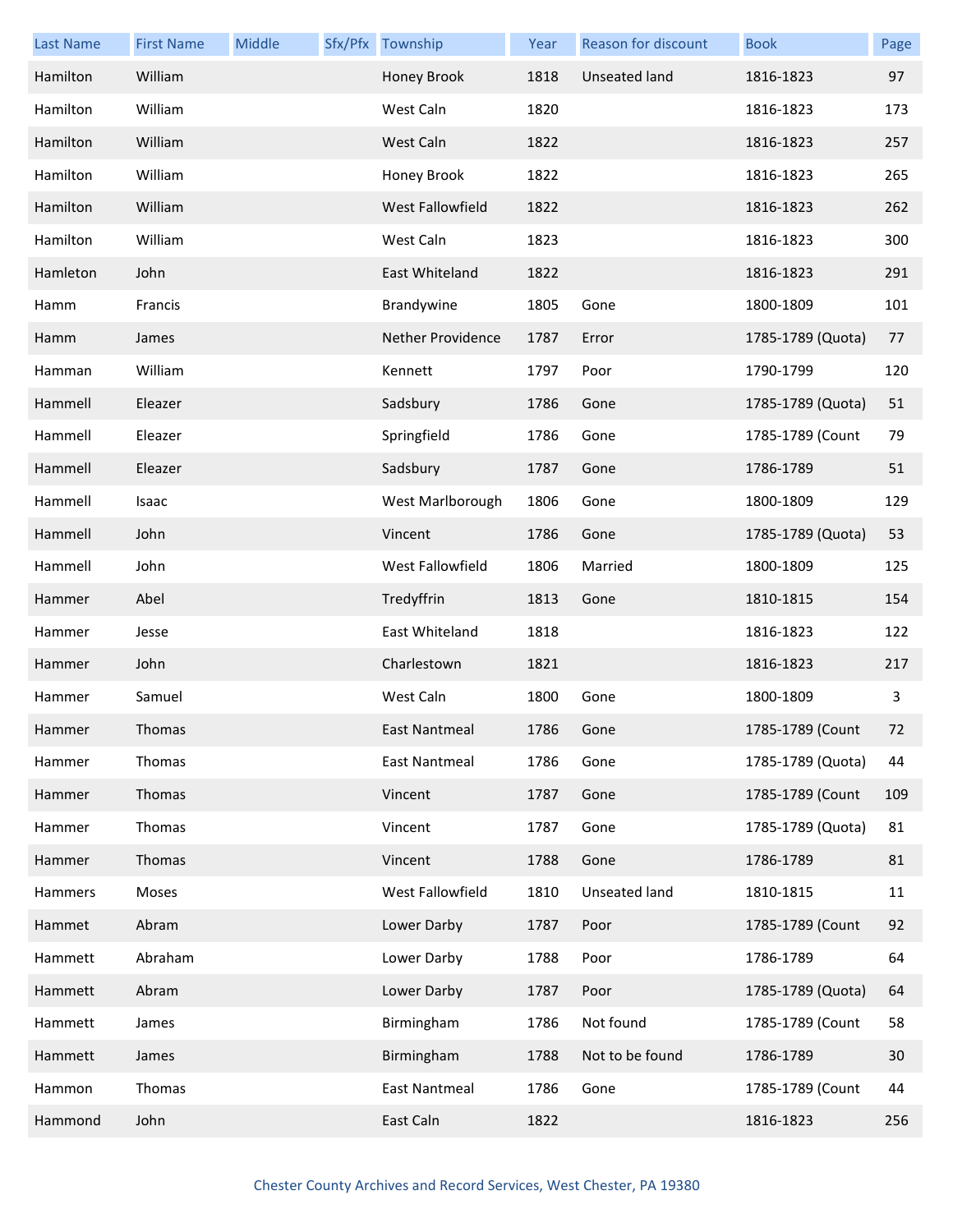| <b>Last Name</b> | <b>First Name</b> | Middle | Sfx/Pfx Township     | Year | Reason for discount | <b>Book</b>      | Page |
|------------------|-------------------|--------|----------------------|------|---------------------|------------------|------|
| Hammond          | William           |        | Kennett              | 1796 | Poor                | 1790-1799        | 101  |
| Hampton          | Benjamin          |        | Tredyffrin           | 1790 | Dead                | 1790-1799        | 15   |
| Hampton          | Benjamin          |        | Tredyffrin           | 1802 | Philadelphia        | 1800-1809        | 56   |
| Hampton          | David             |        | <b>West Nantmeal</b> | 1818 |                     | 1816-1823        | 110  |
| Hampton          | David             |        | Charlestown          | 1819 |                     | 1816-1823        | 132  |
| Hampton          | David             |        | Charlestown          | 1820 |                     | 1816-1823        | 175  |
| Hampton          | David             |        | Tredyffrin           | 1823 |                     | 1816-1823        | 334  |
| Hampton          | David             |        | <b>West Bradford</b> | 1823 |                     | 1816-1823        | 297  |
| Hampton          | Eli               |        | East Fallowfield     | 1818 | Gone                | 1816-1823        | 93   |
| Hampton          | Harvey            |        | Charlestown          | 1812 | Gone                | 1810-1815        | 88   |
| Hampton          | Isaac             |        | Tredyffrin           | 1821 |                     | 1816-1823        | 243  |
| Hampton          | Isaac             |        | Easttown             | 1823 |                     | 1816-1823        | 303  |
| Hampton          | Jeremiah          |        | Tredyffrin           | 1823 |                     | 1816-1823        | 334  |
| Hampton          | Jonathan          |        | Londonderry          | 1817 |                     | 1816-1823        | 57   |
| Hampton          | Jonathan          |        | East Marlborough     | 1820 |                     | 1816-1823        | 186  |
| Hampton          | Joseph            |        | Tredyffrin           | 1800 | Gone                | 1800-1809        | 16   |
| Hampton          | Joseph            |        | Tredyffrin           | 1807 | Gone                | 1800-1809        | 155  |
| Hampton          | Joseph            |        | Tredyffrin           | 1809 | Mischarged          | 1800-1809        | 196  |
| Hampton          | Joseph            |        | Charlestown          | 1820 |                     | 1816-1823        | 175  |
| Hampton          | Joseph            |        | Pikeland             | 1822 |                     | 1816-1823        | 282  |
| Hampton          | Lewis             |        | Tredyffrin           | 1821 |                     | 1816-1823        | 243  |
| Hampton          | Marshall          |        | Tredyffrin           | 1815 | Gone                | 1810-1815        | 235  |
| Hampton          | Mary              |        | Tredyffrin           | 1819 | No Dog              | 1816-1823        | 158  |
| Hampton          | Samuel            |        | Tredyffrin           | 1808 | Gone                | 1800-1809        | 176  |
| Hampton          | Thomas            |        | Chester              | 1785 | Gone                | 1785-1789 (Count | 3    |
| Hampton          | Thomas            |        | Tredyffrin           | 1806 | Gone                | 1800-1809        | 135  |
| Hampton          | Thomas            |        | Tredyffrin           | 1811 | Poor & Drunken      | 1810-1815        | 74   |
| Hampton          | Thomas            |        | Willistown           | 1812 | Taxed in Tredyffrin | 1810-1815        | 117  |
| Hampton          | Thomas            |        | Tredyffrin           | 1817 |                     | 1816-1823        | 74   |
| Hampton          | Woodward          |        | Tredyffrin           | 1818 |                     | 1816-1823        | 116  |
| Hampton          | Zachariah         | В.     | East Fallowfield     | 1820 |                     | 1816-1823        | 177  |
| Hamshire         | William           |        | West Fallowfield     | 1823 |                     | 1816-1823        | 305  |
| Hamus            | Charles           |        | Charlestown          | 1807 | Gone                | 1800-1809        | 143  |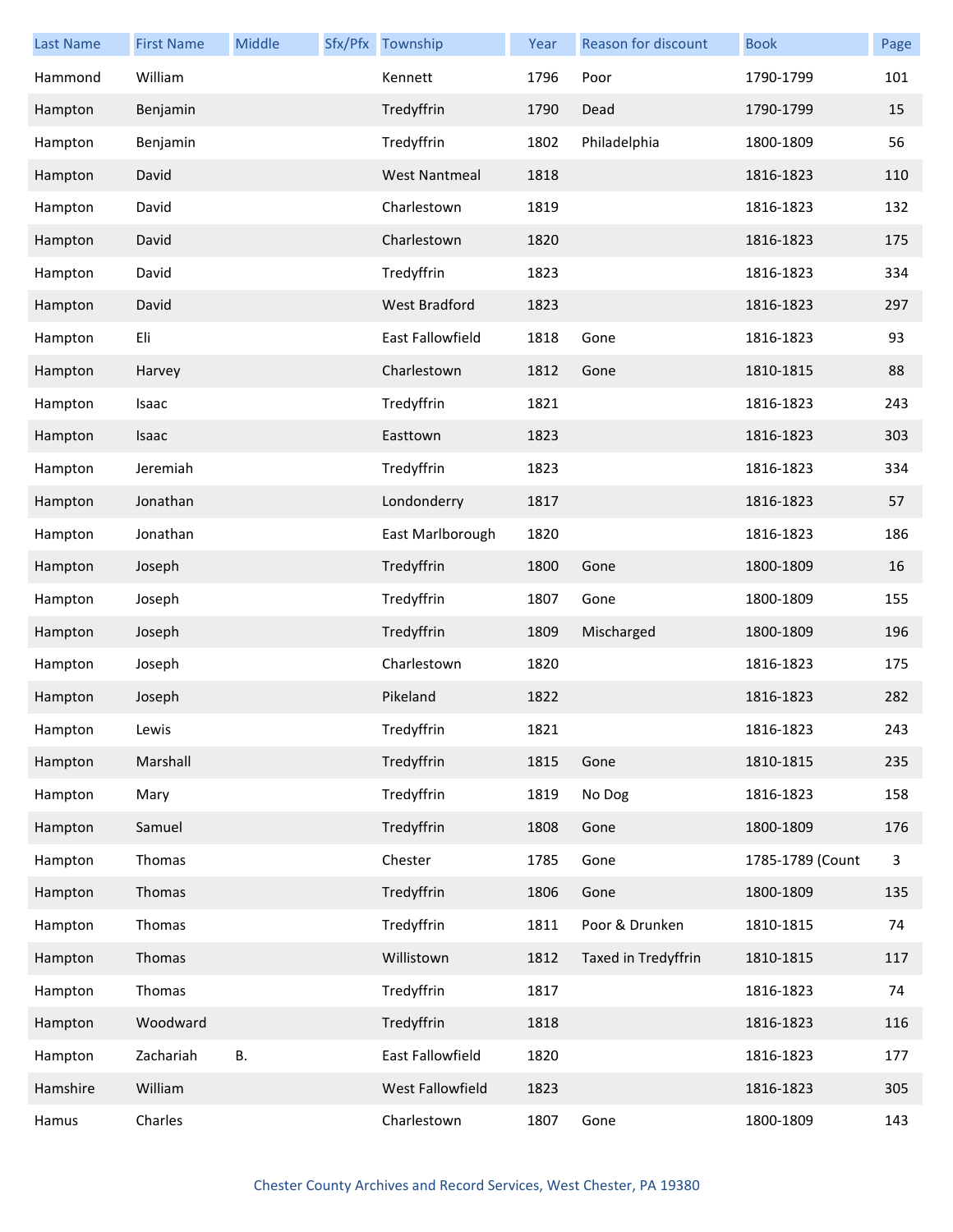| <b>Last Name</b> | <b>First Name</b> | Middle | Sfx/Pfx Township | Year | <b>Reason for discount</b> | <b>Book</b>       | Page |
|------------------|-------------------|--------|------------------|------|----------------------------|-------------------|------|
| Hanaway          | Joseph            |        | Pennsbury        | 1821 |                            | 1816-1823         | 239  |
| Hance            | Benjamin          |        | Chester          | 1785 | Poor                       | 1785-1789 (Count  | 3    |
| Hance            | James             |        | West Whiteland   | 1819 | Gone                       | 1816-1823         | 165  |
| Hance            | Joseph            |        | East Bradford    | 1795 | Lame                       | 1790-1799         | 77   |
| Hancock          | Thomas            |        | Honey Brook      | 1822 |                            | 1816-1823         | 265  |
| Hand             | William           |        | Ridley           | 1789 | Gone                       | 1785-1789 (Quota) | 134  |
| Hand             | William           |        | Ridley           | 1789 | Gone                       | 1785-1789 (Count  | 162  |
| Handlin          | Samuel            |        | London Britain   | 1818 |                            | 1816-1823         | 101  |
| Handlin          | William           |        | Willistown       | 1823 |                            | 1816-1823         | 332  |
| Handy            | John              |        | London Britain   | 1791 | Gone                       | 1790-1799         | 28   |
| Hane             | Charles           |        | East Caln        | 1806 | Gone                       | 1800-1809         | 122  |
| Haney            | Daniel            |        | East Whiteland   | 1797 | Gone                       | 1790-1799         | 132  |
| Haney            | Daniel            |        | East Whiteland   | 1801 | Gone                       | 1800-1809         | 39   |
| Haney            | George            |        | Vincent          | 1785 | Gone                       | 1785-1789 (Quota) | 25   |
| Haney            | George            |        | Pennsbury        | 1786 | Gone                       | 1785-1789 (Quota) | 48   |
| Haney            | George            |        | Vincent          | 1786 | Gone                       | 1785-1789 (Quota) | 53   |
| Haney            | George            |        | Pennsbury        | 1786 | Not found                  | 1785-1789 (Count  | 48   |
| Haney            | George            |        | Vincent          | 1786 | Gone                       | 1785-1789 (Count  | 81   |
| Haney            | George            |        | Vincent          | 1786 | Gone                       | 1785-1789 (Count  | 53   |
| Haney            | Hugh              |        | Goshen           | 1802 | Gone                       | 1800-1809         | 46   |
| Haney            | Hugh              |        | Pennsbury        | 1807 | Gone                       | 1800-1809         | 154  |
| Haney            | Hugh              |        | Westtown         | 1815 | No Dog                     | 1810-1815         | 239  |
| Haney            | Hugh              |        | East Bradford    | 1817 |                            | 1816-1823         | 43   |
| Haney            | John              |        | Lower Oxford     | 1823 |                            | 1816-1823         | 323  |
| Haney            | Neal              |        | Tredyffrin       | 1820 |                            | 1816-1823         | 201  |
| Haney            | Patrick           |        | East Bradford    | 1801 | Gone                       | 1800-1809         | 21   |
| Haney            | Patrick           |        | West Chester     | 1802 | Gone                       | 1800-1809         | 60   |
| Haney            | Samuel            |        | East Caln        | 1785 | Paid elsewhere             | 1785-1789 (Count  | 6    |
| Haney            | Samuel            |        | East Caln        | 1786 | Poor                       | 1785-1789 (Count  | 34   |
| Haney            | Samuel            |        | East Caln        | 1786 | Insolvent                  | 1785-1789 (Quota) | 34   |
| Haney            | Samuel            |        | East Caln        | 1786 | Gone                       | 1785-1789 (Count  | 62   |
| Haney            | Samuel            |        | East Caln        | 1788 | Poor                       | 1786-1789         | 6    |
| Haney            | Samuel            |        | East Caln        | 1788 | Gone                       | 1786-1789         | 34   |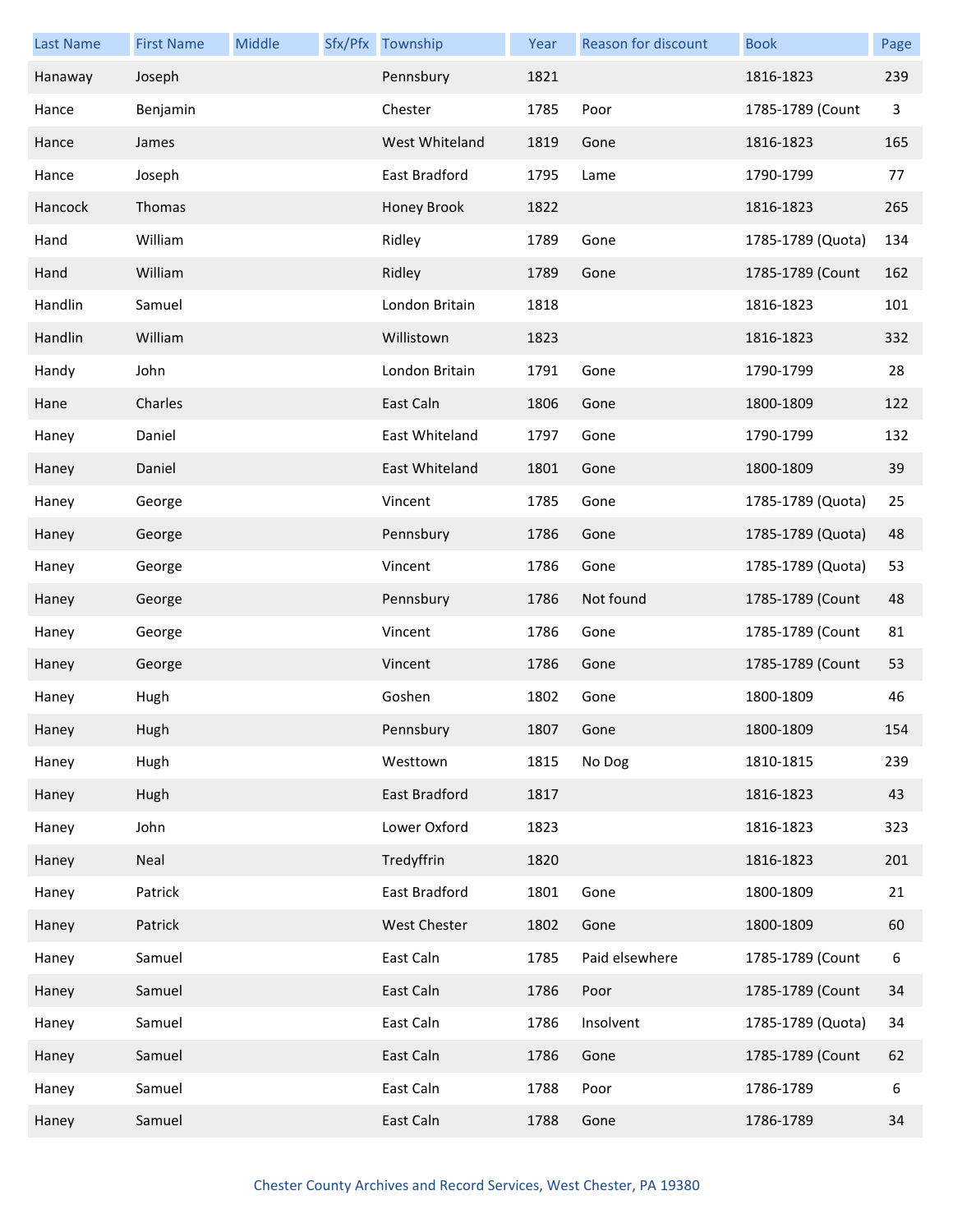| <b>Last Name</b> | <b>First Name</b> | Middle |      | Sfx/Pfx Township     | Year | Reason for discount | <b>Book</b>       | Page    |
|------------------|-------------------|--------|------|----------------------|------|---------------------|-------------------|---------|
| Hanley           | Marmaduke         |        |      | <b>Upper Darby</b>   | 1789 | Gone                | 1785-1789 (Count  | 148     |
| Hanley           | Marmaduke         |        |      | <b>Upper Darby</b>   | 1789 | Gone                | 1785-1789 (Quota) | 120     |
| Hanley           | Thomas            |        |      | New Garden           | 1786 | Ran away            | 1785-1789 (Count  | 43      |
| Hanley           | Thomas            |        |      | New Garden           | 1788 | Ran away            | 1786-1789         | 15      |
| Hanlin           | William           |        |      | Willistown           | 1818 |                     | 1816-1823         | 120     |
| Hanly            | John              |        |      | Brandywine           | 1802 | Gone                | 1800-1809         | 42      |
| Hanly            | John              |        |      | Brandywine           | 1810 | Gone                | 1810-1815         | 4       |
| Hanly            | Thomas            |        |      | West Caln            | 1797 | Gone                | 1790-1799         | 116     |
| Hanly            | Thomas            |        |      | West Caln            | 1815 | No Dog              | 1810-1815         | 208     |
| Hanna            | James             |        |      | Birmingham           | 1786 | Gone                | 1785-1789 (Quota) | 30      |
| Hanna            | James             |        |      | Birmingham           | 1786 | Gone                | 1785-1789 (Count  | 30      |
| Hanna            | Simon             |        |      | London Grove         | 1820 |                     | 1816-1823         | 183     |
| Hanna            | William           |        |      | Honey Brook          | 1811 | Gone                | 1810-1815         | 54      |
| Hannabecker      | Jacob             |        |      | Coventry             | 1810 | No Dog              | 1810-1815         | $\,8\,$ |
| Hannah           | Edward            |        |      | Oxford               | 1786 | Gone                | 1785-1789 (Count  | 75      |
| Hannah           | Edward            |        |      | Lower Chichester     | 1787 | Ran away            | 1785-1789 (Quota) | 61      |
| Hannah           | Edward            |        |      | Oxford               | 1787 | Gone                | 1786-1789         | 47      |
| Hannah           | Hugh              |        |      | Springfield          | 1786 | Gone                | 1785-1789 (Count  | 79      |
| Hannah           | Hugh              |        |      | Sadsbury             | 1787 | Gone                | 1786-1789         | 51      |
| Hannah           | James             |        |      | Westtown             | 1804 | Gone                | 1800-1809         | 98      |
| Hannah           | James             |        |      | Charlestown          | 1812 | Gone                | 1810-1815         | 88      |
| Hannah           | James             |        |      | Goshen               | 1815 | Gone                | 1810-1815         | 214     |
| Hannah           | John              |        |      | <b>West Nantmeal</b> | 1786 | Gone                | 1785-1789 (Count  | 73      |
| Hannah           | John              |        |      | <b>West Nantmeal</b> | 1786 | Ran away            | 1785-1789 (Count  | 45      |
| Hannah           | John              |        |      | <b>West Nantmeal</b> | 1786 | Gone                | 1785-1789 (Quota) | 45      |
| Hannah           | John              |        |      | <b>West Nantmeal</b> | 1787 | Ran away            | 1786-1789         | 17      |
| Hannah           | John              |        |      | West Caln            | 1811 | Gone                | 1810-1815         | 47      |
| Hannah           | William           |        |      | Honey Brook          | 1811 | Gone                | 1810-1815         | 54      |
| Hannaum          | John              |        | Esq. | West Bradford        | 1789 | Paid in B.          | 1785-1789 (Quota) | 115     |
| Hannen           | Edward            |        |      | Lower Chichester     | 1786 |                     | 1785-1789 (Count  | 61      |
| Hannen           | Edward            |        |      | Lower Chichester     | 1787 |                     | 1786-1789         | 33      |
| Hannings         | John              |        |      | Chester              | 1786 | Poor                | 1785-1789 (Count  | 59      |
| Hannings         | John              |        |      | Chester              | 1788 | Poor                | 1786-1789         | 59      |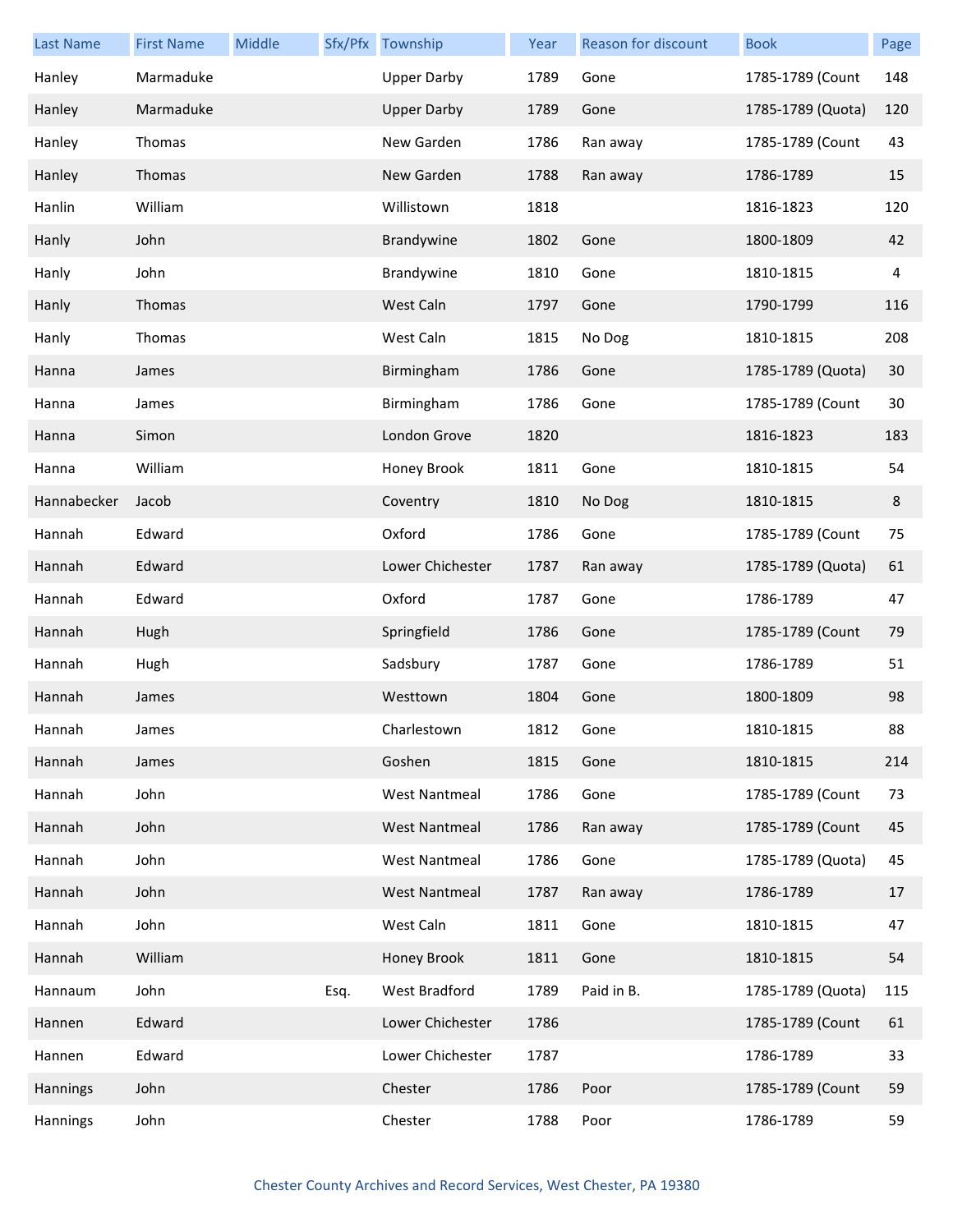| <b>Last Name</b> | <b>First Name</b> | Middle |      | Sfx/Pfx Township     | Year | <b>Reason for discount</b>                | <b>Book</b>       | Page           |
|------------------|-------------------|--------|------|----------------------|------|-------------------------------------------|-------------------|----------------|
| Hannings         | Joseph            |        |      | Willistown           | 1819 |                                           | 1816-1823         | 162            |
| Hannings         | Joseph            |        |      | Willistown           | 1820 |                                           | 1816-1823         | 204            |
| Hannings         | Joseph            |        |      | Willistown           | 1821 |                                           | 1816-1823         | 247            |
| Hannon           | Edward            |        |      | Lower Chichester     | 1787 | Gone                                      | 1785-1789 (Count  | 89             |
| Hannum           | James             |        |      | Birmingham           | 1785 | Poor                                      | 1785-1789 (Count  | $\overline{2}$ |
| Hannum           | James             |        |      | Birmingham           | 1786 | Poor                                      | 1785-1789 (Count  | 30             |
| Hannum           | James             |        |      | Birmingham           | 1786 | Poor                                      | 1785-1789 (Quota) | 30             |
| Hannum           | James             |        |      | Birmingham           | 1788 | Poor                                      | 1785-1789 (Quota) | 86             |
| Hannum           | James             |        |      | Birmingham           | 1788 | Poor                                      | 1785-1789 (Count  | 114            |
| Hannum           | James             |        |      | Goshen               | 1800 | Board of Man of War                       | 1800-1809         | 6              |
| Hannum           | James             |        |      | <b>West Chester</b>  | 1802 | Gone                                      | 1800-1809         | 60             |
| Hannum           | John              |        | Esq. | West Bradford        | 1785 | Paid in another townshi 1785-1789 (Quota) |                   | 3              |
| Hannum           | John              |        |      | <b>West Bradford</b> | 1786 | <b>Taxed in East Bradford</b>             | 1785-1789 (Count  | 59             |
| Hannum           | John              |        | Esq. | West Bradford        | 1786 | Overrated                                 | 1785-1789 (Quota) | 31             |
| Hannum           | John              |        | Esq. | <b>West Bradford</b> | 1786 | Paid in East Bradford                     | 1785-1789 (Quota) | 31             |
| Hannum           | John              |        | Esq. | West Bradford        | 1786 | Paid in East Bradford                     | 1785-1789 (Count  | 31             |
| Hannum           | John              |        | Esq. | <b>West Bradford</b> | 1786 | Overrated                                 | 1785-1789 (Count  | 31             |
| Hannum           | John              |        | Esq. | West Bradford        | 1787 | Paid in East Bradford                     | 1786-1789         | 3              |
| Hannum           | John              |        | Esq. | <b>West Bradford</b> | 1787 | Overrated                                 | 1786-1789         | 3              |
| Hannum           | John              |        | Esq. | East Bradford        | 1787 | Chair broke                               | 1785-1789 (Count  | 86             |
| Hannum           | John              |        | Esq. | East Bradford        | 1787 | Overrated                                 | 1785-1789 (Quota) | 59             |
| Hannum           | John              |        | Esq. | East Bradford        | 1787 | Overrated                                 | 1785-1789 (Count  | 86             |
| Hannum           | John              |        |      | West Bradford        | 1787 | Paid in East Bradford                     | 1785-1789 (Count  | 87             |
| Hannum           | John              |        |      | West Bradford        | 1787 | Taxed in East Bradford                    | 1786-1789         | 31             |
| Hannum           | John              |        |      | <b>West Bradford</b> | 1789 | Paid in East Bradford                     | 1785-1789 (Count  | 143            |
| Hannum           | John              |        | Esq. | <b>West Bradford</b> | 1790 | Error                                     | 1790-1799         | 2              |
| Hannum           | John              |        | Esq. | Goshen               | 1795 | Overrated                                 | 1790-1799         | 81             |
| Hannum           | John              |        |      | <b>West Bradford</b> | 1796 | Returned in East Bradfo                   | 1790-1799         | 96             |
| Hannum           | John              |        |      | Goshen               | 1797 | Error                                     | 1790-1799         | 119            |
| Hannum           | John              |        | Esq. | Goshen               | 1798 | Error                                     | 1790-1799         | 138            |
| Hannum           | John              |        |      | West Bradford        | 1802 | Error                                     | 1800-1809         | 41             |
| Hannum           | Joseph            |        |      | Kennett              | 1797 | Dead                                      | 1790-1799         | 120            |
| Hannum           | Obadiah           |        |      | East Marlborough     | 1800 | Gone                                      | 1800-1809         | 9              |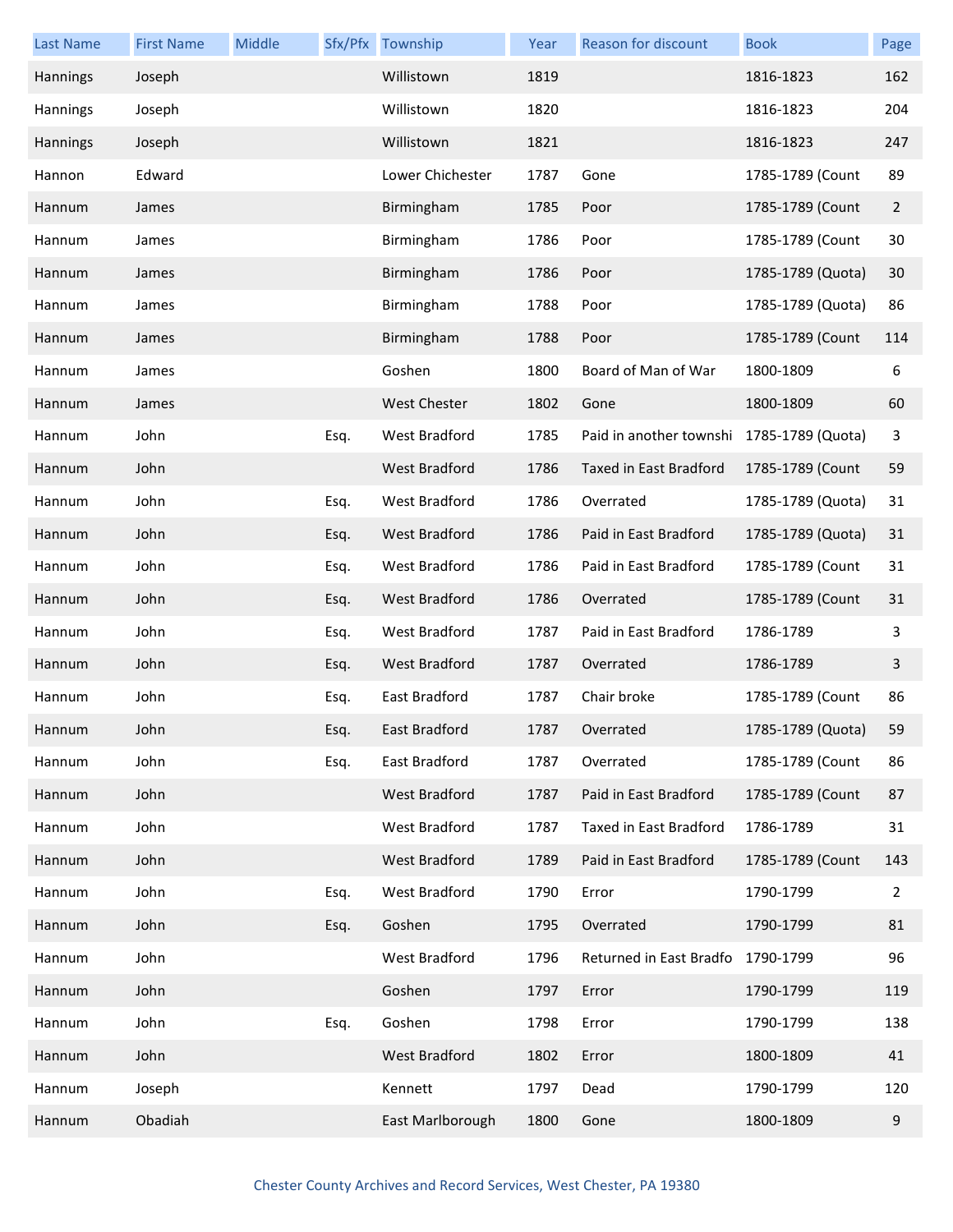| <b>Last Name</b> | <b>First Name</b> | Middle | Sfx/Pfx Township        | Year | Reason for discount | <b>Book</b>       | Page           |
|------------------|-------------------|--------|-------------------------|------|---------------------|-------------------|----------------|
| Hannum           | Otho              |        | Brandywine              | 1821 |                     | 1816-1823         | 213            |
| Hannum           | Richard           | M.     | <b>West Chester</b>     | 1805 | Gone                | 1800-1809         | 119            |
| Hannum           | Samuel            |        | Kennett                 | 1816 | Gone                | 1816-1823         | 14             |
| Hannum           | William           |        | Kennett                 | 1802 | Poor                | 1800-1809         | 47             |
| Hannums          | Thomas            |        | West Nottingham         | 1819 |                     | 1816-1823         | 150            |
| Hannup           | Jacob             |        | <b>Upper Providence</b> | 1785 | Poor                | 1785-1789 (Quota) | 21             |
| Hanse            | John              |        | Coventry                | 1819 | Twice taxed         | 1816-1823         | 133            |
| Hanse            | Samuel            |        | Coventry                | 1819 | Twice taxed         | 1816-1823         | 133            |
| Hansell          | George            |        | Ridley                  | 1785 | Gone                | 1785-1789 (Count  | 22             |
| Hanson           | Charles           |        | Easttown                | 1822 |                     | 1816-1823         | 260            |
| Hanson           | John              |        | Sadsbury                | 1814 | Gone                | 1810-1815         | 192            |
| Hanson           | Samuel            |        | Sadsbury                | 1818 | Gone                | 1816-1823         | 115            |
| Hanson           | Thomas            |        | Sadsbury                | 1819 |                     | 1816-1823         | 157            |
| Hanson           | Thomas            |        | Sadsbury                | 1822 |                     | 1816-1823         | 284            |
| Hanson           | William           |        | Charlestown             | 1822 |                     | 1816-1823         | 258            |
| Hanthorn         | George            |        | West Whiteland          | 1812 | Dog Dead            | 1810-1815         | 120            |
| Hanthorn         | George            |        | Westtown                | 1818 | Gone                | 1816-1823         | 121            |
| Hanthorn         | John              |        | Charlestown             | 1823 |                     | 1816-1823         | 301            |
| Hanway           | John              |        | West Caln               | 1823 |                     | 1816-1823         | 300            |
| Hanwork          | Nicholas          |        | <b>West Nantmeal</b>    | 1814 | Gone                | 1810-1815         | 187            |
| Hany             | Peter             |        | Charlestown             | 1819 |                     | 1816-1823         | 132            |
| Happer           | James             |        | Honey Brook             | 1798 | Error               | 1790-1799         | 139            |
| Happer           | James             |        | Honey Brook             | 1802 | Gone                | 1800-1809         | 46             |
| Happersett       | John              |        | Middletown              | 1789 | Gone                | 1785-1789 (Quota) | 126            |
| Happersett       | John              |        | Middletown              | 1789 | Gone                | 1785-1789 (Count  | 154            |
| Haragan          | Eli               |        | New London              | 1819 |                     | 1816-1823         | 147            |
| Harbeson         | Francis           |        | Birmingham              | 1785 | Gone                | 1785-1789 (Count  | $\overline{2}$ |
| Harbeson         | Francis           |        | Birmingham              | 1787 | Gone                | 1785-1789 (Quota) | 58             |
| Harbeson         | Francis           |        | Birmingham              | 1787 | Gone                | 1785-1789 (Count  | 86             |
| Harbison         | David             |        | New London              | 1799 | Loss of stock       | 1790-1799         | 163            |
| Harbison         | Harmoney          |        | East Marlborough        | 1821 |                     | 1816-1823         | 228            |
| Harbison         | James             |        | New London              | 1801 | Gone                | 1800-1809         | 30             |
| Harbison         | James             |        | Londonderry             | 1804 | Gone                | 1800-1809         | 88             |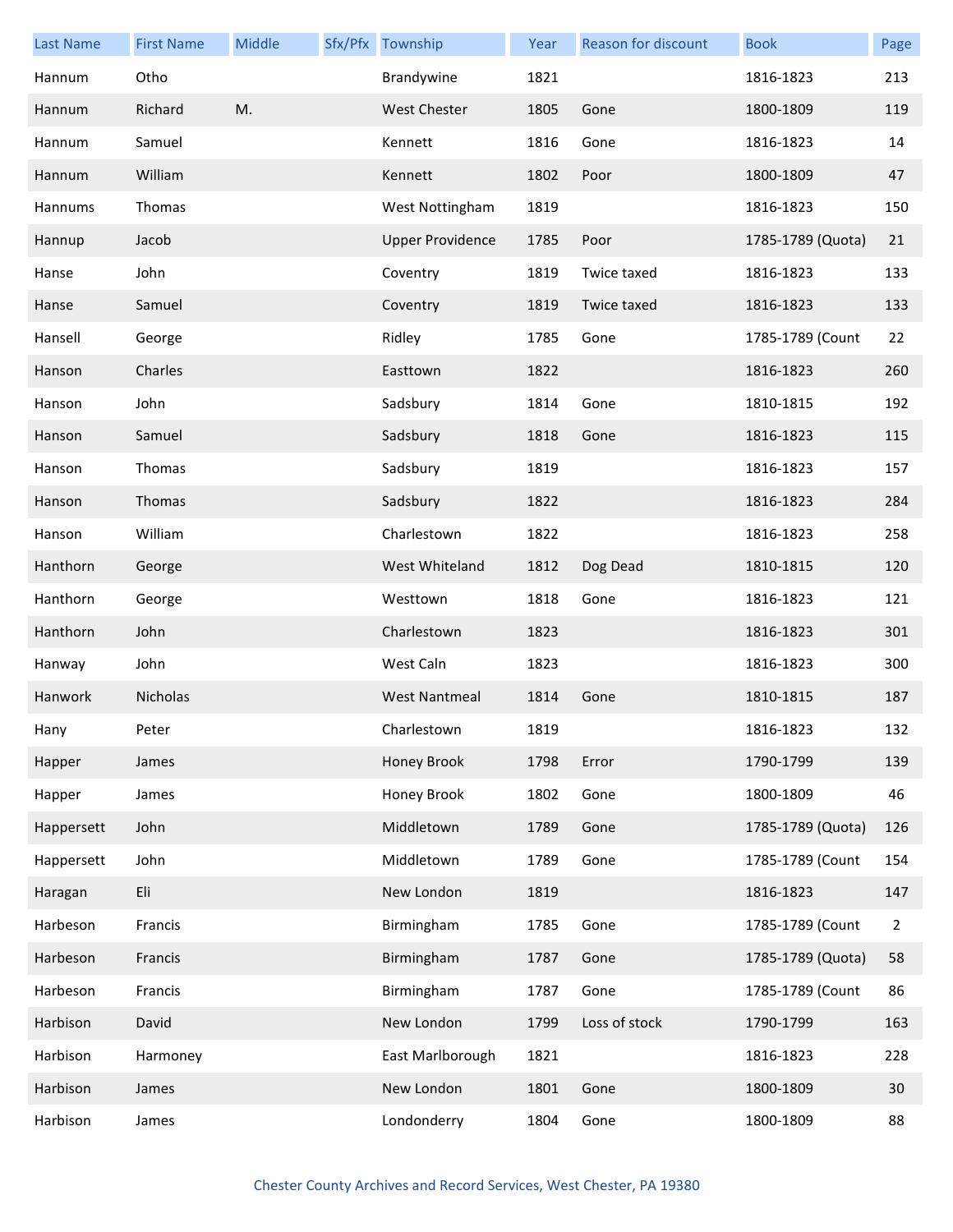| <b>Last Name</b> | <b>First Name</b> | Middle    | Sfx/Pfx Township    | Year | <b>Reason for discount</b> | <b>Book</b>       | Page |
|------------------|-------------------|-----------|---------------------|------|----------------------------|-------------------|------|
| Harbison         | James             |           | London Britain      | 1805 | Gone                       | 1800-1809         | 107  |
| Harbison         | James             |           | Kennett             | 1806 | Gone                       | 1800-1809         | 126  |
| Harden           | George            |           | Charlestown         | 1815 |                            | 1810-1815         | 209  |
| Harden           | John              |           | Charlestown         | 1817 |                            | 1816-1823         | 48   |
| Harden           | John              |           | Charlestown         | 1818 | Gone                       | 1816-1823         | 90   |
| Harden           | John              | <b>B.</b> | Tredyffrin          | 1817 |                            | 1816-1823         | 74   |
| Harden           | Peter             |           | West Bradford       | 1819 |                            | 1816-1823         | 128  |
| Harden           | Thomas            |           | Honey Brook         | 1806 | Gone                       | 1800-1809         | 126  |
| Harden           | Thomas            |           | Honey Brook         | 1819 |                            | 1816-1823         | 139  |
| Harden           | William           |           | Thornbury           | 1785 | Poor                       | 1785-1789 (Count  | 24   |
| Harden           | William           |           | Charlestown         | 1822 |                            | 1816-1823         | 258  |
| Hardey           | Joshua            |           | <b>Upper Darby</b>  | 1787 | Poor                       | 1785-1789 (Quota) | 63   |
| Hardy            | Alexander         |           | London Grove        | 1823 |                            | 1816-1823         | 310  |
| Hardy            | Daniel            |           | Easttown            | 1819 | Overcharged                | 1816-1823         | 134  |
| Hardy            | George            |           | Charlestown         | 1821 |                            | 1816-1823         | 217  |
| Hardy            | George            |           | Charlestown         | 1823 |                            | 1816-1823         | 301  |
| Hardy            | John              |           | East Caln           | 1787 | Cripple                    | 1785-1789 (Quota) | 62   |
| Hardy            | John              |           | East Caln           | 1787 | Cripple                    | 1785-1789 (Count  | 90   |
| Hardy            | John              |           | Londonderry         | 1811 | Gone                       | 1810-1815         | 57   |
| Hardy            | John              |           | Tredyffrin          | 1815 |                            | 1810-1815         | 235  |
| Hardy            | Joshua            |           | <b>Upper Darby</b>  | 1786 | Poor                       | 1785-1789 (Quota) | 35   |
| Hardy            | Joshua            |           | <b>Upper Darby</b>  | 1786 | Poor                       | 1785-1789 (Count  | 35   |
| Hardy            | Joshua            |           | <b>Upper Darby</b>  | 1788 | Poor                       | 1785-1789 (Count  | 119  |
| Hardy            | Joshua            |           | <b>Upper Darby</b>  | 1788 | Poor                       | 1785-1789 (Quota) | 91   |
| Hardy            | Thomas            |           | Uwchlan             | 1807 | Gone                       | 1800-1809         | 156  |
| Hare             | John              |           | Kennett             | 1811 | Ran away                   | 1810-1815         | 55   |
| Hare             | John              |           | New Garden          | 1822 |                            | 1816-1823         | 274  |
| Hare             | William           |           | East Marlborough    | 1807 | Gone                       | 1800-1809         | 148  |
| Hare             | William           |           | Sadsbury            | 1816 |                            | 1816-1823         | 31   |
| Harford          | Charles           |           | Londonderry         | 1816 |                            | 1816-1823         | 17   |
| Hargan           | Dennis            |           | <b>West Chester</b> | 1812 | Enlisted                   | 1810-1815         | 121  |
| Hargan           | Dennis            |           | West Chester        | 1812 | Gone                       | 1810-1815         | 121  |
| Hargan           | Dennis            |           | West Caln           | 1818 |                            | 1816-1823         | 89   |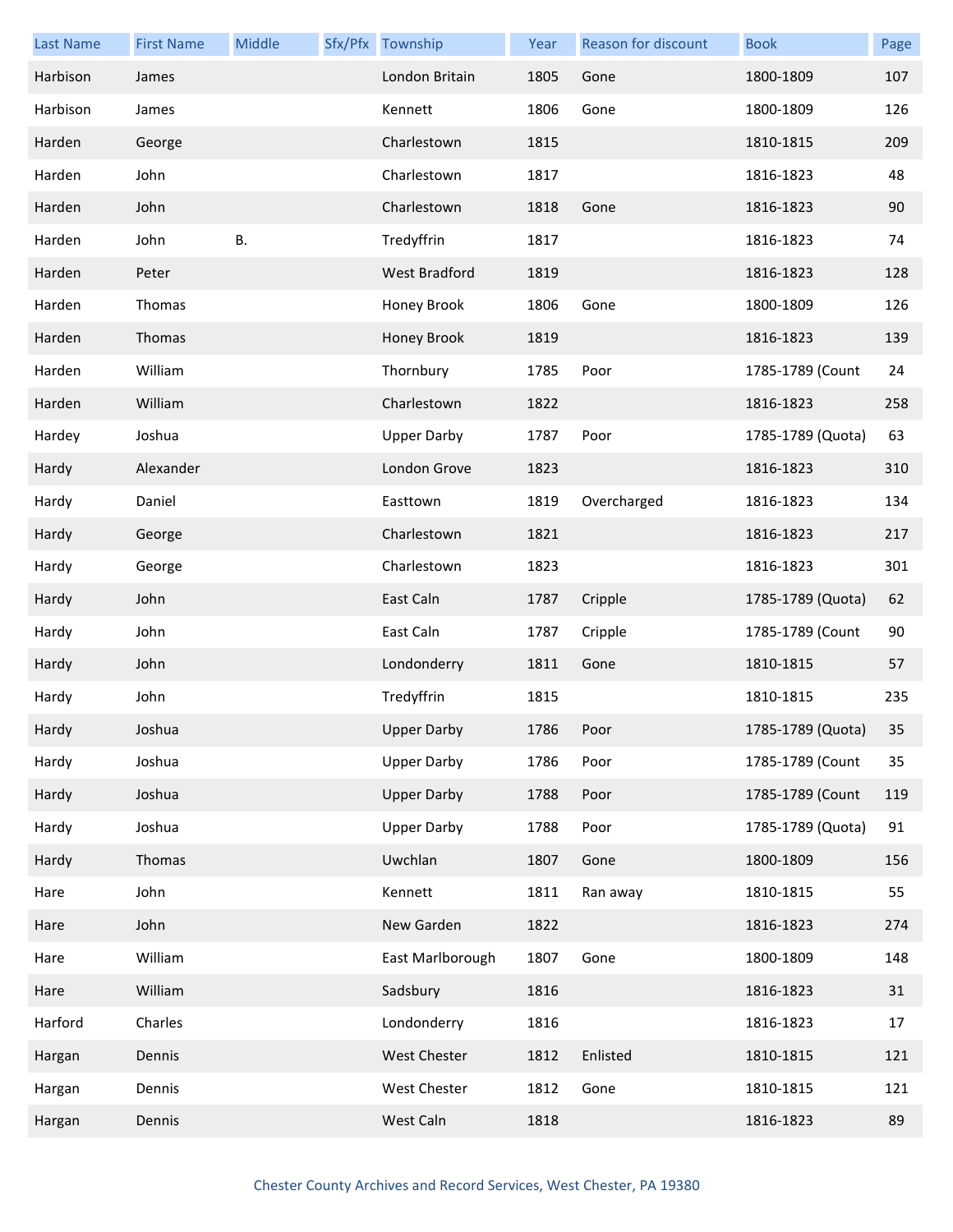| <b>Last Name</b> | <b>First Name</b> | Middle | Sfx/Pfx Township    | Year | <b>Reason for discount</b> | <b>Book</b>       | Page |
|------------------|-------------------|--------|---------------------|------|----------------------------|-------------------|------|
| Hargan           | Eli               |        | Lower Oxford        | 1815 | Gone                       | 1810-1815         | 230  |
| Hargan           | James             |        | <b>West Chester</b> | 1812 | Gone                       | 1810-1815         | 121  |
| Hargan           | Mary              |        | Sadsbury            | 1823 |                            | 1816-1823         | 327  |
| Hargen           | Mark              |        | Goshen              | 1801 | Gone                       | 1800-1809         | 26   |
| Hargraves        | Richard           |        | East Bradford       | 1811 | Gone                       | 1810-1815         | 43   |
| Harkin           | William           |        | New Garden          | 1787 | Gone                       | 1785-1789 (Quota) | 71   |
| Harkins          |                   |        | West Caln           | 1817 |                            | 1816-1823         | 47   |
| Harkins          |                   |        | West Caln           | 1822 |                            | 1816-1823         | 257  |
| Harkins          | Daniel            |        | West Caln           | 1786 | <b>Wheel Barrow</b>        | 1785-1789 (Count  | 62   |
| Harkins          | Daniel            |        | West Caln           | 1788 | Wheel Barrow               | 1786-1789         | 34   |
| Harkins          | Daniel            |        | West Caln           | 1789 | Gone                       | 1785-1789 (Count  | 146  |
| Harkins          | Daniel            |        | West Caln           | 1789 | Gone                       | 1785-1789 (Quota) | 118  |
| Harkins          | Daniel            |        | Westtown            | 1803 | Gone                       | 1800-1809         | 78   |
| Harkins          | James             |        | Uwchlan             | 1804 | Gone                       | 1800-1809         | 97   |
| Harkins          | James             |        | Charlestown         | 1813 | Gone                       | 1810-1815         | 128  |
| Harkins          | James             |        | Charlestown         | 1817 |                            | 1816-1823         | 48   |
| Harkins          | John              |        | East Whiteland      | 1795 | Poor                       | 1790-1799         | 93   |
| Harkins          | John              |        | Goshen              | 1809 | Gone                       | 1800-1809         | 185  |
| Harkins          | John              |        | Tredyffrin          | 1819 |                            | 1816-1823         | 158  |
| Harkins          | Joseph            |        | East Bradford       | 1811 | Gone                       | 1810-1815         | 43   |
| Harkins          | Matthew           |        | East Bradford       | 1818 |                            | 1816-1823         | 85   |
| Harkins          | Michael           |        | Westtown            | 1803 | Gone                       | 1800-1809         | 78   |
| Harkins          | Thomas            |        | West Caln           | 1799 | Not found                  | 1790-1799         | 155  |
| Harkins          | Thomas            |        | West Caln           | 1802 | At Poorhouse               | 1800-1809         | 43   |
| Harkins          | Thomas            |        | West Caln           | 1818 | No Dog                     | 1816-1823         | 89   |
| Harkins          | Thomas            |        | West Caln           | 1821 |                            | 1816-1823         | 215  |
| Harkins          | Thomas            |        | New London          | 1823 |                            | 1816-1823         | 316  |
| Harkins          | William           |        | New Garden          | 1787 | Gone                       | 1785-1789 (Count  | 99   |
| Harkness         | John              |        | Oxford              | 1789 | Gone                       | 1785-1789 (Count  | 160  |
| Harkness         | John              |        | Oxford              | 1789 | Gone                       | 1785-1789 (Quota) | 132  |
| Harlan           | Aaron             |        | Kennett             | 1804 | Poor                       | 1800-1809         | 87   |
| Harlan           | Aaron             |        | Pennsbury           | 1806 | Gone                       | 1800-1809         | 134  |
| Harlan           | Aaron             |        | Kennett             | 1812 | Gone                       | 1810-1815         | 95   |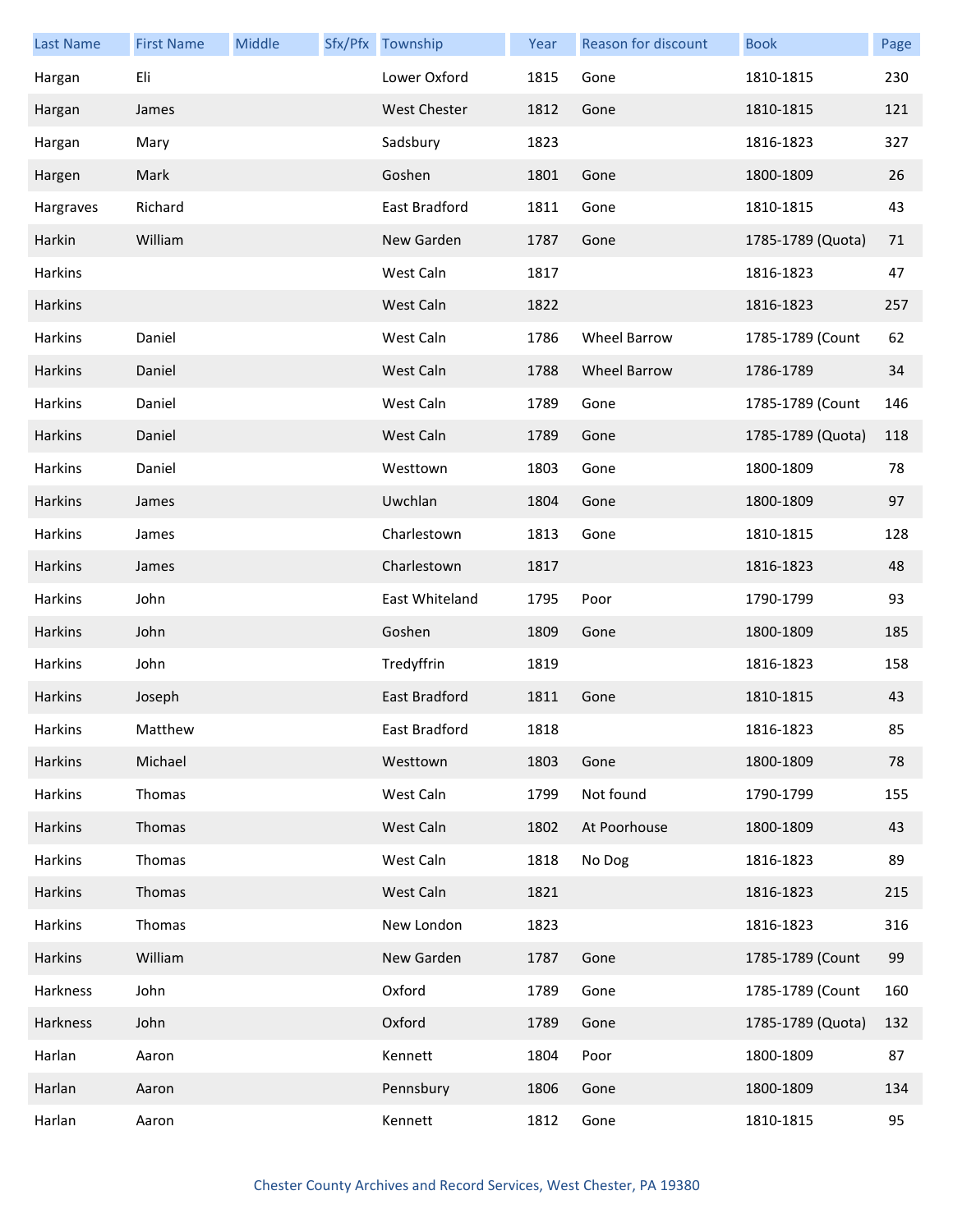| <b>Last Name</b> | <b>First Name</b> | Middle | Sfx/Pfx Township        | Year | <b>Reason for discount</b> | <b>Book</b>       | Page |
|------------------|-------------------|--------|-------------------------|------|----------------------------|-------------------|------|
| Harlan           | Caleb             |        | Kennett                 | 1785 | Poor                       | 1785-1789 (Quota) | 11   |
| Harlan           | David             |        | <b>East Fallowfield</b> | 1805 | Gone                       | 1800-1809         | 104  |
| Harlan           | David             |        | West Marlborough        | 1811 | Sick                       | 1810-1815         | 60   |
| Harlan           | David             |        | New London              | 1811 | No Dog                     | 1810-1815         | 65   |
| Harlan           | David             |        | New London              | 1811 | Gone                       | 1810-1815         | 65   |
| Harlan           | David             |        | West Marlborough        | 1819 |                            | 1816-1823         | 145  |
| Harlan           | Elizabeth         |        | East Caln               | 1822 |                            | 1816-1823         | 256  |
| Harlan           | Elizabeth         |        | East Caln               | 1823 |                            | 1816-1823         | 299  |
| Harlan           | George            |        | Concord                 | 1786 |                            | 1785-1789 (Count  | 60   |
| Harlan           | George            |        | Concord                 | 1787 |                            | 1786-1789         | 32   |
| Harlan           | George            |        | Concord                 | 1788 | Gone                       | 1786-1789         | 60   |
| Harlan           | George            |        | <b>East Fallowfield</b> | 1797 | Poor                       | 1790-1799         | 118  |
| Harlan           | George            |        | East Fallowfield        | 1798 | Poor                       | 1790-1799         | 137  |
| Harlan           | George            |        | West Marlborough        | 1804 | Poor                       | 1800-1809         | 89   |
| Harlan           | George            |        | West Marlborough        | 1810 | Gone                       | 1810-1815         | 19   |
| Harlan           | Israel            |        | Kennett                 | 1797 | Gone                       | 1790-1799         | 120  |
| Harlan           | James             |        | East Fallowfield        | 1789 | Poor                       | 1785-1789 (Quota) | 121  |
| Harlan           | Jesse             |        | West Caln               | 1814 |                            | 1810-1815         | 167  |
| Harlan           | Jesse             |        | Sadsbury                | 1816 |                            | 1816-1823         | 31   |
| Harlan           | Jesse             |        | Sadsbury                | 1821 |                            | 1816-1823         | 242  |
| Harlan           | Jonathan          |        | Westtown                | 1793 | Gone                       | 1790-1799         | 75   |
| Harlan           | Joseph            |        | East Fallowfield        | 1810 | No Dog                     | 1810-1815         | 10   |
| Harlan           | Joseph            |        | Kennett                 | 1811 | Gone                       | 1810-1815         | 55   |
| Harlan           | Joseph            |        | West Marlborough        | 1819 | Gone                       | 1816-1823         | 145  |
| Harlan           | Joshua            |        | Kennett                 | 1785 | Dead                       | 1785-1789 (Quota) | 11   |
| Harlan           | Joshua            |        | Kennett                 | 1786 | Dead                       | 1785-1789 (Count  | 39   |
| Harlan           | Joshua            |        | East Fallowfield        | 1786 | Gone                       | 1785-1789 (Count  | 65   |
| Harlan           | Joshua            |        | Kennett                 | 1787 | Dead                       | 1786-1789         | 39   |
| Harlan           | Joshua            |        | East Fallowfield        | 1787 | Gone                       | 1785-1789 (Count  | 93   |
| Harlan           | Joshua            |        | Kennett                 | 1787 | Dead                       | 1786-1789         | 11   |
| Harlan           | Joshua            |        | East Fallowfield        | 1787 | Gone                       | 1785-1789 (Quota) | 65   |
| Harlan           | Lewis             |        | Newlin                  | 1820 |                            | 1816-1823         | 188  |
| Harlan           | Lewis             |        | Londonderry             | 1822 |                            | 1816-1823         | 269  |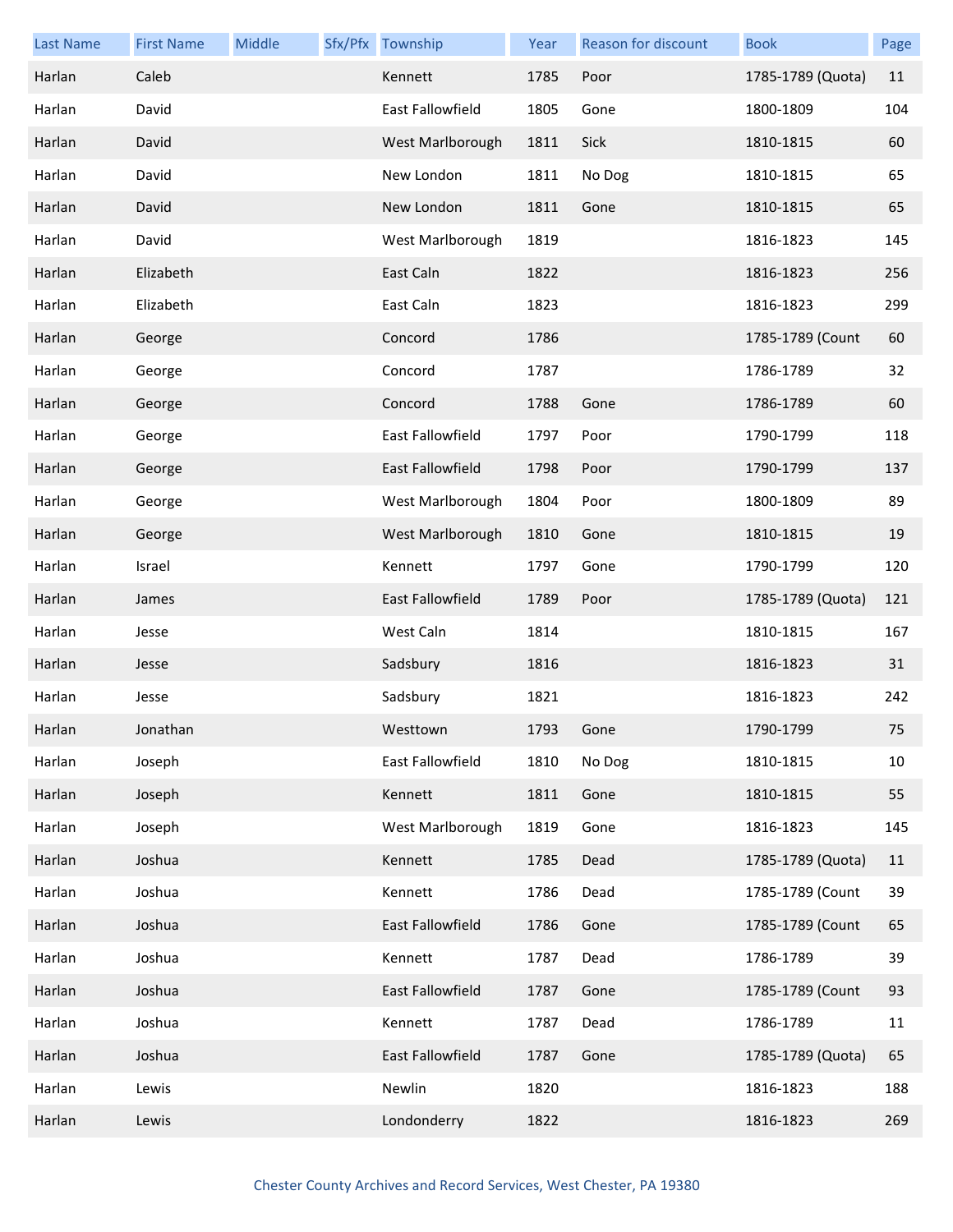| <b>Last Name</b> | <b>First Name</b> | Middle | Sfx/Pfx Township     | Year | Reason for discount  | <b>Book</b>       | Page |
|------------------|-------------------|--------|----------------------|------|----------------------|-------------------|------|
| Harlan           | Samuel            |        | Kennett              | 1788 | Overrated            | 1785-1789 (Quota) | 95   |
| Harlan           | Samuel            |        | Kennett              | 1789 | Overrated            | 1785-1789 (Quota) | 124  |
| Harlan           | Solomon           |        | West Fallowfield     | 1808 | Poor                 | 1800-1809         | 165  |
| Harlan           | Solomon           |        | <b>West Bradford</b> | 1823 |                      | 1816-1823         | 297  |
| Harlan           | Steven            |        | East Fallowfield     | 1823 |                      | 1816-1823         | 304  |
| Harlan           | William           |        | Pennsbury            | 1805 | Gone                 | 1800-1809         | 114  |
| Harlan           | William           |        | West Fallowfield     | 1813 | Gone                 | 1810-1815         | 132  |
| Harlan           | William           |        | <b>West Bradford</b> | 1813 | Gone                 | 1810-1815         | 124  |
| Harlan           | William           |        | New Garden           | 1817 |                      | 1816-1823         | 63   |
| Harleman         | George            |        | East Nantmeal        | 1798 | Returned in Coventry | 1790-1799         | 145  |
| Harleman         | Jacob             |        | Vincent              | 1788 | Gone                 | 1785-1789 (Count  | 137  |
| Harleman         | Jacob             |        | Vincent              | 1788 | Gone                 | 1785-1789 (Quota) | 109  |
| Harleman         | Jacob             |        | Charlestown          | 1816 |                      | 1816-1823         | 7    |
| Harlen           | George            |        | Concord              | 1785 | Overrated            | 1785-1789 (Quota) | 4    |
| Harlen           | George            |        | Concord              | 1787 | Gone                 | 1785-1789 (Count  | 88   |
| Harlen           | George            |        | Concord              | 1787 | Gone                 | 1785-1789 (Quota) | 60   |
| Harlen           | Joshua            |        | Kennett              | 1786 | Dead                 | 1785-1789 (Count  | 67   |
| Harlen           | Joshua            |        | Kennett              | 1786 | Dead                 | 1785-1789 (Quota) | 39   |
| Harlen           | William           |        | East Fallowfield     | 1785 | Poor                 | 1785-1789 (Quota) | 9    |
| Harlepoof        | Shedrick          |        | Ridley               | 1786 | Ran away             | 1785-1789 (Count  | 50   |
| Harley           | John              |        | Pikeland             | 1789 | Loss by fire         | 1785-1789 (Quota) | 134  |
| Harley           | Rudolph           |        | Coventry             | 1798 | Gone                 | 1790-1799         | 136  |
| Harlin           | David             |        | West Caln            | 1809 | Dead                 | 1800-1809         | 182  |
| Harlin           | Joel              |        | Newlin               | 1785 | Under age            | 1785-1789 (Count  | 16   |
| Harlin           | John              |        | Kennett              | 1806 | Gone                 | 1800-1809         | 126  |
| Harllin          | John              |        | Honey Brook          | 1795 | Gone                 | 1790-1799         | 82   |
| Harlon           | David             |        | East Fallowfield     | 1808 | Gone                 | 1800-1809         | 164  |
| Harlon           | George            |        | East Marlborough     | 1808 | Gone                 | 1800-1809         | 168  |
| Harlon           | Jesse             |        | West Marlborough     | 1806 | Gone                 | 1800-1809         | 129  |
| Harlon           | Jesse             |        | Sadsbury             | 1819 |                      | 1816-1823         | 157  |
| Harlon           | Joshua            |        | Newlin               | 1806 | Gone                 | 1800-1809         | 129  |
| Harman           | David             |        | Londonderry          | 1788 | Paid in B. County    | 1785-1789 (Quota) | 96   |
| Harman           | David             |        | London Grove         | 1791 | Gone                 | 1790-1799         | 27   |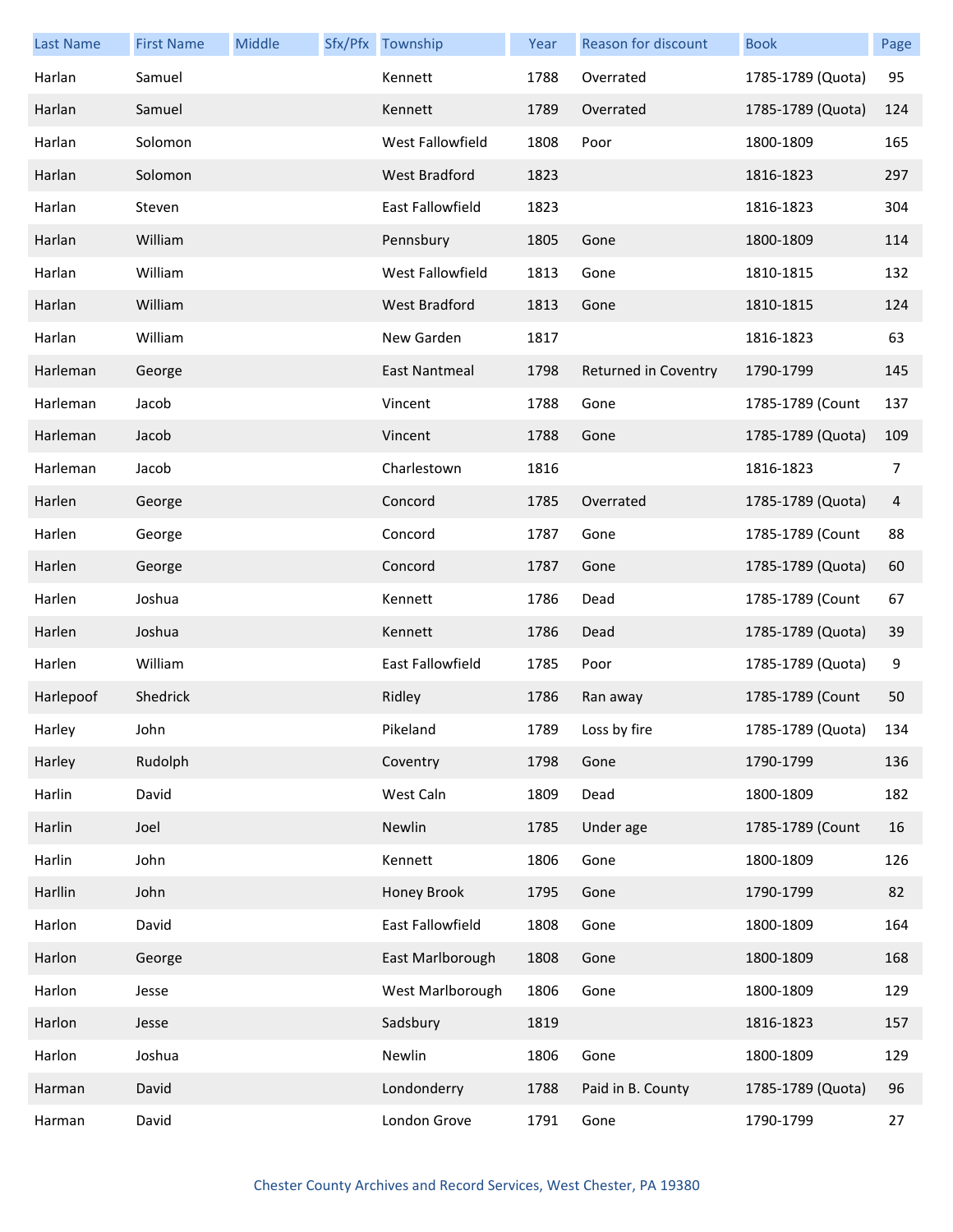| <b>Last Name</b> | <b>First Name</b> | Middle | Sfx/Pfx Township     | Year | <b>Reason for discount</b> | <b>Book</b>       | Page |
|------------------|-------------------|--------|----------------------|------|----------------------------|-------------------|------|
| Harman           | George            |        | Sadsbury             | 1785 | Gone                       | 1785-1789 (Count  | 23   |
| Harman           | John              |        | Easttown             | 1819 |                            | 1816-1823         | 134  |
| Harmer           | Adam              |        | Tredyffrin           | 1814 | Gone                       | 1810-1815         | 194  |
| Harmer           | John              |        | East Caln            | 1821 |                            | 1816-1823         | 214  |
| Harmit           | Samuel            |        | West Caln            | 1801 | Gone                       | 1800-1809         | 23   |
| Harner           | John              |        | Charlestown          | 1819 |                            | 1816-1823         | 132  |
| Harner           | Michael           |        | Tredyffrin           | 1813 | No Dog                     | 1810-1815         | 154  |
| Harold           | John              |        | <b>West Nantmeal</b> | 1810 |                            | 1810-1815         | 26   |
| Harp             | David             |        | Goshen               | 1796 | Gone                       | 1790-1799         | 100  |
| Harper           | Abraham           |        | Chester              | 1788 | Gone                       | 1786-1789         | 31   |
| Harper           | Abram             |        | Chester              | 1786 | Gone                       | 1785-1789 (Count  | 59   |
| Harper           | Abram             |        | Chester              | 1787 | Gone                       | 1785-1789 (Quota) | 59   |
| Harper           | Abram             |        | Chester              | 1787 | Gone                       | 1785-1789 (Count  | 87   |
| Harper           | Abram             |        | Chester              | 1788 | Gone                       | 1786-1789         | 59   |
| Harper           | Andrew            |        | Sadsbury             | 1785 | Gone                       | 1785-1789 (Count  | 23   |
| Harper           | Cornelious        |        | East Caln            | 1785 | Gone                       | 1785-1789 (Count  | 6    |
| Harper           | James             |        | Concord              | 1786 | <b>Black</b>               | 1785-1789 (Count  | 32   |
| Harper           | James             |        | Concord              | 1786 | <b>Black</b>               | 1785-1789 (Quota) | 32   |
| Harper           | James             |        | Concord              | 1786 | <b>Black</b>               | 1786-1789         | 4    |
| Harper           | James             |        | East Nottingham      | 1810 | Dead                       | 1810-1815         | 23   |
| Harper           | James             |        | East Nottingham      | 1810 | Dead                       | 1810-1815         | 23   |
| Harper           | James             |        | Brandywine           | 1820 |                            | 1816-1823         | 171  |
| Harper           | James             |        | Brandywine           | 1822 |                            | 1816-1823         | 255  |
| Harper           | John              |        | Pennsbury            | 1785 | Poor                       | 1785-1789 (Count  | 20   |
| Harper           | John              |        | New Garden           | 1786 | Poor                       | 1785-1789 (Count  | 71   |
| Harper           | John              |        | <b>West Nantmeal</b> | 1788 | Gone                       | 1785-1789 (Count  | 129  |
| Harper           | John              |        | New Garden           | 1788 | Poor                       | 1786-1789         | 43   |
| Harper           | John              |        | <b>West Nantmeal</b> | 1788 | Gone                       | 1785-1789 (Quota) | 101  |
| Harper           | John              |        | Goshen               | 1791 | Overrated                  | 1790-1799         | 25   |
| Harper           | John              |        | <b>East Nantmeal</b> | 1811 | One Dog                    | 1810-1815         | 61   |
| Harper           | Joseph            |        | New London           | 1814 | Gone                       | 1810-1815         | 182  |
| Harper           | Joseph            |        | New London           | 1815 | Gone                       | 1810-1815         | 223  |
| Harper           | Joseph            |        | Thornbury            | 1822 |                            | 1816-1823         | 286  |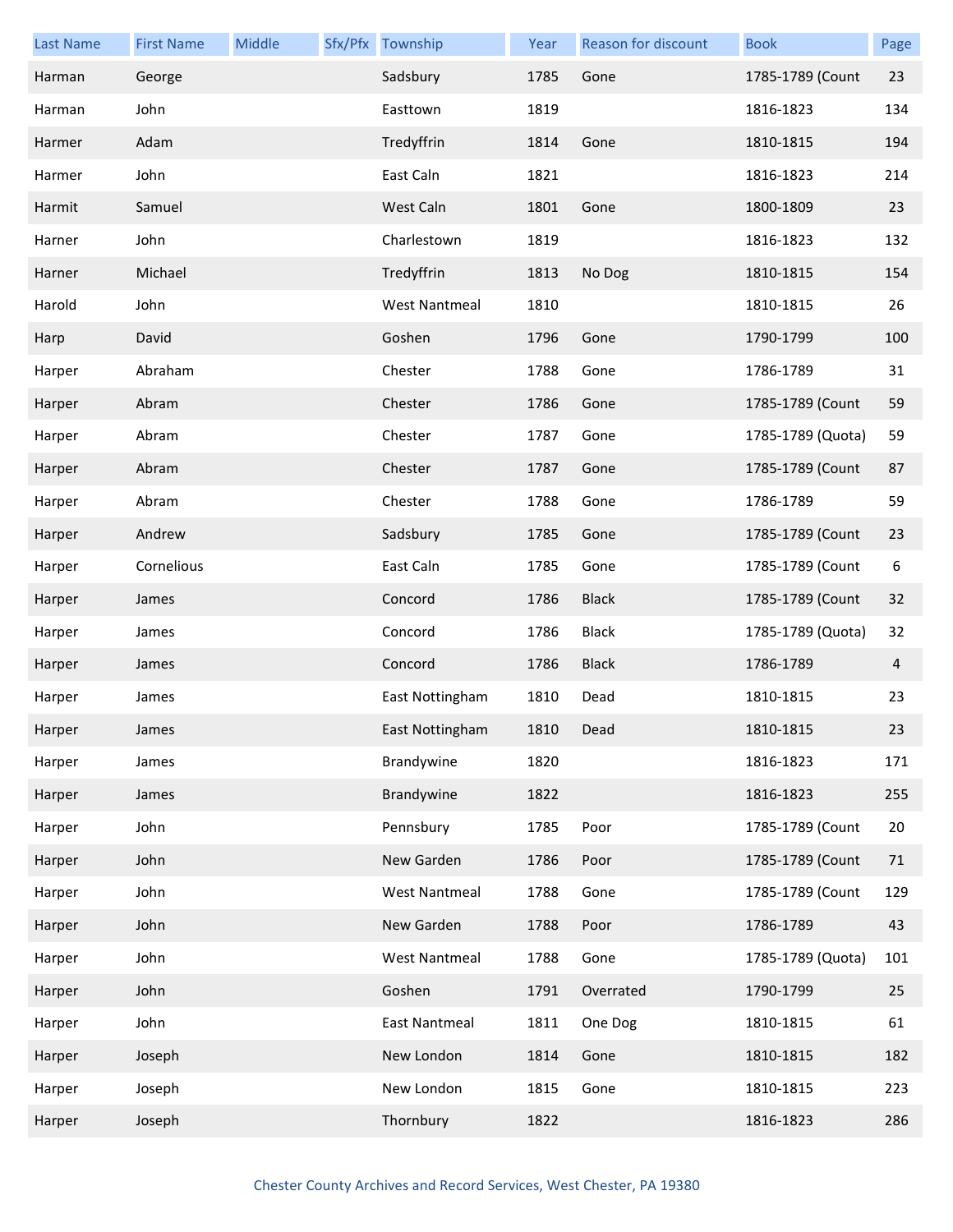| Last Name  | <b>First Name</b> | Middle |     | Sfx/Pfx Township     | Year | Reason for discount  | <b>Book</b>       | Page           |
|------------|-------------------|--------|-----|----------------------|------|----------------------|-------------------|----------------|
| Harper     | Lackey            |        |     | West Marlborough     | 1802 | Poor                 | 1800-1809         | 49             |
| Harper     | Oliver            |        |     | Tredyffrin           | 1820 |                      | 1816-1823         | 201            |
| Harper     | Samuel            |        |     | New Garden           | 1813 | Dead                 | 1810-1815         | 143            |
| Harper     | Thomas            |        |     | New London           | 1820 |                      | 1816-1823         | 189            |
| Harper     | William           |        |     | <b>West Nantmeal</b> | 1785 | Gone                 | 1785-1789 (Count  | 17             |
| Harper     | William           |        |     | Honey Brook          | 1791 | Gone                 | 1790-1799         | 26             |
| Harper     | William           |        |     | Honey Brook          | 1792 | Gone                 | 1790-1799         | 45             |
| Harple     | Lewis             |        |     | Charlestown          | 1809 | Gone                 | 1800-1809         | 183            |
| Harpman    | Patrick           |        |     | Charlestown          | 1786 | Poor                 | 1785-1789 (Count  | 35             |
| Harpman    | Patrick           |        |     | Charlestown          | 1786 | Poor                 | 1786-1789         | $\overline{7}$ |
| Harpstead  |                   |        | Mr. | West Fallowfield     | 1800 | Charged to land      | 1800-1809         | 6              |
| Harpstead  |                   |        | Mr. | West Fallowfield     | 1803 | Unseated land        | 1800-1809         | 65             |
| Harpsted   |                   |        | Mr. | West Fallowfield     | 1801 | Charged to land      | 1800-1809         | 25             |
| Harpsted   |                   |        | Mr. | West Fallowfield     | 1807 | <b>Unseated land</b> | 1800-1809         | 145            |
| Harragan   | John              |        |     | Chester              | 1785 | Poor                 | 1785-1789 (Count  | 3              |
| Harren     | James             |        |     | West Fallowfield     | 1822 |                      | 1816-1823         | 262            |
| Harrey     | John              |        |     | West Nottingham      | 1788 | Not found            | 1786-1789         | 47             |
| Harrington | Cornelius         |        |     | Honey Brook          | 1813 | Poor                 | 1810-1815         | 134            |
| Harrington | Daniel            |        |     | Honey Brook          | 1811 | Gone                 | 1810-1815         | 54             |
| Harrington | Daniel            |        |     | Honey Brook          | 1822 |                      | 1816-1823         | 265            |
| Harrington | James             |        |     | Honey Brook          | 1804 | Gone                 | 1800-1809         | 86             |
| Harrington | Samuel            |        |     | <b>West Nantmeal</b> | 1789 | Gone                 | 1785-1789 (Quota) | 130            |
| Harrington | Samuel            |        |     | <b>West Nantmeal</b> | 1789 | Gone                 | 1785-1789 (Count  | 158            |
| Harrington | Thomas            |        |     | East Nantmeal        | 1785 | Gone                 | 1785-1789 (Count  | 17             |
| Harris     |                   |        |     | Brandywine           | 1821 |                      | 1816-1823         | 213            |
| Harris     | Abraham           |        |     | Coventry             | 1814 | Gone                 | 1810-1815         | 169            |
| Harris     | Amos              |        |     | Coventry             | 1799 | Gone                 | 1790-1799         | 156            |
| Harris     | <b>Braddock</b>   |        |     | Uwchlan              | 1810 | Poor                 | 1810-1815         | 34             |
| Harris     | <b>Bradock</b>    |        |     | Uwchlan              | 1811 | Poor                 | 1810-1815         | 75             |
| Harris     | Caesar            |        |     | Uwchlan              | 1816 |                      | 1816-1823         | 34             |
| Harris     | Campble           |        |     | Willistown           | 1819 | Unseated land        | 1816-1823         | 162            |
| Harris     | Ceasar            |        |     | Uwchlan              | 1818 |                      | 1816-1823         | 118            |
| Harris     | Davis             | Η.     |     | Willistown           | 1820 | Unseated land        | 1816-1823         | 204            |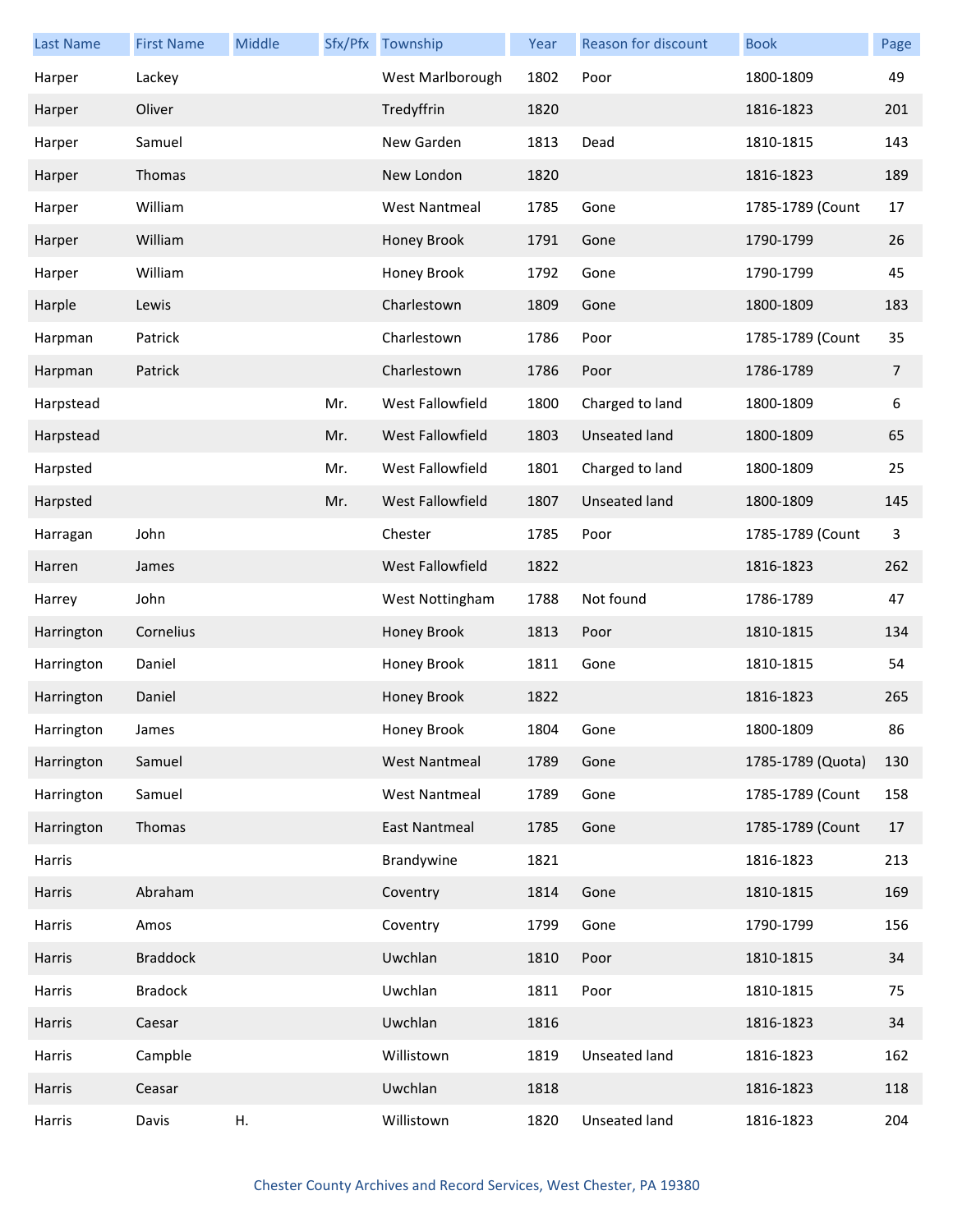| <b>Last Name</b> | <b>First Name</b> | Middle | Sfx/Pfx Township        | Year | Reason for discount   | <b>Book</b>       | Page |
|------------------|-------------------|--------|-------------------------|------|-----------------------|-------------------|------|
| Harris           | Henry             |        | East Caln               | 1816 |                       | 1816-1823         | 5    |
| Harris           | Henry             |        | Brandywine              | 1818 |                       | 1816-1823         | 87   |
| Harris           | Henry             |        | Brandywine              | 1819 | <b>Black</b>          | 1816-1823         | 129  |
| Harris           | Henry             |        | Brandywine              | 1820 |                       | 1816-1823         | 171  |
| <b>Harris</b>    | Henry             |        | <b>East Fallowfield</b> | 1822 |                       | 1816-1823         | 261  |
| Harris           | Jacob             |        | West Nottingham         | 1818 |                       | 1816-1823         | 108  |
| Harris           | James             |        | Tredyffrin              | 1818 | Gone                  | 1816-1823         | 116  |
| Harris           | James             |        | New London              | 1822 |                       | 1816-1823         | 273  |
| <b>Harris</b>    | John              |        | West Nottingham         | 1785 | Not found             | 1785-1789 (Count  | 19   |
| Harris           | John              |        | West Whiteland          | 1785 | Overrated             | 1785-1789 (Quota) | 28   |
| Harris           | John              |        | Vincent                 | 1786 | Not found             | 1785-1789 (Count  | 81   |
| Harris           | John              |        | West Whiteland          | 1786 | Gone                  | 1785-1789 (Quota) | 56   |
| <b>Harris</b>    | John              |        | West Whiteland          | 1788 | Gone                  | 1786-1789         | 56   |
| Harris           | John              |        | Ridley                  | 1788 | Poor                  | 1785-1789 (Quota) | 106  |
| Harris           | John              |        | Ridley                  | 1788 | Poor                  | 1785-1789 (Count  | 134  |
| Harris           | John              |        | Tredyffrin              | 1793 | Gone                  | 1790-1799         | 73   |
| Harris           | John              |        | East Whiteland          | 1797 | Gone                  | 1790-1799         | 132  |
| Harris           | John              |        | East Whiteland          | 1814 | Gone                  | 1810-1815         | 199  |
| Harris           | Joseph            |        | Vincent                 | 1785 | Gone                  | 1785-1789 (Quota) | 25   |
| Harris           | Joseph            |        | <b>West Nantmeal</b>    | 1810 |                       | 1810-1815         | 26   |
| Harris           | Joshua            |        | Nether Providence       | 1785 | Gone                  | 1785-1789 (Count  | 21   |
| Harris           | Joshua            |        | Willistown              | 1787 | Paid in Easttown      | 1785-1789 (Quota) | 82   |
| Harris           | Joshua            |        | Willistown              | 1802 | Gone                  | 1800-1809         | 58   |
| Harris           | Joshua            |        | Willistown              | 1808 | Dead                  | 1800-1809         | 177  |
| Harris           | Malachi           |        | Willistown              | 1812 | Taxed in Philadelphia | 1810-1815         | 117  |
| Harris           | Peter             |        | Charlestown             | 1805 | Gone                  | 1800-1809         | 103  |
| Harris           | Peter             |        | Tredyffrin              | 1806 | Gone                  | 1800-1809         | 135  |
| Harris           | Richard           |        | Willistown              | 1787 | Gone                  | 1785-1789 (Count  | 110  |
| Harris           | Richard           |        | Willistown              | 1787 | Gone                  | 1785-1789 (Quota) | 82   |
| Harris           | Richard           |        | Willistown              | 1789 | Gone                  | 1786-1789         | 82   |
| Harris           | Samuel            |        | East Nottingham         | 1807 | Gone                  | 1800-1809         | 151  |
| Harris           | Thomas            |        | Brandywine              | 1803 | Gone                  | 1800-1809         | 62   |
| Harris           | Thomas            |        | Honey Brook             | 1809 | Gone                  | 1800-1809         | 186  |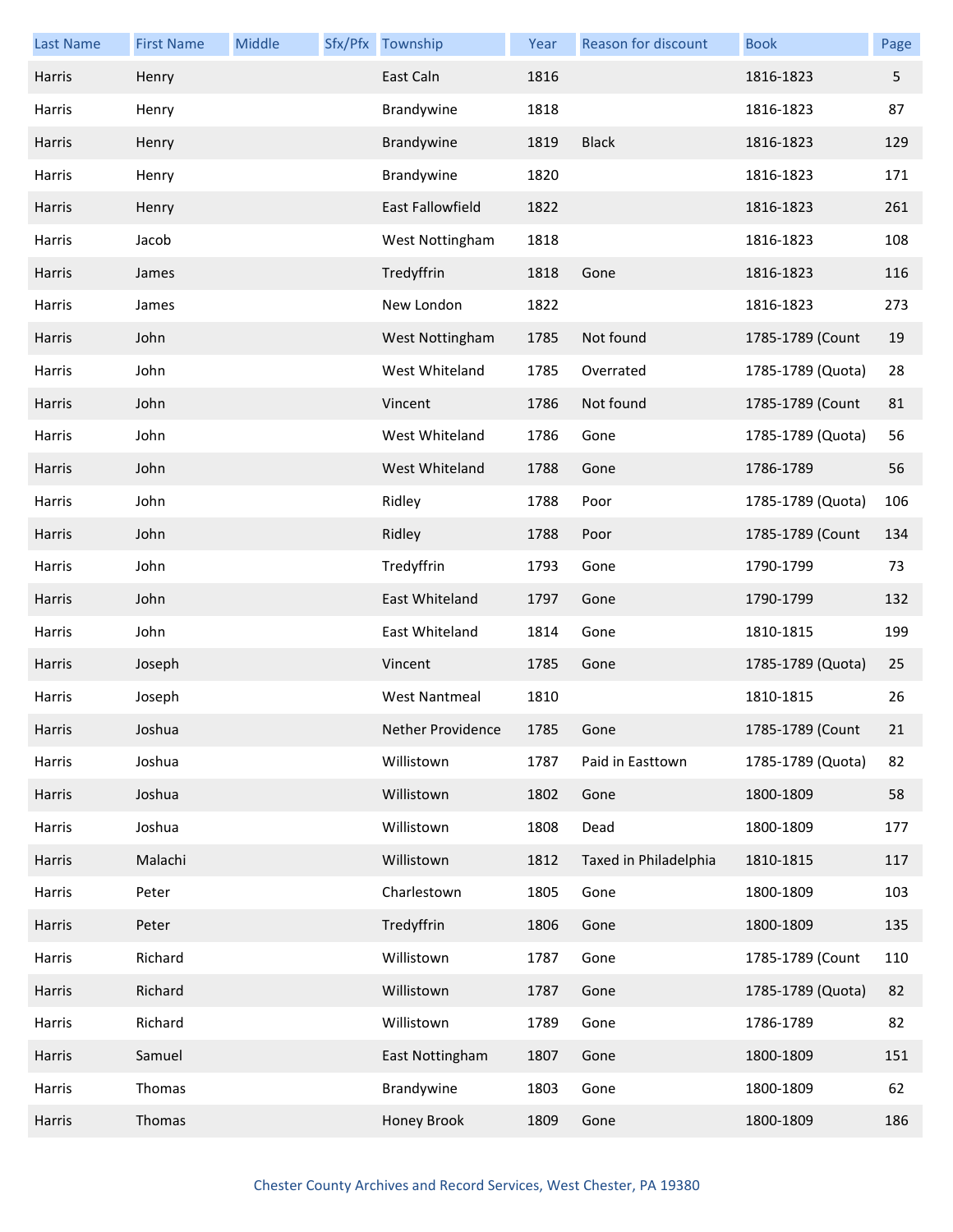| <b>Last Name</b> | <b>First Name</b> | Middle |     | Sfx/Pfx Township | Year | Reason for discount | <b>Book</b>       | Page |
|------------------|-------------------|--------|-----|------------------|------|---------------------|-------------------|------|
| Harris           | Thomas            |        |     | Honey Brook      | 1810 | Gone                | 1810-1815         | 13   |
| Harris           | Thomas            |        | Dr. | East Whiteland   | 1812 | Enlisted            | 1810-1815         | 119  |
| Harris           | William           |        |     | Tredyffrin       | 1785 | Overrated           | 1785-1789 (Quota) | 25   |
| Harris           | William           |        |     | Willistown       | 1819 | Unseated land       | 1816-1823         | 162  |
| Harris & Johns   |                   |        |     | East Whiteland   | 1822 |                     | 1816-1823         | 291  |
| Harrison         | Caleb             |        |     | Middletown       | 1786 | Mistake             | 1785-1789 (Count  | 70   |
| Harrison         | Caleb             |        |     | Middletown       | 1787 | Mistake             | 1786-1789         | 42   |
| Harrison         | Isaac             |        |     | Tredyffrin       | 1812 | Gone                | 1810-1815         | 114  |
| Harrison         | Isaac             |        |     | Tredyffrin       | 1812 | Not in township     | 1810-1815         | 114  |
| Harrison         | Thomas            |        |     | East Goshen      | 1823 |                     | 1816-1823         | 306  |
| Harriss          | John              |        |     | West Whiteland   | 1786 | Gone                | 1785-1789 (Count  | 84   |
| Harrow           | Nathan            |        |     | London Britain   | 1814 | Gone                | 1810-1815         | 178  |
| Harrow           | Nathan            |        |     | New Garden       | 1815 | Paid elsewhere      | 1810-1815         | 224  |
| Harry            | Absalom           |        |     | Pennsbury        | 1792 | Poor                | 1790-1799         | 53   |
| Harry            | Augustaffy        |        |     | Kennett          | 1802 | Gone                | 1800-1809         | 47   |
| Harry            | Benegal           |        |     | East Marlborough | 1817 |                     | 1816-1823         | 59   |
| Harry            | Daniel            |        |     | East Marlborough | 1806 | Gone                | 1800-1809         | 128  |
| Harry            | Eli               |        |     | East Marlborough | 1818 |                     | 1816-1823         | 102  |
| Harry            | Evan              |        |     | East Marlborough | 1800 | Gone                | 1800-1809         | 9    |
| Harry            | Isaac             |        |     | Pennsbury        | 1810 | Gone                | 1810-1815         | 29   |
| Harry            | James             |        |     | Pennsbury        | 1806 | Gone                | 1800-1809         | 134  |
| Harry            | Jesse             |        |     | Thornbury        | 1788 | Overrated           | 1785-1789 (Quota) | 108  |
| Harry            | Jesse             |        |     | Thornbury        | 1788 | Overrated           | 1785-1789 (Count  | 136  |
| Harry            | Jesse             |        |     | Goshen           | 1789 | Mistake             | 1785-1789 (Quota) | 122  |
| Harry            | Jesse             |        |     | Goshen           | 1789 | Error               | 1785-1789 (Count  | 150  |
| Harry            | Joel              |        |     | New Garden       | 1803 | Gone                | 1800-1809         | 71   |
| Harry            | John              |        |     | West Nottingham  | 1786 | No such man         | 1785-1789 (Count  | 47   |
| Harry            | John              |        |     | West Nottingham  | 1786 | Not found           | 1785-1789 (Count  | 75   |
| Harry            | John              |        |     | West Nottingham  | 1786 | Gone                | 1785-1789 (Quota) | 47   |
| Harry            | John              |        |     | West Nottingham  | 1787 | No such man         | 1786-1789         | 19   |
| Harry            | John              |        |     | Sadsbury         | 1819 |                     | 1816-1823         | 157  |
| Harry            | Joseph            |        |     | East Marlborough | 1806 | Gone                | 1800-1809         | 128  |
| Harry            | Nathan            |        |     | Pennsbury        | 1789 | Poor                | 1785-1789 (Quota) | 133  |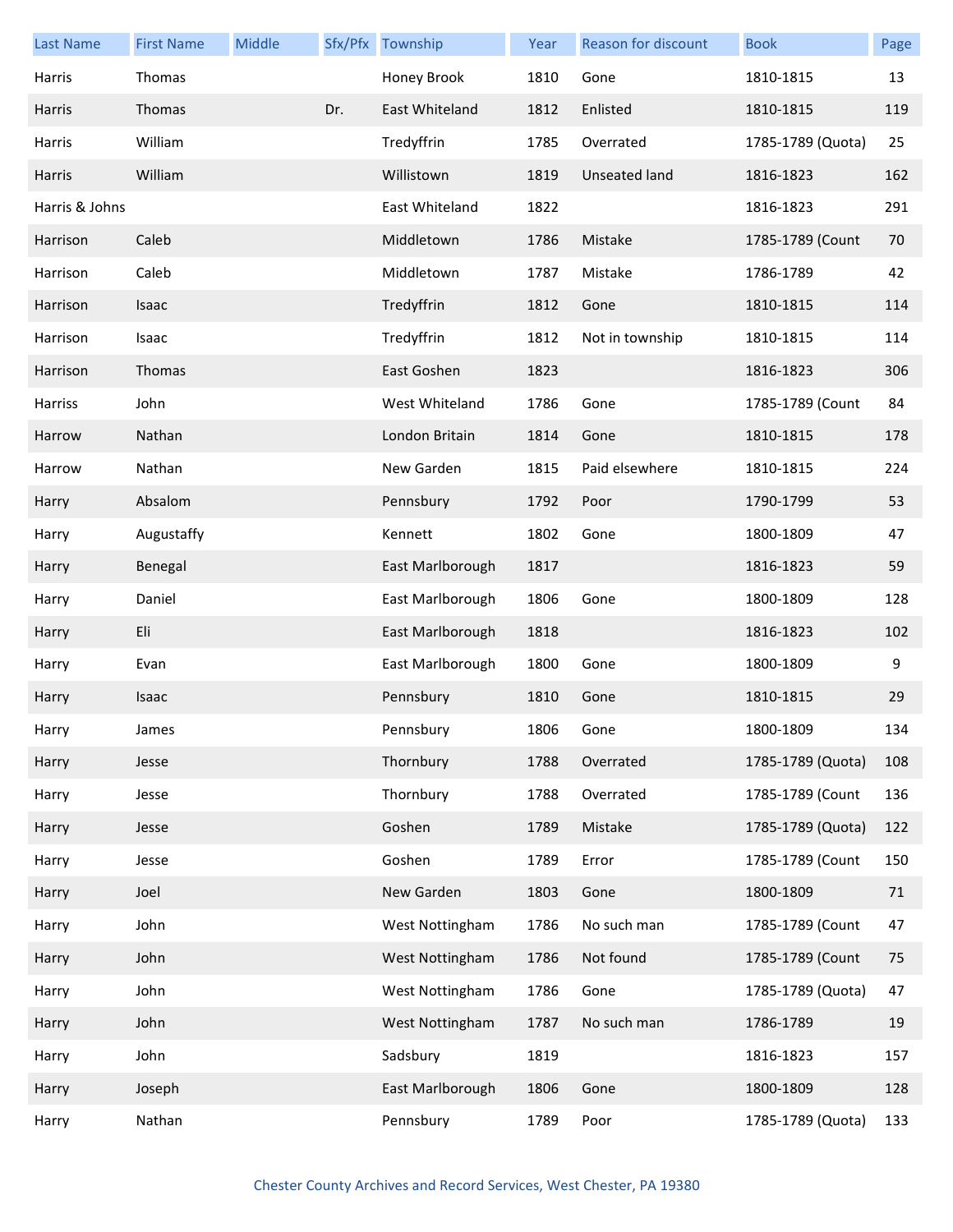| <b>Last Name</b> | <b>First Name</b> | Middle |     | Sfx/Pfx Township     | Year | Reason for discount | <b>Book</b>       | Page |
|------------------|-------------------|--------|-----|----------------------|------|---------------------|-------------------|------|
| Harry            | Nathan            |        |     | Pennsbury            | 1789 | Poor                | 1785-1789 (Count  | 161  |
| Harry            | Nathan            |        |     | Pennsbury            | 1807 | Poor                | 1800-1809         | 154  |
| Harry            | Reuben            |        |     | East Nottingham      | 1821 |                     | 1816-1823         | 233  |
| Harry            | Silas             |        |     | Birmingham           | 1797 | Poor                | 1790-1799         | 114  |
| Harry            | Silas             |        |     | <b>West Bradford</b> | 1803 | Poor                | 1800-1809         | 61   |
| Harry            | Stephen           |        |     | West Fallowfield     | 1810 | No Dog              | 1810-1815         | 11   |
| Harry            | Thomas            |        |     | Pennsbury            | 1813 | Dog Dead            | 1810-1815         | 150  |
| Harry            | William           |        |     | Pennsbury            | 1816 | Gone                | 1816-1823         | 29   |
| Harseller        | Henry             |        |     | Tredyffrin           | 1821 |                     | 1816-1823         | 243  |
| Harshberger      | Samuel            |        |     | West Fallowfield     | 1817 |                     | 1816-1823         | 52   |
| Harson           | Alexander         |        |     | Kennett              | 1809 | Gone                | 1800-1809         | 186  |
| Hart             | Absalom           |        |     | Brandywine           | 1816 |                     | 1816-1823         | 4    |
| Hart             | Barnard           |        |     | <b>East Nantmeal</b> | 1817 |                     | 1816-1823         | 66   |
| Hart             | Barney            |        |     | <b>East Nantmeal</b> | 1804 | Vincent             | 1800-1809         | 92   |
| Hart             | Barney            |        |     | <b>East Nantmeal</b> | 1818 |                     | 1816-1823         | 109  |
| Hart             | Barny             |        |     | Honey Brook          | 1823 |                     | 1816-1823         | 308  |
| Hart             | Bernard           |        |     | West Caln            | 1816 |                     | 1816-1823         | 6    |
| Hart             | Bernard           |        | Jr. | <b>West Nantmeal</b> | 1822 |                     | 1816-1823         | 278  |
| Hart             | Bernard           |        |     | <b>West Nantmeal</b> | 1822 |                     | 1816-1823         | 278  |
| Hart             | Christian         |        |     | Honey Brook          | 1818 | Gone                | 1816-1823         | 97   |
| Hart             | David             |        |     | East Nantmeal        | 1800 | Poor                | 1800-1809         | 13   |
| Hart             | David             |        |     | West Nantmeal        | 1805 | Poor                | 1800-1809         | 112  |
| Hart             | David             |        |     | <b>West Nantmeal</b> | 1811 | Insolvent           | 1810-1815         | 62   |
| Hart             | David             |        |     | <b>West Nantmeal</b> | 1811 | Insolvent           | 1810-1815         | 62   |
| Hart             | David             |        |     | <b>West Nantmeal</b> | 1815 | Gone                | 1810-1815         | 228  |
| Hart             | David             |        |     | Coventry             | 1816 | Gone                | 1816-1823         | 8    |
| Hart             | Frederick         |        |     | <b>East Nantmeal</b> | 1804 | Gone                | 1800-1809         | 92   |
| Hart             | James             |        |     | New Garden           | 1821 |                     | 1816-1823         | 232  |
| Hart             | James             |        |     | New Garden           | 1822 |                     | 1816-1823         | 274  |
| Hart             | John              |        |     | Londonderry          | 1788 | Gone                | 1785-1789 (Quota) | 96   |
| Hart             | John              |        |     | Londonderry          | 1788 | Gone                | 1785-1789 (Count  | 124  |
| Hart             | John              |        |     | <b>East Nantmeal</b> | 1801 | On account of child | 1800-1809         | 32   |
| Hart             | John              |        |     | West Goshen          | 1819 |                     | 1816-1823         | 138  |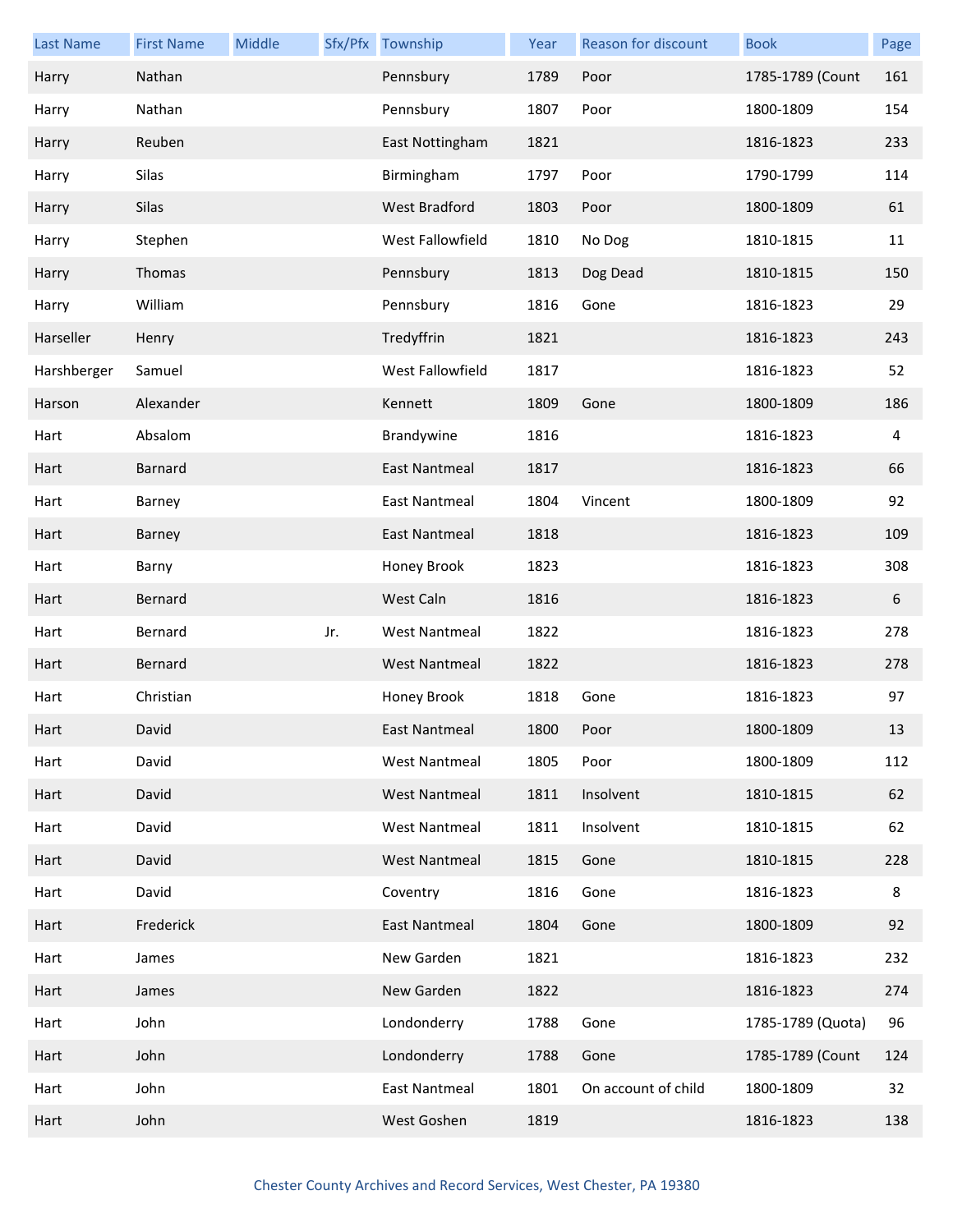| <b>Last Name</b> | <b>First Name</b> | Middle | Sfx/Pfx Township     | Year | Reason for discount | <b>Book</b>       | Page |
|------------------|-------------------|--------|----------------------|------|---------------------|-------------------|------|
| Hart             | Jonathan          |        | West Goshen          | 1822 |                     | 1816-1823         | 264  |
| Hartford         | Matthias          |        | Charlestown          | 1785 | Gone                | 1785-1789 (Count  | 7    |
| Hartgale         | Thomas            |        | East Nottingham      | 1791 | Gone                | 1790-1799         | 31   |
| Hartigan         | Thomas            |        | London Britain       | 1786 | Gone                | 1785-1789 (Quota) | 41   |
| Hartigan         | Thomas            |        | East Nottingham      | 1799 | Gone                | 1790-1799         | 164  |
| Hartler          | Christian         |        | Goshen               | 1798 | Gone                | 1790-1799         | 138  |
| Hartley          | Thomas            |        | Sadsbury             | 1787 | Gone                | 1785-1789 (Count  | 107  |
| Hartley          | Thomas            |        | Sadsbury             | 1787 | Gone                | 1785-1789 (Quota) | 79   |
| Hartley          | Thomas            |        | Sadsbury             | 1788 | Gone                | 1786-1789         | 79   |
| Hartman          | Adam              |        | Tredyffrin           | 1820 |                     | 1816-1823         | 201  |
| Hartman          | Frederick         |        | Coventry             | 1821 |                     | 1816-1823         | 216  |
| Hartman          | Frederick         |        | Coventry             | 1822 |                     | 1816-1823         | 259  |
| Hartman          | George            |        | West Marlborough     | 1785 | Gone                | 1785-1789 (Count  | 15   |
| Hartman          | George            |        | Pikeland             | 1816 |                     | 1816-1823         | 30   |
| Hartman          | Jacob             |        | Pikeland             | 1793 | Overrated           | 1790-1799         | 72   |
| Hartman          | Moses             |        | Pikeland             | 1816 |                     | 1816-1823         | 30   |
| Hartman          | Patrick           |        | Charlestown          | 1786 | Gone                | 1785-1789 (Count  | 63   |
| Hartman          | Patrick           |        | Charlestown          | 1788 | Gone                | 1786-1789         | 35   |
| Hartman          | Peter             |        | Pikeland             | 1789 | Hardships           | 1785-1789 (Count  | 162  |
| Hartman          | Peter             |        | Pikeland             | 1791 | Overrated           | 1790-1799         | 33   |
| Hartman          | Peter             |        | Pikeland             | 1814 | Gone                | 1810-1815         | 191  |
| Hartman          | William           |        | <b>West Nantmeal</b> | 1786 | Poor                | 1785-1789 (Quota) | 45   |
| Hartman          | William           |        | <b>West Nantmeal</b> | 1786 | Poor                | 1785-1789 (Count  | 73   |
| Hartney          | Patrick           |        | Charlestown          | 1786 | Gone                | 1785-1789 (Quota) | 34   |
| Hartsell         | Michael           |        | East Caln            | 1819 |                     | 1816-1823         | 130  |
| Hartshoof        | Shedrick          |        | Ridley               | 1786 | Ran away            | 1786-1789         | 22   |
| Hartshoof        | Sheldrick         |        | Ridley               | 1786 | Ran away            | 1785-1789 (Quota) | 50   |
| Hartsler         | Michael           |        | Tredyffrin           | 1814 | Gone                | 1810-1815         | 194  |
| Hartzler         | George            |        | East Whiteland       | 1811 | Gone                | 1810-1815         | 78   |
| Harvee           | Francis           |        | East Nottingham      | 1789 | Charged to land     | 1785-1789 (Count  | 159  |
| Harvey           | Abner             |        | Willistown           | 1822 |                     | 1816-1823         | 289  |
| Harvey           | Abner             |        | Willistown           | 1823 |                     | 1816-1823         | 332  |
| Harvey           | Amos              |        | Pennsbury            | 1823 |                     | 1816-1823         | 324  |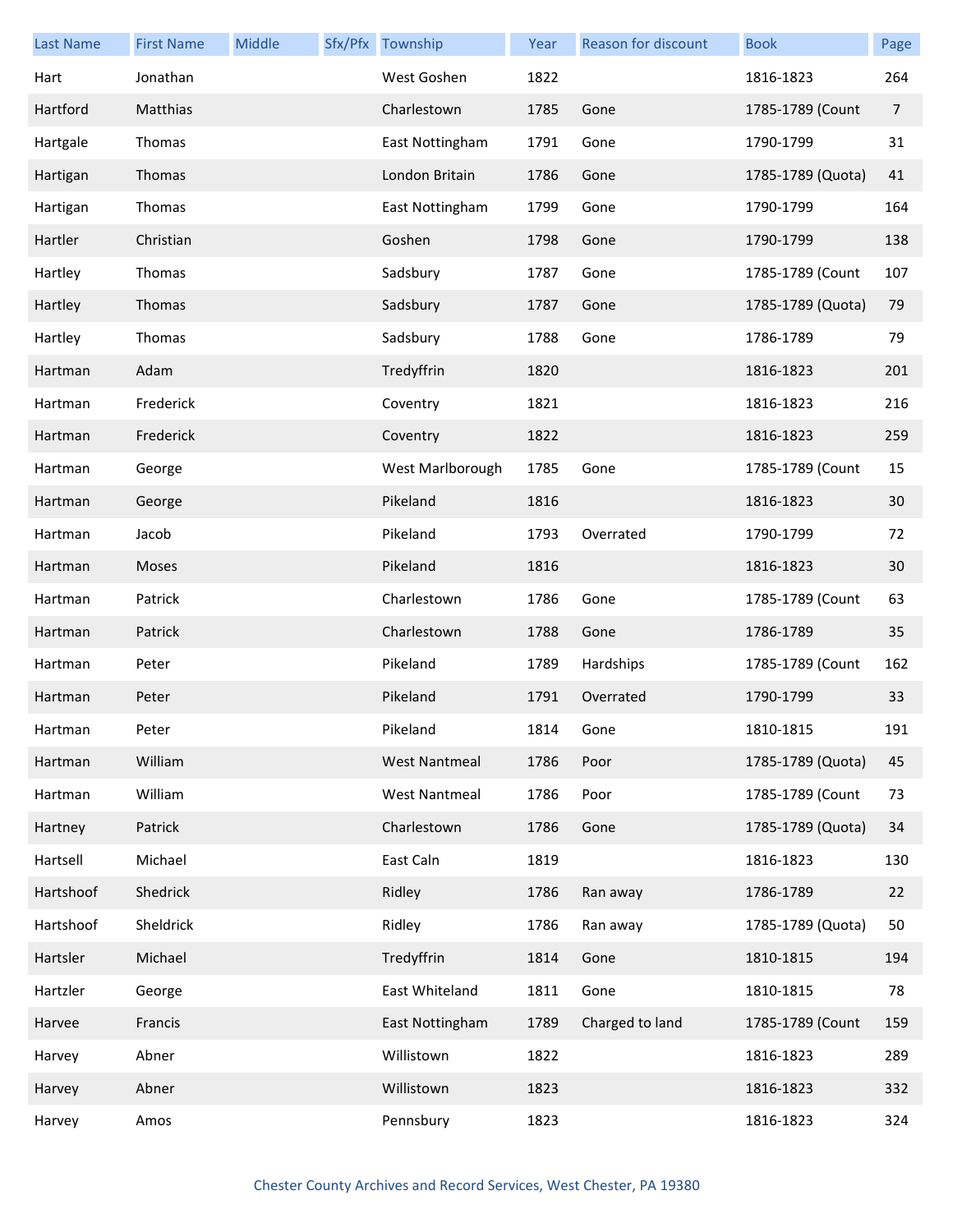| <b>Last Name</b> | <b>First Name</b> | Middle | Sfx/Pfx Township        | Year | Reason for discount | <b>Book</b>       | Page |
|------------------|-------------------|--------|-------------------------|------|---------------------|-------------------|------|
| Harvey           | Arthur            |        | Westtown                | 1797 | Gone                | 1790-1799         | 131  |
| Harvey           | David             |        | New London              | 1810 | Gone                | 1810-1815         | 21   |
| Harvey           | Francis           |        | East Nottingham         | 1791 | Charged to land     | 1790-1799         | 31   |
| Harvey           | Jacob             |        | New Garden              | 1785 | Gone                | 1785-1789 (Quota) | 15   |
| Harvey           | James             |        | West Caln               | 1785 | Gone                | 1785-1789 (Quota) | 6    |
| Harvey           | James             |        | <b>East Fallowfield</b> | 1785 | Gone                | 1785-1789 (Count  | 9    |
| Harvey           | Jehu              |        | <b>Upper Darby</b>      | 1787 | Poor                | 1785-1789 (Count  | 91   |
| Harvey           | Jehu              |        | <b>Upper Darby</b>      | 1789 | Poor                | 1786-1789         | 63   |
| Harvey           | Jesse             |        | East Marlborough        | 1788 | Poor                | 1785-1789 (Count  | 126  |
| Harvey           | Jesse             |        | East Marlborough        | 1788 | Poor                | 1785-1789 (Quota) | 98   |
| Harvey           | Jesse             |        | East Marlborough        | 1789 | Poor                | 1785-1789 (Quota) | 127  |
| Harvey           | Jesse             |        | East Marlborough        | 1789 | Poor                | 1785-1789 (Count  | 155  |
| Harvey           | John              |        | Brandywine              | 1820 |                     | 1816-1823         | 171  |
| Harvey           | Joseph            |        | Pennsbury               | 1802 | Gone                | 1800-1809         | 54   |
| Harvey           | Joshua            |        | Pennsbury               | 1822 |                     | 1816-1823         | 283  |
| Harvey           | Philip            |        | East Caln               | 1816 |                     | 1816-1823         | 5    |
| Harvey           | Thomas            |        | East Nottingham         | 1786 |                     | 1785-1789 (Count  | 46   |
| Harvey           | William           |        | Pennsbury               | 1797 | Under age           | 1790-1799         | 128  |
| Harvey           | William           |        | Pennsbury               | 1813 | Gone                | 1810-1815         | 150  |
| Harvout          | Lewis             |        | West Whiteland          | 1818 |                     | 1816-1823         | 123  |
| Haskins          | Thomas            |        | Coventry                | 1787 | Not taxable         | 1785-1789 (Count  | 88   |
| Haskins          | Thomas            |        | Coventry                | 1788 | Not taxable         | 1786-1789         | 60   |
| Haslep           | Joseph            |        | Honey Brook             | 1813 | Unseated land       | 1810-1815         | 134  |
| Haslep           | Joseph            |        | Honey Brook             | 1819 | Unseated land       | 1816-1823         | 139  |
| Haslet           | Edward            |        | East Nottingham         | 1819 |                     | 1816-1823         | 149  |
| Haslet           | Edward            |        | East Nottingham         | 1820 |                     | 1816-1823         | 191  |
| Haslet           | James             |        | West Fallowfield        | 1820 |                     | 1816-1823         | 178  |
| Haslip           | John              |        | Brandywine              | 1815 | Gone                | 1810-1815         | 206  |
| Haslop           | John              |        | East Whiteland          | 1820 |                     | 1816-1823         | 206  |
| Hason            | Henry             |        | Goshen                  | 1798 | Married             | 1790-1799         | 138  |
| Hassen           | James             |        | Brandywine              | 1807 | Gone                | 1800-1809         | 141  |
| Hassen           | James             |        | Newlin                  | 1815 | Gone                | 1810-1815         | 222  |
| Hassen           | William           |        | East Marlborough        | 1805 | Gone                | 1800-1809         | 108  |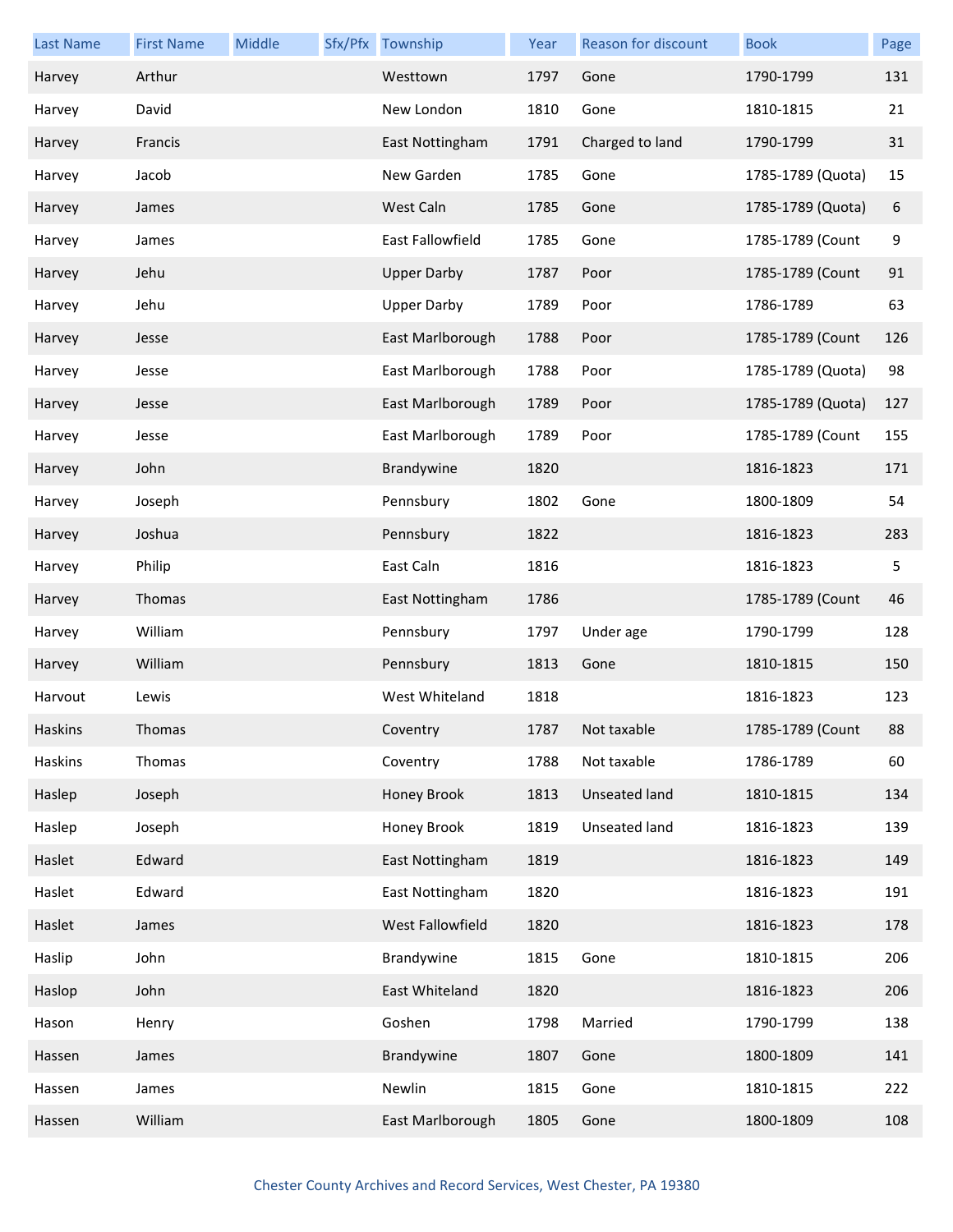| <b>Last Name</b> | <b>First Name</b> | Middle | Sfx/Pfx Township     | Year | Reason for discount | <b>Book</b>          | Page |
|------------------|-------------------|--------|----------------------|------|---------------------|----------------------|------|
| Hassen           | William           |        | New London           | 1821 |                     | 1816-1823            | 231  |
| Hasson           | John              |        | Uwchlan              | 1800 | Under age           | 1800-1809            | 17   |
| Hasson           | John              |        | Uwchlan              | 1801 | Gone                | 1800-1809            | 37   |
| Hasson           | John              |        | Sadsbury             | 1822 |                     | 1816-1823            | 284  |
| Hastings         | Mathew            |        | Tredyffrin           | 1805 | Gone                | 1800-1809            | 115  |
| Hastings         | William           |        | <b>West Bradford</b> | 1822 |                     | 1816-1823            | 254  |
| Hasty            | James             |        | East Bradford        | 1820 |                     | 1816-1823            | 169  |
| Hatch            | John              |        | Westtown             | 1814 | Gone                | 1810-1815            | 198  |
| Hatfield         | Job               |        | London Grove         | 1803 | Gone                | 1800-1809            | 67   |
| Hatfield         | Matthias          |        | Vincent              | 1812 | Gone                | 1810-1815            | 116  |
| Hatfield         | Samuel            |        | West Caln            | 1814 |                     | 1810-1815            | 167  |
| Hatfield         | Samuel            |        | East Caln            | 1821 |                     | 1816-1823            | 214  |
| Hathaway         | Clement           |        | West Fallowfield     | 1821 |                     | 1816-1823            | 220  |
| Hathaway         | Clement           |        | West Fallowfield     | 1822 |                     | 1816-1823            | 262  |
| Hatten           | Robert            |        | Uwchlan              | 1789 | Paid in Pikeland    | 1785-1789 (Count     | 166  |
| Hatten           | Robert            |        | Uwchlan              | 1789 | Paid in Pikeland    | 1785-1789 (Quota)    | 137  |
| Hatton           | Daniel            | M.     | Sadsbury             | 1819 |                     | 1816-1823            | 157  |
| Hatton           | James             |        | Concord              | 1786 | Overrated           | 1785-1789 (Count     | 32   |
| Hatton           | James             |        | Concord              | 1786 | Overrated           | 1786-1789            | 4    |
| Hatton           | James             |        | Concord              | 1786 | Overrated           | 1785-1789 (Quota)    | 32   |
| Hauge            | John              |        | Vincent              | 1786 | Mistake             | 1785-1789 (Quota) 53 |      |
| Haughy           | Robert            |        | West Whiteland       | 1798 | Gone                | 1790-1799            | 152  |
| Hauley           | Joseph            |        | Uwchlan              | 1806 | Error               | 1800-1809            | 136  |
| Haulman          | Isaac             |        | Pikeland             | 1823 |                     | 1816-1823            | 325  |
| Hauly            | Gideon            |        | East Bradford        | 1815 | Gone                | 1810-1815            | 204  |
| Haus             | Thomas            |        | Vincent              | 1815 |                     | 1810-1815            | 237  |
| Hause            | Daniel            |        | Coventry             | 1817 |                     | 1816-1823            | 49   |
| Hause            | Daniel            |        | Vincent              | 1820 |                     | 1816-1823            | 203  |
| Hause            | Daniel            |        | Vincent              | 1821 |                     | 1816-1823            | 246  |
| Hause            | John              |        | Concord              | 1785 | Gone                | 1785-1789 (Count     | 4    |
| Hause            | John              |        | Vincent              | 1786 | Gone                | 1785-1789 (Count     | 53   |
| Hause            | John              |        | Vincent              | 1786 | Gone                | 1786-1789            | 25   |
| Hause            | John              |        | Vincent              | 1822 |                     | 1816-1823            | 288  |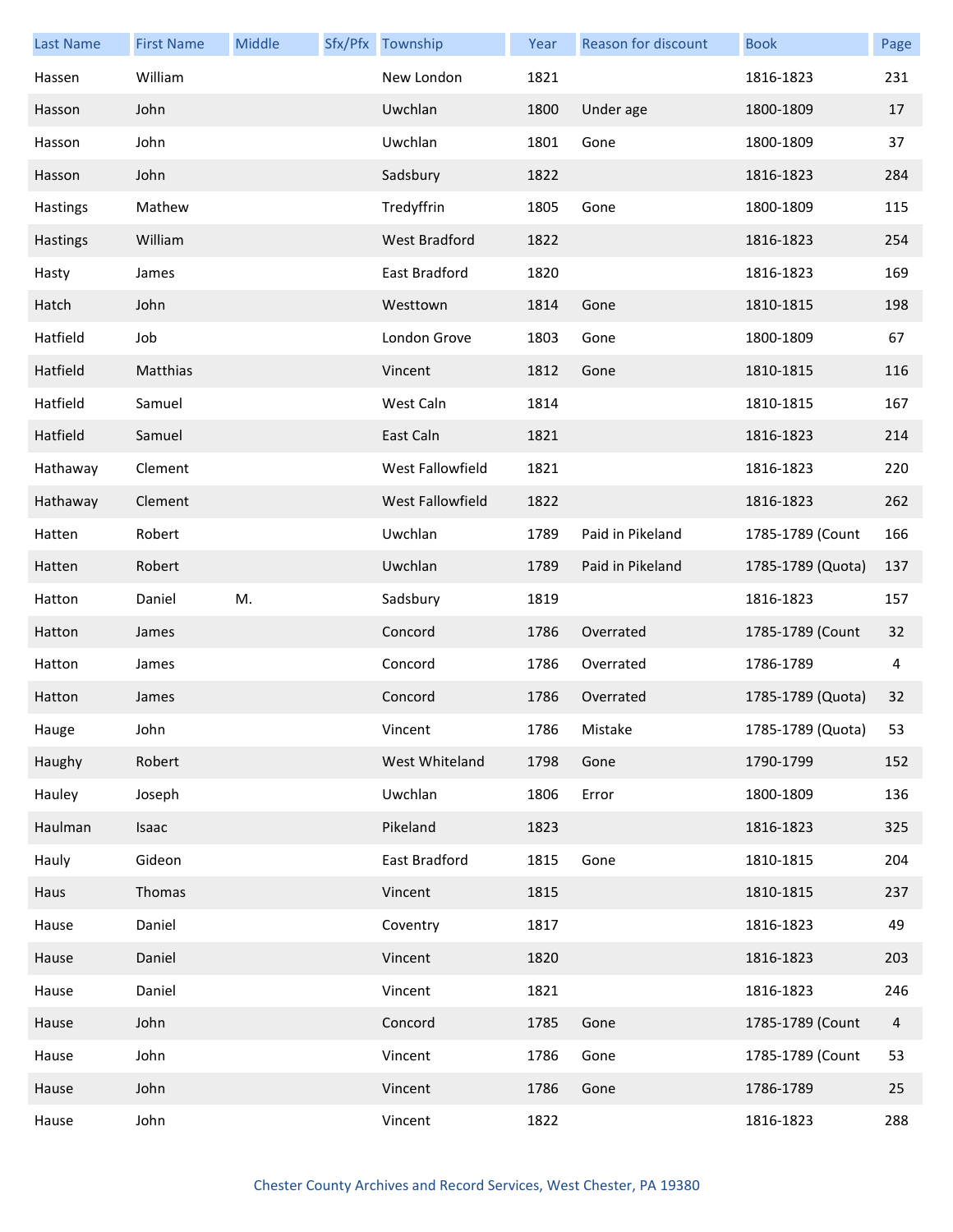| <b>Last Name</b> | <b>First Name</b> | Middle |     | Sfx/Pfx Township        | Year | Reason for discount | <b>Book</b>       | Page           |
|------------------|-------------------|--------|-----|-------------------------|------|---------------------|-------------------|----------------|
| Hause            | Thomas            |        |     | Vincent                 | 1816 |                     | 1816-1823         | 35             |
| Havard           | Samuel            |        |     | Tredyffrin              | 1800 |                     | 1800-1809         | 16             |
| Haverly          | Andrew            |        |     | Coventry                | 1796 | Gone                | 1790-1799         | 98             |
| Haverly          | Henry             |        |     | Coventry                | 1796 | Gone                | 1790-1799         | 98             |
| Havins           | Nathan            |        |     | Tredyffrin              | 1805 | Gone                | 1800-1809         | 115            |
| Hawes            | Jacob             |        |     | Vincent                 | 1798 | Gone                | 1790-1799         | 150            |
| Hawes            | John              |        |     | <b>East Nantmeal</b>    | 1808 | Gone                | 1800-1809         | 172            |
| Hawes            | Jonathan          |        |     | East Nantmeal           | 1786 | Not found           | 1785-1789 (Count  | 72             |
| Hawey            | Francis           |        |     | East Nottingham         | 1787 |                     | 1785-1789 (Count  | 102            |
| Hawk             | Isaac             |        |     | <b>West Nantmeal</b>    | 1818 | Unseated land       | 1816-1823         | 110            |
| Hawk             | John              |        |     | <b>West Nantmeal</b>    | 1800 | Poor                | 1800-1809         | 13             |
| Hawk             | Phelty            |        |     | West Fallowfield        | 1791 | Poor                | 1790-1799         | 25             |
| Hawke            | Jacob             |        |     | Charlestown             | 1821 |                     | 1816-1823         | 217            |
| Hawke            | John              |        |     | Birmingham              | 1785 | Gone                | 1785-1789 (Count  | $\overline{2}$ |
| Hawke            | John              |        |     | West Fallowfield        | 1798 | Gone                | 1790-1799         | 138            |
| Hawke            | John              |        |     | <b>West Nantmeal</b>    | 1801 | Poor                | 1800-1809         | 33             |
| Hawke            | Phelty            |        |     | West Fallowfield        | 1790 | Poor                | 1790-1799         | 5              |
| Hawkes           | George            |        |     | <b>Upper Providence</b> | 1786 | Under age           | 1785-1789 (Quota) | 49             |
| Hawkins          | John              |        |     | Londonderry             | 1817 | Gone                | 1816-1823         | 57             |
| Hawkins          | Richard           |        |     | East Caln               | 1786 | Poor                | 1785-1789 (Count  | 62             |
| Hawkins          | Richard           |        |     | East Caln               | 1788 | Poor                | 1786-1789         | 34             |
| Hawles           | William           |        |     | West Whiteland          | 1808 | Gone                | 1800-1809         | 179            |
| Hawley           | Isaac             |        |     | West Bradford           | 1810 | Gone                | 1810-1815         | 3              |
| Hawley           | John              |        | Jr. | East Bradford           | 1788 | Gone                | 1785-1789 (Quota) | 86             |
| Hawley           | John              |        |     | <b>West Bradford</b>    | 1801 | Sickly              | 1800-1809         | 21             |
| Hawley           | John              |        |     | West Bradford           | 1814 | Gone                | 1810-1815         | 164            |
| Hawley           | Joseph            |        |     | <b>West Bradford</b>    | 1789 | Overrated           | 1785-1789 (Count  | 143            |
| Hawley           | Joseph            |        |     | West Bradford           | 1789 | Overrated           | 1785-1789 (Quota) | 115            |
| Hawley           | Joseph            |        |     | <b>West Bradford</b>    | 1791 | Overrated           | 1790-1799         | 21             |
| Hawley           | Joseph            |        |     | West Bradford           | 1792 | Overrated           | 1790-1799         | 40             |
| Hawley           | Robert            |        |     | Uwchlan                 | 1788 | Gone                | 1785-1789 (Count  | 138            |
| Hawley           | William           |        |     | West Bradford           | 1800 | Error               | 1800-1809         | 2              |
| Hawley           | William           |        |     | Westtown                | 1802 | Overrated           | 1800-1809         | 58             |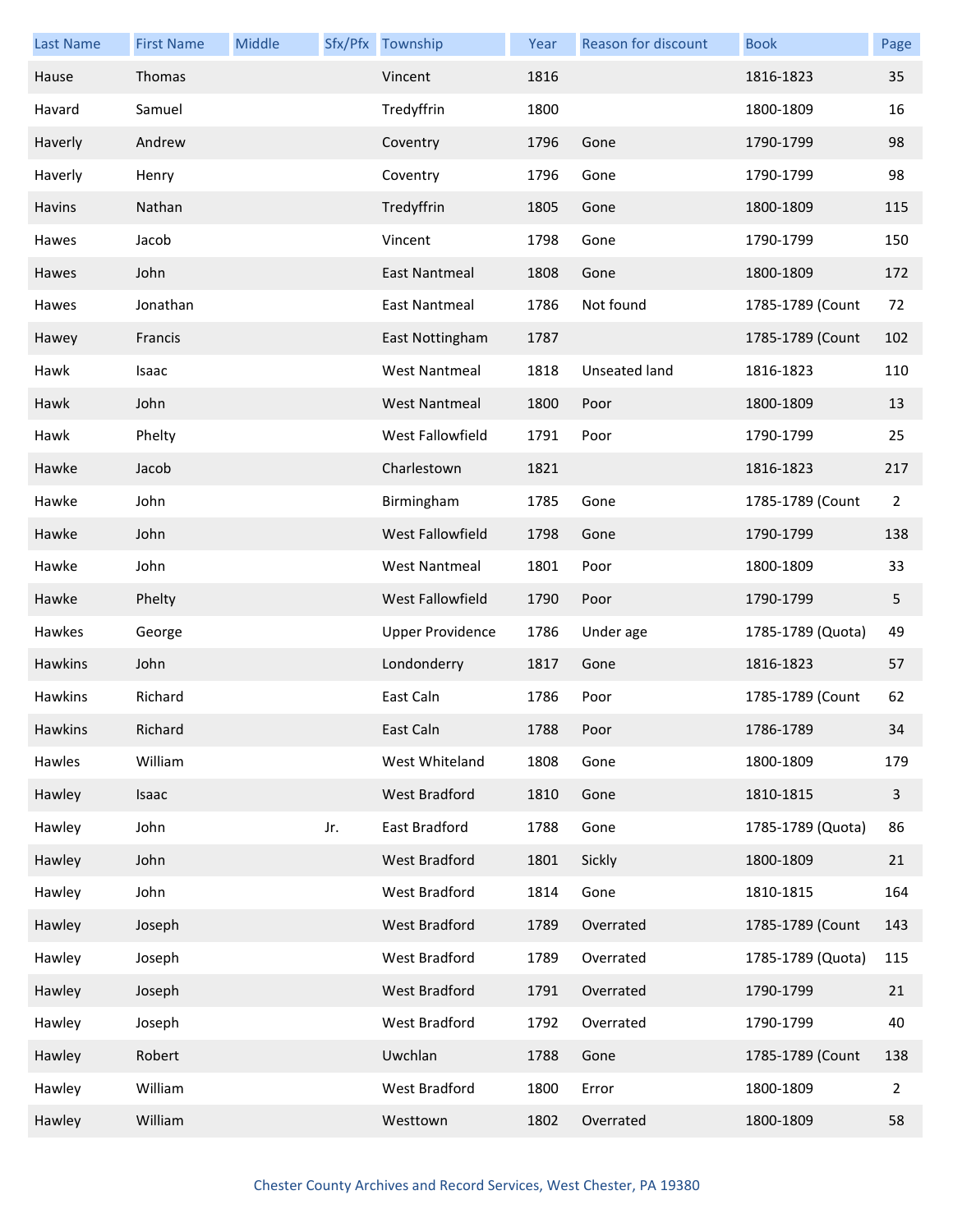| <b>Last Name</b> | <b>First Name</b> | Middle |        | Sfx/Pfx Township     | Year | <b>Reason for discount</b> | <b>Book</b>       | Page |
|------------------|-------------------|--------|--------|----------------------|------|----------------------------|-------------------|------|
| Hawley           | William           |        |        | West Goshen          | 1820 |                            | 1816-1823         | 180  |
| Haws             | Jonathan          |        |        | East Nantmeal        | 1786 | Gone                       | 1785-1789 (Count  | 44   |
| Haws             | Jonathan          |        |        | <b>East Nantmeal</b> | 1786 | Gone                       | 1785-1789 (Quota) | 44   |
| Hawthorn         | John              |        |        | <b>Upper Oxford</b>  | 1816 | Gone                       | 1816-1823         | 27   |
| Hay              | James             |        |        | <b>West Nantmeal</b> | 1822 |                            | 1816-1823         | 278  |
| Haybourn         | George            |        |        | Kennett              | 1798 | Gone                       | 1790-1799         | 139  |
| Hayburn          | Christian         |        |        | Sadsbury             | 1823 |                            | 1816-1823         | 327  |
| Hayburn          | William           |        |        | Sadsbury             | 1811 | Gone                       | 1810-1815         | 72   |
| Hayburn          | William           |        |        | Sadsbury             | 1814 | Gone                       | 1810-1815         | 192  |
| Hayburn          | William           |        |        | Sadsbury             | 1815 | Gone                       | 1810-1815         | 232  |
| Hayburn          | William           |        |        | Sadsbury             | 1819 |                            | 1816-1823         | 157  |
| Haycock          | Jonathan          |        |        | Lower Darby          | 1786 | Overflowing of the tide    | 1785-1789 (Quota) | 36   |
| Hayes            |                   |        | & Com  | New London           | 1817 | Unseated land              | 1816-1823         | 62   |
| Hayes            | Abram             |        |        | Newlin               | 1788 | Insane                     | 1785-1789 (Quota) | 100  |
| Hayes            | Abram             |        |        | Newlin               | 1788 | Insane                     | 1785-1789 (Count  | 128  |
| Hayes            | Daniel            |        |        | Uwchlan              | 1816 | Gone                       | 1816-1823         | 34   |
| Hayes            | David             |        |        | West Marlborough     | 1799 | Lunatic                    | 1790-1799         | 162  |
| Hayes            | Ellis             |        |        | West Fallowfield     | 1811 | Gone                       | 1810-1815         | 52   |
| Hayes            | <b>Ellis</b>      |        |        | West Fallowfield     | 1811 | Gone                       | 1810-1815         | 52   |
| Hayes            | Henry             |        | Estate | Lower Darby          | 1786 | Overflowing of the tide    | 1785-1789 (Quota) | 36   |
| Hayes            | John              |        |        | West Fallowfield     | 1795 | Gone                       | 1790-1799         | 81   |
| Hayes            | John              |        |        | Pennsbury            | 1808 | Gone                       | 1800-1809         | 174  |
| Hayes            | John              |        |        | Lower Oxford         | 1815 | Overcharged                | 1810-1815         | 230  |
| Hayes            | John              |        |        | Sadsbury             | 1816 |                            | 1816-1823         | 31   |
| Hayes            | John              |        |        | Kennett              | 1822 |                            | 1816-1823         | 266  |
| Hayes            | Jonah             |        |        | <b>East Nantmeal</b> | 1788 | Gone                       | 1785-1789 (Count  | 128  |
| Hayes            | Jonah             |        |        | East Nantmeal        | 1788 | Gone                       | 1785-1789 (Quota) | 100  |
| Hayes            | Nathan            |        |        | West Marlborough     | 1810 | No Dog                     | 1810-1815         | 19   |
| Hayes            | Nathan            |        |        | East Caln            | 1812 |                            | 1810-1815         | 86   |
| Hayes            | Nathan            |        |        | East Caln            | 1812 |                            | 1810-1815         | 86   |
| Hayes            | Nathan            |        |        | East Caln            | 1814 | Unseated land              | 1810-1815         | 166  |
| Hayes            | Nathan            |        |        | West Fallowfield     | 1816 |                            | 1816-1823         | 11   |
| Hayes            | Nathan            |        |        | Londonderry          | 1819 | Unseated land              | 1816-1823         | 143  |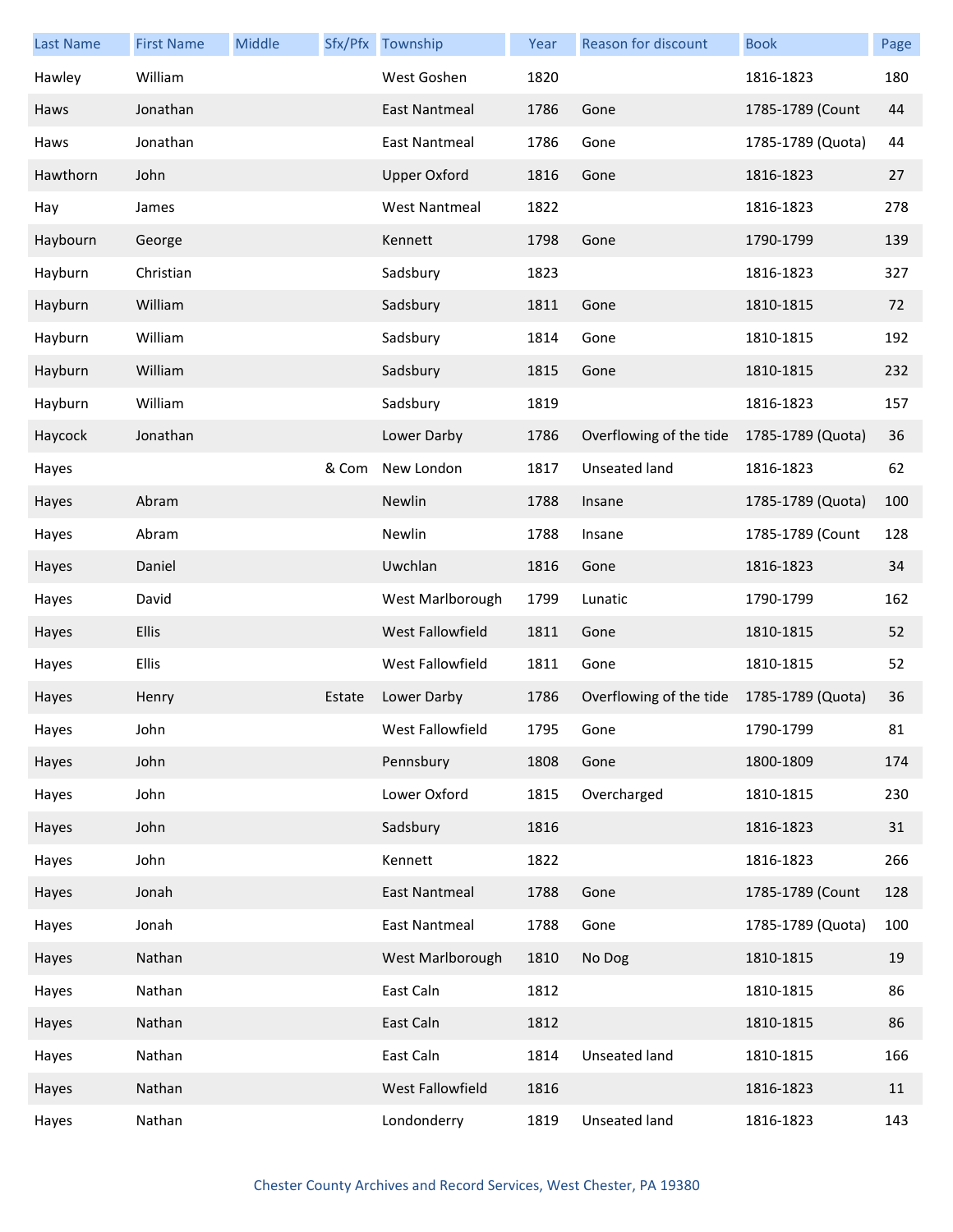| <b>Last Name</b> | <b>First Name</b> | Middle |     | Sfx/Pfx Township    | Year | Reason for discount  | <b>Book</b>       | Page |
|------------------|-------------------|--------|-----|---------------------|------|----------------------|-------------------|------|
| Hayes            | Nathan            |        |     | East Caln           | 1821 |                      | 1816-1823         | 214  |
| Hayes            | Nathan            |        |     | East Caln           | 1823 |                      | 1816-1823         | 299  |
| Hayes            | Nathan            |        |     | West Fallowfield    | 1823 |                      | 1816-1823         | 305  |
| Hayes            | Oran              |        |     | Tredyffrin          | 1823 |                      | 1816-1823         | 334  |
| Hayes            | Samuel            |        |     | East Marlborough    | 1785 | Insolvent            | 1785-1789 (Quota) | 14   |
| Hayes            | Samuel            |        |     | East Marlborough    | 1785 | Insolvent            | 1785-1789 (Count  | 14   |
| Hayes            | Samuel            |        |     | East Marlborough    | 1786 | On account of stock  | 1785-1789 (Quota) | 42   |
| Hayes            | Samuel            |        |     | West Fallowfield    | 1809 | Gone                 | 1800-1809         | 185  |
| Hayes            | Silas             |        |     | Brandywine          | 1820 |                      | 1816-1823         | 171  |
| Hayes            | Stephen           |        |     | East Nottingham     | 1808 | Gone                 | 1800-1809         | 171  |
| Hayes            | Stephen           |        |     | East Nottingham     | 1811 | <b>Unseated land</b> | 1810-1815         | 66   |
| Hayes            | Stephen           |        |     | East Nottingham     | 1812 | Unseated land        | 1810-1815         | 104  |
| Hayes            | Stephen           |        |     | East Nottingham     | 1814 | Unseated land        | 1810-1815         | 184  |
| Hayes            | Stephen           |        |     | East Nottingham     | 1815 | Unseated land        | 1810-1815         | 225  |
| Hayes            | Stephen           |        |     | East Nottingham     | 1816 | <b>Unseated land</b> | 1816-1823         | 23   |
| Hayes            | William           |        |     | West Marlborough    | 1785 | Gone                 | 1785-1789 (Quota) | 15   |
| Hayfield         | John              |        | Sr. | <b>West Chester</b> | 1804 | Poor                 | 1800-1809         | 99   |
| Hayley           | John              |        |     | Brandywine          | 1808 |                      | 1800-1809         | 161  |
| Hayley           | John              |        |     | Sadsbury            | 1809 | <b>Unseated land</b> | 1800-1809         | 195  |
| Hayman           | <b>Brim</b>       |        |     | West Whiteland      | 1804 | Not found            | 1800-1809         | 99   |
| Haynes           | John              |        |     | Honey Brook         | 1792 | Gone                 | 1790-1799         | 45   |
| Haynon           | Samuel            |        |     | Sadsbury            | 1820 |                      | 1816-1823         | 199  |
| Hays             | Henry             |        |     | Pikeland            | 1818 | Gone                 | 1816-1823         | 113  |
| Hays             | John              |        |     | Kennett             | 1808 | Gone                 | 1800-1809         | 166  |
| Hays             | Levi              |        |     | East Marlborough    | 1823 |                      | 1816-1823         | 313  |
| Hays             | Matthias          |        |     | Brandywine          | 1800 | <b>Badly hurt</b>    | 1800-1809         | 2    |
| Hays             | Matthias          |        |     | West Caln           | 1802 | Gone                 | 1800-1809         | 43   |
| Hays             | Nathan            |        |     | Willistown          | 1810 | Doctor               | 1810-1815         | 36   |
| Hays             | Nathan            |        |     | West Fallowfield    | 1815 | Overcharged          | 1810-1815         | 213  |
| Hays             | Stephen           |        |     | East Nottingham     | 1810 |                      | 1810-1815         | 23   |
| Hayse            | Enos              |        |     | West Fallowfield    | 1809 | Gone                 | 1800-1809         | 185  |
| Hayworth         | Mary              |        |     | Haverford           | 1787 |                      | 1785-1789 (Quota) | 67   |
| Hayworth         | Stephen           |        |     | East Bradford       | 1802 | Gone                 | 1800-1809         | 41   |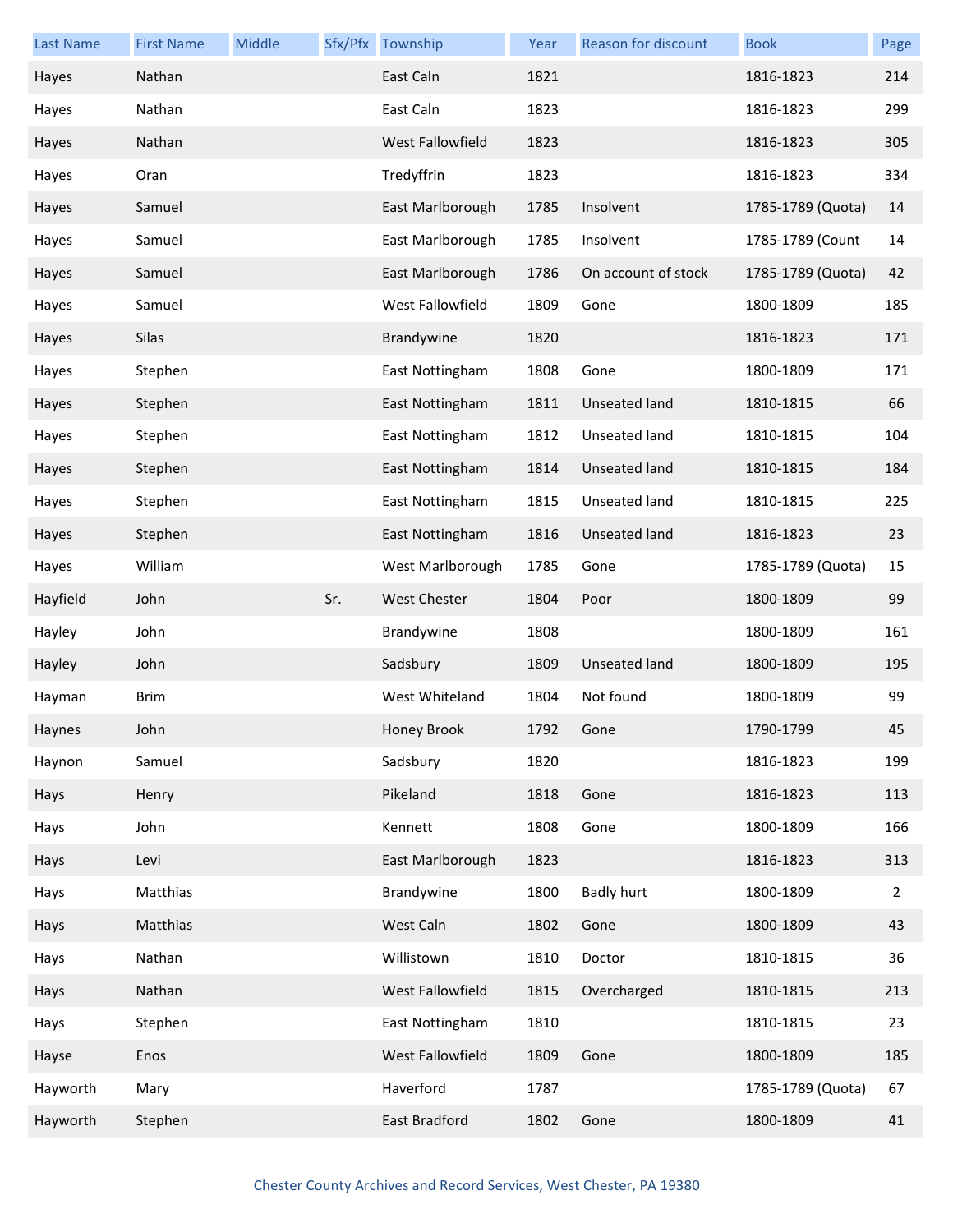| <b>Last Name</b> | <b>First Name</b> | Middle | Sfx/Pfx Township | Year | Reason for discount    | <b>Book</b>       | Page           |
|------------------|-------------------|--------|------------------|------|------------------------|-------------------|----------------|
| Hayworth         | Stephen           |        | East Nottingham  | 1805 | Gone                   | 1800-1809         | 111            |
| Hazely           | Joshua            |        | Charlestown      | 1816 |                        | 1816-1823         | $\overline{7}$ |
| Hazzard          | Solomon           |        | Thornbury        | 1823 |                        | 1816-1823         | 328            |
| Hazzarm          | John              |        | Charlestown      | 1785 | Gone                   | 1785-1789 (Quota) | 7              |
| Heacock          | John              |        | Lower Darby      | 1787 | Paid in Ridley         | 1785-1789 (Count  | 92             |
| Heacock          | John              |        | Lower Darby      | 1787 | Paid in Ridley         | 1785-1789 (Quota) | 64             |
| Head             | William           |        | East Bradford    | 1788 | Gone                   | 1785-1789 (Count  | 114            |
| Head             | William           |        | East Bradford    | 1788 | Gone                   | 1785-1789 (Quota) | 86             |
| Head             | William           |        | East Bradford    | 1810 | Poor                   | 1810-1815         | $\overline{2}$ |
| Heage            | John              |        | East Caln        | 1789 | Poor                   | 1785-1789 (Quota) | 117            |
| Heald            | Albin             |        | East Nantmeal    | 1812 | Mistake                | 1810-1815         | 106            |
| Heald            | Isaac             |        | Pennsbury        | 1799 | Loss by fire           | 1790-1799         | 167            |
| Heald            | Isaac             |        | Pennsbury        | 1820 | No Dog                 | 1816-1823         | 198            |
| Heald            | Joseph            |        | Birmingham       | 1785 | Gone                   | 1785-1789 (Quota) | $\overline{2}$ |
| Heaney           | John              |        | Goshen           | 1793 | Overrated              | 1790-1799         | 63             |
| Heaney           | Samuel            |        | East Caln        | 1798 | Poor                   | 1790-1799         | 135            |
| Heany            | George            |        | Vincent          | 1786 | Gone                   | 1786-1789         | 25             |
| Heany            | George            |        | Vincent          | 1788 | Gone                   | 1786-1789         | 53             |
| Heany            | Samuel            |        | East Caln        | 1787 | Poor                   | 1785-1789 (Quota) | 62             |
| Heany            | Samuel            |        | East Caln        | 1787 | Poor                   | 1785-1789 (Count  | 90             |
| Heany            | Samuel            |        | East Caln        | 1788 | Poor                   | 1786-1789         | 6              |
| Heany            | Samuel            |        | East Caln        | 1795 | Poor & Drunken         | 1790-1799         | 79             |
| Hearn            | David             |        | Radnor           | 1789 | Gone                   | 1785-1789 (Quota) | 140            |
| Hearn            | David             |        | Radnor           | 1789 | Gone                   | 1785-1789 (Count  | 163            |
| Hearn            | Richard           |        | Goshen           | 1795 | Gone                   | 1790-1799         | 81             |
| Heater           | William           |        | Birmingham       | 1809 | Paid in East Whiteland | 1800-1809         | 180            |
| Heater           | William           |        | East Whiteland   | 1810 | Gone                   | 1810-1815         | 38             |
| Heatherly        | Adam              |        | East Nantmeal    | 1810 | Paid elsewhere         | 1810-1815         | 25             |
| Heatinginger     | Barnard           |        | Charlestown      | 1790 | Gone                   | 1790-1799         | 3              |
| Heaver           | Daniel            |        | East Whiteland   | 1809 | Gone                   | 1800-1809         | 198            |
| Heaver           | Daniel            |        | Willistown       | 1812 | Gone                   | 1810-1815         | 117            |
| Heaver           | Daniel            |        | Willistown       | 1823 |                        | 1816-1823         | 332            |
| Hebner           | George            |        | East Marlborough | 1801 | Paid elsewhere         | 1800-1809         | 29             |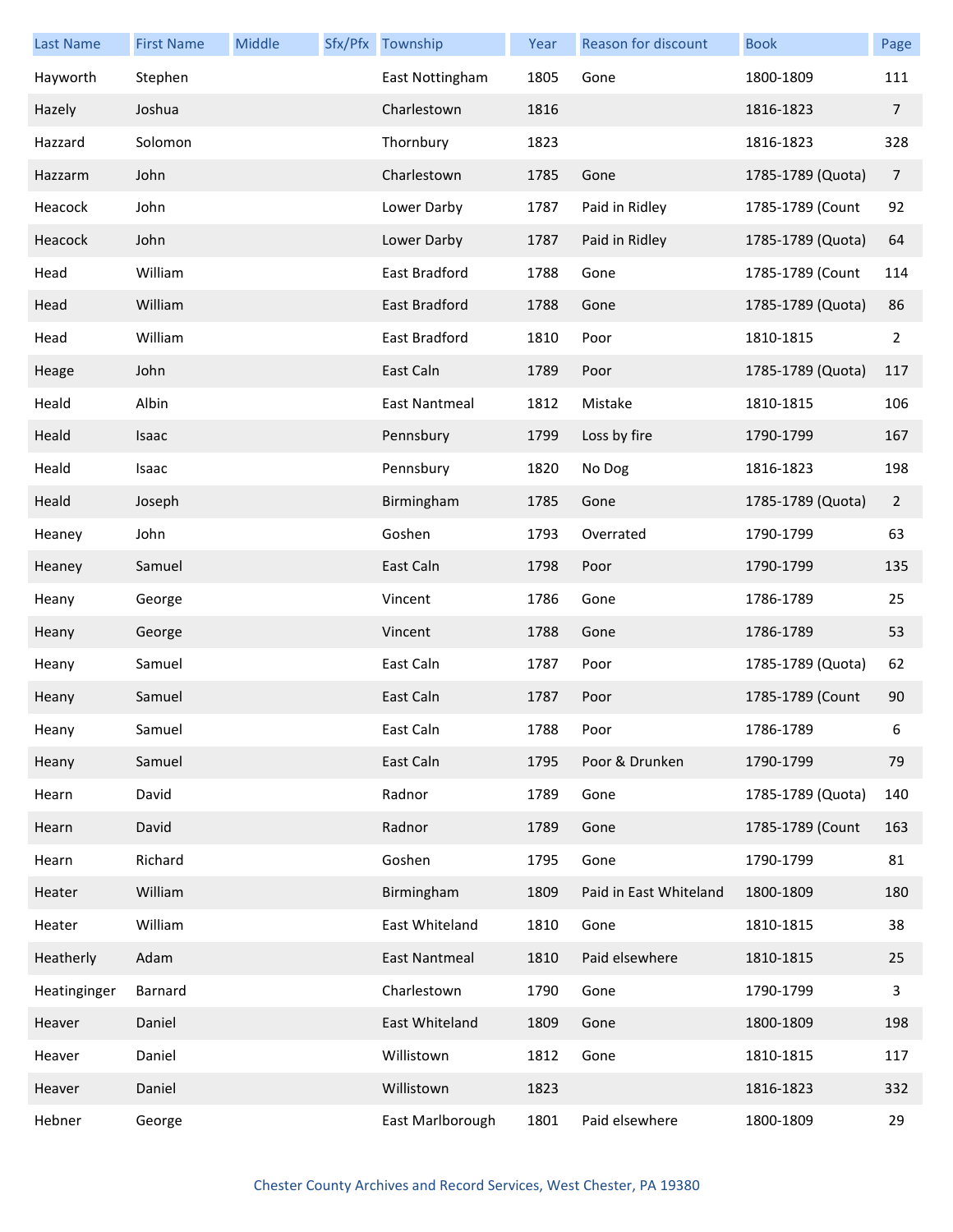| <b>Last Name</b> | <b>First Name</b> | Middle | Sfx/Pfx Township     | Year | <b>Reason for discount</b> | <b>Book</b>       | Page |
|------------------|-------------------|--------|----------------------|------|----------------------------|-------------------|------|
| Hebner           | George            |        | East Marlborough     | 1802 | Gone                       | 1800-1809         | 49   |
| Hebner           | Joseph            |        | Charlestown          | 1819 |                            | 1816-1823         | 132  |
| Heck             | Andrew            |        | Vincent              | 1785 | Gone                       | 1785-1789 (Count  | 26   |
| Heck             | Andrew            |        | Vincent              | 1786 | Gone                       | 1786-1789         | 25   |
| Heck             | Andrew            |        | Vincent              | 1786 | Poor                       | 1785-1789 (Quota) | 53   |
| Heck             | Andrew            |        | Vincent              | 1786 | Gone                       | 1785-1789 (Count  | 53   |
| Heck             | Andrew            |        | Vincent              | 1786 | Gone                       | 1785-1789 (Count  | 81   |
| Heck             | Andrew            |        | Vincent              | 1788 | Gone                       | 1785-1789 (Count  | 137  |
| Heck             | Andrew            |        | Vincent              | 1788 | Gone                       | 1785-1789 (Quota) | 109  |
| Heck             | Andrew            |        | Vincent              | 1789 | Gone                       | 1785-1789 (Quota) | 138  |
| Heck             | Andrew            |        | Vincent              | 1789 | Gone                       | 1785-1789 (Count  | 166  |
| Heck             | Andrew            |        | Vincent              | 1789 | Gone                       | 1786-1789         | 53   |
| Heck             | Andrew            |        | Goshen               | 1807 | Gone                       | 1800-1809         | 145  |
| Heck             | Andrew            |        | West Whiteland       | 1809 | Paid in East Whiteland     | 1800-1809         | 199  |
| Heck             | Andrew            |        | East Whiteland       | 1813 | Enlisted                   | 1810-1815         | 159  |
| Heck             | Christian         |        | Pikeland             | 1805 | Error                      | 1800-1809         | 114  |
| Heck             | Christian         |        | Pikeland             | 1808 | Gone                       | 1800-1809         | 174  |
| Heck             | Christian         |        | Pikeland             | 1811 | Poor                       | 1810-1815         | 71   |
| Heck             | John              |        | Vincent              | 1786 | Gone                       | 1785-1789 (Quota) | 53   |
| Heck             | John              |        | Vincent              | 1786 | Gone                       | 1785-1789 (Count  | 81   |
| Heck             | John              |        | Vincent              | 1788 | Gone                       | 1786-1789         | 53   |
| Heck             | John              |        | Uwchlan              | 1811 | Gone                       | 1810-1815         | 75   |
| Heck             | Peter             |        | Vincent              | 1786 | Gone                       | 1785-1789 (Count  | 81   |
| Heck             | Peter             |        | Vincent              | 1786 | Poor                       | 1785-1789 (Quota) | 53   |
| Heck             | Peter             |        | Vincent              | 1788 | Gone                       | 1786-1789         | 53   |
| Heck             | Peter             |        | Uwchlan              | 1789 | Poor                       | 1785-1789 (Quota) | 137  |
| Heck             | Peter             |        | Uwchlan              | 1789 | Poor                       | 1785-1789 (Count  | 166  |
| Heck             | Peter             |        | <b>East Nantmeal</b> | 1816 |                            | 1816-1823         | 25   |
| Heck             | Peter             |        | East Nantmeal        | 1818 |                            | 1816-1823         | 109  |
| Heck             | Peter             |        | East Nantmeal        | 1819 |                            | 1816-1823         | 151  |
| Heck             | Peter             |        | East Nantmeal        | 1820 |                            | 1816-1823         | 193  |
| Heck             | Susanna           |        | Vincent              | 1797 | Poor                       | 1790-1799         | 130  |
| Heck             | Valentine         |        | <b>East Nantmeal</b> | 1786 | Gone                       | 1785-1789 (Count  | 72   |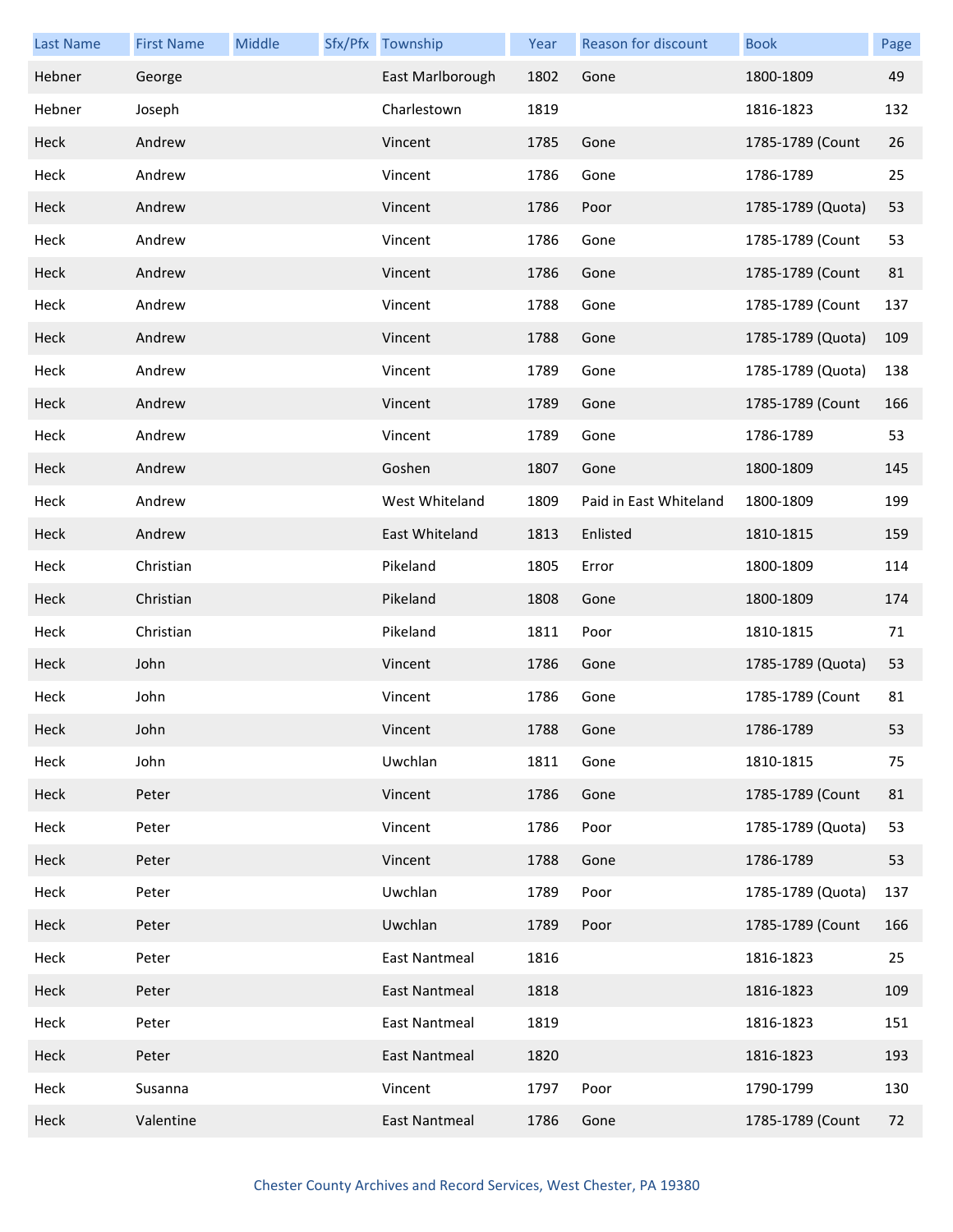| <b>Last Name</b> | <b>First Name</b> | Middle | Sfx/Pfx Township     | Year | Reason for discount | <b>Book</b>       | Page           |
|------------------|-------------------|--------|----------------------|------|---------------------|-------------------|----------------|
| Hecke            | Andrew            |        | East Whiteland       | 1814 | Gone                | 1810-1815         | 199            |
| Heckey           | James             |        | Uwchlan              | 1789 | Poor                | 1785-1789 (Count  | 166            |
| Heckling         | William           |        | London Grove         | 1800 | Gone                | 1800-1809         | 8              |
| Hector           | Robert            |        | Kennett              | 1785 | Poor                | 1785-1789 (Quota) | 11             |
| Hector           | Robert            |        | West Bradford        | 1819 |                     | 1816-1823         | 128            |
| Heed             | William           |        | New London           | 1805 | Poor                | 1800-1809         | 110            |
| Heek             | John              |        | Vincent              | 1813 | Gone                | 1810-1815         | 156            |
| <b>Heely</b>     | Lawrence          |        | Charlestown          | 1816 |                     | 1816-1823         | $\overline{7}$ |
| Heeton           | Amos              |        | West Marlborough     | 1820 |                     | 1816-1823         | 187            |
| Heever           | Daniel            |        | Willistown           | 1821 |                     | 1816-1823         | 247            |
| Hefley           | Francis           | Α.     | Vincent              | 1822 |                     | 1816-1823         | 288            |
| Hegan            | John              |        | East Fallowfield     | 1813 | Gone                | 1810-1815         | 131            |
| Heger            | Michael           |        | East Nantmeal        | 1787 | Gone                | 1785-1789 (Count  | 100            |
| Heiney           | George            |        | Pennsbury            | 1788 |                     | 1786-1789         | 20             |
| Heirs            | John              |        | Brandywine           | 1807 | Gone                | 1800-1809         | 141            |
| <b>Heirs</b>     | John              |        | Brandywine           | 1809 | Poor                | 1800-1809         | 181            |
| Heirs            | John              |        | Brandywine           | 1810 | Gone                | 1810-1815         | 4              |
| Heiser           | George            |        | Tinicum              | 1789 | Overrated           | 1785-1789 (Count  | 165            |
| Heister          | Joseph            |        | Easttown             | 1796 | Gone                | 1790-1799         | 98             |
| Held             | Alban             |        | Coventry             | 1810 | No Dog              | 1810-1815         | 8              |
| Held             | Albin             |        | East Nantmeal        | 1813 | Gone                | 1810-1815         | 146            |
| Helsby           | Joseph            |        | Uwchlan              | 1788 | Poor                | 1785-1789 (Quota) | 110            |
| Hemiger          | John              |        | Easttown             | 1816 |                     | 1816-1823         | 9              |
| Heminger         | John              |        | East Whiteland       | 1814 | Gone                | 1810-1815         | 199            |
| Hemmelright      | Alexander         |        | Uwchlan              | 1815 | Gone                | 1810-1815         | 236            |
| Hemmiger         | John              |        | Tredyffrin           | 1813 | Gone                | 1810-1815         | 154            |
| Hemor            | John              |        | West Fallowfield     | 1821 |                     | 1816-1823         | 220            |
| Hemor            | Moses             |        | West Fallowfield     | 1816 |                     | 1816-1823         | 11             |
| Hemphill         | James             |        | <b>West Nantmeal</b> | 1786 | Poor                | 1785-1789 (Quota) | 45             |
| Hemphill         | James             |        | <b>West Nantmeal</b> | 1787 | Gone                | 1785-1789 (Quota) | 73             |
| Hemphill         | James             |        | West Chester         | 1803 | Gone                | 1800-1809         | 80             |
| Hemphill         | John              |        | East Caln            | 1785 | Gone                | 1785-1789 (Count  | 6              |
| Hemphill         | John              |        | East Caln            | 1797 | Gone                | 1790-1799         | 116            |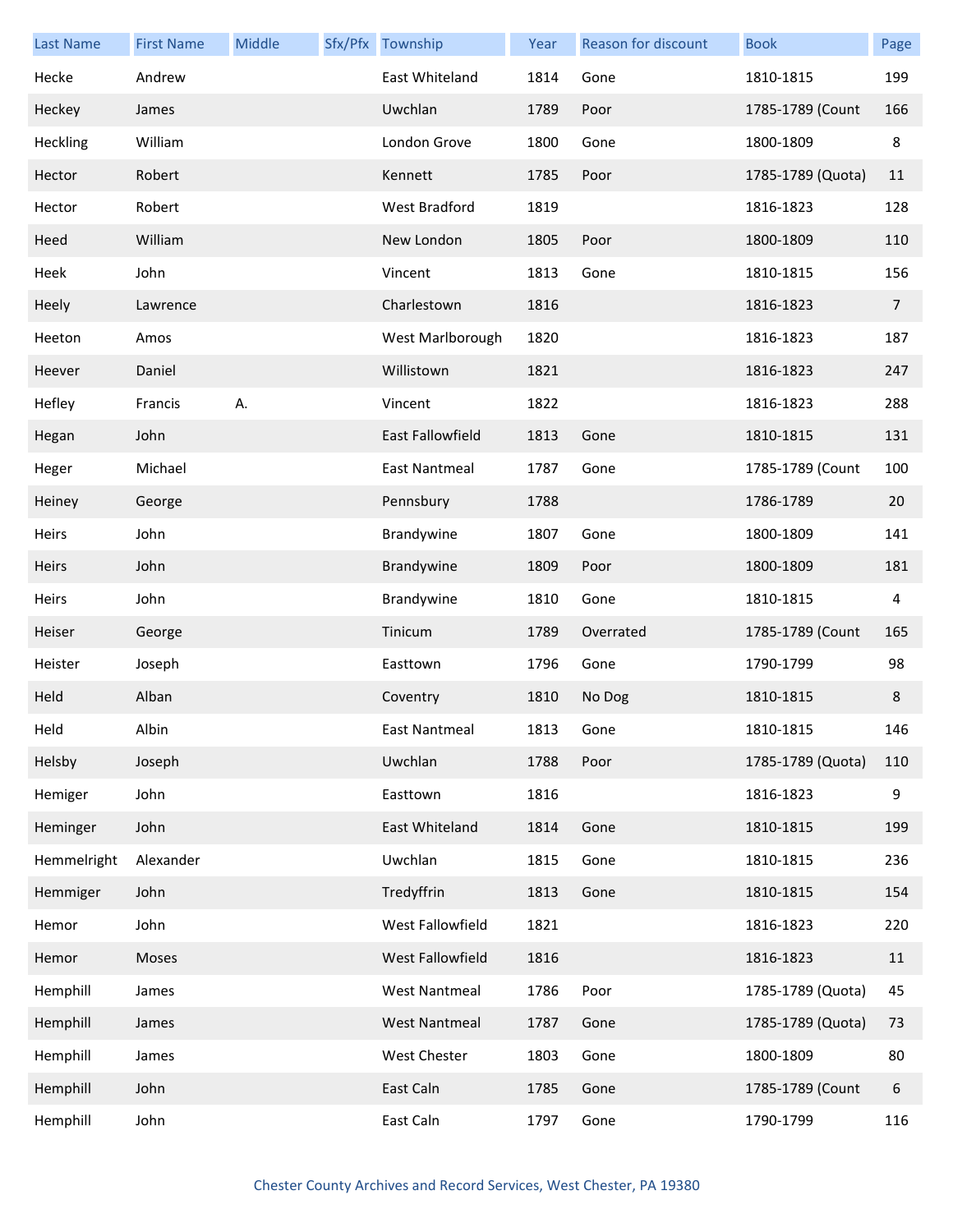| <b>Last Name</b> | <b>First Name</b> | Middle |     | Sfx/Pfx Township     | Year | Reason for discount | <b>Book</b>       | Page |
|------------------|-------------------|--------|-----|----------------------|------|---------------------|-------------------|------|
| Hemphill         | Thomas            |        |     | Goshen               | 1795 | Dead                | 1790-1799         | 81   |
| Hench            | John              |        | Jr. | Pikeland             | 1790 | Broke & gone        | 1790-1799         | 14   |
| Hench            | Peter             |        |     | Charlestown          | 1807 | Gone                | 1800-1809         | 143  |
| Henderson        | Alexander         |        |     | West Caln            | 1789 | Gone                | 1785-1789 (Quota) | 118  |
| Henderson        | Alexander         |        |     | West Caln            | 1789 | Gone                | 1785-1789 (Count  | 146  |
| Henderson        | Andrew            |        |     | New London           | 1787 | Gone                | 1785-1789 (Count  | 102  |
| Henderson        | Andrew            |        |     | New London           | 1787 | Ran away            | 1785-1789 (Quota) | 74   |
| Henderson        | Andrew            |        |     | New London           | 1788 | Gone                | 1786-1789         | 74   |
| Henderson        | Archibald         |        |     | West Caln            | 1820 |                     | 1816-1823         | 173  |
| Henderson        | Archibald         |        |     | West Caln            | 1821 |                     | 1816-1823         | 215  |
| Henderson        | Archibald         |        |     | West Caln            | 1822 |                     | 1816-1823         | 257  |
| Henderson        | Archibald         |        |     | West Caln            | 1823 |                     | 1816-1823         | 300  |
| Henderson        | <b>Barton</b>     |        |     | West Caln            | 1812 | Unseated land       | 1810-1815         | 87   |
| Henderson        | Barton            |        |     | West Caln            | 1813 | Unseated land       | 1810-1815         | 127  |
| Henderson        | <b>Barton</b>     |        |     | West Caln            | 1814 | Unseated land       | 1810-1815         | 167  |
| Henderson        | Benjamin          |        |     | <b>West Nantmeal</b> | 1802 | Overrated           | 1800-1809         | 53   |
| Henderson        | David             |        |     | <b>West Nantmeal</b> | 1791 | Infirm              | 1790-1799         | 32   |
| Henderson        | David             |        |     | <b>West Nantmeal</b> | 1802 | Overrated           | 1800-1809         | 53   |
| Henderson        | David             |        |     | Tredyffrin           | 1819 | Unseated land       | 1816-1823         | 158  |
| Henderson        | David             |        |     | Tredyffrin           | 1820 | Unseated land       | 1816-1823         | 201  |
| Henderson        | David             |        |     | West Caln            | 1821 |                     | 1816-1823         | 215  |
| Henderson        | David             |        |     | West Caln            | 1823 |                     | 1816-1823         | 300  |
| Henderson        | Eber              |        |     | East Whiteland       | 1823 |                     | 1816-1823         | 334  |
| Henderson        | Grisell           |        |     | Lower Oxford         | 1813 | No Dog              | 1810-1815         | 149  |
| Henderson        | Henry             |        |     | Brandywine           | 1802 | Gone                | 1800-1809         | 42   |
| Henderson        | Henry             |        |     | Brandywine           | 1802 | Gone                | 1800-1809         | 42   |
| Henderson        | Henry             |        |     | Honey Brook          | 1806 | Poor                | 1800-1809         | 126  |
| Henderson        | Henry             |        |     | Honey Brook          | 1807 | Gone                | 1800-1809         | 146  |
| Henderson        | Henry             |        |     | Honey Brook          | 1811 | Poor                | 1810-1815         | 54   |
| Henderson        | James             |        |     | West Bradford        | 1808 | Gone                | 1800-1809         | 161  |
| Henderson        | James             |        |     | West Caln            | 1809 | Unseated land       | 1800-1809         | 182  |
| Henderson        | James             |        |     | West Caln            | 1812 | Unseated land       | 1810-1815         | 87   |
| Henderson        | James             |        |     | West Caln            | 1813 | Unseated land       | 1810-1815         | 127  |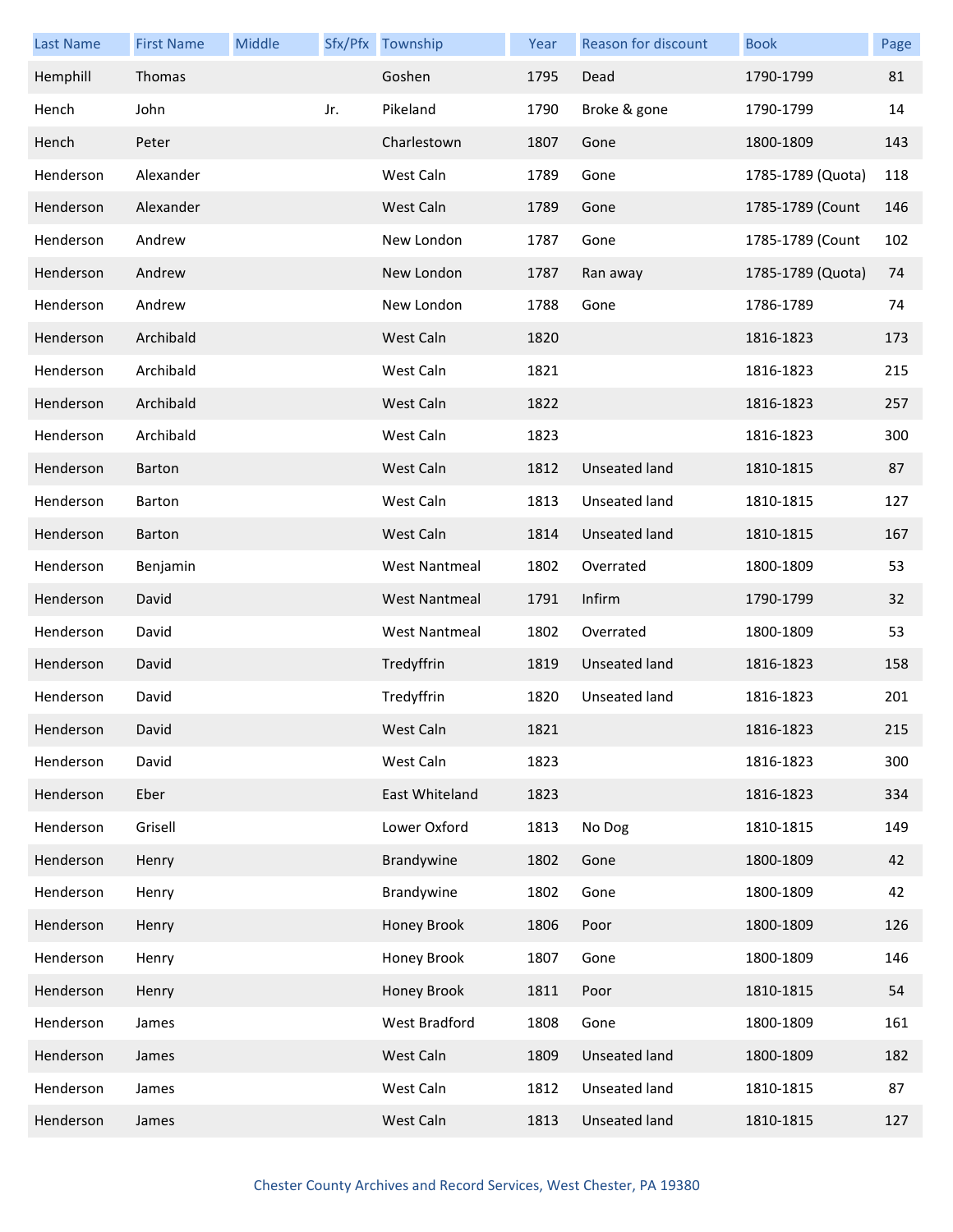| <b>Last Name</b> | <b>First Name</b> | Middle    | Sfx/Pfx Township     | Year | Reason for discount | <b>Book</b>       | Page |
|------------------|-------------------|-----------|----------------------|------|---------------------|-------------------|------|
| Henderson        | James             |           | West Caln            | 1814 | Unseated land       | 1810-1815         | 167  |
| Henderson        | James             |           | Honey Brook          | 1814 | No Dog              | 1810-1815         | 174  |
| Henderson        | James             |           | Honey Brook          | 1816 |                     | 1816-1823         | 13   |
| Henderson        | James             |           | Honey Brook          | 1817 |                     | 1816-1823         | 54   |
| Henderson        | James             | <b>B.</b> | West Caln            | 1814 | Unseated land       | 1810-1815         | 167  |
| Henderson        | Jeffery           |           | Tredyffrin           | 1820 |                     | 1816-1823         | 201  |
| Henderson        | Jeffery           |           | Tredyffrin           | 1823 |                     | 1816-1823         | 334  |
| Henderson        | John              |           | West Whiteland       | 1786 | Gone                | 1785-1789 (Quota) | 56   |
| Henderson        | John              |           | London Grove         | 1789 | Insane              | 1785-1789 (Count  | 152  |
| Henderson        | John              |           | London Grove         | 1789 | Insane              | 1785-1789 (Quota) | 124  |
| Henderson        | John              |           | Tredyffrin           | 1800 | Gone                | 1800-1809         | 16   |
| Henderson        | John              |           | Pennsbury            | 1818 | Gone                | 1816-1823         | 114  |
| Henderson        | John              |           | Tredyffrin           | 1821 |                     | 1816-1823         | 243  |
| Henderson        | Joseph            |           | West Whiteland       | 1801 | Gone                | 1800-1809         | 39   |
| Henderson        | Joseph            |           | <b>West Nantmeal</b> | 1802 | Overrated           | 1800-1809         | 53   |
| Henderson        | Matthew           |           | Lower Oxford         | 1797 | Gone                | 1790-1799         | 132  |
| Henderson        | Matthew           |           | West Fallowfield     | 1814 | Gone                | 1810-1815         | 172  |
| Henderson        | Robert            |           | Birmingham           | 1787 | Poor                | 1785-1789 (Count  | 86   |
| Henderson        | Robert            |           | Birmingham           | 1787 | Poor                | 1785-1789 (Quota) | 58   |
| Henderson        | Robert            |           | East Bradford        | 1808 | Inmate              | 1800-1809         | 160  |
| Henderson        | Robert            |           | East Marlborough     | 1815 | Gone                | 1810-1815         | 220  |
| Henderson        | Robert            |           | Pennsbury            | 1821 |                     | 1816-1823         | 239  |
| Henderson        | Thomas            |           | Oxford               | 1786 |                     | 1785-1789 (Quota) | 47   |
| Henderson        | Thomas            |           | Oxford               | 1786 |                     | 1785-1789 (Count  | 47   |
| Henderson        | Thomas            |           | Oxford               | 1787 |                     | 1786-1789         | 19   |
| Henderson        | Thomas            |           | Oxford               | 1788 | Gone                | 1785-1789 (Quota) | 103  |
| Henderson        | Thomas            |           | Oxford               | 1788 | Gone                | 1785-1789 (Count  | 131  |
| Henderson        | William           |           | <b>West Nantmeal</b> | 1785 | Losses              | 1785-1789 (Count  | 17   |
| Henderson        | William           |           | <b>West Nantmeal</b> | 1802 | Overrated           | 1800-1809         | 53   |
| Henderson        | William           |           | East Marlborough     | 1823 |                     | 1816-1823         | 313  |
| Hendricks        | John              |           | <b>West Nantmeal</b> | 1785 | Gone                | 1785-1789 (Quota) | 17   |
| Hendrickson      | (Widow)           |           | Lower Chichester     | 1785 | Poor                | 1785-1789 (Quota) | 5    |
| Hendrickson      | Jacob             |           | Honey Brook          | 1818 |                     | 1816-1823         | 97   |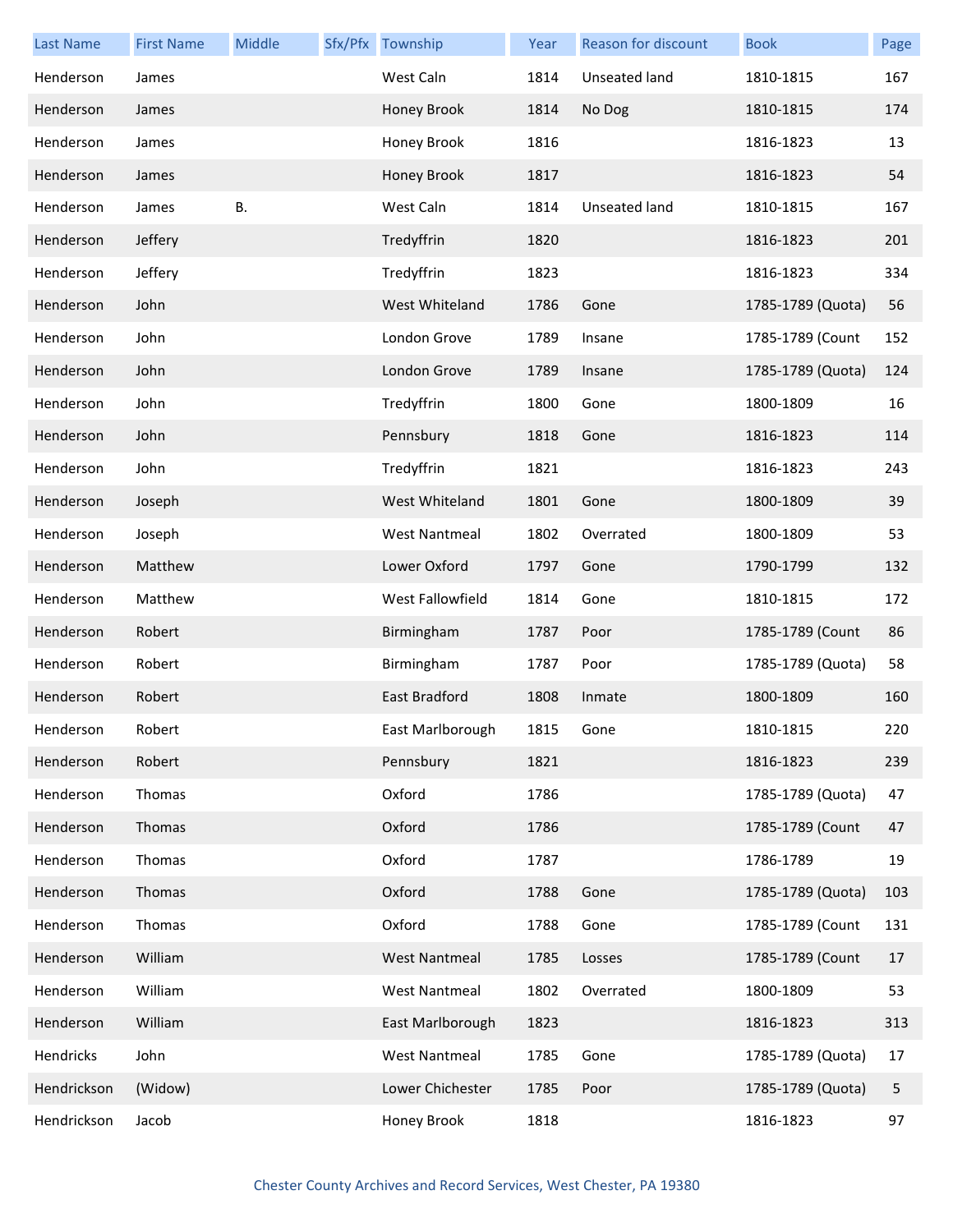| <b>Last Name</b> | <b>First Name</b> | Middle | Sfx/Pfx Township     | Year | Reason for discount      | <b>Book</b>       | Page |
|------------------|-------------------|--------|----------------------|------|--------------------------|-------------------|------|
| Hendrickson      | Mary              |        | Lower Chichester     | 1785 | Poor                     | 1785-1789 (Count  | 5    |
| Heneman          | John              |        | Londonderry          | 1815 |                          | 1810-1815         | 218  |
| Henix            | John              |        | <b>West Nantmeal</b> | 1788 | Under age                | 1785-1789 (Quota) | 101  |
| Henks            | Peter             |        | Charlestown          | 1808 | Gone                     | 1800-1809         | 163  |
| Henox            | John              |        | <b>West Nantmeal</b> | 1788 | Under age                | 1785-1789 (Count  | 129  |
| Henox            | John              |        | Honey Brook          | 1819 |                          | 1816-1823         | 139  |
| Henry            | Alexander         |        | East Nantmeal        | 1789 | Gone                     | 1785-1789 (Quota) | 129  |
| Henry            | Alexander         |        | East Nantmeal        | 1789 | Gone                     | 1785-1789 (Count  | 157  |
| Henry            | Augustus          |        | Kennett              | 1805 | Gone                     | 1800-1809         | 106  |
| Henry            | Chris             |        | Tredyffrin           | 1820 |                          | 1816-1823         | 201  |
| Henry            | Conrad            |        | Pikeland             | 1814 | Gone                     | 1810-1815         | 191  |
| Henry            | David             |        | Westtown             | 1813 | Gone                     | 1810-1815         | 158  |
| Henry            | David             |        | Westtown             | 1814 | Gone                     | 1810-1815         | 198  |
| Henry            | Francis           |        | Lower Oxford         | 1804 | Gone                     | 1800-1809         | 94   |
| Henry            | Francis           |        | East Nottingham      | 1808 | Gone                     | 1800-1809         | 171  |
| Henry            | George            |        | <b>West Nantmeal</b> | 1805 | Gone                     | 1800-1809         | 113  |
| Henry            | Η.                |        | Charlestown          | 1819 |                          | 1816-1823         | 132  |
| Henry            | Hugh              |        | Lower Oxford         | 1803 | Gone                     | 1800-1809         | 74   |
| Henry            | James             |        | West Marlborough     | 1806 | Gone                     | 1800-1809         | 129  |
| Henry            | James             |        | West Marlborough     | 1807 | Twice taxed              | 1800-1809         | 149  |
| Henry            | James             |        | West Fallowfield     | 1818 |                          | 1816-1823         | 94   |
| Henry            | James             |        | West Fallowfield     | 1819 |                          | 1816-1823         | 136  |
| Henry            | James             |        | Lower Oxford         | 1823 |                          | 1816-1823         | 323  |
| Henry            | John              |        | East Fallowfield     | 1786 | Poor                     | 1785-1789 (Count  | 65   |
| Henry            | John              |        | East Caln            | 1788 | Poor                     | 1785-1789 (Count  | 118  |
| Henry            | John              |        | East Caln            | 1788 | Over age                 | 1785-1789 (Quota) | 90   |
| Henry            | John              |        | East Nantmeal        | 1790 | Gone                     | 1790-1799         | 12   |
| Henry            | John              |        | East Fallowfield     | 1793 | Gone                     | 1790-1799         | 62   |
| Henry            | John              |        | East Fallowfield     | 1795 | Poor                     | 1790-1799         | 81   |
| Henry            | John              |        | East Caln            | 1795 | Paid in East Fallowfield | 1790-1799         | 79   |
| Henry            | John              |        | East Caln            | 1801 | Gone to Ireland          | 1800-1809         | 22   |
| Henry            | John              |        | Tredyffrin           | 1810 | Gone                     | 1810-1815         | 33   |
| Henry            | John              |        | Tredyffrin           | 1810 | Gone                     | 1810-1815         | 33   |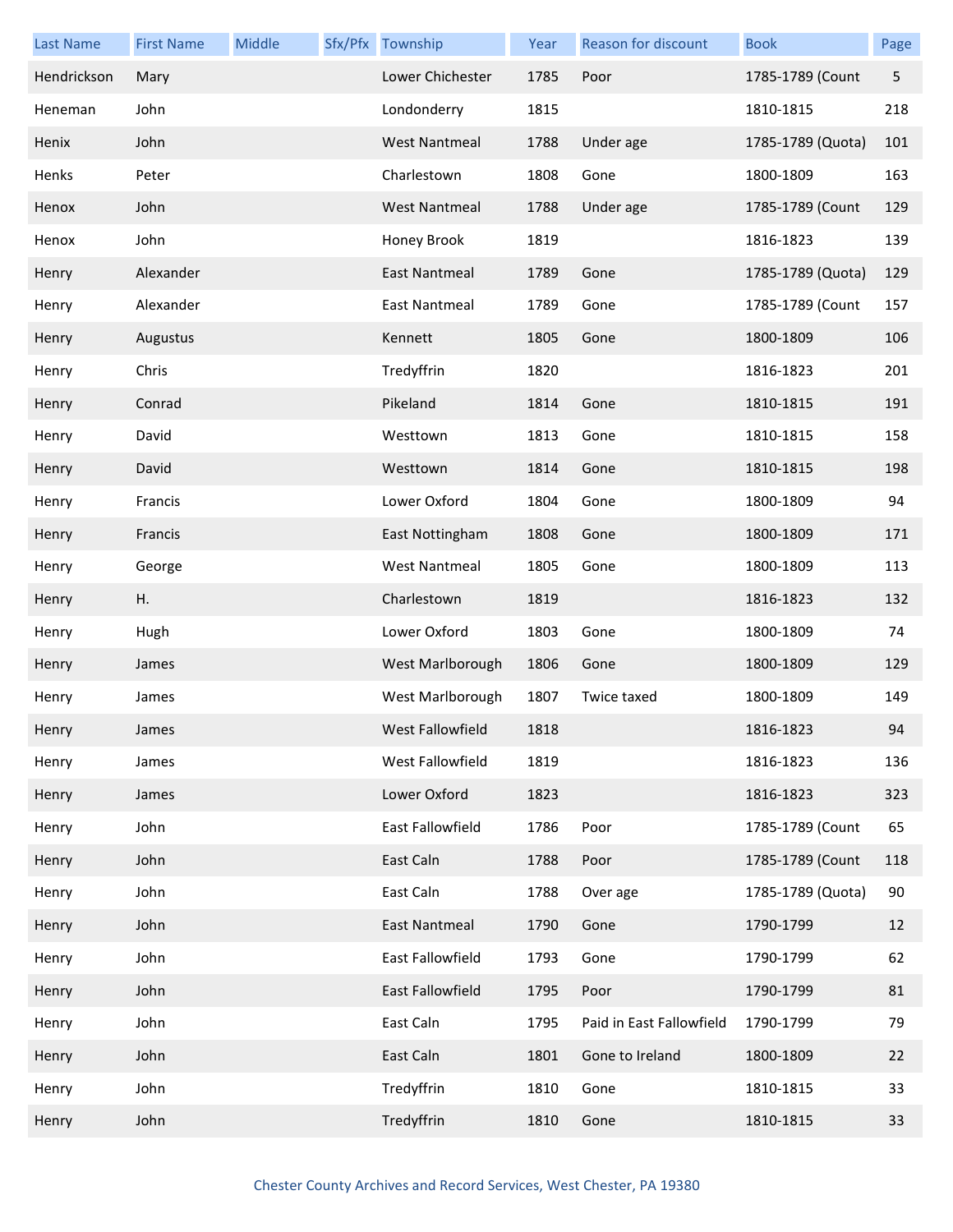| <b>Last Name</b> | <b>First Name</b> | Middle | Sfx/Pfx Township     | Year | Reason for discount  | <b>Book</b>       | Page |
|------------------|-------------------|--------|----------------------|------|----------------------|-------------------|------|
| Henry            | John              |        | East Whiteland       | 1819 |                      | 1816-1823         | 164  |
| Henry            | Jordan            |        | Lower Oxford         | 1822 |                      | 1816-1823         | 280  |
| Henry            | Jordan            |        | Lower Oxford         | 1823 |                      | 1816-1823         | 323  |
| Henry            | Matthew           |        | New Garden           | 1818 | Gone                 | 1816-1823         | 106  |
| Henry            | Patrick           |        | Brandywine           | 1811 | Not found            | 1810-1815         | 45   |
| Henry            | Robert            |        | London Grove         | 1801 | Gone                 | 1800-1809         | 27   |
| Henry            | Thomas            |        | East Marlborough     | 1785 | Gone                 | 1785-1789 (Quota) | 14   |
| Henry            | William           |        | Middletown           | 1786 | Poor                 | 1785-1789 (Quota) | 42   |
| Henry            | William           |        | New London           | 1796 | Charged to land      | 1790-1799         | 104  |
| Henry            | William           |        | East Caln            | 1804 | Gone                 | 1800-1809         | 82   |
| Henry            | William           |        | Newlin               | 1806 | Gone                 | 1800-1809         | 129  |
| Henry            | William           |        | West Marlborough     | 1807 | Twice taxed          | 1800-1809         | 149  |
| Henry            | William           |        | West Marlborough     | 1810 | Over taxed           | 1810-1815         | 19   |
| Henry            | William           |        | Tredyffrin           | 1811 | No Dog               | 1810-1815         | 74   |
| Henry            | Willings          |        | Willistown           | 1789 | Married              | 1785-1789 (Count  | 167  |
| Henry            | Willings          |        | Willistown           | 1789 | Married              | 1785-1789 (Quota) | 139  |
| Hensey           | William           |        | Vincent              | 1809 | No such man          | 1800-1809         | 197  |
| Henton           | William           |        | West Marlborough     | 1792 | Gone                 | 1790-1799         | 48   |
| Heples           | John              |        | Pikeland             | 1810 | Gone                 | 1810-1815         | 30   |
| Herald           | Paddy             |        | Tinicum              | 1787 | Ran away             | 1785-1789 (Count  | 108  |
| Herald           | Paddy             |        | Tinicum              | 1787 | Ran away             | 1785-1789 (Quota) | 80   |
| Herald           | Paddy             |        | Tinicum              | 1788 | Ran away             | 1786-1789         | 80   |
| Herb             | John              |        | Vincent              | 1817 |                      | 1816-1823         | 76   |
| Herington        | Daniel            |        | Honey Brook          | 1823 |                      | 1816-1823         | 308  |
| Herman           | David             |        | Londonderry          | 1788 | Paid in Bucks County | 1785-1789 (Count  | 124  |
| Herrage          | William           |        | East Marlborough     | 1810 | Poor                 | 1810-1815         | 18   |
| Herrage          | William           |        | East Marlborough     | 1810 | Poor                 | 1810-1815         | 18   |
| Herrage          | William           |        | East Marlborough     | 1811 | Poor                 | 1810-1815         | 59   |
| Herrage          | William           |        | East Marlborough     | 1811 | Poor                 | 1810-1815         | 59   |
| Herrage          | William           |        | East Marlborough     | 1816 |                      | 1816-1823         | 18   |
| Herrage          | William           |        | East Marlborough     | 1822 |                      | 1816-1823         | 270  |
| Herrin           | Robert            |        | East Nottingham      | 1811 | Gone                 | 1810-1815         | 66   |
| Herrin           | William           |        | <b>West Nantmeal</b> | 1818 |                      | 1816-1823         | 110  |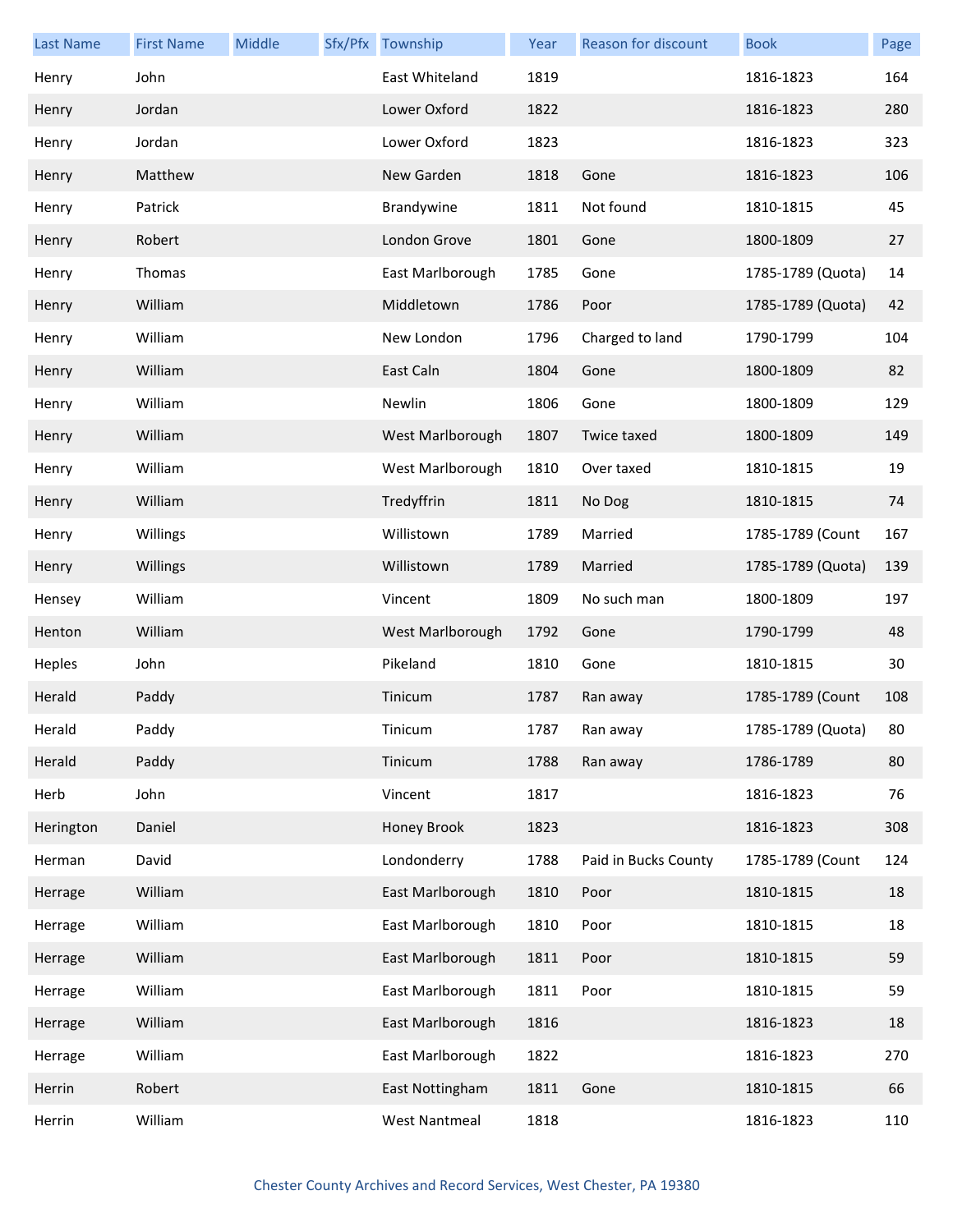| <b>Last Name</b> | <b>First Name</b> | Middle |      | Sfx/Pfx Township        | Year | Reason for discount | <b>Book</b>       | Page           |
|------------------|-------------------|--------|------|-------------------------|------|---------------------|-------------------|----------------|
| Herring          | Robert            |        |      | East Nottingham         | 1812 | Gone                | 1810-1815         | 104            |
| Herrington       | Cornelius         |        |      | Honey Brook             | 1810 | Gone                | 1810-1815         | 13             |
| Herrington       | Cornelius         |        |      | Honey Brook             | 1810 | Gone                | 1810-1815         | 13             |
| Herrington       | Daniel            |        |      | <b>West Nantmeal</b>    | 1785 | Poor                | 1785-1789 (Count  | 17             |
| Herrington       | Guy               |        |      | Brandywine              | 1816 |                     | 1816-1823         | $\overline{4}$ |
| Herrington       | Joseph            |        |      | West Fallowfield        | 1821 |                     | 1816-1823         | 220            |
| Herrington       | Thomas            |        |      | East Nantmeal           | 1791 | Poor                | 1790-1799         | 32             |
| Hersh            | George            |        |      | Pikeland                | 1814 | Twice taxed         | 1810-1815         | 191            |
| Hersh            | George            |        |      | Pikeland                | 1819 |                     | 1816-1823         | 155            |
| Hersh            | Philip            |        |      | Vincent                 | 1820 |                     | 1816-1823         | 203            |
| Hersh            | Philip            |        |      | Vincent                 | 1821 |                     | 1816-1823         | 246            |
| Hersh            | Samuel            |        |      | Vincent                 | 1819 |                     | 1816-1823         | 161            |
| Hershberger      | Henry             |        |      | <b>West Fallowfield</b> | 1795 | Gone                | 1790-1799         | 81             |
| Hershberger      | Samuel            |        |      | West Fallowfield        | 1819 |                     | 1816-1823         | 136            |
| Hershy           | John              |        |      | Sadsbury                | 1820 |                     | 1816-1823         | 199            |
| Hersley          | John              |        |      | Sadsbury                | 1822 |                     | 1816-1823         | 284            |
| Hesh             | Valentine         |        |      | East Nantmeal           | 1786 | Gone                | 1785-1789 (Count  | 44             |
| Hesick           | Mathew            |        |      | London Grove            | 1810 |                     | 1810-1815         | 15             |
| Hesk             | Valentine         |        |      | <b>East Nantmeal</b>    | 1786 | Gone                | 1785-1789 (Quota) | 44             |
| Heslep           | Joseph            |        |      | Honey Brook             | 1821 | Unseated land       | 1816-1823         | 223            |
| Heslep           | Thomas            |        | Jr.  | Sadsbury                | 1797 | Gone                | 1790-1799         | 128            |
| Heslet           | (Widow)           |        |      | West Fallowfield        | 1792 | Overrated           | 1790-1799         | 44             |
| Heslet           | David             |        |      | West Fallowfield        | 1793 | Gone                | 1790-1799         | 63             |
| Heslet           | James             |        |      | West Nottingham         | 1792 | Mistake             | 1790-1799         | 50             |
| Heslet           | John              |        |      | West Marlborough        | 1786 |                     | 1785-1789 (Count  | 71             |
| Heslet           | Washington        |        |      | West Fallowfield        | 1801 | Gone                | 1800-1809         | 25             |
| Heslet           | William           |        |      | London Britain          | 1785 |                     | 1785-1789 (Count  | 12             |
| Heslet           | William           |        | Esq. | West Fallowfield        | 1785 | Robbed              | 1785-1789 (Count  | 10             |
| Heslet           | William           |        |      | London Britain          | 1786 |                     | 1785-1789 (Count  | 69             |
| Heslet           | William           |        |      | Ridley                  | 1787 | Gone                | 1785-1789 (Count  | 106            |
| Heslet           | William           |        | Esq. | West Fallowfield        | 1787 | Loosing his horse   | 1785-1789 (Quota) | 66             |
| Heslet           | William           |        |      | Ridley                  | 1787 | Gone                | 1785-1789 (Quota) | 78             |
| Heslet           | William           |        |      | Ridley                  | 1788 | Gone                | 1786-1789         | 78             |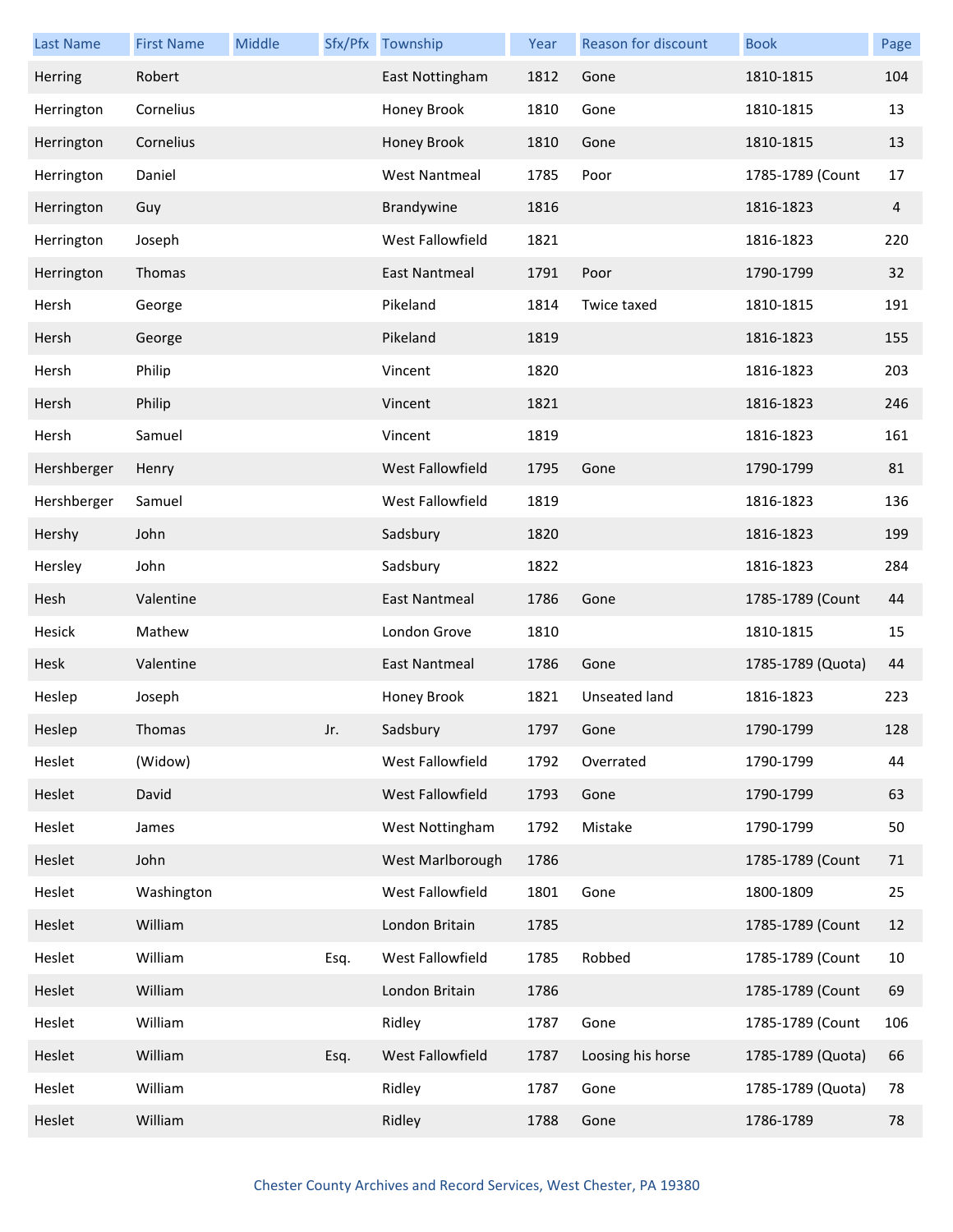| <b>Last Name</b> | <b>First Name</b> | Middle | Sfx/Pfx Township       | Year | <b>Reason for discount</b> | <b>Book</b>       | Page        |
|------------------|-------------------|--------|------------------------|------|----------------------------|-------------------|-------------|
| Heslip           | John              |        | Sadsbury               | 1787 | Paid in Fallowfield        | 1785-1789 (Quota) | 79          |
| Heslip           | John              |        | Sadsbury               | 1787 | Paid in East Fallowfield   | 1785-1789 (Count  | 107         |
| Heslip           | John              |        | Sadsbury               | 1788 | Paid In East Fallowfield   | 1786-1789         | 79          |
| Heslip           | Joseph            |        | East Caln              | 1812 |                            | 1810-1815         | 86          |
| Heslip           | Joseph            |        | Honey Brook            | 1814 | Unseated land              | 1810-1815         | 174         |
| Heslip           | Joseph            |        | Honey Brook            | 1815 | Unseated land              | 1810-1815         | 215         |
| Heslip           | Joseph            |        | Honey Brook            | 1817 |                            | 1816-1823         | 54          |
| Heslip           | Joseph            |        | Honey Brook            | 1818 | <b>Unseated land</b>       | 1816-1823         | 97          |
| Heslip           | Joseph            |        | Honey Brook            | 1820 | Unseated land              | 1816-1823         | 181         |
| Heslip           | Joseph            |        | Honey Brook            | 1822 |                            | 1816-1823         | 265         |
| Heslip           | Joseph            |        | Honey Brook            | 1823 |                            | 1816-1823         | 308         |
| Heslip           | Thomas            |        | Sadsbury               | 1801 | Gone                       | 1800-1809         | 35          |
| Heslit           | James             |        | West Nottingham        | 1791 | Error                      | 1790-1799         | 31          |
| Heslit           | John              |        | West Marlborough       | 1787 |                            | 1786-1789         | 43          |
| Hess             | John              |        | West Nottingham        | 1810 | Lancaster                  | 1810-1815         | 25          |
| <b>Hess</b>      | John              |        | <b>West Nottingham</b> | 1811 | <b>Unseated land</b>       | 1810-1815         | 67          |
| Hess             | John              |        | West Nottingham        | 1812 | Unseated land              | 1810-1815         | 105         |
| Hess             | John              |        | West Nottingham        | 1813 | Unseated land              | 1810-1815         | 145         |
| Hess             | John              |        | West Nottingham        | 1814 | Unseated land              | 1810-1815         | 185         |
| Hess             | John              |        | West Nottingham        | 1815 | <b>Unseated land</b>       | 1810-1815         | 226         |
| Hesser           | Charles           |        | Charlestown            | 1816 |                            | 1816-1823         | $7^{\circ}$ |
| Hesson           | John              |        | West Marlborough       | 1806 | Gone                       | 1800-1809         | 129         |
| Hestand          | David             |        | Pikeland               | 1816 |                            | 1816-1823         | 30          |
| Hestand          | David             |        | Pikeland               | 1817 |                            | 1816-1823         | 71          |
| Heston           | Charles           |        | Tredyffrin             | 1820 |                            | 1816-1823         | 201         |
| Heston           | Isaiah            |        | East Whiteland         | 1820 |                            | 1816-1823         | 206         |
| Heston           | James             |        | Birmingham             | 1818 | Gone                       | 1816-1823         | 84          |
| Heston           | William           |        | Sadsbury               | 1805 | Gone                       | 1800-1809         | 115         |
| Hetherington     | Guy               |        | East Fallowfield       | 1815 | Gone                       | 1810-1815         | 212         |
| Hetherington     | Henry             |        | East Fallowfield       | 1815 | Gone                       | 1810-1815         | 212         |
| Hetherington     | James             |        | Honey Brook            | 1805 | Gone                       | 1800-1809         | 106         |
| Hetherington     | John              |        | Coventry               | 1786 | Gone                       | 1785-1789 (Quota) | 32          |
| Hetherington     | John              |        | Coventry               | 1786 | Not found                  | 1785-1789 (Count  | 32          |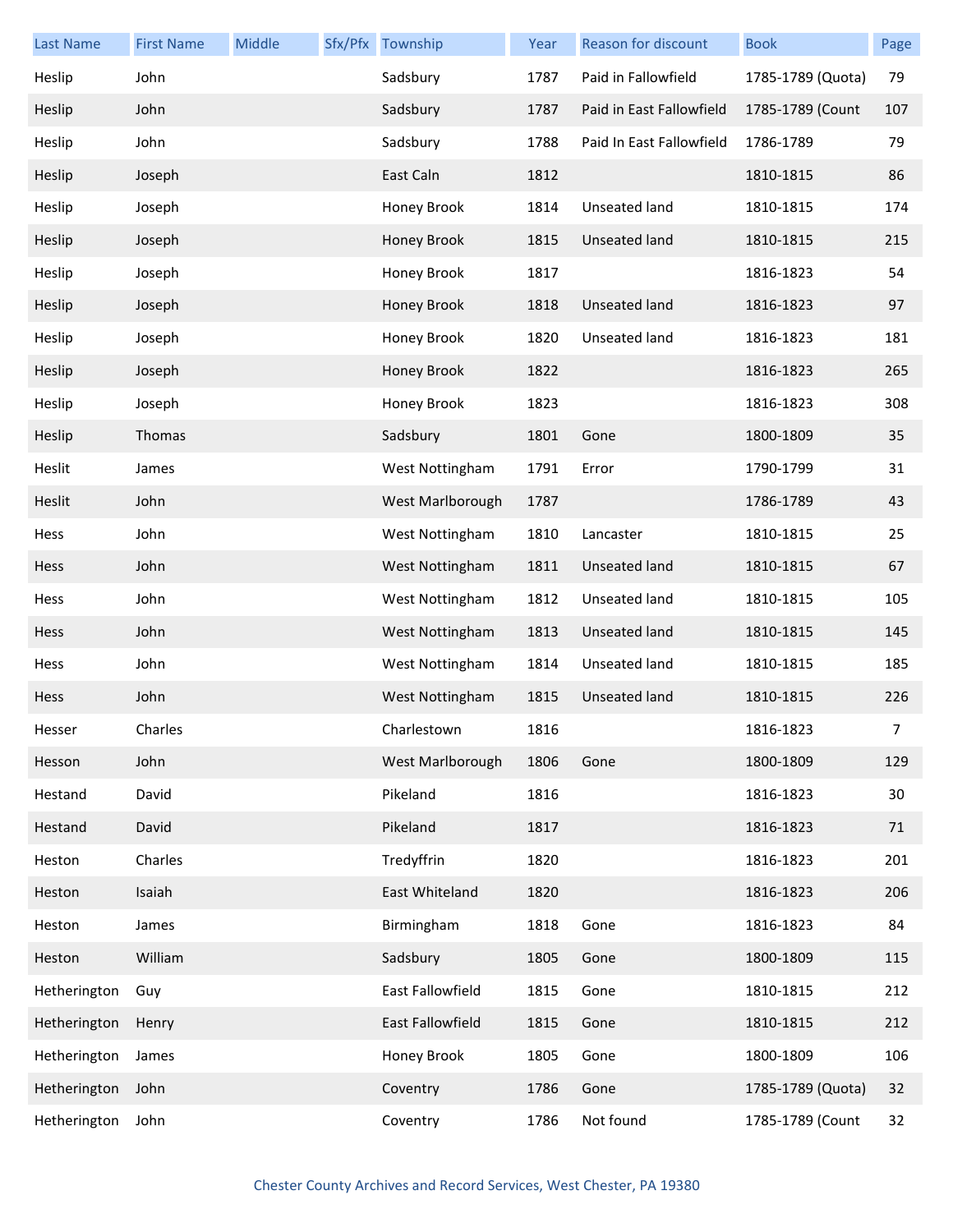| <b>Last Name</b> | <b>First Name</b> | Middle |     | Sfx/Pfx Township     | Year | Reason for discount | <b>Book</b>       | Page           |
|------------------|-------------------|--------|-----|----------------------|------|---------------------|-------------------|----------------|
| Hetherington     | John              |        |     | Coventry             | 1788 | Not found           | 1786-1789         | $\overline{4}$ |
| Hetherlin        | Jacob             |        |     | Vincent              | 1798 | Gone                | 1790-1799         | 150            |
| Hethery          | Adam              |        |     | <b>East Nantmeal</b> | 1815 |                     | 1810-1815         | 227            |
| Hewes            | Humphrey          |        |     | Brandywine           | 1811 | Gone                | 1810-1815         | 45             |
| Hewes            | John              |        |     | London Britain       | 1796 | Not found           | 1790-1799         | 102            |
| Hewes            | John              |        |     | West Marlborough     | 1811 | Gone                | 1810-1815         | 60             |
| Hewes            | Peter             |        |     | Sadsbury             | 1813 | No Dog              | 1810-1815         | 152            |
| Hewes            | Richard           |        |     | East Nantmeal        | 1798 | Gone                | 1790-1799         | 145            |
| Hewes            | Samuel            |        |     | West Fallowfield     | 1810 | Gone                | 1810-1815         | 11             |
| Hewes            | William           |        |     | Brandywine           | 1812 | Poor                | 1810-1815         | 85             |
| Hewet            | William           |        |     | <b>Upper Oxford</b>  | 1809 | Poor                | 1800-1809         | 193            |
| Hewett           | John              |        |     | Oxford               | 1789 | Poor                | 1785-1789 (Count  | 160            |
| Hewett           | William           |        |     | Oxford               | 1789 | Poor                | 1785-1789 (Quota) | 132            |
| Hewett           | William           |        |     | <b>Upper Oxford</b>  | 1822 |                     | 1816-1823         | 279            |
| Hewit            | George            |        |     | East Fallowfield     | 1808 | Gone                | 1800-1809         | 164            |
| Hewit            | William           |        | Jr. | <b>Upper Oxford</b>  | 1798 | Poor                | 1790-1799         | 146            |
| Hewit            | William           |        |     | <b>Upper Oxford</b>  | 1808 | Gone                | 1800-1809         | 173            |
| Hews             | Solomon           |        |     | East Nottingham      | 1821 |                     | 1816-1823         | 233            |
| Heyborn          | Joseph            |        |     | East Nantmeal        | 1806 | Gone                | 1800-1809         | 132            |
| Hezlet           | Isaac             |        |     | Pennsbury            | 1801 | Gone                | 1800-1809         | 34             |
| Hibbard          | Godfrey           |        |     | Newlin               | 1785 | Gone                | 1785-1789 (Count  | 16             |
| Hibbard          | Godfry            |        |     | East Bradford        | 1810 | Dog Dead            | 1810-1815         | 2              |
| Hibbart          | John              |        |     | Ridley               | 1785 | Overrated           | 1785-1789 (Quota) | 22             |
| Hibben           | James             |        |     | Westtown             | 1800 | Gone                | 1800-1809         | 19             |
| Hibben           | William           |        |     | West Caln            | 1789 | Gone                | 1785-1789 (Quota) | 118            |
| Hibberd          | Caleb             |        |     | Willistown           | 1818 |                     | 1816-1823         | 120            |
| Hibberd          | Caleb             |        |     | Willistown           | 1819 |                     | 1816-1823         | 162            |
| Hibberd          | Isaac             |        | Jr. | <b>Upper Darby</b>   | 1787 |                     | 1785-1789 (Count  | 91             |
| Hibberd          | Isaac             |        | Jr. | <b>Upper Darby</b>   | 1789 |                     | 1786-1789         | 63             |
| Hibberd          | John              |        |     | Ridley               | 1785 | Paid in Darby       | 1785-1789 (Count  | 22             |
| Hibberd          | John              |        |     | East Goshen          | 1823 |                     | 1816-1823         | 306            |
| Hibberd          | Malin             |        |     | West Caln            | 1797 | Gone                | 1790-1799         | 116            |
| Hibberd          | Samuel            |        |     | Willistown           | 1821 |                     | 1816-1823         | 247            |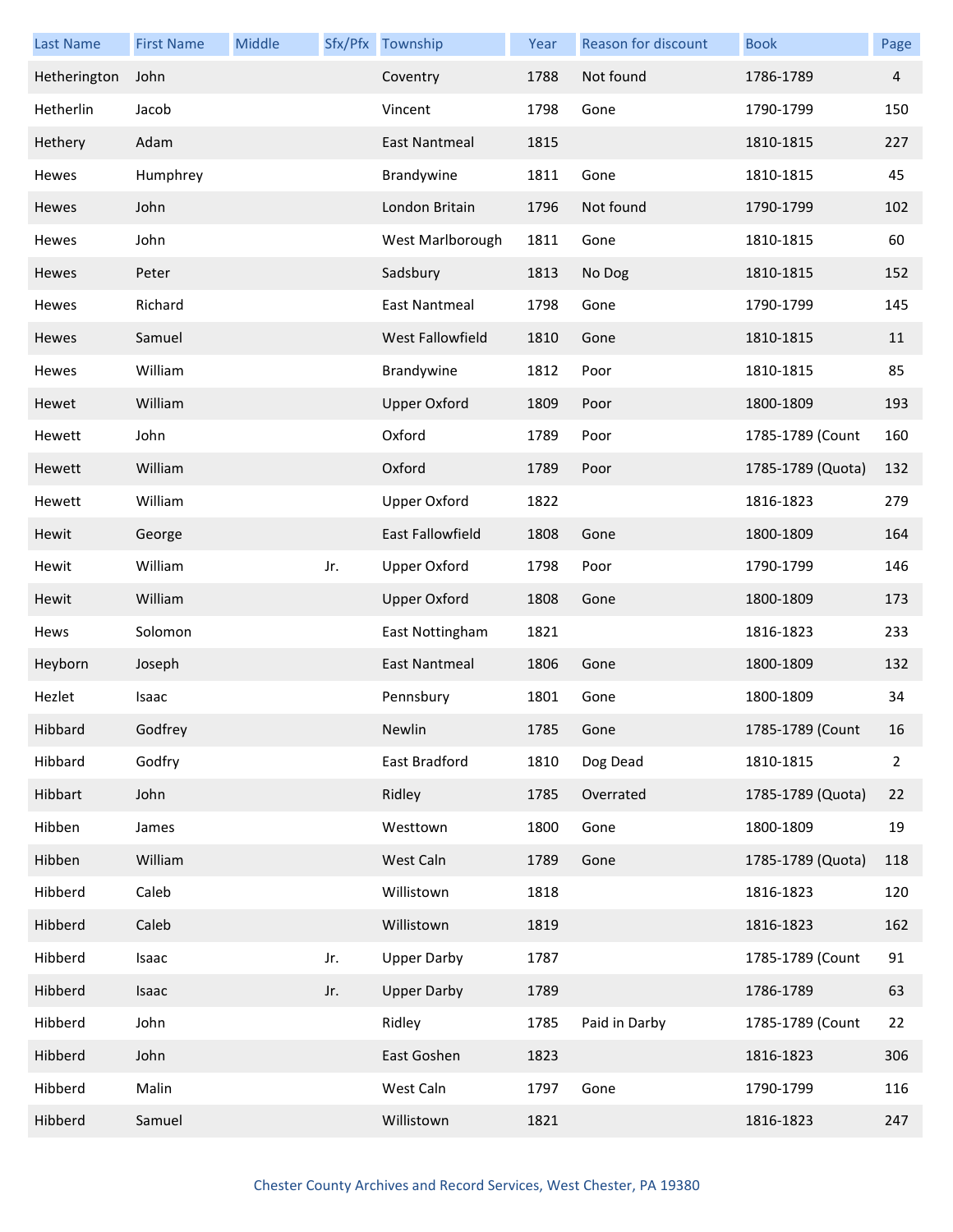| <b>Last Name</b> | <b>First Name</b> | Middle | Sfx/Pfx Township        | Year | Reason for discount | <b>Book</b>       | Page        |
|------------------|-------------------|--------|-------------------------|------|---------------------|-------------------|-------------|
| Hibbons          | William           |        | West Caln               | 1789 | Gone                | 1785-1789 (Count  | 146         |
| Hibbs            | Jonathan          |        | <b>West Bradford</b>    | 1806 | Gone                | 1800-1809         | 121         |
| Hick             | Andrew            |        | East Whiteland          | 1810 | Gone                | 1810-1815         | 38          |
| Hick             | John              |        | Vincent                 | 1786 | Gone                | 1786-1789         | 25          |
| Hick             | John              |        | Vincent                 | 1786 | Gone                | 1785-1789 (Count  | 53          |
| Hick             | John              |        | Vincent                 | 1819 |                     | 1816-1823         | 161         |
| Hick             | Peter             |        | Vincent                 | 1785 | Poor                | 1785-1789 (Count  | 26          |
| Hick             | Peter             |        | Vincent                 | 1786 | Gone                | 1786-1789         | 25          |
| Hick             | Peter             |        | Vincent                 | 1786 | Gone                | 1785-1789 (Count  | 53          |
| Hickey           | James             |        | Uwchlan                 | 1789 | Poor                | 1785-1789 (Quota) | 137         |
| Hickey           | James             |        | East Marlborough        | 1791 | Gone                | 1790-1799         | 28          |
| Hickey           | Mary              |        | Uwchlan                 | 1810 | Poor                | 1810-1815         | 34          |
| Hickley          | John              |        | <b>Upper Chichester</b> | 1785 | Poor                | 1785-1789 (Quota) | $\mathsf S$ |
| Hicklin          | John              |        | Kennett                 | 1793 | Poor                | 1790-1799         | 64          |
| Hicklin          | Samuel            |        | East Bradford           | 1799 | Sickness            | 1790-1799         | 153         |
| Hickman          | Benjamin          |        | Thornbury               | 1819 |                     | 1816-1823         | 159         |
| Hickman          | Benjamin          |        | West Bradford           | 1822 | Paid elsewhere      | 1816-1823         | 254         |
| Hickman          | Eber              |        | Goshen                  | 1815 | Paid elsewhere      | 1810-1815         | 214         |
| Hickman          | Eber              |        | East Goshen             | 1821 |                     | 1816-1823         | 221         |
| Hickman          | Emmor             |        | Thornbury               | 1801 | Paid in Westtown    | 1800-1809         | 36          |
| Hickman          | Francis           |        | Thornbury               | 1785 | Overrated           | 1785-1789 (Quota) | 24          |
| Hickman          | Francis           |        | Thornbury               | 1785 | Old & Infirm        | 1785-1789 (Count  | 24          |
| Hickman          | Francis           |        | Thornbury               | 1807 | Gone                | 1800-1809         | 156         |
| Hickman          | Francis           |        | Thornbury               | 1819 | No Dog              | 1816-1823         | 159         |
| Hickman          | Francis           |        | Westtown                | 1821 |                     | 1816-1823         | 248         |
| Hickman          | James             |        | Thornbury               | 1786 | Gone                | 1785-1789 (Quota) | 52          |
| Hickman          | John              |        | East Fallowfield        | 1785 | Poor                | 1785-1789 (Count  | 9           |
| Hickman          | John              |        | Tredyffrin              | 1810 | Gone                | 1810-1815         | 33          |
| Hickman          | John              |        | West Chester            | 1811 | Gone                | 1810-1815         | 81          |
| Hickman          | John              |        | Willistown              | 1817 |                     | 1816-1823         | 77          |
| Hickman          | Joseph            |        | Westtown                | 1800 | Overrated           | 1800-1809         | 19          |
| Hickman          | Joseph            |        | East Bradford           | 1820 |                     | 1816-1823         | 169         |
| Hickman          | Moses             |        | East Bradford           | 1787 | Gone                | 1785-1789 (Count  | 86          |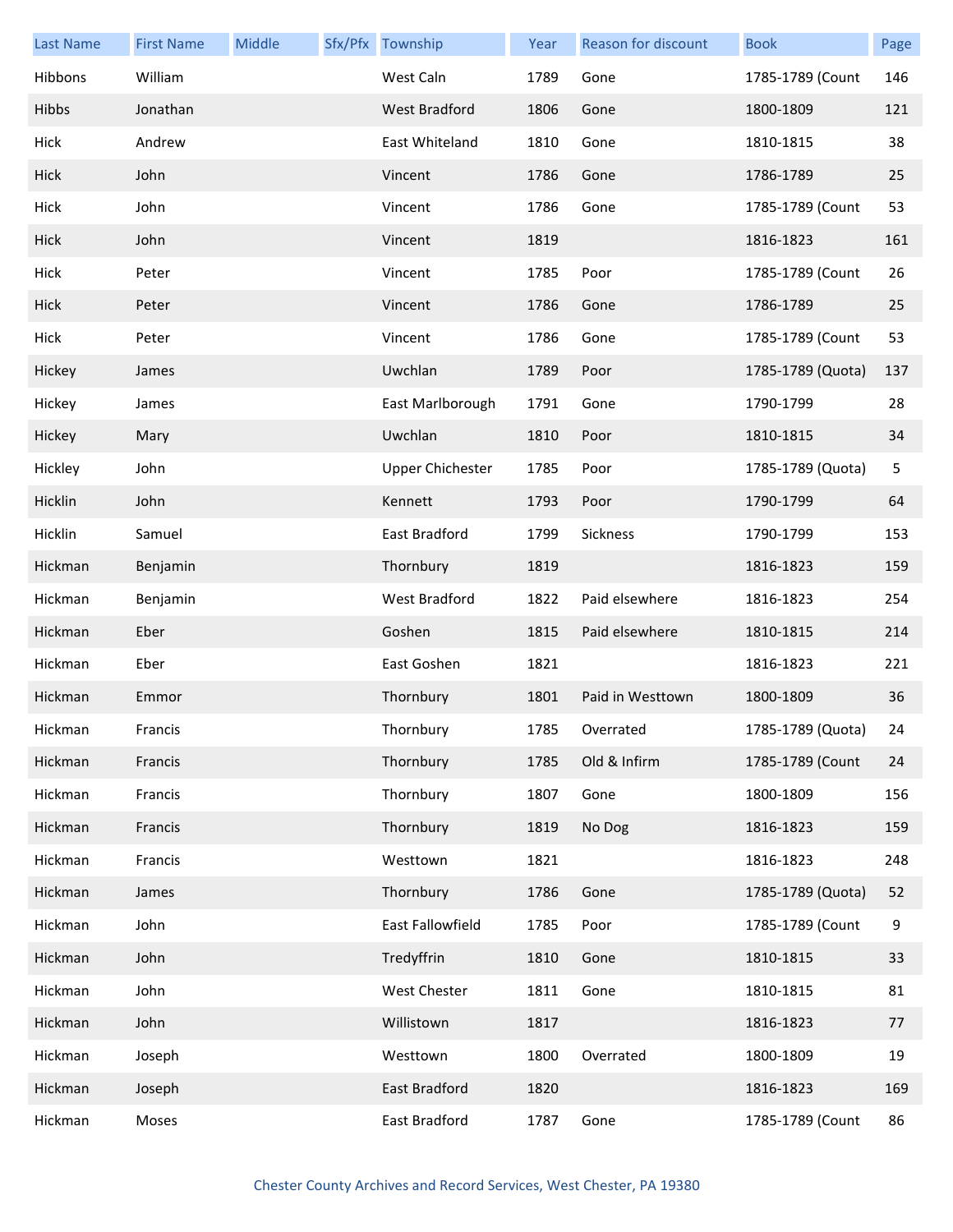| <b>Last Name</b> | <b>First Name</b> | Middle  | Sfx/Pfx Township     | Year | Reason for discount | <b>Book</b>       | Page |
|------------------|-------------------|---------|----------------------|------|---------------------|-------------------|------|
| Hickman          | Moses             |         | East Bradford        | 1788 | Gone                | 1786-1789         | 58   |
| Hickman          | Moses             |         | East Bradford        | 1823 |                     | 1816-1823         | 296  |
| Hickman          | Tetrick           |         | <b>West Nantmeal</b> | 1819 |                     | 1816-1823         | 152  |
| Hickman          | William           |         | Kennett              | 1786 | Overrated           | 1785-1789 (Count  | 67   |
| Hickman          | William           |         | Kennett              | 1787 | Overrated           | 1786-1789         | 39   |
| Hicks            | Charles           |         | Goshen               | 1815 | No Dog              | 1810-1815         | 214  |
| Hicks            | Edward            |         | Londonderry          | 1787 | Paid in Fallowfield | 1785-1789 (Quota) | 68   |
| Hicks            | Edward            |         | Londonderry          | 1787 | Paid in Fallowfield | 1785-1789 (Count  | 96   |
| <b>Hicks</b>     | Edward            |         | Londonderry          | 1787 | Paid in Fallowfield | 1786-1789         | 68   |
| Hicks            | Edward            |         | West Fallowfield     | 1789 | Gone                | 1785-1789 (Count  | 150  |
| Hicks            | Edward            |         | West Fallowfield     | 1789 | Gone                | 1785-1789 (Quota) | 122  |
| Hicks            | Thomas            |         | London Grove         | 1812 | No Dog              | 1810-1815         | 96   |
| Hiddleson        | Robert            |         | Bethel               | 1786 | Gone                | 1785-1789 (Count  | 57   |
| Hiddleston       | Robert            |         | Bethel               | 1787 | Gone                | 1786-1789         | 29   |
| Hide             | William           |         | East Caln            | 1785 | Gone                | 1785-1789 (Count  | 6    |
| Hidendry         | Henry             |         | Uwchlan              | 1811 | Gone                | 1810-1815         | 75   |
| Hidendry         | John              |         | Uwchlan              | 1812 | Gone                | 1810-1815         | 115  |
| Hidenry          | Henry             |         | Uwchlan              | 1816 | Gone                | 1816-1823         | 34   |
| Hiefily          | Francis           | Anthony | Pikeland             | 1823 |                     | 1816-1823         | 325  |
| Hiester          | D.                |         | West Caln            | 1821 |                     | 1816-1823         | 215  |
| Hiester          | Daniel            |         | East Bradford        |      | 1819 Unseated land  | 1816-1823         | 127  |
| Hiester          | Daniel            |         | West Caln            | 1820 |                     | 1816-1823         | 173  |
| Hiester          | Daniel            |         | West Caln            | 1822 |                     | 1816-1823         | 257  |
| Higar            | Jacob             |         | East Nantmeal        | 1793 | Gone                | 1790-1799         | 70   |
| High             | Daniel            |         | East Nantmeal        | 1813 | One Dog             | 1810-1815         | 146  |
| High             | George            |         | Vincent              | 1801 | Gone                | 1800-1809         | 37   |
| High             | Henry             |         | Coventry             | 1818 |                     | 1816-1823         | 91   |
| High             | Isaac             |         | <b>West Nantmeal</b> | 1816 |                     | 1816-1823         | 26   |
| High             | Isaac             |         | <b>West Nantmeal</b> | 1817 |                     | 1816-1823         | 67   |
| High             | Jacob             |         | East Nantmeal        | 1791 | Paid in Charlestown | 1790-1799         | 32   |
| High             | John              |         | Charlestown          | 1800 | Gone                | 1800-1809         | 4    |
| High             | John              |         | Uwchlan              | 1807 | Gone                | 1800-1809         | 156  |
| Highfield        | John              |         | West Bradford        | 1785 | Poor                | 1785-1789 (Count  | 3    |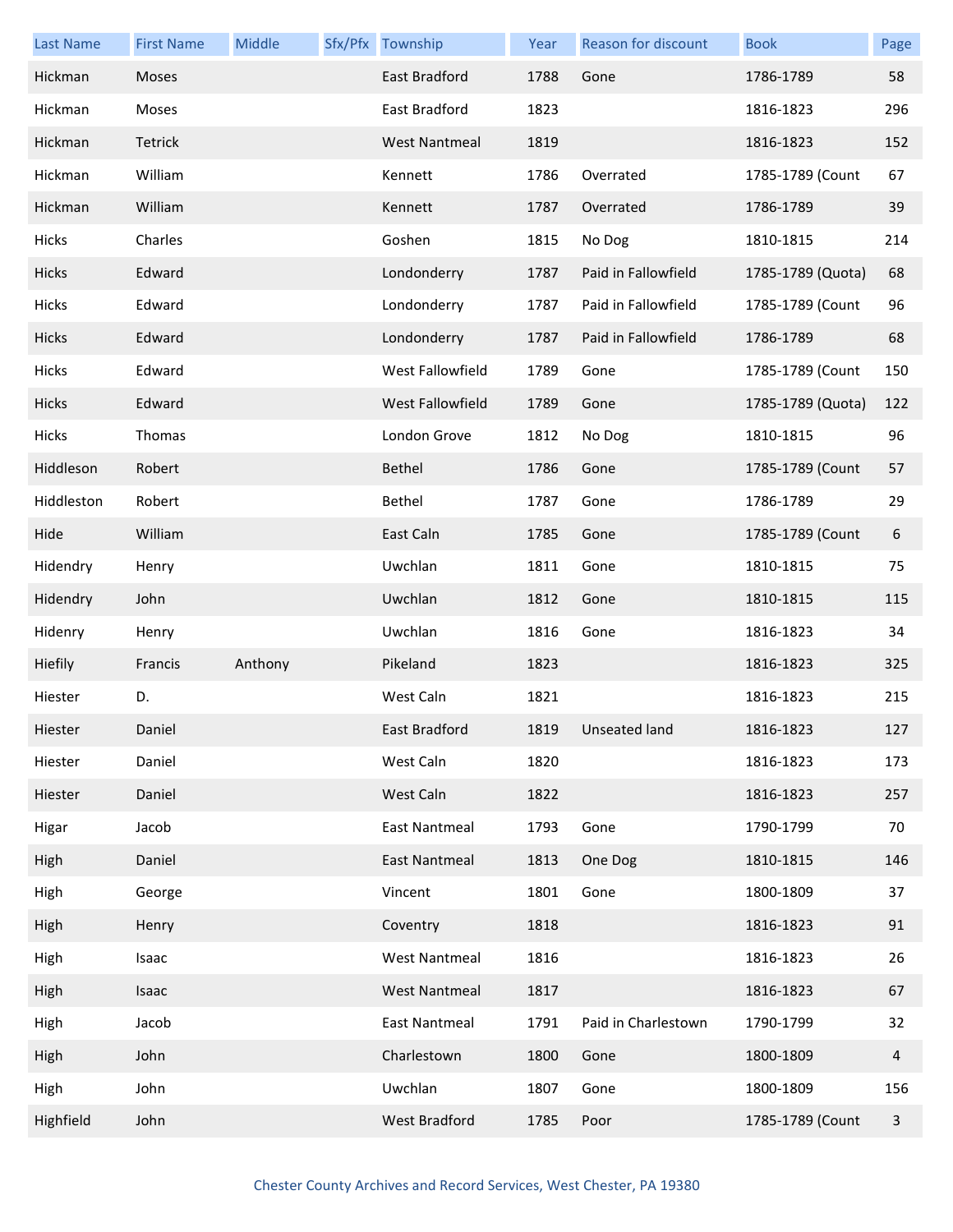| <b>Last Name</b> | <b>First Name</b> | Middle | Sfx/Pfx Township        | Year | Reason for discount | <b>Book</b>       | Page         |
|------------------|-------------------|--------|-------------------------|------|---------------------|-------------------|--------------|
| Highfield        | John              |        | East Bradford           | 1785 | Poor                | 1785-1789 (Quota) | 2            |
| Highfield        | John              |        | East Bradford           | 1786 | Insolvent           | 1785-1789 (Quota) | 30           |
| Highfield        | John              |        | East Bradford           | 1786 | Insolvent           | 1785-1789 (Count  | 30           |
| Highfield        | John              |        | East Bradford           | 1786 | Poor                | 1785-1789 (Count  | 58           |
| Highfield        | John              |        | East Bradford           | 1787 | Poor                | 1786-1789         | 30           |
| Highfield        | John              |        | East Bradford           | 1788 | Insolvent           | 1786-1789         | $\mathbf{2}$ |
| Highfield        | John              |        | Goshen                  | 1798 | Poor                | 1790-1799         | 138          |
| Highfield        | John              |        | Goshen                  | 1802 | Poor                | 1800-1809         | 46           |
| Highgo           | William           |        | West Caln               | 1801 | Gone                | 1800-1809         | 23           |
| Highlander       | Thomas            |        | Willistown              | 1808 | Gone                | 1800-1809         | 177          |
| Highleman        | John              |        | Londonderry             | 1810 | Dead                | 1810-1815         | 16           |
| Highleman        | Samuel            |        | Londonderry             | 1810 | Gone                | 1810-1815         | 16           |
| Highley          | Edward            |        | East Nantmeal           | 1797 | Gone                | 1790-1799         | 126          |
| Highley          | John              |        | Pikeland                | 1823 |                     | 1816-1823         | 325          |
| Hildebrand       | Adam              |        | West Fallowfield        | 1818 |                     | 1816-1823         | 94           |
| Hilderman        | George            |        | Charlestown             | 1818 | Gone                | 1816-1823         | 90           |
| Hildman          | Martin            |        | Lower Darby             | 1785 | Gone                | 1785-1789 (Count  | $\,8\,$      |
| Hildreth         | Willard           |        | Sadsbury                | 1818 | Gone                | 1816-1823         | 115          |
| Hileman          | Martin            |        | Charlestown             | 1821 |                     | 1816-1823         | 217          |
| Hiler            | Thomas            |        | Willistown              | 1821 |                     | 1816-1823         | 247          |
| Hiles            | John              |        | East Fallowfield        | 1817 |                     | 1816-1823         | 51           |
| Hiley            | John              |        | <b>Upper Chichester</b> | 1787 | Gone                | 1785-1789 (Count  | 89           |
| Hiley            | John              |        | <b>Upper Chichester</b> | 1787 | Gone                | 1785-1789 (Quota) | 61           |
| Hiley            | John              |        | <b>Upper Chichester</b> | 1788 | Gone                | 1786-1789         | 61           |
| Hill             | Adam              |        | East Nottingham         | 1785 | Gone                | 1785-1789 (Count  | 18           |
| Hill             | Adam              |        | East Nottingham         | 1786 | Gone                | 1785-1789 (Quota) | 46           |
| Hill             | Adam              |        | East Nottingham         | 1786 | Gone                | 1785-1789 (Count  | 46           |
| Hill             | Adam              |        | East Nottingham         | 1787 | Gone                | 1786-1789         | 18           |
| Hill             | Isaac             |        | <b>East Nantmeal</b>    | 1822 |                     | 1816-1823         | 277          |
| Hill             | James             |        | New London              | 1790 | Gone                | 1790-1799         | 10           |
| Hill             | James             |        | <b>Upper Oxford</b>     | 1797 | Gone                | 1790-1799         | 127          |
| Hill             | James             |        | Uwchlan                 | 1804 | Gone                | 1800-1809         | 97           |
| Hill             | James             |        | <b>West Nantmeal</b>    | 1814 | Gone                | 1810-1815         | 187          |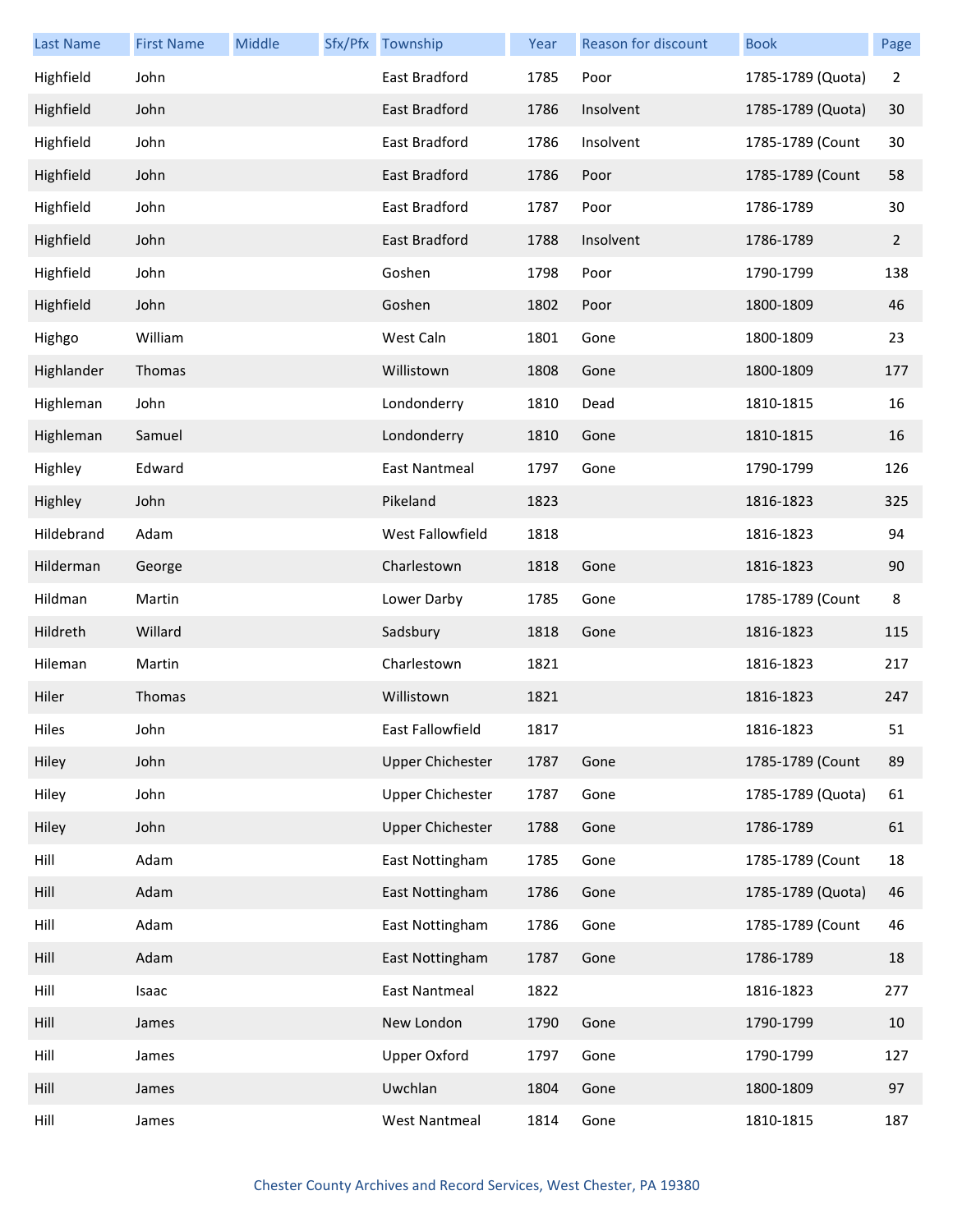| <b>Last Name</b> | <b>First Name</b> | Middle | Sfx/Pfx Township     | Year | Reason for discount  | <b>Book</b>       | Page           |
|------------------|-------------------|--------|----------------------|------|----------------------|-------------------|----------------|
| Hill             | James             |        | Coventry             | 1816 | Gone                 | 1816-1823         | 8              |
| Hill             | James             |        | Sadsbury             | 1819 |                      | 1816-1823         | 157            |
| Hill             | James             |        | Honey Brook          | 1821 |                      | 1816-1823         | 223            |
| Hill             | James             |        | West Caln            | 1823 |                      | 1816-1823         | 300            |
| Hill             | John              |        | East Nottingham      | 1788 | Gone to Maryland     | 1785-1789 (Quota) | 102            |
| Hill             | John              |        | East Nottingham      | 1788 | In Maryland          | 1785-1789 (Count  | 130            |
| Hill             | John              |        | Middletown           | 1789 | Overrated            | 1785-1789 (Quota) | 126            |
| Hill             | John              |        | East Nottingham      | 1793 | Gone                 | 1790-1799         | 69             |
| Hill             | John              |        | Pikeland             | 1810 | Gone                 | 1810-1815         | 30             |
| Hill             | John              |        | <b>East Nantmeal</b> | 1819 | Unseated land        | 1816-1823         | 151            |
| Hill             | John              |        | <b>East Nantmeal</b> | 1820 | Unseated land        | 1816-1823         | 193            |
| Hill             | Joseph            |        | Pennsbury            | 1821 |                      | 1816-1823         | 239            |
| Hill             | Richard           |        | Nether Providence    | 1788 | Gone                 | 1785-1789 (Quota) | 105            |
| Hill             | Richard           |        | Nether Providence    | 1788 | Gone                 | 1785-1789 (Count  | 133            |
| Hill             | Richard           |        | Tredyffrin           | 1810 | Over taxed           | 1810-1815         | 33             |
| Hill             | Richard           |        | Tredyffrin           | 1814 | Gone                 | 1810-1815         | 194            |
| Hill             | Thomas            |        | Charlestown          | 1785 | Gone to Ireland      | 1785-1789 (Count  | $\overline{7}$ |
| Hill             | Thomas            |        | Charlestown          | 1785 | Gone to Ireland      | 1785-1789 (Quota) | $\overline{7}$ |
| Hill             | Thomas            |        | East Nottingham      | 1799 | Gone                 | 1790-1799         | 164            |
| Hill             | Thomas            |        | East Nottingham      | 1800 | Gone                 | 1800-1809         | 12             |
| Hill             | Thomas            |        | Tredyffrin           | 1811 | No such man          | 1810-1815         | 74             |
| Hill             | Thomas            |        | Tredyffrin           | 1811 | Not found            | 1810-1815         | 74             |
| Hill             | Walter            |        | East Nottingham      | 1809 | <b>Unseated land</b> | 1800-1809         | 191            |
| Hill             | Walter            |        | New London           | 1819 |                      | 1816-1823         | 147            |
| Hill             | Walter            |        | New London           | 1821 |                      | 1816-1823         | 231            |
| Hill             | Walter            |        | New London           | 1822 |                      | 1816-1823         | 273            |
| Hill             | William           |        | Uwchlan              | 1786 | Under age            | 1785-1789 (Count  | 54             |
| Hill             | William           |        | Uwchlan              | 1786 | Under age            | 1785-1789 (Quota) | 54             |
| Hill             | William           |        | Uwchlan              | 1786 | Under age            | 1785-1789 (Count  | 82             |
| Hill             | William           |        | Uwchlan              | 1787 | Overrated            | 1785-1789 (Count  | 110            |
| Hill             | William           |        | Uwchlan              | 1787 | Overrated            | 1785-1789 (Quota) | 82             |
| Hill             | William           |        | Uwchlan              | 1787 | Under age            | 1786-1789         | 54             |
| Hill             | William           |        | Uwchlan              | 1788 | Overrated            | 1786-1789         | 82             |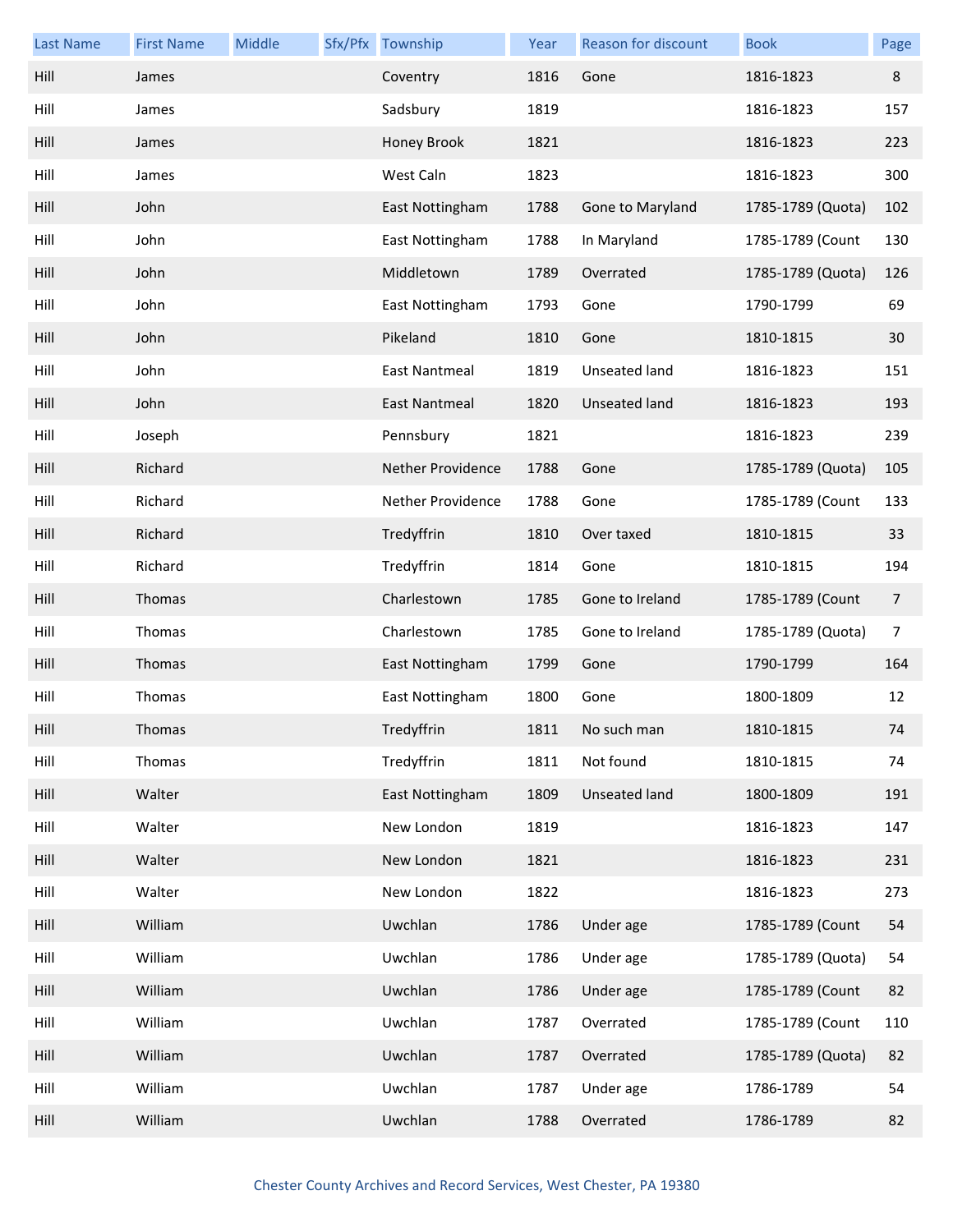| <b>Last Name</b> | <b>First Name</b> | Middle | Sfx/Pfx Township     | Year | Reason for discount  | <b>Book</b>       | Page |
|------------------|-------------------|--------|----------------------|------|----------------------|-------------------|------|
| Hill             | William           |        | Uwchlan              | 1788 | Gone                 | 1785-1789 (Count  | 138  |
| Hill             | William           |        | Uwchlan              | 1788 | Overrated            | 1785-1789 (Quota) | 110  |
| Hill             | William           |        | Uwchlan              | 1788 |                      | 1785-1789 (Count  | 138  |
| Hill             | William           |        | Uwchlan              | 1789 | Overrated            | 1785-1789 (Count  | 166  |
| Hill             | William           |        | Uwchlan              | 1789 | Overrated            | 1785-1789 (Quota) | 137  |
| Hill             | William           |        | <b>West Nantmeal</b> | 1793 | Gone                 | 1790-1799         | 70   |
| Hill             | William           |        | East Nottingham      | 1799 | Gone                 | 1790-1799         | 164  |
| Hill             | William           |        | <b>West Bradford</b> | 1807 | Gone                 | 1800-1809         | 141  |
| Hill             | William           |        | New London           | 1817 |                      | 1816-1823         | 62   |
| Hill             | William           |        | New London           | 1820 |                      | 1816-1823         | 189  |
| Hilles           | David             |        | London Grove         | 1823 |                      | 1816-1823         | 310  |
| Hilles           | William           |        | East Nottingham      | 1804 | Gone                 | 1800-1809         | 91   |
| <b>Hillis</b>    | Samuel            |        | Westtown             | 1811 | Gone                 | 1810-1815         | 77   |
| Hillman          | George            |        | London Britain       | 1819 |                      | 1816-1823         | 142  |
| Hillman          | Martin            |        | Lower Oxford         | 1805 | Gone                 | 1800-1809         | 113  |
| Hillman          | Martin            |        | Lower Oxford         | 1806 | <b>Unseated land</b> | 1800-1809         | 133  |
| Hilsby           | Joseph            |        | Uwchlan              | 1788 | Simple               | 1785-1789 (Count  | 138  |
| Hilt             | Samuel            |        | Tredyffrin           | 1820 |                      | 1816-1823         | 201  |
| Himblewright     | Philip            |        | Pikeland             | 1787 | Not to be found      | 1786-1789         | 20   |
| Himelright       | Joseph            |        | Uwchlan              | 1818 |                      | 1816-1823         | 118  |
| Himelwright      | Jacob             |        | East Caln            | 1791 | Gone                 | 1790-1799         | 22   |
| Himelwright      | Philip            |        | Pikeland             | 1786 | Not found            | 1785-1789 (Quota) | 48   |
| Himelwright      | Philip            |        | Pikeland             | 1786 | Not found            | 1785-1789 (Count  | 48   |
| Himes            | Catharine         |        | Pikeland             | 1807 | Poor                 | 1800-1809         | 154  |
| Himes            | David             |        | Vincent              | 1797 | Gone                 | 1790-1799         | 130  |
| Himes            | Francis           |        | Pikeland             | 1812 | Gone                 | 1810-1815         | 111  |
| Himes            | Francis           |        | Pikeland             | 1813 | Gone                 | 1810-1815         | 151  |
| Himes            | Francis           |        | Uwchlan              | 1821 |                      | 1816-1823         | 245  |
| Himes            | Jacob             |        | <b>East Nantmeal</b> | 1822 |                      | 1816-1823         | 277  |
| Himes            | James             |        | Vincent              | 1802 | Gone                 | 1800-1809         | 57   |
| Himes            | James             |        | East Whiteland       | 1807 | Paid in Charlestown  | 1800-1809         | 158  |
| Himes            | James             |        | Vincent              | 1808 |                      | 1800-1809         | 177  |
| Himes            | John              |        | East Whiteland       | 1819 |                      | 1816-1823         | 164  |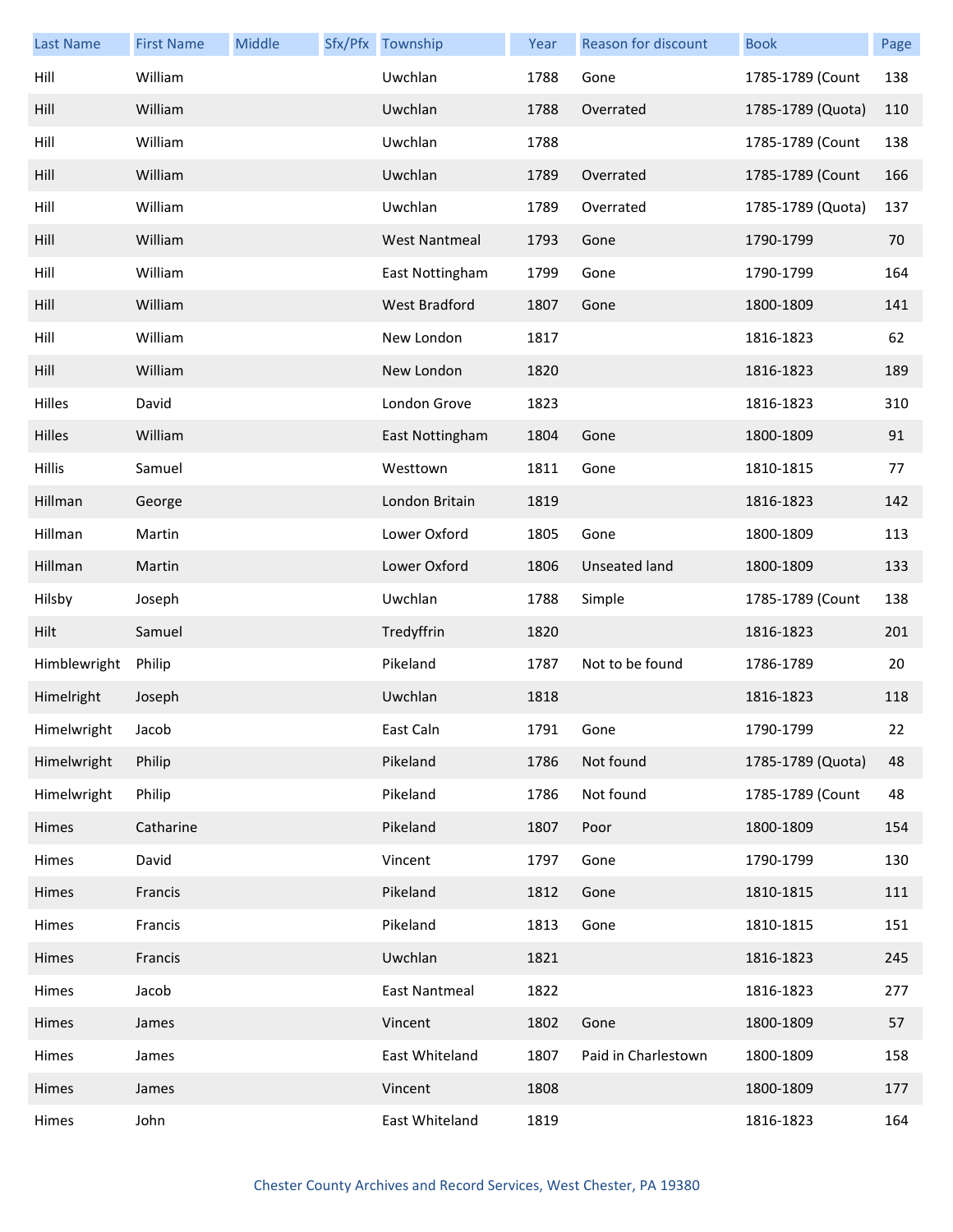| <b>Last Name</b> | <b>First Name</b> | Middle |      | Sfx/Pfx Township     | Year | Reason for discount | <b>Book</b>       | Page           |
|------------------|-------------------|--------|------|----------------------|------|---------------------|-------------------|----------------|
| Himes            | John              |        |      | Vincent              | 1822 |                     | 1816-1823         | 288            |
| Himes            | Joseph            |        |      | Uwchlan              | 1818 |                     | 1816-1823         | 118            |
| Himes            | Thomas            |        |      | <b>East Nantmeal</b> | 1790 | Gone                | 1790-1799         | 12             |
| Himes            | Thomas            |        |      | Uwchlan              | 1795 | Gone                | 1790-1799         | 91             |
| Himes            | Valentine         |        |      | Pikeland             | 1793 | Poor                | 1790-1799         | 72             |
| <b>Himes</b>     | William           |        |      | Uwchlan              | 1786 | Gone                | 1785-1789 (Quota) | 54             |
| Himes            | William           |        |      | Uwchlan              | 1786 | Gone                | 1785-1789 (Count  | 54             |
| Himes            | William           |        |      | Uwchlan              | 1787 | Overrated           | 1785-1789 (Quota) | 82             |
| Himes            | William           |        |      | Uwchlan              | 1788 | Overrated           | 1786-1789         | 82             |
| <b>Himes</b>     | William           |        |      | Vincent              | 1796 | Gone                | 1790-1799         | 111            |
| Himilrick        | Alexander         |        |      | West Fallowfield     | 1814 | Gone                | 1810-1815         | 172            |
| Hindman          | Francis           |        |      | East Nottingham      | 1809 | Unseated land       | 1800-1809         | 191            |
| Hindman          | Francis           |        |      | East Nottingham      | 1810 |                     | 1810-1815         | 23             |
| Hindman          | Francis           |        |      | East Nottingham      | 1811 | Unseated land       | 1810-1815         | 66             |
| Hindman          | Francis           |        | Rev. | East Nottingham      | 1812 | Unseated land       | 1810-1815         | 104            |
| Hindman          | Francis           |        | Rev. | East Nottingham      | 1813 | Unseated land       | 1810-1815         | 144            |
| Hindman          | James             |        |      | London Britain       | 1785 | Gone                | 1785-1789 (Quota) | 12             |
| Hindman          | James             |        |      | New London           | 1785 | Gone                | 1785-1789 (Count  | 18             |
| Hindman          | John              |        |      | London Grove         | 1791 | Gone                | 1790-1799         | 27             |
| Hindman          | Matthew           |        |      | West Nottingham      | 1815 |                     | 1810-1815         | 226            |
| Hindman          | Matthew           |        |      | West Nottingham      | 1815 | Poor                | 1810-1815         | 226            |
| Hindman          | Samuel            |        |      | London Grove         | 1785 | Paid in Baltimore   | 1785-1789 (Quota) | 12             |
| Hindman          | Samuel            |        |      | London Grove         | 1790 | Gone                | 1790-1799         | $\overline{7}$ |
| Hindman          | Samuel            |        |      | West Nottingham      | 1809 | Gone                | 1800-1809         | 191            |
| Hindman          | Thomas            |        |      | Lower Chichester     | 1785 | Gone                | 1785-1789 (Count  | 5              |
| Hineman          | (Widow)           |        |      | West Nottingham      | 1808 |                     | 1800-1809         | 171            |
| Hines            | Casper            |        |      | Vincent              | 1793 | Overrated           | 1790-1799         | 74             |
| Hines            | Henry             |        |      | West Bradford        | 1823 |                     | 1816-1823         | 297            |
| Hinkley          | Alban             |        |      | West Chester         | 1819 | Gone                | 1816-1823         | 166            |
| Hinnes           | Jacob             |        |      | New London           | 1790 | Under age           | 1790-1799         | 10             |
| Hinton           | Isaac             |        |      | Charlestown          | 1817 |                     | 1816-1823         | 48             |
| Hinton           | Isaac             |        |      | Honey Brook          | 1817 |                     | 1816-1823         | 54             |
| Hinton           | James             |        |      | Honey Brook          | 1810 | Gone                | 1810-1815         | 13             |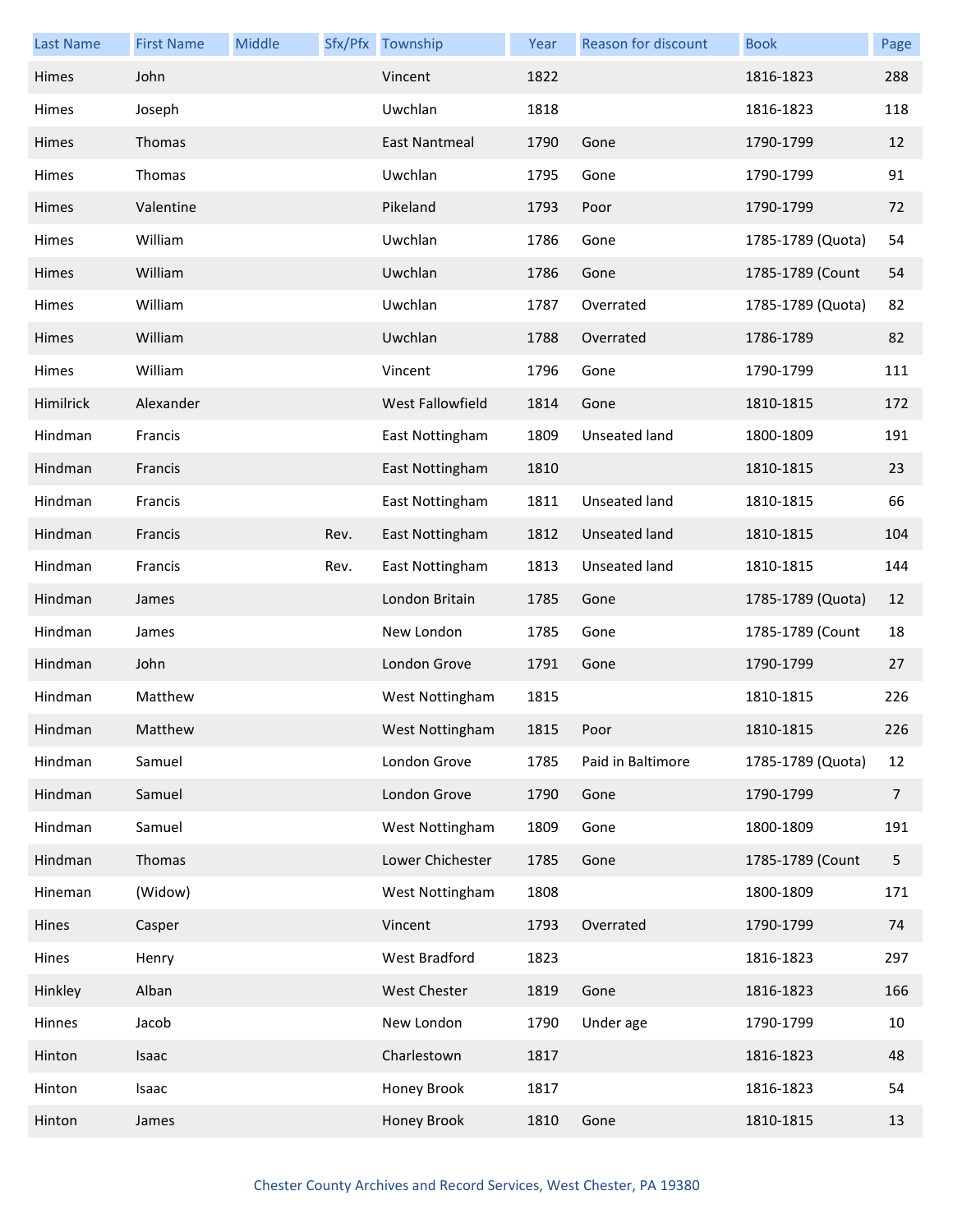| <b>Last Name</b> | <b>First Name</b> | Middle | Sfx/Pfx Township     | Year | Reason for discount               | <b>Book</b>       | Page |
|------------------|-------------------|--------|----------------------|------|-----------------------------------|-------------------|------|
| Hinton           | James             |        | Honey Brook          | 1823 |                                   | 1816-1823         | 308  |
| Hinton           | Thomas            |        | <b>West Nantmeal</b> | 1785 | Poor                              | 1785-1789 (Quota) | 17   |
| Hippel           | Henry             |        | Pikeland             | 1811 | Lost crop in hail storm           | 1810-1815         | 71   |
| Hippel           | Lawrence          |        | Pikeland             | 1811 | Paid elsewhere                    | 1810-1815         | 71   |
| Hipple           | Connard           |        | East Nantmeal        | 1797 | Error                             | 1790-1799         | 126  |
| Hipple           | Frederick         |        | Pikeland             | 1785 | Gone                              | 1785-1789 (Quota) | 20   |
| Hipple           | George            |        | Pikeland             | 1810 | No Dog                            | 1810-1815         | 30   |
| Hipple           | George            |        | Pikeland             | 1814 | Gone                              | 1810-1815         | 191  |
| Hipple           | George            |        | Tredyffrin           | 1820 |                                   | 1816-1823         | 201  |
| Hipple           | Henry             |        | Goshen               | 1812 | No Dog                            | 1810-1815         | 93   |
| Hipple           | James             |        | Tredyffrin           | 1820 |                                   | 1816-1823         | 201  |
| Hipple           | John              |        | Vincent              | 1786 | Gone                              | 1785-1789 (Count  | 81   |
| Hipple           | John              |        | Vincent              | 1786 | Gone                              | 1785-1789 (Quota) | 53   |
| Hipple           | John              |        | Vincent              | 1788 | Gone                              | 1786-1789         | 53   |
| Hipple           | John              |        | Vincent              | 1821 |                                   | 1816-1823         | 246  |
| Hipple           | John              |        | Coventry             | 1823 |                                   | 1816-1823         | 302  |
| Hipple           | Laurence          |        | Vincent              | 1786 | Fresh in the Schuylkill           | 1785-1789 (Count  | 81   |
| Hipple           | Laurence          |        | Vincent              | 1821 |                                   | 1816-1823         | 246  |
| Hipple           | Lawrance          |        | Vincent              | 1788 | On Account of the Fresh 1786-1789 |                   | 53   |
| Hipple           | Lawrence          |        | Coventry             | 1796 | Gone                              | 1790-1799         | 98   |
| Hire             | Jacob             |        | East Nantmeal        | 1791 | Poor                              | 1790-1799         | 32   |
| Hiser            | George            |        | Tinicum              | 1789 | Gone                              | 1785-1789 (Quota) | 137  |
| Hiser            | Philip            |        | West Caln            | 1796 | Poor                              | 1790-1799         | 97   |
| Hisor            | James             |        | Honey Brook          | 1811 | Gone                              | 1810-1815         | 54   |
| Hizer            | Henry             |        | Goshen               | 1786 | Under age                         | 1786-1789         | 10   |
| Hizer            | Henry             |        | Goshen               | 1786 | Under age                         | 1785-1789 (Count  | 38   |
| Hoakley          | James             |        | East Nottingham      | 1823 |                                   | 1816-1823         | 318  |
| Hoar             | James             |        | Sadsbury             | 1823 |                                   | 1816-1823         | 327  |
| Hoar             | John              |        | West Caln            | 1820 |                                   | 1816-1823         | 173  |
| Hoar             | Jonathan          |        | Sadsbury             | 1811 | Unseated land                     | 1810-1815         | 72   |
| Hoar             | Jonathan          |        | Sadsbury             | 1812 | Unseated land                     | 1810-1815         | 112  |
| Hoar             | Jonathan          |        | Sadsbury             | 1819 |                                   | 1816-1823         | 156  |
| Hoar             | Jonathan          |        | Sadsbury             | 1821 |                                   | 1816-1823         | 242  |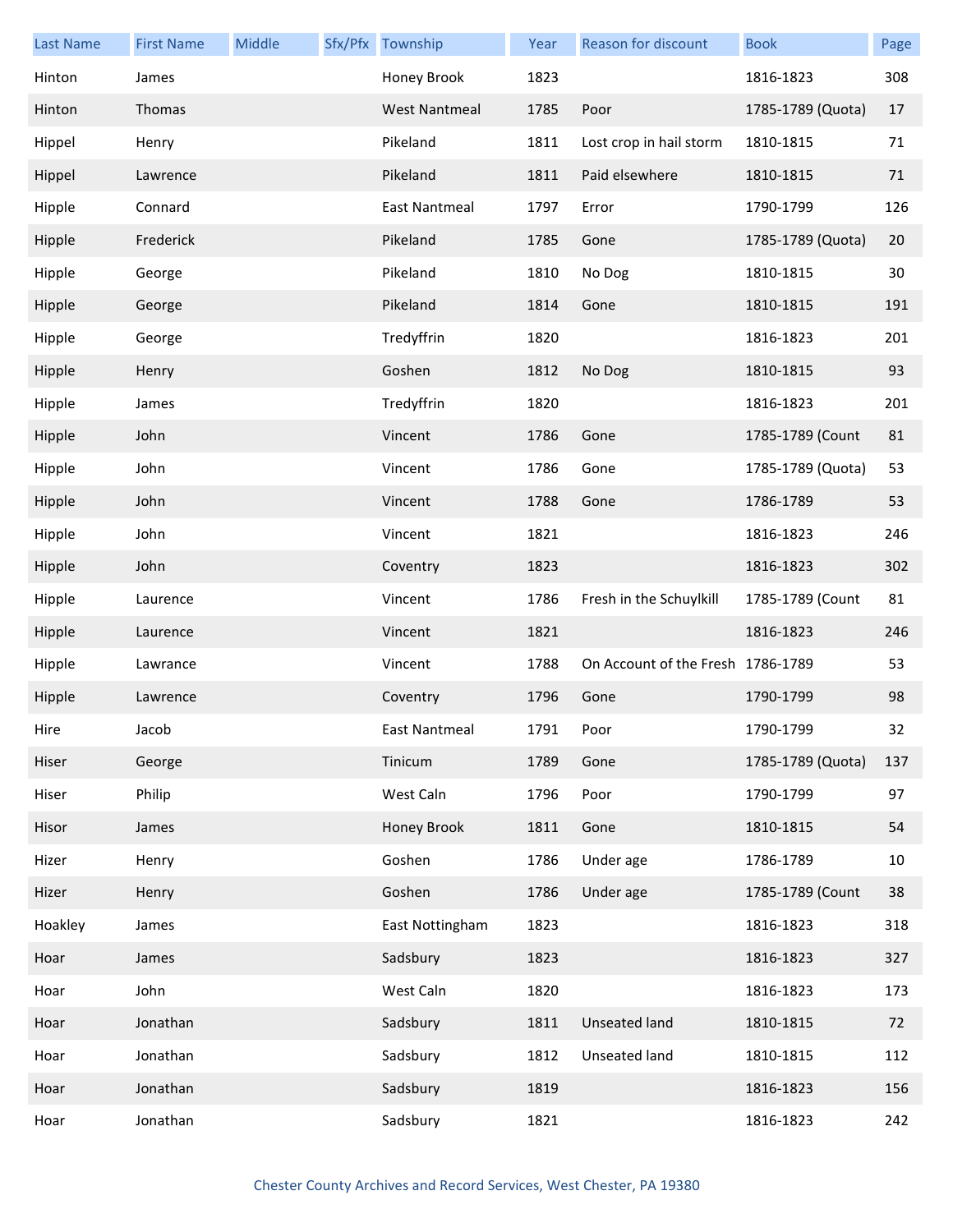| <b>Last Name</b> | <b>First Name</b> | Middle | Sfx/Pfx Township     | Year | Reason for discount                  | <b>Book</b>       | Page |
|------------------|-------------------|--------|----------------------|------|--------------------------------------|-------------------|------|
| Hoar             | Nicholas          |        | Sadsbury             | 1816 |                                      | 1816-1823         | 31   |
| Hoar             | Robert            |        | Sadsbury             | 1811 | Unseated land                        | 1810-1815         | 72   |
| Hoar             | Robert            |        | Sadsbury             | 1812 | Unseated land                        | 1810-1815         | 112  |
| Hoar             | Robert            |        | Sadsbury             | 1819 |                                      | 1816-1823         | 156  |
| Hoar             | Robert            |        | Sadsbury             | 1821 |                                      | 1816-1823         | 242  |
| Hobson           | Jordan            |        | Brandywine           | 1805 | Poor                                 | 1800-1809         | 101  |
| Hobson           | Jordan            |        | West Caln            | 1810 | Poor                                 | 1810-1815         | 6    |
| Hobson           | Jordan            |        | West Caln            | 1810 | Poor                                 | 1810-1815         | 6    |
| Hobson           | Jordon            |        | West Caln            | 1812 | Gone                                 | 1810-1815         | 87   |
| Hockley          | James             |        | Coventry             | 1793 | Dead                                 | 1790-1799         | 61   |
| Hocks            | Cornelius         |        | East Whiteland       | 1821 |                                      | 1816-1823         | 249  |
| Hodgdon          | William           |        | Tredyffrin           | 1819 |                                      | 1816-1823         | 158  |
| Hodge            | James             |        | Charlestown          | 1809 | Gone                                 | 1800-1809         | 183  |
| Hodge            | John              |        | Sadsbury             | 1791 | Gone                                 | 1790-1799         | 34   |
| Hodge            | John              |        | East Bradford        | 1803 | Married                              | 1800-1809         | 61   |
| Hodge            | Robert            |        | East Caln            | 1785 | Gone                                 | 1785-1789 (Quota) | 6    |
| Hodge            | Robert            |        | <b>West Bradford</b> | 1805 | Poor                                 | 1800-1809         | 101  |
| Hodge            | Robert            |        | West Bradford        | 1807 | Poor                                 | 1800-1809         | 141  |
| Hodge            | Robert            |        | West Bradford        | 1812 | Poor                                 | 1810-1815         | 84   |
| Hodge            | William           |        | West Caln            | 1793 | Gone                                 | 1790-1799         | 60   |
| Hodgson          | Abel              |        | New London           | 1807 |                                      | 1800-1809         | 150  |
| Hodgson          | James             |        | New London           | 1796 | Included in his father's r 1790-1799 |                   | 104  |
| Hodgson          | James             |        | New London           | 1797 | Paid in Nottingham                   | 1790-1799         | 123  |
| Hodgson          | James             |        | East Nottingham      | 1801 | Married                              | 1800-1809         | 31   |
| Hodgson          | John              |        | East Marlborough     | 1820 |                                      | 1816-1823         | 186  |
| Hoff             | Daniel            |        | <b>West Nantmeal</b> | 1816 |                                      | 1816-1823         | 26   |
| Hoff             | John              |        | Charlestown          | 1809 | Gone                                 | 1800-1809         | 183  |
| Hoffman          | Daniel            |        | Pikeland             | 1815 |                                      | 1810-1815         | 233  |
| Hoffman          | Daniel            |        | Vincent              | 1823 |                                      | 1816-1823         | 331  |
| Hoffman          | Daniel            |        | Pikeland             | 1823 |                                      | 1816-1823         | 325  |
| Hoffman          | George            |        | Uwchlan              | 1816 | Gone                                 | 1816-1823         | 34   |
| Hoffman          | Joseph            |        | Goshen               | 1814 | One Dog                              | 1810-1815         | 173  |
| Hoffman          | Joseph            |        | East Goshen          | 1820 |                                      | 1816-1823         | 179  |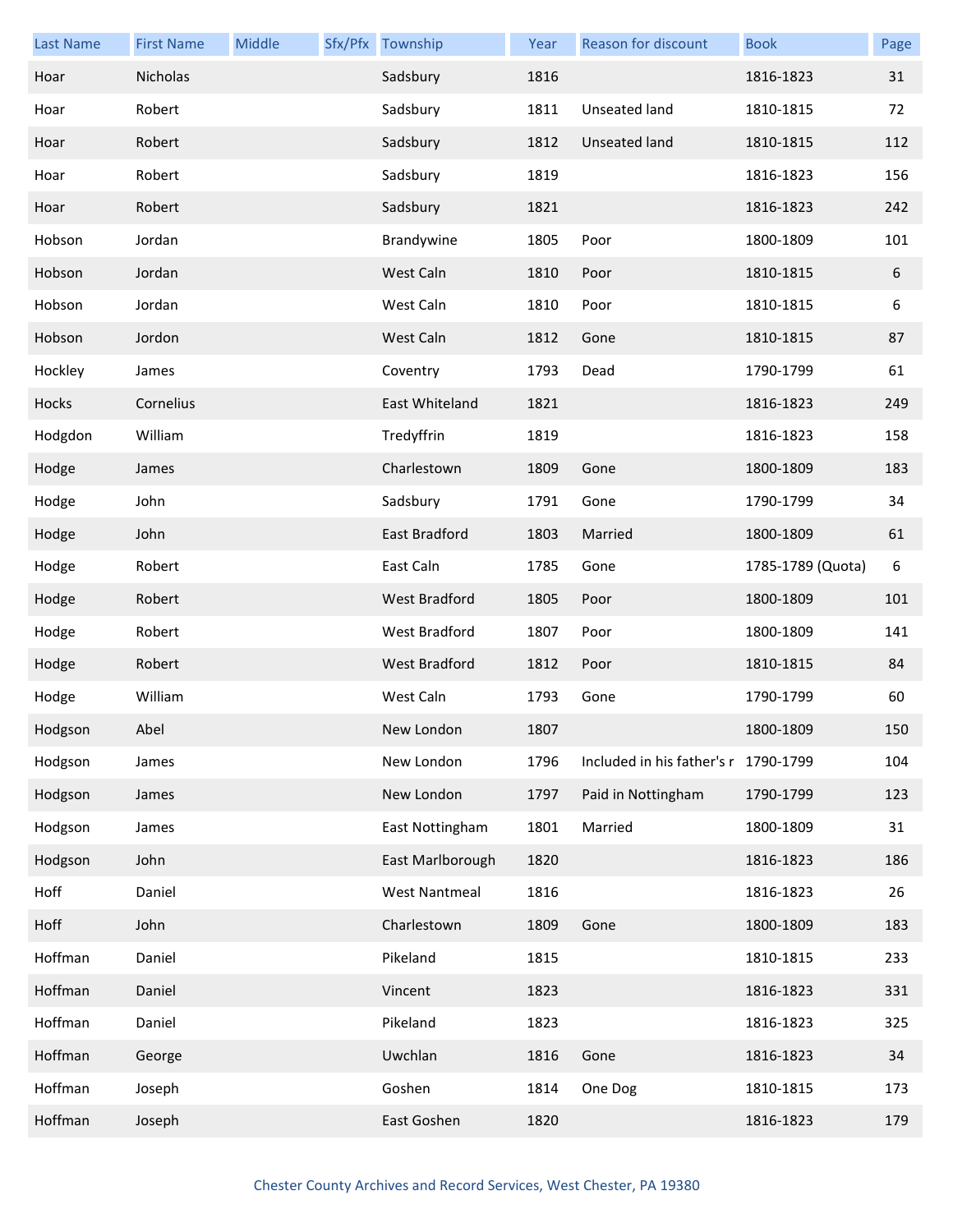| <b>Last Name</b> | <b>First Name</b> | Middle  | Sfx/Pfx Township | Year | Reason for discount                 | <b>Book</b>       | Page           |
|------------------|-------------------|---------|------------------|------|-------------------------------------|-------------------|----------------|
| Hoffman          | Joseph            |         | East Goshen      | 1822 |                                     | 1816-1823         | 263            |
| Hoffmaster       | John              |         | Coventry         | 1808 | Gone                                | 1800-1809         | 163            |
| Hofman           | Jacob             |         | Vincent          | 1788 | Gone                                | 1785-1789 (Quota) | 109            |
| Hog              | Thomas            |         | Thornbury        | 1797 | Gone                                | 1790-1799         | 129            |
| Hogan            | James             |         | Chester          | 1788 | Gone                                | 1785-1789 (Quota) | 87             |
| Hogan            | James             |         | Chester          | 1788 | Gone                                | 1785-1789 (Count  | 115            |
| Hogan            | John              |         | Chester          | 1787 | Poor                                | 1785-1789 (Count  | 87             |
| Hogan            | John              |         | Chester          | 1788 | Poor                                | 1786-1789         | 31             |
| Hogan            | Michael           |         | London Grove     | 1789 | Gone                                | 1785-1789 (Quota) | 124            |
| Hogan            | Michael           |         | London Grove     | 1789 | Gone                                | 1785-1789 (Count  | 152            |
| Hogan            | Michael           |         | West Bradford    | 1790 | Gone                                | 1790-1799         | $\overline{2}$ |
| Hogans           | John              |         | Vincent          | 1811 | Gone                                | 1810-1815         | 76             |
| Hoge             | James             |         | East Fallowfield | 1797 | Poor                                | 1790-1799         | 118            |
| Hoge             | John              |         | Sadsbury         | 1792 | Gone                                | 1790-1799         | 53             |
| Hogg             | George            |         | Lower Oxford     | 1812 | Enlisted                            | 1810-1815         | 109            |
| Hogg             | James             |         | Lower Oxford     | 1808 | Gone                                | 1800-1809         | 173            |
| Hogg             | James             |         | Lower Oxford     | 1816 |                                     | 1816-1823         | 28             |
| Hogg             | Joseph            |         | East Whiteland   | 1819 |                                     | 1816-1823         | 164            |
| Hogg             | Robert            |         | Oxford           | 1787 | Overrated                           | 1785-1789 (Count  | 103            |
| Hogg             | Robert            |         | Oxford           | 1788 | Overrated                           | 1786-1789         | 75             |
| Hogg             | Robert            |         | Sadsbury         | 1793 | Gone                                | 1790-1799         | 72             |
| Hogg             | Thomas            | Proctor | Tinicum          | 1786 | Ireland - to be charged t 1786-1789 |                   | 24             |
| Hoggson          | William           |         | Tredyffrin       | 1809 | Gone                                | 1800-1809         | 196            |
| Hogland          | John              |         | Pikeland         | 1807 | Paid in Vincent                     | 1800-1809         | 154            |
| Hogshead         | John              |         | New Garden       | 1788 | Poor                                | 1785-1789 (Count  | 127            |
| Hogshead         | John              |         | New Garden       | 1788 | Poor                                | 1785-1789 (Quota) | 99             |
| Hogson           | William           |         | Tredyffrin       | 1814 | Gone                                | 1810-1815         | 194            |
| Hogstan          | William           |         | Easttown         | 1797 | Poor                                | 1790-1799         | 118            |
| Hold             | William           |         | Tredyffrin       | 1814 | Enlisted                            | 1810-1815         | 194            |
| Hold             | William           |         | Easttown         | 1818 | Poor                                | 1816-1823         | 92             |
| Hold             | William           |         | Sadsbury         | 1823 |                                     | 1816-1823         | 327            |
| Holdeman         | Christian         |         | Vincent          | 1804 | Gone                                | 1800-1809         | 97             |
| Holden           | John              |         | London Grove     | 1785 | Gone                                | 1785-1789 (Quota) | 12             |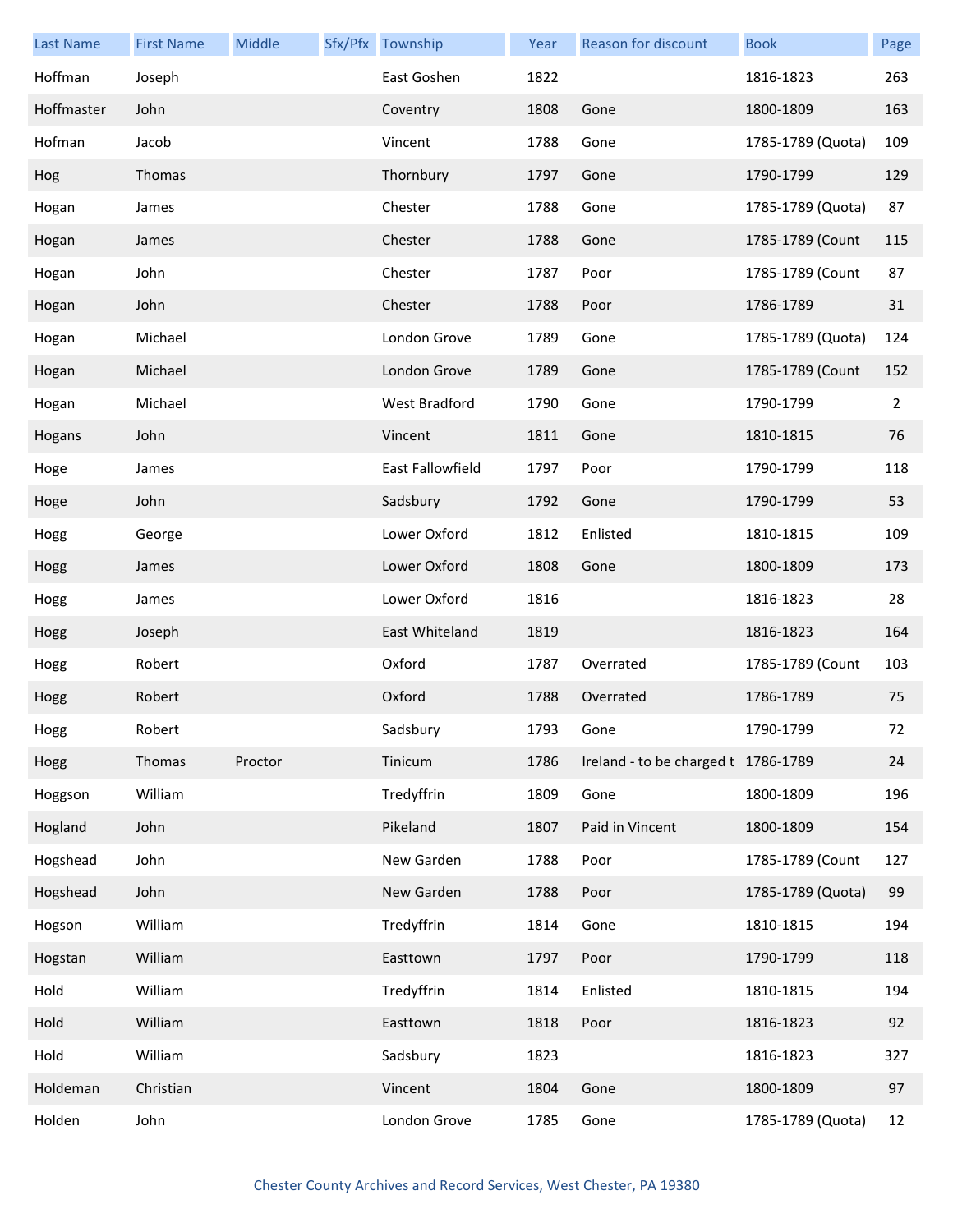| <b>Last Name</b> | <b>First Name</b> | Middle | Sfx/Pfx Township     | Year | Reason for discount | <b>Book</b>       | Page           |
|------------------|-------------------|--------|----------------------|------|---------------------|-------------------|----------------|
| Holderman        | Abraham           |        | Vincent              | 1822 |                     | 1816-1823         | 288            |
| Holderman        | Abram             |        | Charlestown          | 1807 | Gone                | 1800-1809         | 143            |
| Holderman        | Chris             |        | East Nantmeal        | 1804 | Gone                | 1800-1809         | 92             |
| Holderman        | Chris             |        | Coventry             | 1822 |                     | 1816-1823         | 259            |
| Holderman        | Christ.           |        | Coventry             | 1790 | Gone                | 1790-1799         | 8              |
| Holderman        | Daniel            |        | Charlestown          | 1801 | Paid in Pikeland    | 1800-1809         | 24             |
| Holderman        | Daniel            |        | Vincent              | 1816 |                     | 1816-1823         | 35             |
| Holderman        | Daniel            |        | Vincent              | 1821 |                     | 1816-1823         | 246            |
| Holderman        | Henry             |        | Charlestown          | 1809 | Gone                | 1800-1809         | 183            |
| Holderman        | Jacob             |        | Coventry             | 1799 | Pays land tax       | 1790-1799         | 156            |
| Holderman        | John              |        | East Whiteland       | 1811 | Gone                | 1810-1815         | 78             |
| Holderman        | Michael           |        | Charlestown          | 1786 | Gone                | 1786-1789         | 7              |
| Holderman        | Michael           |        | Charlestown          | 1786 | Gone                | 1785-1789 (Count  | 35             |
| Holderman        | Nicholas          |        | Charlestown          | 1786 | Gone                | 1785-1789 (Quota) | 34             |
| Holderman        | Nicholas          |        | Londonderry          | 1789 | Poor                | 1785-1789 (Count  | 153            |
| Holderman        | Nicholas          |        | Londonderry          | 1789 | Poor                | 1785-1789 (Quota) | 125            |
| Holderman        | Nicholas          |        | Coventry             | 1796 | Poor                | 1790-1799         | 98             |
| Holderman        | Thomas            |        | New London           | 1823 |                     | 1816-1823         | 316            |
| Holds            | John              |        | Willistown           | 1819 |                     | 1816-1823         | 162            |
| Hole             | Peter             |        | <b>East Nantmeal</b> | 1812 | Ran away            | 1810-1815         | 106            |
| Hole             | Peter             |        | East Nantmeal        | 1812 | Ran away            | 1810-1815         | 106            |
| Hollada          | John              |        | East Caln            | 1788 | Gone                | 1786-1789         | 34             |
| Hollam           | Benjamin          |        | East Bradford        | 1785 | Gone                | 1785-1789 (Quota) | $\overline{2}$ |
| Hollam           | Samuel            |        | East Bradford        | 1786 | Gone                | 1785-1789 (Count  | 58             |
| Holland          | John              |        | Haverford            | 1787 |                     | 1785-1789 (Quota) | 67             |
| Holland          | John              |        | Haverford            | 1787 | Gone                | 1785-1789 (Count  | 95             |
| Holland          | John              |        | Haverford            | 1788 | Gone                | 1785-1789 (Quota) | 95             |
| Holland          | John              |        | Haverford            | 1788 | Gone                | 1786-1789         | 67             |
| Holland          | John              |        | Haverford            | 1788 | Gone                | 1785-1789 (Count  | 123            |
| Holland          | John              |        | Sadsbury             | 1818 | Gone                | 1816-1823         | 115            |
| Holland          | John              |        | West Fallowfield     | 1820 |                     | 1816-1823         | 178            |
| Holland          | Joseph            |        | Haverford            | 1788 | Gone                | 1785-1789 (Count  | 123            |
| Holland          | Joseph            |        | Haverford            | 1788 | Gone                | 1785-1789 (Quota) | 95             |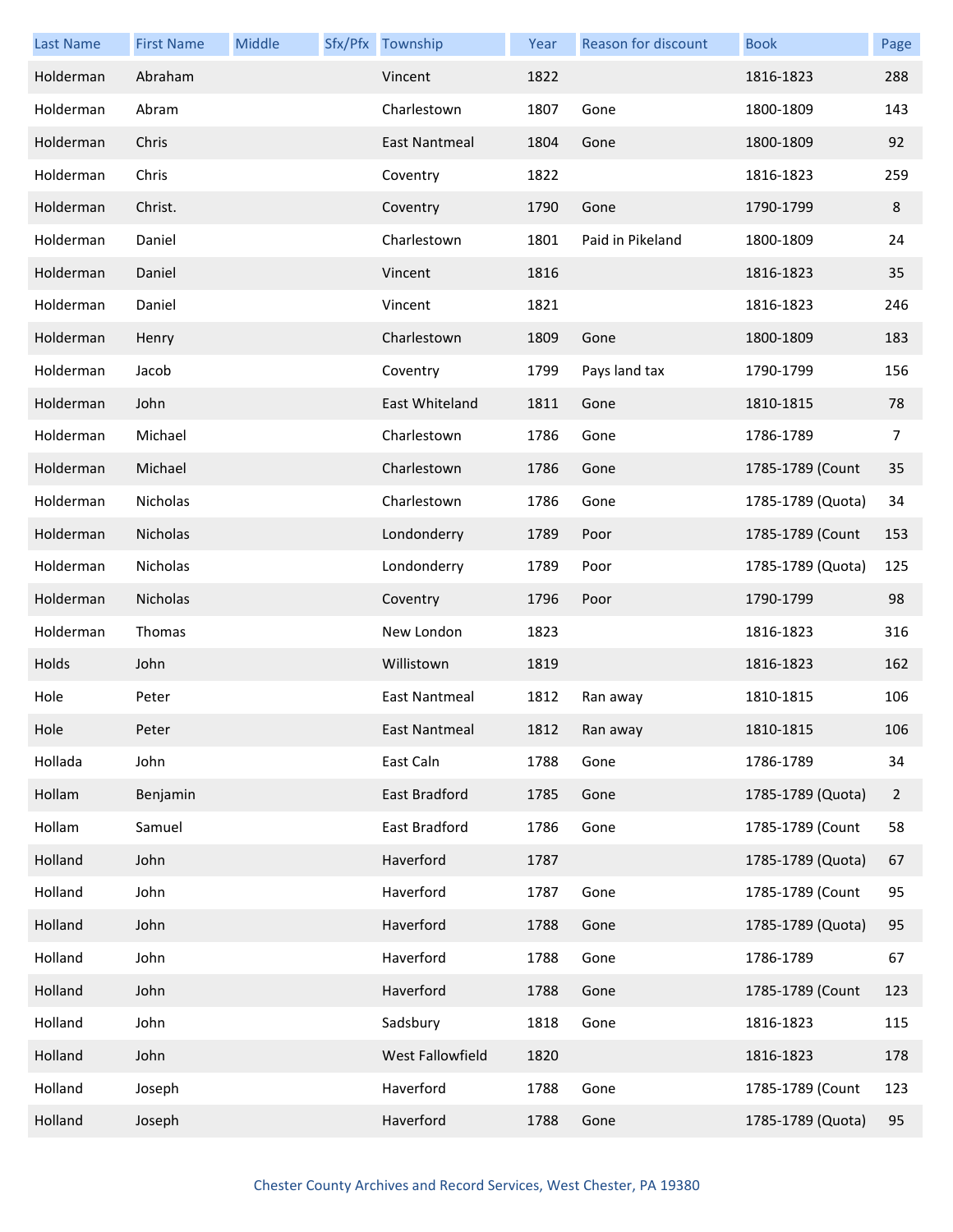| Last Name             | <b>First Name</b> | Middle | Sfx/Pfx Township     | Year | Reason for discount    | <b>Book</b>       | Page |
|-----------------------|-------------------|--------|----------------------|------|------------------------|-------------------|------|
| Holland               | Owen              |        | West Fallowfield     | 1804 | Gone                   | 1800-1809         | 85   |
| Holland               | Peter             |        | West Caln            | 1820 |                        | 1816-1823         | 173  |
| Holland               | Peter             |        | Honey Brook          | 1823 |                        | 1816-1823         | 308  |
| Holland               | William           |        | East Whiteland       | 1804 | Not in township        | 1800-1809         | 99   |
| Holland               | William           |        | Charlestown          | 1806 | Gone                   | 1800-1809         | 123  |
| Hollander             | John              |        | <b>West Nantmeal</b> | 1822 |                        | 1816-1823         | 278  |
| Hollenger             | John              |        | <b>West Nantmeal</b> | 1818 |                        | 1816-1823         | 110  |
| Holley                | John              |        | Newtown              | 1788 | Gone                   | 1785-1789 (Quota) | 101  |
| Holley                | John              |        | Newtown              | 1788 | Gone                   | 1785-1789 (Count  | 129  |
| Holliday              | John              |        | West Caln            | 1787 | Moved back             | 1786-1789         | 62   |
| Holliday              | John              |        | West Caln            | 1787 | Gone                   | 1785-1789 (Quota) | 62   |
| Holliday              | John              |        | West Caln            | 1787 | Moved back             | 1785-1789 (Count  | 90   |
| Hollinger             | John              |        | West Caln            | 1814 |                        | 1810-1815         | 167  |
| Hollingsworth         | Isaiah            |        | East Bradford        | 1803 | Gone                   | 1800-1809         | 61   |
| Hollingsworth         | Joshua            |        | Pennsbury            | 1812 | Under age              | 1810-1815         | 110  |
| Hollingsworth Joshua  |                   |        | Pennsbury            | 1814 | Poor                   | 1810-1815         | 190  |
| Hollingsworth Joshua  |                   |        | Pennsbury            | 1820 |                        | 1816-1823         | 198  |
| Hollingsworth Joshua  |                   |        | Pennsbury            | 1821 |                        | 1816-1823         | 239  |
| Hollingsworth         | Levi              |        | London Britain       | 1786 | Gone                   | 1785-1789 (Quota) | 41   |
| Hollingsworth Levi    |                   |        | East Nottingham      | 1803 | Unseated land          | 1800-1809         | 71   |
| Hollingsworth Levi    |                   |        | East Nottingham      | 1805 | Unseated land          | 1800-1809         | 111  |
| Hollingsworth Robert  |                   |        | Goshen               | 1806 | Gone                   | 1800-1809         | 125  |
| Hollingsworth Samuel  |                   |        | East Marlborough     | 1813 | Poor                   | 1810-1815         | 139  |
| Hollingsworth Samuel  |                   |        | Kennett              | 1814 | Gone                   | 1810-1815         | 175  |
| Hollingsworth William |                   |        | Pennsbury            | 1803 | Pays land tax          | 1800-1809         | 74   |
| Hollingsworth William |                   |        | Pennsbury            | 1811 | Ran away               | 1810-1815         | 70   |
| Hollis                | George            |        | Goshen               | 1785 | Paid in West Whiteland | 1785-1789 (Count  | 10   |
| Hollis                | James             |        | West Whiteland       | 1785 | Paid elsewhere         | 1785-1789 (Quota) | 28   |
| Hollis                | James             |        | West Fallowfield     | 1816 |                        | 1816-1823         | 11   |
| Hollis                | James             |        | Sadsbury             | 1820 |                        | 1816-1823         | 199  |
| Hollis                | Joseph            |        | West Fallowfield     | 1815 | Gone                   | 1810-1815         | 213  |
| Hollis                | Joseph            | M.     | West Chester         | 1822 |                        | 1816-1823         | 293  |
| Hollis                | Samuel            |        | West Fallowfield     | 1818 |                        | 1816-1823         | 94   |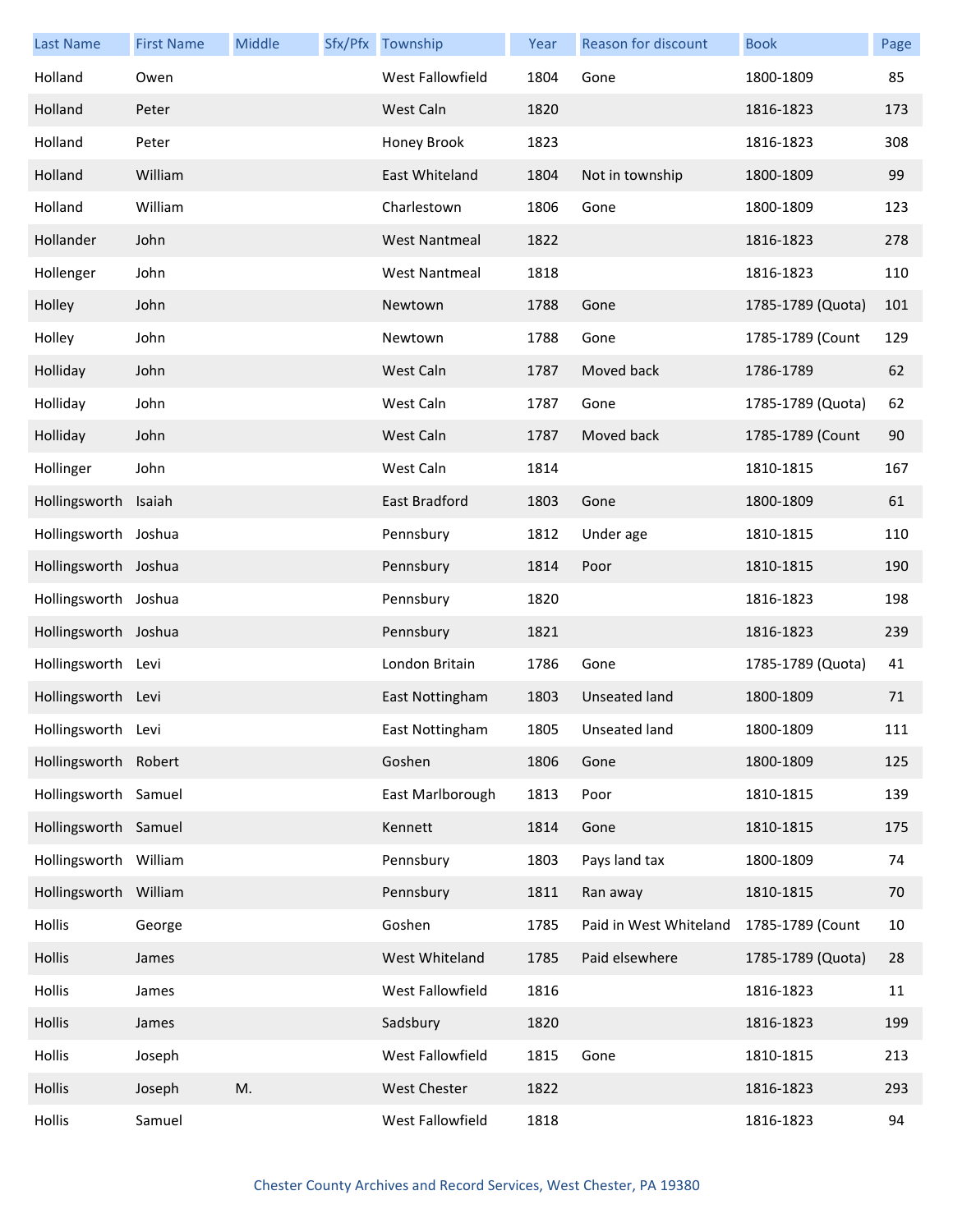| <b>Last Name</b> | <b>First Name</b> | Middle | Sfx/Pfx Township     | Year | <b>Reason for discount</b> | <b>Book</b>       | Page |
|------------------|-------------------|--------|----------------------|------|----------------------------|-------------------|------|
| Hollis           | Samuel            |        | Sadsbury             | 1820 |                            | 1816-1823         | 199  |
| Hollis           | Thomas            |        | Sadsbury             | 1820 |                            | 1816-1823         | 199  |
| <b>Holliss</b>   | Thomas            |        | West Whiteland       | 1791 | Gone                       | 1790-1799         | 38   |
| Holliway         | John              |        | East Nantmeal        | 1790 | Gone                       | 1790-1799         | 12   |
| Holliway         | John              |        | Coventry             | 1792 | Gone                       | 1790-1799         | 42   |
| Holloway         | John              |        | Coventry             | 1793 | Gone                       | 1790-1799         | 61   |
| Hollowell        | Edward            |        | East Marlborough     | 1795 | Gone                       | 1790-1799         | 84   |
| Hollowell        | Joseph            |        | East Marlborough     | 1798 | Gone                       | 1790-1799         | 141  |
| Hollowell        | Joseph            |        | East Marlborough     | 1799 | Gone                       | 1790-1799         | 161  |
| Hollowell        | Joseph            |        | Sadsbury             | 1800 | Poor & Dead                | 1800-1809         | 16   |
| Hollowell        | Joseph            |        | Sadsbury             | 1801 | Dead                       | 1800-1809         | 35   |
| Hollowell        | Joshua            |        | New London           | 1786 | Overrated                  | 1785-1789 (Count  | 46   |
| Hollowell        | William           |        | Lower Oxford         | 1817 | Gone                       | 1816-1823         | 69   |
| Hollums          | George            |        | Coventry             | 1814 | Gone                       | 1810-1815         | 169  |
| Holman           | Frederick         |        | Pikeland             | 1791 | Gone                       | 1790-1799         | 33   |
| Holman           | Henry             |        | Pikeland             | 1785 |                            | 1785-1789 (Count  | 20   |
| Holman           | Jacob             |        | Vincent              | 1788 | Gone                       | 1785-1789 (Count  | 137  |
| Holman           | John              |        | Pikeland             | 1790 | Poor                       | 1790-1799         | 14   |
| Holman           | John              |        | West Caln            | 1801 | Gone                       | 1800-1809         | 23   |
| Holmes           | Daniel            |        | Tredyffrin           | 1815 | Gone                       | 1810-1815         | 235  |
| Holmes           | William           |        | Oxford               | 1789 | Overrated                  | 1785-1789 (Quota) | 132  |
| Holmes           | William           |        | Tredyffrin           | 1811 | Not found                  | 1810-1815         | 74   |
| Holsey           | Enos              |        | <b>Upper Oxford</b>  | 1806 | Gone                       | 1800-1809         | 133  |
| Holstein         | Benjamin          |        | West Marlborough     | 1823 |                            | 1816-1823         | 314  |
| Holstein         | Joseph            |        | Charlestown          | 1814 | Gone                       | 1810-1815         | 168  |
| Holstin          | Colon             |        | <b>West Nantmeal</b> | 1815 | Gone                       | 1810-1815         | 228  |
| Holstin          | John              |        | <b>West Nantmeal</b> | 1815 | Gone                       | 1810-1815         | 228  |
| Holston          | Benjamin          |        | Uwchlan              | 1785 | Gone                       | 1785-1789 (Count  | 25   |
| Holston          | Benjamin          |        | Uwchlan              | 1785 | Gone                       | 1785-1789 (Quota) | 26   |
| Holston          | Benjamin          |        | Middletown           | 1788 | Gone                       | 1785-1789 (Quota) | 98   |
| Holston          | Benjamin          |        | Middletown           | 1788 | Gone                       | 1785-1789 (Count  | 126  |
| Holston          | George            |        | Tredyffrin           | 1819 | Unseated land              | 1816-1823         | 158  |
| Holston          | John              |        | Honey Brook          | 1810 | Gone                       | 1810-1815         | 13   |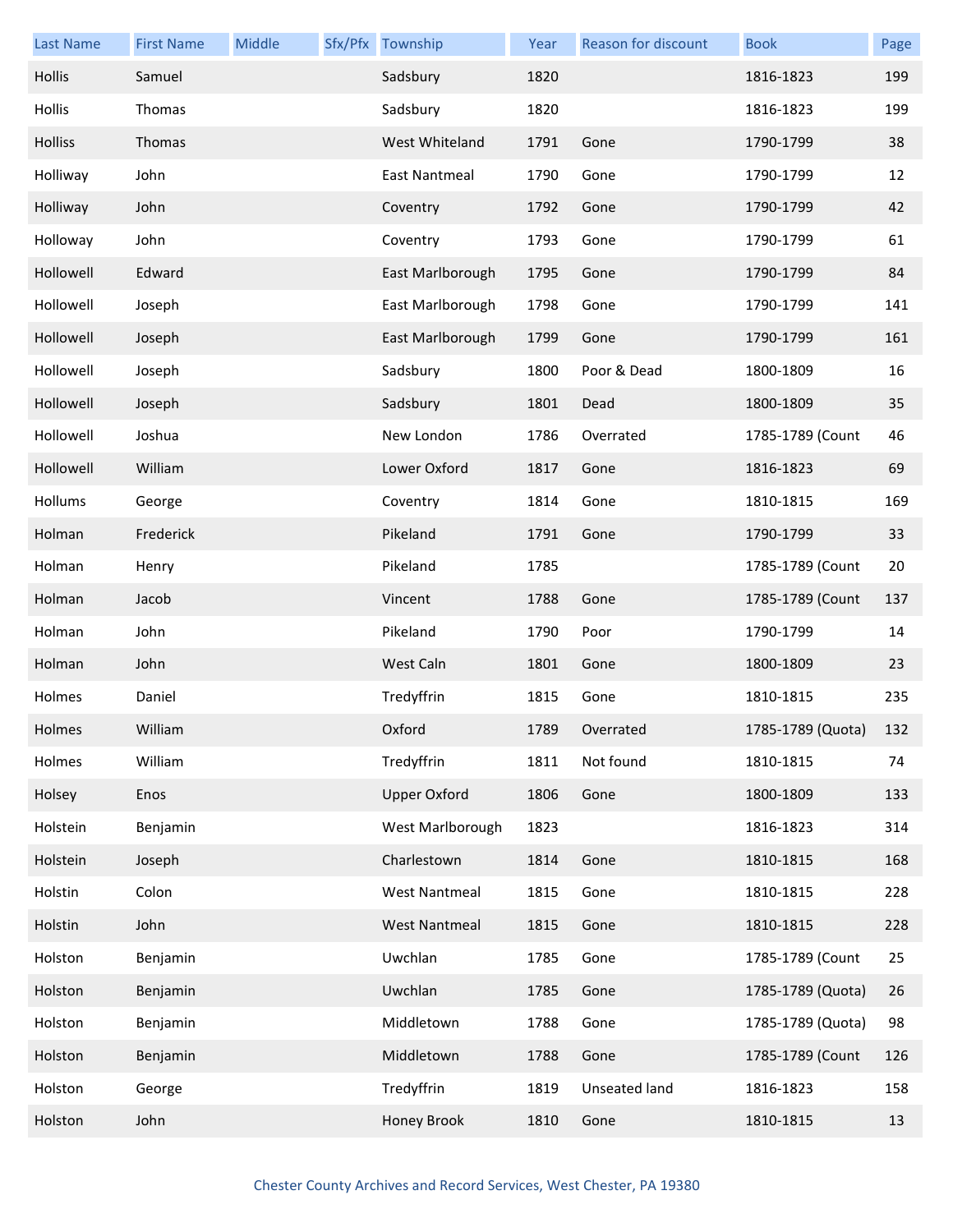| <b>Last Name</b> | <b>First Name</b> | Middle |     | Sfx/Pfx Township     | Year | <b>Reason for discount</b>                 | <b>Book</b>       | Page |
|------------------|-------------------|--------|-----|----------------------|------|--------------------------------------------|-------------------|------|
| Holston          | Thomas            |        |     | Westtown             | 1793 | Dead                                       | 1790-1799         | 75   |
| Holston          | William           |        |     | Coventry             | 1812 | Gone                                       | 1810-1815         | 89   |
| Holt             | Evan              |        |     | Easttown             | 1789 | Mistake                                    | 1785-1789 (Count  | 149  |
| Holt             | Evan              |        |     | Easttown             | 1789 | Mistake                                    | 1785-1789 (Quota) | 121  |
| Holt             | John              |        |     | London Grove         | 1812 | No Dog                                     | 1810-1815         | 96   |
| Holt             | John              |        |     | London Grove         | 1812 | Gone                                       | 1810-1815         | 96   |
| Holterman        | Abraham           |        |     | Coventry             | 1804 | Gone                                       | 1800-1809         | 83   |
| Holterman        | John              |        |     | Coventry             | 1804 | Gone                                       | 1800-1809         | 83   |
| Holton           | Thomas            |        |     | Lower Oxford         | 1822 |                                            | 1816-1823         | 280  |
| Holton           | William           |        |     | East Nottingham      | 1815 |                                            | 1810-1815         | 225  |
| Holton           | William           |        |     | Lower Oxford         | 1820 |                                            | 1816-1823         | 196  |
| Homes            | Peter             |        |     | Tredyffrin           | 1814 | Gone                                       | 1810-1815         | 194  |
| Hong             | Andrew            |        |     | West Caln            | 1807 | Dead                                       | 1800-1809         | 142  |
| Honser           | John              | G.     |     | Honey Brook          | 1820 |                                            | 1816-1823         | 181  |
| Hood             | (Widow)           |        |     | <b>West Nantmeal</b> | 1805 | Not in township                            | 1800-1809         | 112  |
| Hood             | Aaron             |        |     | <b>Upper Oxford</b>  | 1820 |                                            | 1816-1823         | 195  |
| Hood             | Alexander         |        |     | East Nottingham      | 1823 |                                            | 1816-1823         | 318  |
| Hood             | David             |        |     | Lower Oxford         | 1823 |                                            | 1816-1823         | 323  |
| Hood             | James             |        |     | West Bradford        | 1789 | Gone                                       | 1785-1789 (Quota) | 115  |
| Hood             | James             |        |     | <b>West Nantmeal</b> | 1789 | Overrated                                  | 1785-1789 (Count  | 158  |
| Hood             | James             |        |     | West Bradford        | 1789 | Gone                                       | 1785-1789 (Count  | 143  |
| Hood             | James             |        |     | <b>West Nantmeal</b> | 1789 | Error                                      | 1785-1789 (Quota) | 130  |
| Hood             | James             |        | Jr. | <b>West Nantmeal</b> | 1801 | Gone                                       | 1800-1809         | 33   |
| Hood             | James             |        |     | <b>West Nantmeal</b> | 1803 | Dead                                       | 1800-1809         | 73   |
| Hood             | James             |        |     | Londonderry          | 1804 | Gone                                       | 1800-1809         | 88   |
| Hood             | James             |        |     | Sadsbury             | 1823 |                                            | 1816-1823         | 327  |
| Hood             | John              |        |     | East Nottingham      | 1804 | Poor                                       | 1800-1809         | 91   |
| Hood             | John              |        |     | New London           | 1806 | Crazy                                      | 1800-1809         | 130  |
| Hood             | John              |        |     | New London           | 1810 | In Poorhouse                               | 1810-1815         | 21   |
| Hood             | John              |        |     | Charlestown          | 1819 |                                            | 1816-1823         | 132  |
| Hood             | Samuel            |        |     | Oxford               | 1787 | Loss by fire                               | 1785-1789 (Quota) | 75   |
| Hood             | Samuel            |        |     | East Nottingham      | 1788 | Gone                                       | 1785-1789 (Quota) | 102  |
| Hood             | Samuel            |        |     | Oxford               | 1788 | On account of his father 1785-1789 (Quota) |                   | 103  |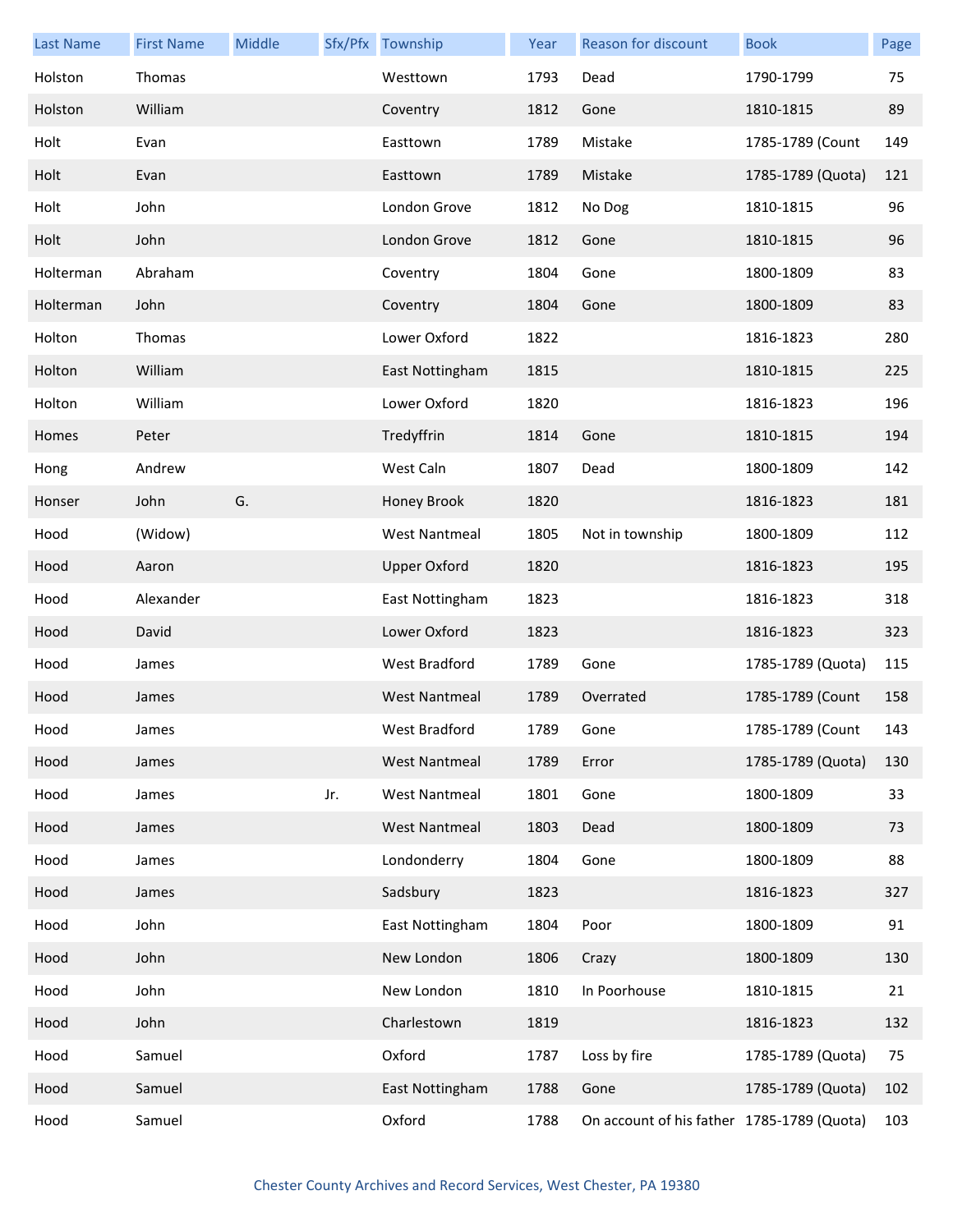| <b>Last Name</b> | <b>First Name</b> | Middle | Sfx/Pfx Township     | Year | Reason for discount               | <b>Book</b>       | Page |
|------------------|-------------------|--------|----------------------|------|-----------------------------------|-------------------|------|
| Hood             | Samuel            |        | Oxford               | 1793 | Overrated                         | 1790-1799         | 71   |
| Hood             | Samuel            |        | Honey Brook          | 1804 | Gone                              | 1800-1809         | 86   |
| Hood             | Samuel            |        | Honey Brook          | 1805 | Gone                              | 1800-1809         | 106  |
| Hood             | Samuel            |        | West Caln            | 1807 | Gone                              | 1800-1809         | 142  |
| Hood             | Samuel            |        | <b>West Nantmeal</b> | 1811 | Gone                              | 1810-1815         | 62   |
| Hood             | Samuel            |        | East Nottingham      | 1818 |                                   | 1816-1823         | 107  |
| Hood             | Samuel            |        | East Nottingham      | 1819 |                                   | 1816-1823         | 149  |
| Hood             | Samuel            |        | East Nottingham      | 1823 |                                   | 1816-1823         | 318  |
| Hood             | Thomas            |        | London Grove         | 1793 | Gone                              | 1790-1799         | 65   |
| Hood             | Thomas            |        | Lower Oxford         | 1800 | Gone                              | 1800-1809         | 14   |
| Hood             | Thomas            |        | Lower Oxford         | 1805 | Paid in East Nottingham 1800-1809 |                   | 113  |
| Hood             | Walter            |        | Oxford               | 1787 | Loss by fire                      | 1785-1789 (Quota) | 75   |
| Hood             | Walter            |        | Oxford               | 1788 | Barn burnt                        | 1785-1789 (Quota) | 103  |
| Hood             | Walter            |        | Oxford               | 1788 | Loss by fire                      | 1786-1789         | 75   |
| Hood             | Walter            |        | Oxford               | 1788 | Barn burnt                        | 1785-1789 (Count  | 131  |
| Hood             | Walter            |        | Oxford               | 1789 | Loss by fire                      | 1785-1789 (Quota) | 132  |
| Hood             | Walter            |        | East Nottingham      | 1818 |                                   | 1816-1823         | 107  |
| Hood             | Walter            |        | East Nottingham      | 1819 |                                   | 1816-1823         | 149  |
| Hood             | Walter            |        | East Nottingham      | 1822 |                                   | 1816-1823         | 275  |
| Hood             | Walter            |        | East Nottingham      | 1823 |                                   | 1816-1823         | 318  |
| Hood             | William           |        | New London           | 1803 | Gone                              | 1800-1809         | 70   |
| Hood             | William           |        | New London           | 1807 | Gone                              | 1800-1809         | 150  |
| Hood             | William           |        | New London           | 1810 | Overrated                         | 1810-1815         | 21   |
| Hood             | William           |        | London Britain       | 1823 |                                   | 1816-1823         | 312  |
| Hoof             | John              |        | Pikeland             | 1789 | Gone                              | 1786-1789         | 76   |
| Hoofman          | Jacob             |        | Vincent              | 1789 | Gone                              | 1785-1789 (Quota) | 138  |
| Hoofman          | John              |        | Sadsbury             | 1822 |                                   | 1816-1823         | 284  |
| Hoofman          | William           |        | Charlestown          | 1819 |                                   | 1816-1823         | 132  |
| Hooft            | John              |        | Pikeland             | 1787 | Gone                              | 1785-1789 (Quota) | 76   |
| Hook             | Alban             |        | Charlestown          | 1815 |                                   | 1810-1815         | 209  |
| Hook             | Benjamin          |        | West Fallowfield     | 1807 | Gone                              | 1800-1809         | 145  |
| Hook             | John              |        | Uwchlan              | 1823 |                                   | 1816-1823         | 330  |
| Hoolly           | John              |        | East Goshen          | 1818 |                                   | 1816-1823         | 95   |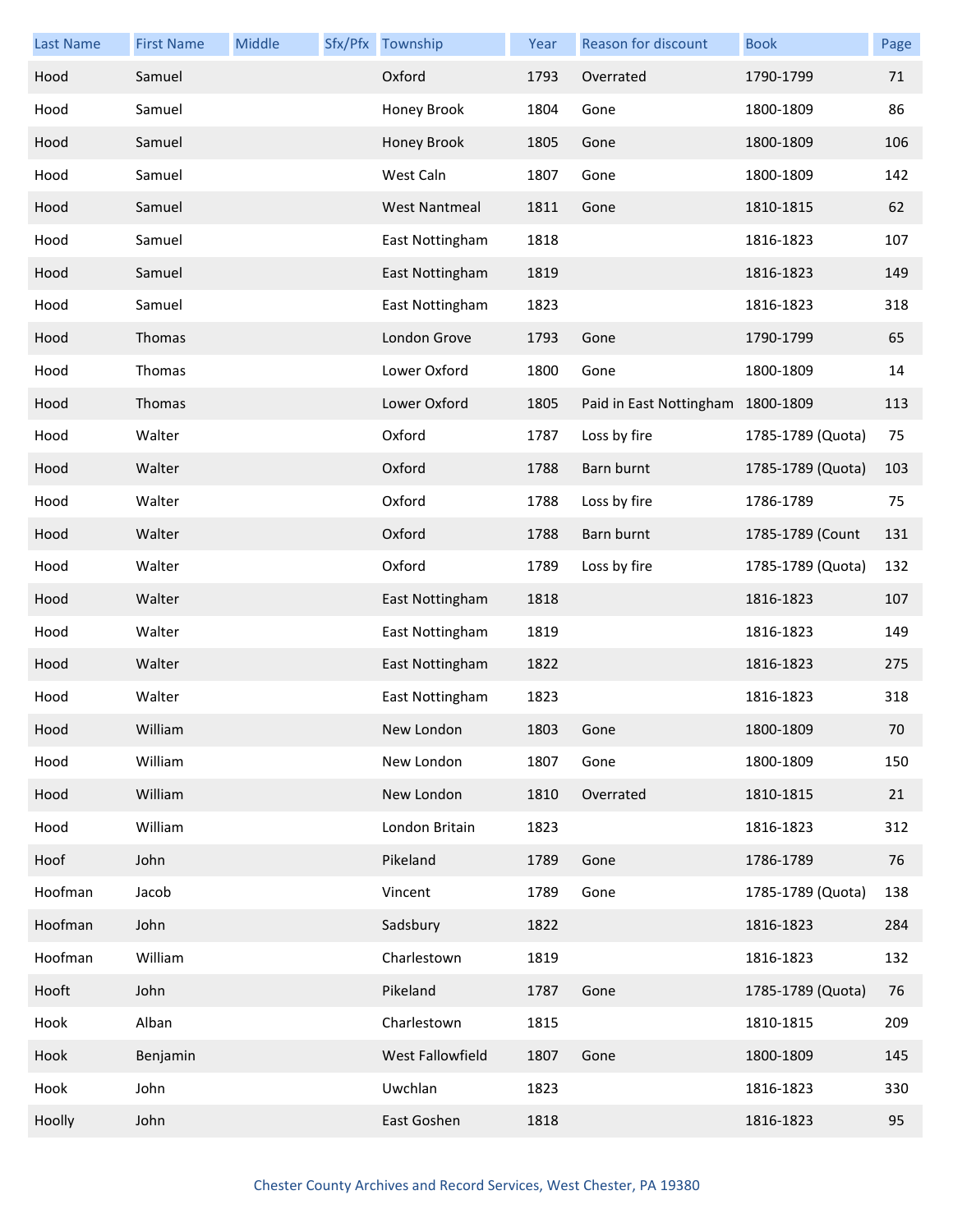| <b>Last Name</b> | <b>First Name</b> | Middle | Sfx/Pfx Township     | Year | <b>Reason for discount</b> | <b>Book</b>       | Page |
|------------------|-------------------|--------|----------------------|------|----------------------------|-------------------|------|
| Hoop             | John              |        | Pikeland             | 1787 | Gone                       | 1785-1789 (Count  | 104  |
| Hoope            | Jeffery           |        | Sadsbury             | 1821 |                            | 1816-1823         | 242  |
| Hoopes           | Abiah             |        | East Bradford        | 1786 | Overrated                  | 1785-1789 (Count  | 58   |
| Hoopes           | Abiah             |        | East Bradford        | 1786 | On his father's account    | 1785-1789 (Quota) | 30   |
| Hoopes           | Abiah             |        | East Bradford        | 1786 | On his father's account    | 1785-1789 (Count  | 30   |
| Hoopes           | Abiah             |        | East Bradford        | 1787 | Overrated                  | 1786-1789         | 30   |
| Hoopes           | Amos              |        | Vincent              | 1799 |                            | 1790-1799         | 170  |
| Hoopes           | Ann               |        | London Grove         | 1818 |                            | 1816-1823         | 99   |
| Hoopes           | Anthony           |        | New London           | 1810 | No Dog                     | 1810-1815         | 21   |
| Hoopes           | Benjamin          |        | <b>West Bradford</b> | 1813 | Gone                       | 1810-1815         | 124  |
| Hoopes           | Benjamin          |        | Goshen               | 1817 |                            | 1816-1823         | 53   |
| Hoopes           | Caleb             |        | Westtown             | 1822 |                            | 1816-1823         | 290  |
| Hoopes           | Curtis            |        | Goshen               | 1817 |                            | 1816-1823         | 53   |
| Hoopes           | Daniel            |        | Kennett              | 1820 |                            | 1816-1823         | 182  |
| Hoopes           | Daniel            |        | Kennett              | 1821 |                            | 1816-1823         | 224  |
| Hoopes           | David             |        | New Garden           | 1786 | Carriage discounted        | 1785-1789 (Count  | 71   |
| Hoopes           | David             |        | New Garden           | 1788 | Carriage                   | 1786-1789         | 43   |
| Hoopes           | David             |        | West Caln            | 1801 | Gone                       | 1800-1809         | 23   |
| Hoopes           | Eli               |        | London Grove         | 1789 | Dead                       | 1785-1789 (Count  | 152  |
| Hoopes           | Eli               |        | London Grove         | 1789 | Dead                       | 1785-1789 (Quota) | 124  |
| Hoopes           | Eli               |        | Goshen               | 1815 | Dog Dead                   | 1810-1815         | 214  |
| Hoopes           | Elisha            |        | Goshen               | 1788 | No such man                | 1785-1789 (Quota) | 94   |
| Hoopes           | Elisha            |        | Goshen               | 1788 | Error                      | 1785-1789 (Count  | 122  |
| Hoopes           | Elisha            |        | Uwchlan              | 1808 | Gone                       | 1800-1809         | 176  |
| Hoopes           | <b>Ellis</b>      |        | London Grove         | 1802 | Gone                       | 1800-1809         | 47   |
| Hoopes           | Emmor             |        | East Marlborough     | 1798 | Poor                       | 1790-1799         | 141  |
| Hoopes           | Emmor             |        | East Marlborough     | 1800 | Gone                       | 1800-1809         | 9    |
| Hoopes           | Emmor             |        | Newlin               | 1802 | Poor                       | 1800-1809         | 50   |
| Hoopes           | Emmor             |        | West Bradford        | 1815 |                            | 1810-1815         | 205  |
| Hoopes           | Emmor             |        | Newlin               | 1820 |                            | 1816-1823         | 188  |
| Hoopes           | Emmor             |        | West Bradford        | 1823 |                            | 1816-1823         | 297  |
| Hoopes           | Enos              |        | Charlestown          | 1823 |                            | 1816-1823         | 301  |
| Hoopes           | Ezekiel           |        | Westtown             | 1786 | Paid in Willistown         | 1785-1789 (Count  | 55   |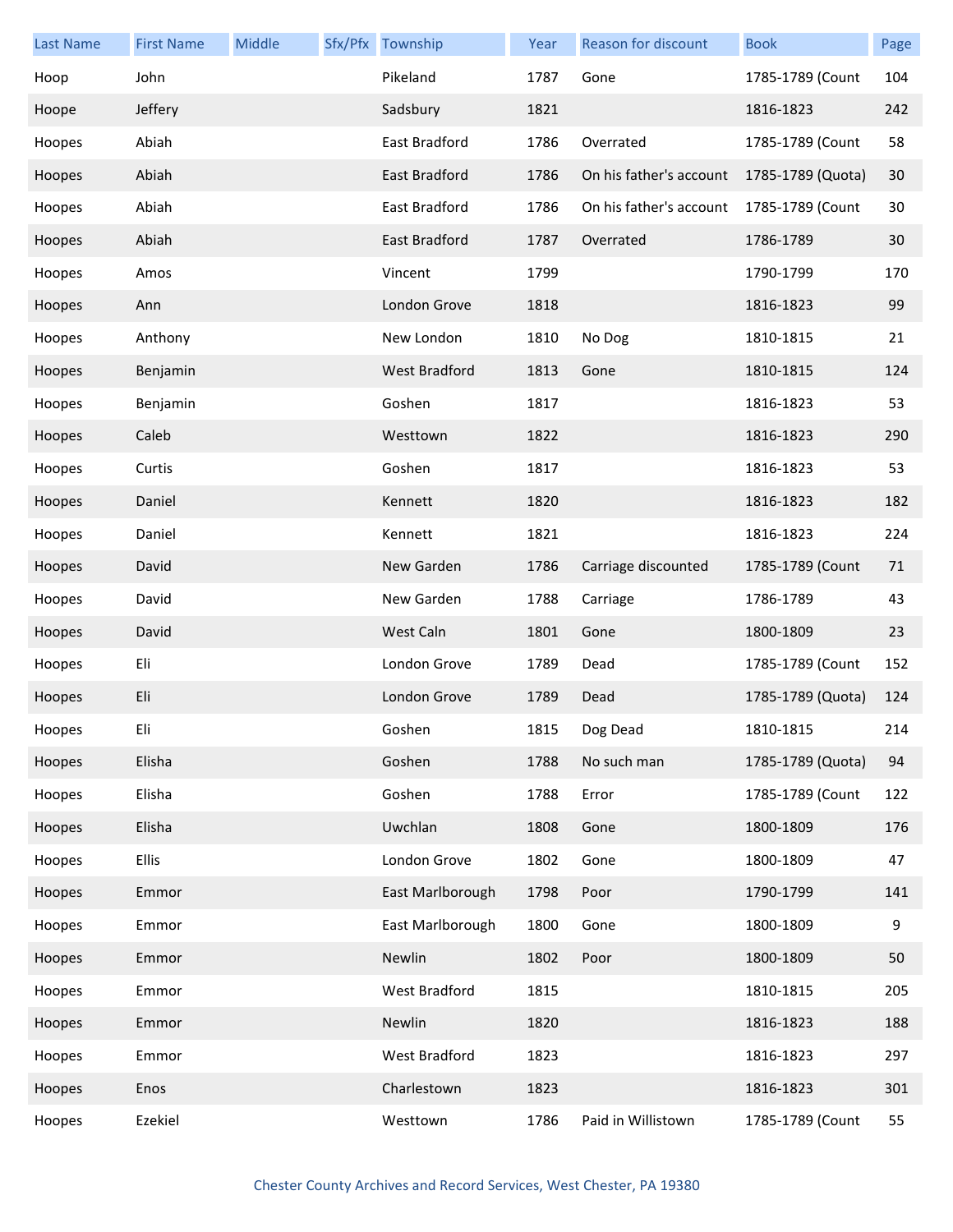| <b>Last Name</b> | <b>First Name</b> | Middle | Sfx/Pfx Township | Year | Reason for discount | <b>Book</b>       | Page |
|------------------|-------------------|--------|------------------|------|---------------------|-------------------|------|
| Hoopes           | Ezekiel           |        | Westtown         | 1786 | Paid in Willistown  | 1786-1789         | 27   |
| Hoopes           | Ezekiel           |        | Willistown       | 1786 | Paid in Goshen      | 1785-1789 (Count  | 82   |
| Hoopes           | Ezekiel           |        | Westtown         | 1786 | Paid in Willistown  | 1785-1789 (Quota) | 55   |
| Hoopes           | Ezekiel           |        | Willistown       | 1787 | Paid in Goshen      | 1786-1789         | 54   |
| Hoopes           | Ezekiel           |        | Goshen           | 1789 | Overrated           | 1785-1789 (Count  | 150  |
| Hoopes           | Ezekiel           |        | Goshen           | 1789 | Overrated           | 1785-1789 (Quota) | 122  |
| Hoopes           | Francis           |        | London Grove     | 1788 | Overrated           | 1785-1789 (Count  | 124  |
| Hoopes           | Francis           |        | London Grove     | 1788 | Overrated           | 1785-1789 (Quota) | 96   |
| Hoopes           | Francis           |        | London Grove     | 1822 |                     | 1816-1823         | 267  |
| Hoopes           | George            |        | Kennett          | 1788 | Gone                | 1785-1789 (Quota) | 95   |
| Hoopes           | George            |        | Kennett          | 1788 | Gone                | 1785-1789 (Count  | 123  |
| Hoopes           | George            |        | West Bradford    | 1810 | Paid elsewhere      | 1810-1815         | 3    |
| Hoopes           | George            |        | West Goshen      | 1820 |                     | 1816-1823         | 180  |
| Hoopes           | Henry             |        | East Nantmeal    | 1789 | Gone                | 1785-1789 (Count  | 157  |
| Hoopes           | Henry             |        | Goshen           | 1790 | Overrated           | 1790-1799         | 5    |
| Hoopes           | Henry             |        | Goshen           | 1793 | Error               | 1790-1799         | 63   |
| Hoopes           | Hiram             |        | Newlin           | 1819 |                     | 1816-1823         | 146  |
| Hoopes           | Imlah             |        | East Bradford    | 1820 |                     | 1816-1823         | 169  |
| Hoopes           | Isaiah            |        | Westtown         | 1785 | Poor                | 1785-1789 (Quota) | 27   |
| Hoopes           | Israel            |        | Goshen           | 1793 | Error               | 1790-1799         | 63   |
| Hoopes           | Israel            |        | Goshen           | 1793 | Error               | 1790-1799         | 63   |
| Hoopes           | Israel            |        | Willistown       | 1793 | Gone                | 1790-1799         | 75   |
| Hoopes           | James             |        | London Grove     | 1796 | Gone                | 1790-1799         | 101  |
| Hoopes           | Jeffery           |        | Sadsbury         | 1820 |                     | 1816-1823         | 199  |
| Hoopes           | Joel              |        | East Marlborough | 1812 | No Dog              | 1810-1815         | 99   |
| Hoopes           | Joel              |        | East Marlborough | 1814 | Gone                | 1810-1815         | 179  |
| Hoopes           | John              |        | East Caln        | 1785 | Overrated           | 1785-1789 (Quota) | 6    |
| Hoopes           | John              |        | Goshen           | 1800 | Error               | 1800-1809         | 6    |
| Hoopes           | John              |        | Goshen           | 1801 | Paid in Westtown    | 1800-1809         | 26   |
| Hoopes           | John              |        | East Caln        | 1818 |                     | 1816-1823         | 88   |
| Hoopes           | Jonathan          |        | London Grove     | 1821 |                     | 1816-1823         | 225  |
| Hoopes           | Joseph            |        | East Caln        | 1799 | Deranged            | 1790-1799         | 155  |
| Hoopes           | Joshua            |        | Sadsbury         | 1816 |                     | 1816-1823         | 31   |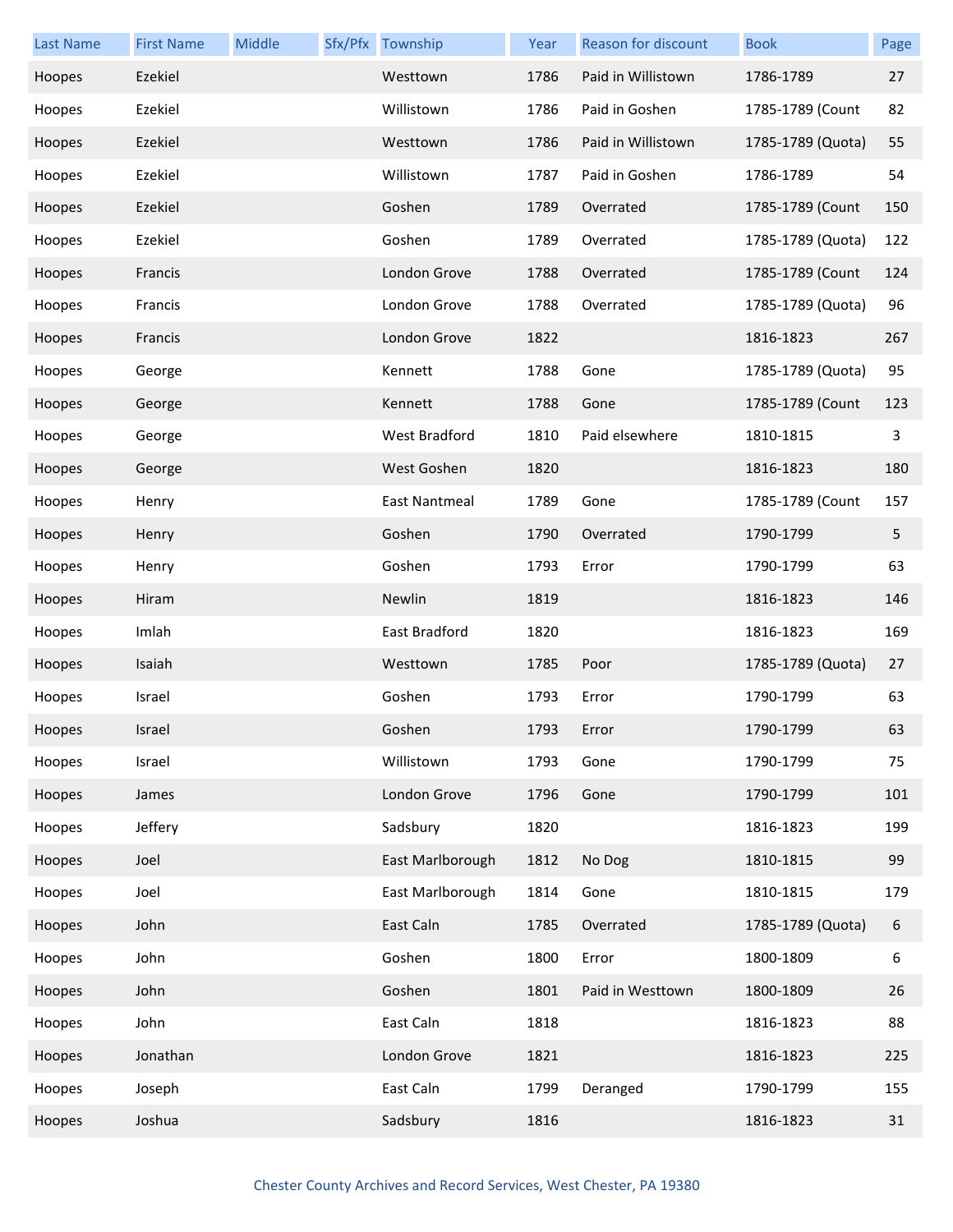| Last Name | <b>First Name</b> | Middle |     | Sfx/Pfx Township     | Year | <b>Reason for discount</b> | <b>Book</b>       | Page           |
|-----------|-------------------|--------|-----|----------------------|------|----------------------------|-------------------|----------------|
| Hoopes    | Joshua            |        |     | Sadsbury             | 1823 |                            | 1816-1823         | 327            |
| Hoopes    | Moses             |        |     | Kennett              | 1789 | Under age                  | 1785-1789 (Count  | 152            |
| Hoopes    | Moses             |        |     | Kennett              | 1789 | Under age                  | 1785-1789 (Quota) | 124            |
| Hoopes    | Moses             |        |     | Pennsbury            | 1813 | Dog Dead                   | 1810-1815         | 150            |
| Hoopes    | Moses             |        |     | Kennett              | 1816 | Gone                       | 1816-1823         | 14             |
| Hoopes    | Nathan            |        |     | Goshen               | 1786 | Gone                       | 1785-1789 (Quota) | 38             |
| Hoopes    | Nathan            |        |     | Goshen               | 1786 | Gone                       | 1785-1789 (Count  | 38             |
| Hoopes    | Pascal            |        |     | Goshen               | 1815 | Twice taxed                | 1810-1815         | 214            |
| Hoopes    | Pascal            |        |     | Goshen               | 1815 | No Dog                     | 1810-1815         | 214            |
| Hoopes    | Samuel            |        |     | London Britain       | 1785 | Gone                       | 1785-1789 (Quota) | 12             |
| Hoopes    | Seth              |        |     | Concord              | 1789 | Paid in Edgmont            | 1785-1789 (Count  | 145            |
| Hoopes    | Seth              |        |     | Concord              | 1789 | Paid in Edgmont            | 1785-1789 (Quota) | 117            |
| Hoopes    | Stephen           |        |     | Goshen               | 1801 | Under age                  | 1800-1809         | 26             |
| Hoopes    | Stephen           |        |     | Goshen               | 1802 | Gone                       | 1800-1809         | 46             |
| Hoopes    | Stephen           |        |     | Newlin               | 1823 |                            | 1816-1823         | 315            |
| Hoopes    | Thomas            |        |     | New Garden           | 1804 | Gone                       | 1800-1809         | 91             |
| Hoopes    | William           |        |     | Pennsbury            | 1814 | Under age                  | 1810-1815         | 190            |
| Hoopes    | William           |        |     | Kennett              | 1816 | Gone                       | 1816-1823         | 14             |
| Hoopman   | Jacob             |        |     | Vincent              | 1789 | Gone                       | 1785-1789 (Count  | 166            |
| Hoops     | Abiah             |        |     | East Bradford        | 1788 | On his father's account    | 1786-1789         | $\overline{2}$ |
| Hoops     | Nathan            |        |     | Goshen               | 1786 | Gone                       | 1786-1789         | 10             |
| Hooven    | Benjamin          |        |     | Tredyffrin           | 1809 | Gone                       | 1800-1809         | 196            |
| Hooven    | Matthias          |        |     | East Nantmeal        | 1816 |                            | 1816-1823         | 25             |
| Hoovens   | Matthew           |        |     | Coventry             | 1805 | Poor                       | 1800-1809         | 103            |
| Hoover    | Henry             |        |     | Sadsbury             | 1819 |                            | 1816-1823         | 156            |
| Hoover    | Jacob             |        |     | Londonderry          | 1815 |                            | 1810-1815         | 218            |
| Hoovlin   | Thomas            |        |     | Charlestown          | 1811 | Gone                       | 1810-1815         | 48             |
| Hope      | Amos              |        |     | West Fallowfield     | 1808 | Gone                       | 1800-1809         | 165            |
| Hope      | Henry             |        | Jr. | <b>East Nantmeal</b> | 1789 | Gone                       | 1785-1789 (Quota) | 129            |
| Hope      | Henry             |        |     | Uwchlan              | 1791 | Gone                       | 1790-1799         | 36             |
| Hope      | Richard           |        |     | Sadsbury             | 1815 | Dead                       | 1810-1815         | 232            |
| Hope      | Thomas            |        |     | West Caln            | 1789 | Gone                       | 1785-1789 (Quota) | 118            |
| Hope      | Thomas            |        |     | West Caln            | 1789 | Gone                       | 1785-1789 (Count  | 146            |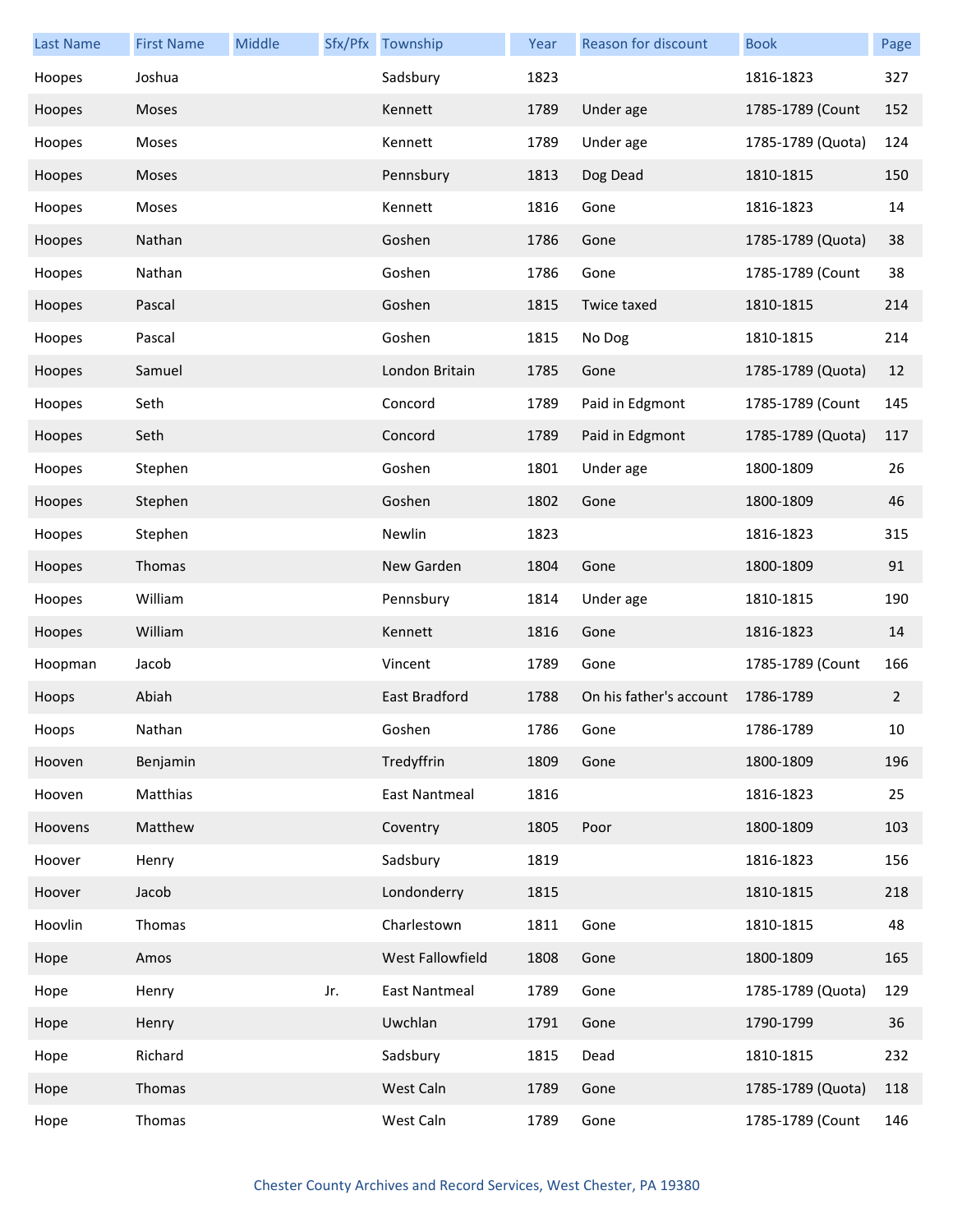| Last Name | <b>First Name</b> | Middle | Sfx/Pfx Township     | Year | <b>Reason for discount</b> | <b>Book</b>       | Page |
|-----------|-------------------|--------|----------------------|------|----------------------------|-------------------|------|
| Hope      | Thomas            |        | Sadsbury             | 1789 | Overrated                  | 1785-1789 (Count  | 164  |
| Hope      | Thomas            |        | Sadsbury             | 1789 | Overrated                  | 1785-1789 (Quota) | 135  |
| Hope      | Thomas            |        | East Caln            | 1812 | Unseated land              | 1810-1815         | 86   |
| Hope      | Thomas            |        | East Caln            | 1814 | Unseated land              | 1810-1815         | 166  |
| Hope      | Thomas            |        | East Caln            | 1815 | Unseated land              | 1810-1815         | 207  |
| Hope      | Thomas            |        | East Caln            | 1818 |                            | 1816-1823         | 88   |
| Hope      | Thomas            |        | East Caln            | 1821 |                            | 1816-1823         | 214  |
| Hope      | Thomas            |        | East Caln            | 1822 | Unseated land              | 1816-1823         | 256  |
| Hope      | Thomas            |        | Sadsbury             | 1822 |                            | 1816-1823         | 284  |
| Hope      | Thomas            |        | East Caln            | 1823 |                            | 1816-1823         | 299  |
| Hope      | Thomas            | Η.     | Sadsbury             | 1819 |                            | 1816-1823         | 157  |
| Hope      | Tobias            |        | Uwchlan              | 1789 | Paid in Nantmeal           | 1785-1789 (Quota) | 137  |
| Hope      | Tobias            |        | Uwchlan              | 1789 | Paid in Nantmeal           | 1785-1789 (Count  | 166  |
| Hope      | Tobias            |        | East Nantmeal        | 1790 | Gone                       | 1790-1799         | 12   |
| Hope      | Tobias            |        | Uwchlan              | 1790 | Gone                       | 1790-1799         | 16   |
| Hope      | Tobias            |        | <b>West Nantmeal</b> | 1796 | Poor                       | 1790-1799         | 107  |
| Hope      | William           |        | Sadsbury             | 1798 | Gone                       | 1790-1799         | 148  |
| Hopkins   | Alexander         |        | Middletown           | 1788 | Killed in a tree           | 1785-1789 (Quota) | 98   |
| Hopkins   | Alexander         |        | Middletown           | 1788 | Killed                     | 1785-1789 (Count  | 126  |
| Hopkins   | Benjamin          |        | West Marlborough     | 1816 |                            | 1816-1823         | 19   |
| Hopkins   | Edward            |        | East Marlborough     | 1793 | Mistake                    | 1790-1799         | 66   |
| Hopkins   | Ezekiel           |        | <b>Upper Oxford</b>  | 1802 | Head tax                   | 1800-1809         | 53   |
| Hopkins   | Ezekiel           |        | <b>Upper Oxford</b>  | 1802 | Charged to land            | 1800-1809         | 53   |
| Hopkins   | James             |        | East Bradford        | 1797 | Gone                       | 1790-1799         | 114  |
| Hopkins   | John              |        | West Caln            | 1787 | Charged to land            | 1785-1789 (Quota) | 62   |
| Hopkins   | John              |        | West Caln            | 1795 | Charged to land            | 1790-1799         | 79   |
| Hopkins   | John              |        | <b>West Bradford</b> | 1799 | Lame                       | 1790-1799         | 154  |
| Hopkins   | John              |        | West Bradford        | 1800 | Sick & Hurt                | 1800-1809         | 2    |
| Hopkins   | John              |        | East Bradford        | 1802 | Lame                       | 1800-1809         | 41   |
| Hopkins   | John              |        | West Caln            | 1805 | Gone                       | 1800-1809         | 102  |
| Hopkins   | John              |        | West Whiteland       | 1811 | Paid elsewhere             | 1810-1815         | 79   |
| Hopkins   | Jordan            |        | Brandywine           | 1804 | Poor                       | 1800-1809         | 82   |
| Hopkins   | William           |        | Honey Brook          | 1805 | No such man                | 1800-1809         | 106  |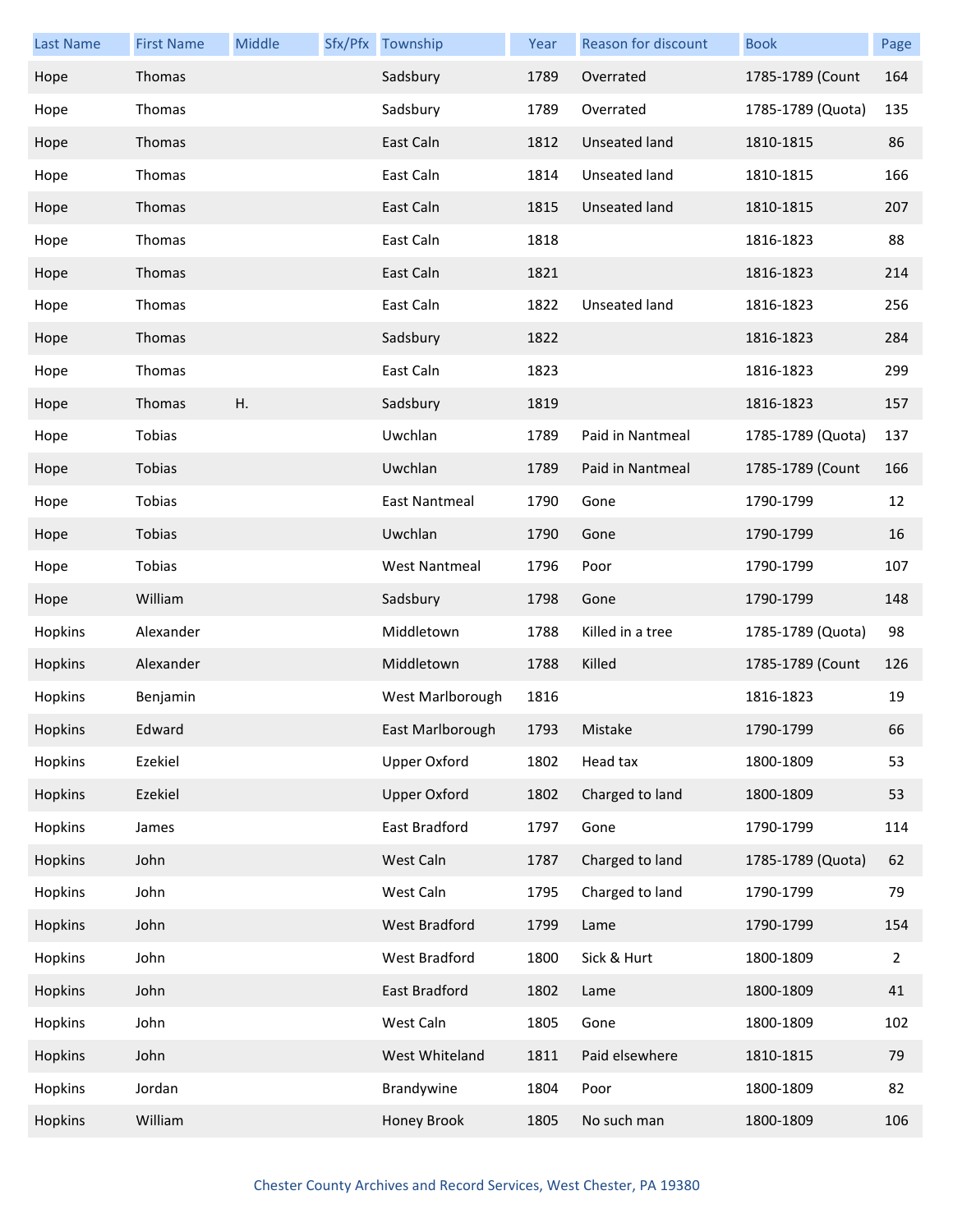| Last Name  | <b>First Name</b> | Middle | Sfx/Pfx Township | Year | Reason for discount     | <b>Book</b>       | Page   |
|------------|-------------------|--------|------------------|------|-------------------------|-------------------|--------|
| Hopkins    | William           |        | West Marlborough | 1816 |                         | 1816-1823         | 19     |
| Hopper     | James             |        | West Caln        | 1811 | Gone                    | 1810-1815         | 47     |
| Hopper     | James             |        | West Caln        | 1811 | Gone                    | 1810-1815         | 47     |
| Hops       | James             |        | London Britain   | 1814 | Gone                    | 1810-1815         | 178    |
| Hopson     | Jordan            |        | West Caln        | 1811 | Dead                    | 1810-1815         | 47     |
| Hopson     | Jordon            |        | West Caln        | 1809 | Poor                    | 1800-1809         | 182    |
| Hopton     | George            |        | East Marlborough | 1813 | Wrong name              | 1810-1815         | 139    |
| Hopton     | George            |        | East Marlborough | 1813 | Wrong name              | 1810-1815         | 139    |
| Hopton     | Joseph            |        | East Marlborough | 1818 | Poor                    | 1816-1823         | 102    |
| Hopton     | Joseph            |        | London Grove     | 1820 | Gone                    | 1816-1823         | 183    |
| Hopton     | Joseph            |        | New Garden       | 1821 |                         | 1816-1823         | 232    |
| Hopton     | Richard           |        | London Grove     | 1802 | Gone                    | 1800-1809         | 47     |
| Horn       | Adam              |        | West Whiteland   | 1810 | No Dog                  | 1810-1815         | 39     |
| Horn       | Davis             |        | Easttown         | 1816 | No Dog                  | 1816-1823         | 9      |
| Horn       | Edward            |        | Lower Darby      | 1785 | Mistake                 | 1785-1789 (Count  | 8      |
| Horn       | George            |        | East Nantmeal    | 1790 | Gone                    | 1790-1799         | 12     |
| Horn       | George            |        | Uwchlan          | 1823 |                         | 1816-1823         | 330    |
| Horn       | Joseph            |        | East Caln        | 1823 |                         | 1816-1823         | 299    |
| Horn       | William           |        | Lower Darby      | 1786 | Poor                    | 1785-1789 (Count  | 64     |
| Horn       | William           |        | Lower Darby      | 1788 | Poor                    | 1786-1789         | 36     |
| Hornberger | John              |        | Uwchlan          | 1810 | Gone                    | 1810-1815         | 34     |
| Horne      | Edward            |        | Lower Darby      | 1786 | Overflowing of the tide | 1785-1789 (Quota) | 36     |
| Horner     | George            |        | Sadsbury         | 1819 |                         | 1816-1823         | 157    |
| Horre      | Charles           |        | East Caln        | 1807 | No such man             | 1800-1809         | 142    |
| Hortan     | John              |        | Goshen           | 1795 | Poor                    | 1790-1799         | 81     |
| Horten     | William           |        | Brandywine       | 1813 | Gone                    | 1810-1815         | 125    |
| Horton     | Jesse             |        | Radnor           | 1789 | Married                 | 1785-1789 (Quota) | 140    |
| Horton     | Jesse             |        | Radnor           | 1789 | Married                 | 1785-1789 (Count  | 163    |
| Horton     | John              |        | Radnor           | 1785 | Gone                    | 1785-1789 (Count  | 22     |
| Horton     | John              |        | Goshen           | 1785 | Gone                    | 1785-1789 (Quota) | $10\,$ |
| Horton     | Nathan            |        | Radnor           | 1789 | Gone                    | 1785-1789 (Quota) | 140    |
| Horton     | Nathan            |        | Radnor           | 1789 | Gone                    | 1785-1789 (Count  | 163    |
| Horton     | William           |        | West Chester     | 1813 | Gone                    | 1810-1815         | 161    |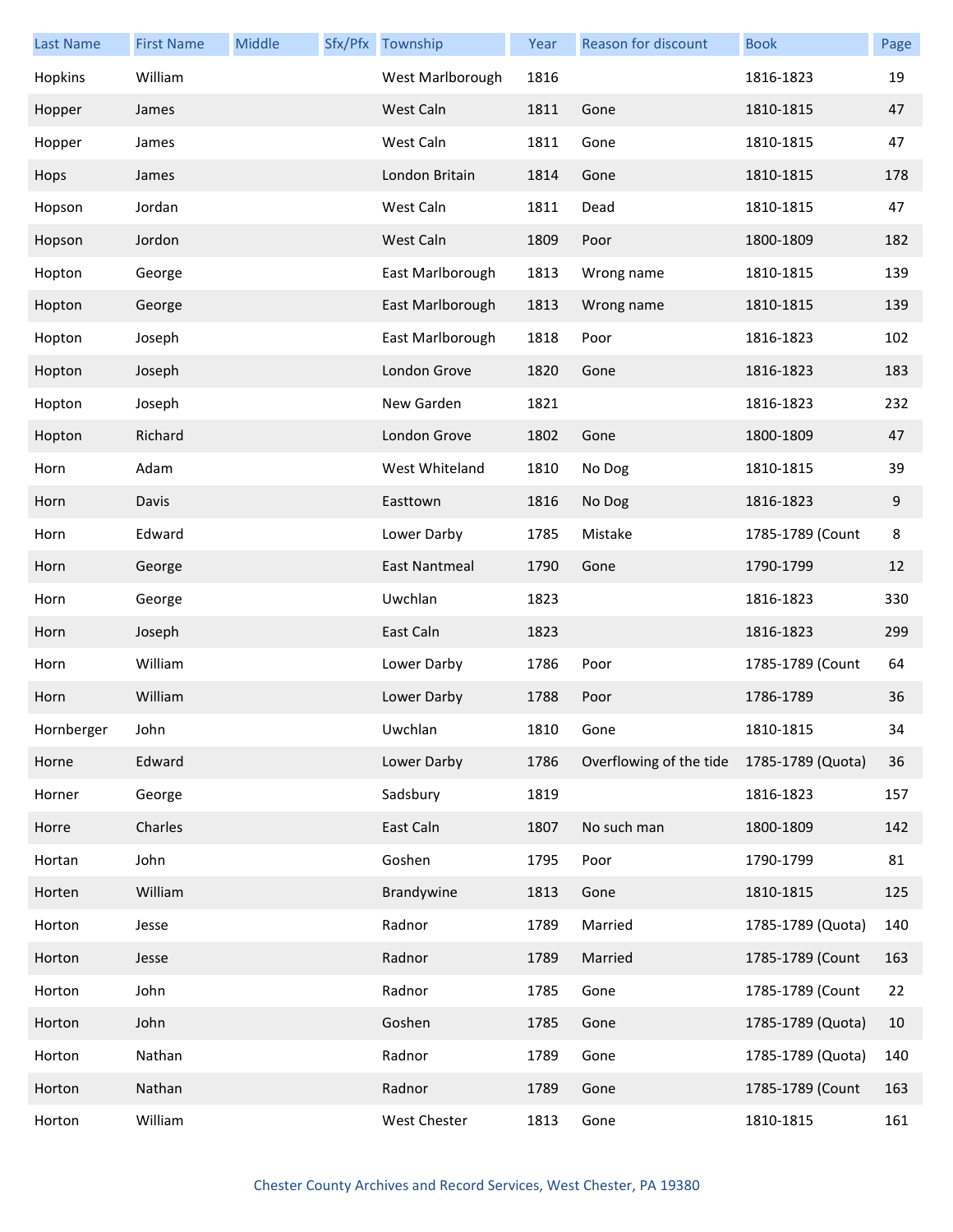| <b>Last Name</b> | <b>First Name</b> | Middle |     | Sfx/Pfx Township     | Year | Reason for discount | <b>Book</b>       | Page |
|------------------|-------------------|--------|-----|----------------------|------|---------------------|-------------------|------|
| Hosben           | John              |        |     | Charlestown          | 1819 |                     | 1816-1823         | 132  |
| Hoskins          | John              |        |     | Brandywine           | 1813 | Gone                | 1810-1815         | 125  |
| <b>Hoskins</b>   | Joseph            |        |     | Middletown           | 1789 | Gone                | 1785-1789 (Count  | 154  |
| Hoskins          | Joseph            |        |     | Middletown           | 1789 | Gone                | 1785-1789 (Quota) | 126  |
| Hoskins          | Joseph            |        |     | Birmingham           | 1809 | Error               | 1800-1809         | 180  |
| Hoskins          | Joseph            |        |     | Birmingham           | 1814 | Dog Dead            | 1810-1815         | 162  |
| Hoskins          | Richard           |        |     | East Caln            | 1785 | Gone                | 1785-1789 (Count  | 6    |
| Hoskins          | Thomas            |        |     | Coventry             | 1787 | Not taxable         | 1785-1789 (Quota) | 60   |
| Hoskins          | William           |        |     | Brandywine           | 1811 | Gone                | 1810-1815         | 45   |
| Hoskins          | William           |        |     | Brandywine           | 1812 | Enlisted            | 1810-1815         | 85   |
| Hoskins          | William           |        |     | Brandywine           | 1814 | Gone                | 1810-1815         | 165  |
| Hoskins          | William           |        |     | West Bradford        | 1822 |                     | 1816-1823         | 254  |
| Hoster           | William           |        |     | East Caln            | 1811 | Gone                | 1810-1815         | 46   |
| Hoster           | William           |        |     | East Caln            | 1811 | Gone                | 1810-1815         | 46   |
| Hough            | Daniel            |        |     | Brandywine           | 1815 | Gone                | 1810-1815         | 206  |
| Houk             | George            |        |     | East Nantmeal        | 1821 |                     | 1816-1823         | 235  |
| Houk             | Joseph            |        |     | Charlestown          | 1815 |                     | 1810-1815         | 209  |
| Houpt            | Anthony           |        |     | East Nottingham      | 1818 |                     | 1816-1823         | 107  |
| Houpt            | Henry             |        |     | <b>East Nantmeal</b> | 1786 | Gone                | 1785-1789 (Count  | 72   |
| Houpt            | Henry             |        | Sr. | Charlestown          | 1788 | Gone                | 1785-1789 (Count  | 119  |
| Houpt            | Henry             |        | Jr. | Charlestown          | 1788 | Gone                | 1785-1789 (Count  | 119  |
| Houpt            | Henry             |        |     | Charlestown          | 1788 | Gone                | 1785-1789 (Quota) | 91   |
| Houpt            | Henry             |        | Sr. | Charlestown          | 1788 | Gone                | 1785-1789 (Quota) | 91   |
| Houpt            | Jacob             |        |     | Vincent              | 1804 | Under age           | 1800-1809         | 97   |
| Houpt            | Tobias            |        |     | Charlestown          | 1788 | Gone                | 1785-1789 (Quota) | 91   |
| Houpt            | Tobias            |        |     | Charlestown          | 1788 | Gone                | 1785-1789 (Count  | 119  |
| House            | George            |        |     | Lower Oxford         | 1814 | No Dog              | 1810-1815         | 189  |
| House            | Mine              |        |     | East Marlborough     | 1785 | Charged to land     | 1785-1789 (Count  | 14   |
| House            | Stephen           |        |     | West Nottingham      | 1807 | Gone                | 1800-1809         | 151  |
| Housekeeper      | John              |        |     | Willistown           | 1808 | Dead                | 1800-1809         | 177  |
| Housekeeper      | Philip            |        |     | East Whiteland       | 1813 | Poor                | 1810-1815         | 159  |
| Housekeeper      | Thomas            |        |     | East Whiteland       | 1808 | Paid elsewhere      | 1800-1809         | 178  |
| Houseman         | Chris             |        |     | Charlestown          | 1814 | Dead                | 1810-1815         | 168  |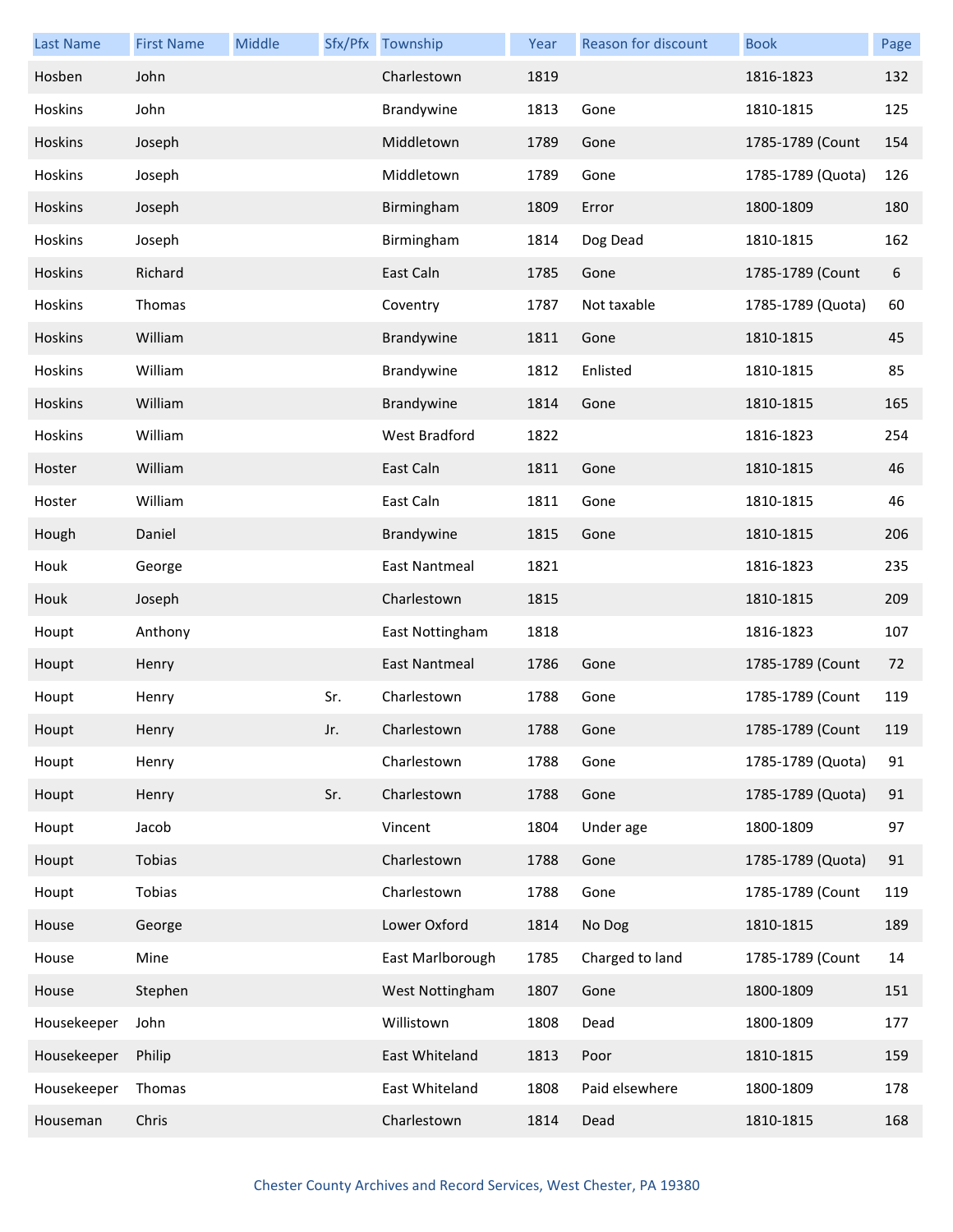| <b>Last Name</b> | <b>First Name</b> | Middle | Sfx/Pfx Township | Year | Reason for discount | <b>Book</b>       | Page         |
|------------------|-------------------|--------|------------------|------|---------------------|-------------------|--------------|
| Houseman         | Frederick         |        | Tredyffrin       | 1789 | Overrated           | 1785-1789 (Quota) | 136          |
| Houseman         | Frederick         |        | Tredyffrin       | 1789 | Overrated           | 1785-1789 (Count  | 164          |
| Houseman         | John              |        | Tredyffrin       | 1799 | Gone                | 1790-1799         | 168          |
| Houskeeper       | Joshua            |        | Goshen           | 1817 |                     | 1816-1823         | 53           |
| Houskeeper       | Philip            |        | Willistown       | 1791 | Poor                | 1790-1799         | 37           |
| Houskeeper       | Phillip           |        | Willistown       | 1809 | Poor                | 1800-1809         | 197          |
| Howard           | Caleb             |        | Charlestown      | 1811 | Gone                | 1810-1815         | 48           |
| Howard           | Caleb             |        | Charlestown      | 1812 | Gone                | 1810-1815         | 88           |
| Howard           | Caleb             |        | Charlestown      | 1821 |                     | 1816-1823         | 217          |
| Howard           | Jacob             |        | Charlestown      | 1813 | Poor                | 1810-1815         | 128          |
| Howard           | Jacob             |        | Charlestown      | 1813 | No Dog              | 1810-1815         | 128          |
| Howard           | James             |        | Uwchlan          | 1814 | No Dog              | 1810-1815         | 195          |
| Howard           | James             |        | Uwchlan          | 1815 | Gone                | 1810-1815         | 236          |
| Howard           | James             |        | West Caln        | 1817 |                     | 1816-1823         | 47           |
| Howard           | James             |        | West Caln        | 1818 | Error               | 1816-1823         | 89           |
| Howard           | John              |        | Aston            | 1785 | Not found           | 1785-1789 (Count  | $\mathbf{1}$ |
| Howard           | John              | D.     | Vincent          | 1811 | Gone                | 1810-1815         | 76           |
| Howard           | Parry             |        | Tredyffrin       | 1803 | Gone                | 1800-1809         | 76           |
| Howard           | Parry             |        | East Whiteland   | 1811 | Gone                | 1810-1815         | 78           |
| Howard           | Perry             |        | Willistown       | 1810 | No Dog              | 1810-1815         | 36           |
| Howard           | Perry             |        | East Whiteland   | 1811 | Dead                | 1810-1815         | 78           |
| Howe             | Samuel            |        | New London       | 1795 | Gone                | 1790-1799         | 86           |
| Howe             | William           |        | East Caln        | 1816 |                     | 1816-1823         | 5            |
| Howell           | Evan              |        | East Marlborough | 1817 |                     | 1816-1823         | 59           |
| Howell           | Isaac             |        | Tinicum          | 1788 | Gone                | 1785-1789 (Count  | 136          |
| Howell           | Isaac             |        | Tinicum          | 1788 | Gone                | 1785-1789 (Quota) | 108          |
| Howell           | Israel            |        | Middletown       | 1786 | Poor                | 1785-1789 (Quota) | 42           |
| Howell           | Israel            |        | Middletown       | 1786 | Poor                | 1785-1789 (Count  | 42           |
| Howell           | Israel            |        | Middletown       | 1787 | Poor                | 1786-1789         | 14           |
| Howell           | John              |        | Tredyffrin       | 1798 | For stock           | 1790-1799         | 149          |
| Howell           | John              |        | West Nottingham  | 1806 | Gone                | 1800-1809         | 131          |
| Howell           | Rees              |        | Tredyffrin       | 1791 | Error               | 1790-1799         | 35           |
| Howell           | Richard           |        | Pennsbury        | 1823 |                     | 1816-1823         | 324          |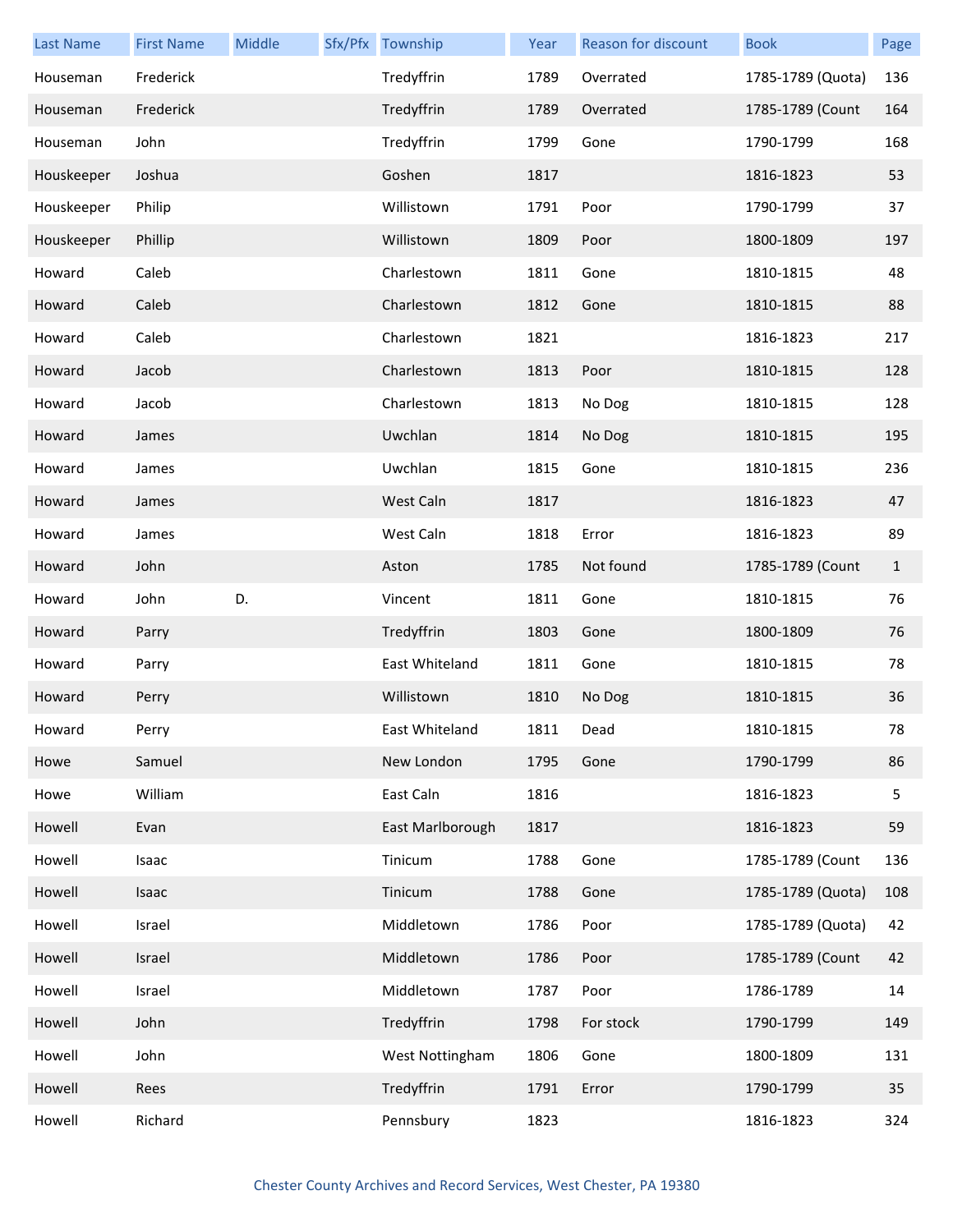| <b>Last Name</b> | <b>First Name</b> | Middle | Sfx/Pfx Township        | Year | <b>Reason for discount</b> | <b>Book</b>       | Page |
|------------------|-------------------|--------|-------------------------|------|----------------------------|-------------------|------|
| Howell           | Samuel            |        | <b>West Nantmeal</b>    | 1808 | Gone                       | 1800-1809         | 172  |
| Howell           | Thomas            |        | Vincent                 | 1805 | Poor                       | 1800-1809         | 117  |
| Howell           | Thomas            |        | <b>East Nantmeal</b>    | 1808 | Poor                       | 1800-1809         | 172  |
| Howell           | Thomas            |        | East Nantmeal           | 1814 |                            | 1810-1815         | 186  |
| Howell           | Thomas            |        | East Nantmeal           | 1815 | Gone                       | 1810-1815         | 227  |
| Howk             | Frederick         |        | East Nantmeal           | 1823 |                            | 1816-1823         | 320  |
| Howr             | William           |        | Willistown              | 1818 |                            | 1816-1823         | 120  |
| Hoylis           | Joseph            |        | East Fallowfield        | 1809 | Gone                       | 1800-1809         | 184  |
| Hoylis           | Levi              |        | <b>East Fallowfield</b> | 1809 | Gone                       | 1800-1809         | 184  |
| Hubbard          | Robert            | E.     | Charlestown             | 1821 |                            | 1816-1823         | 217  |
| Hubbs            | William           |        | <b>Upper Darby</b>      | 1789 | Gone                       | 1785-1789 (Count  | 148  |
| Hubbs            | William           |        | <b>Upper Darby</b>      | 1789 | Gone                       | 1785-1789 (Quota) | 120  |
| Huber            | John              |        | Londonderry             | 1819 |                            | 1816-1823         | 143  |
| Hudd             | Samuel            |        | East Nottingham         | 1788 | Gone                       | 1785-1789 (Count  | 130  |
| Hudders          | James             |        | East Nottingham         | 1809 | Gone                       | 1800-1809         | 191  |
| Hudders          | John              |        | East Nottingham         | 1821 |                            | 1816-1823         | 233  |
| Hudders          | Joseph            |        | East Nottingham         | 1804 | Poor                       | 1800-1809         | 91   |
| Hudders          | Joseph            |        | East Nottingham         | 1810 |                            | 1810-1815         | 23   |
| <b>Hudders</b>   | Nathaniel         |        | East Nottingham         | 1801 | Loss of horses             | 1800-1809         | 31   |
| Huddey           | John              |        | East Nottingham         | 1821 |                            | 1816-1823         | 233  |
| Huddleson        | Joseph            |        | East Fallowfield        | 1788 | Paid in Bucks County       | 1785-1789 (Count  | 121  |
| Huddleson        | Joseph            |        | East Fallowfield        | 1788 | Paid in Bucks County       | 1785-1789 (Quota) | 93   |
| Huderson         | John              |        | Charlestown             | 1804 | No such man                | 1800-1809         | 84   |
| Hudson           | James             |        | Honey Brook             | 1804 | Gone                       | 1800-1809         | 86   |
| Hudson           | Joseph            |        | East Nottingham         | 1788 | Poor                       | 1785-1789 (Count  | 130  |
| Hudson           | Joseph            |        | East Nottingham         | 1788 | Poor                       | 1785-1789 (Quota) | 102  |
| Hudson           | Robert            |        | Goshen                  | 1786 | Error                      | 1785-1789 (Count  | 66   |
| Hudson           | Robert            |        | Goshen                  | 1787 | Error                      | 1786-1789         | 38   |
| Hudson           | Robert            |        | East Nottingham         | 1811 | Not in township            | 1810-1815         | 66   |
| Hudson           | Robert            |        | Charlestown             | 1817 |                            | 1816-1823         | 48   |
| Hudson           | Robert            |        | Charlestown             | 1819 | No Dog                     | 1816-1823         | 132  |
| Hudson           | William           |        | East Caln               | 1823 |                            | 1816-1823         | 299  |
| Huett            | Samuel            |        | Tredyffrin              | 1816 |                            | 1816-1823         | 32   |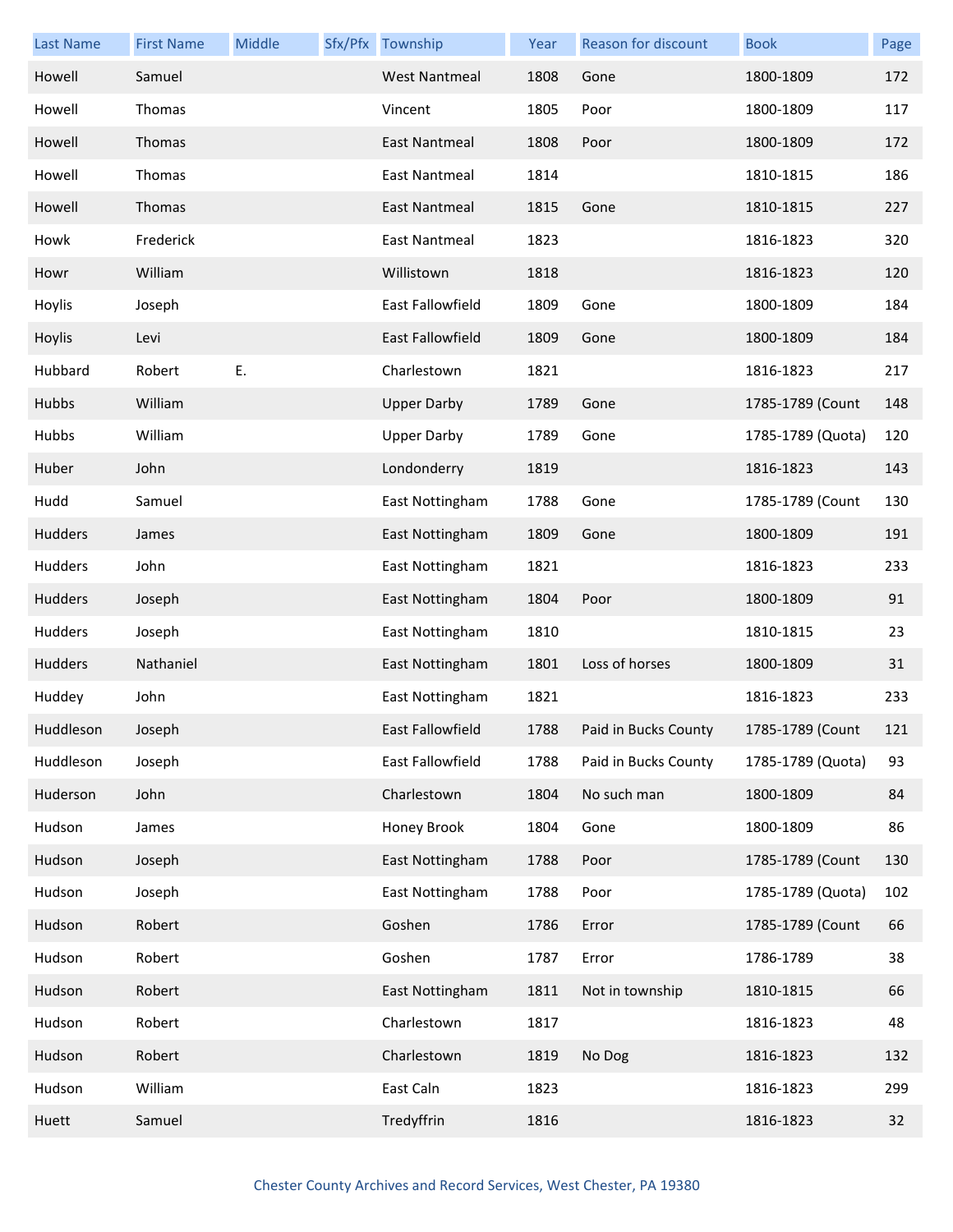| <b>Last Name</b> | <b>First Name</b> | Middle | Sfx/Pfx Township     | Year | Reason for discount | <b>Book</b>       | Page           |
|------------------|-------------------|--------|----------------------|------|---------------------|-------------------|----------------|
| Huett            | Samuel            |        | Tredyffrin           | 1817 |                     | 1816-1823         | 74             |
| Huett            | William           |        | <b>Upper Oxford</b>  | 1821 |                     | 1816-1823         | 238            |
| Huey             | James             |        | Westtown             | 1804 |                     | 1800-1809         | 98             |
| Huey             | James             |        | Westtown             | 1805 |                     | 1800-1809         | 118            |
| Huey             | Samuel            |        | Kennett              | 1806 | Gone                | 1800-1809         | 126            |
| Huey             | William           |        | East Whiteland       | 1821 | Unseated land       | 1816-1823         | 249            |
| Huff             | George            |        | East Nottingham      | 1820 |                     | 1816-1823         | 191            |
| Huff             | James             |        | Charlestown          | 1820 |                     | 1816-1823         | 175            |
| Huff             | Samuel            |        | Ridley               | 1785 | Overrated           | 1785-1789 (Quota) | 22             |
| Huff             | Silas             |        | Charlestown          | 1814 | Gone                | 1810-1815         | 168            |
| Huffman          | George            |        | East Caln            | 1821 |                     | 1816-1823         | 214            |
| <b>Huggins</b>   | David             |        | Tredyffrin           | 1818 |                     | 1816-1823         | 116            |
| <b>Huggins</b>   | George            |        | <b>West Nantmeal</b> | 1785 | Gone                | 1785-1789 (Count  | 17             |
| Hugh             | Humphrey          |        | Coventry             | 1823 |                     | 1816-1823         | 302            |
| Hugh             | John              |        | Vincent              | 1820 |                     | 1816-1823         | 203            |
| Hughes           | Abram             |        | West Whiteland       | 1785 | Gone                | 1785-1789 (Quota) | 28             |
| Hughes           | Edward            |        | Charlestown          | 1823 |                     | 1816-1823         | 301            |
| Hughes           | Enoch             |        | West Fallowfield     | 1816 |                     | 1816-1823         | 11             |
| Hughes           | Enos              |        | West Fallowfield     | 1822 |                     | 1816-1823         | 262            |
| Hughes           | Humphrey          |        | <b>West Nantmeal</b> | 1805 | Gone                | 1800-1809         | 113            |
| Hughes           | Humphrey          |        | Brandywine           | 1813 | Poor                | 1810-1815         | 125            |
| Hughes           | Humphrey          |        | Brandywine           | 1816 |                     | 1816-1823         | $\overline{4}$ |
| Hughes           | Humphrey          |        | East Nantmeal        | 1822 |                     | 1816-1823         | 277            |
| Hughes           | James             |        | Brandywine           | 1817 |                     | 1816-1823         | 45             |
| Hughes           | James             |        | West Caln            | 1818 |                     | 1816-1823         | 89             |
| Hughes           | Jenkin            |        | Willistown           | 1818 |                     | 1816-1823         | 120            |
| Hughes           | John              |        | Radnor               | 1788 | Gone                | 1785-1789 (Count  | 134            |
| Hughes           | John              |        | Radnor               | 1788 | Gone                | 1785-1789 (Quota) | 106            |
| Hughes           | John              |        | <b>West Nantmeal</b> | 1804 | Gone                | 1800-1809         | 93             |
| Hughes           | John              |        | <b>West Nantmeal</b> | 1805 | Poor                | 1800-1809         | 112            |
| Hughes           | John              |        | <b>West Nantmeal</b> | 1807 | Gone                | 1800-1809         | 152            |
| Hughes           | John              |        | Honey Brook          | 1807 | Poor                | 1800-1809         | 146            |
| Hughes           | John              |        | West Caln            | 1810 | Gone                | 1810-1815         | 6              |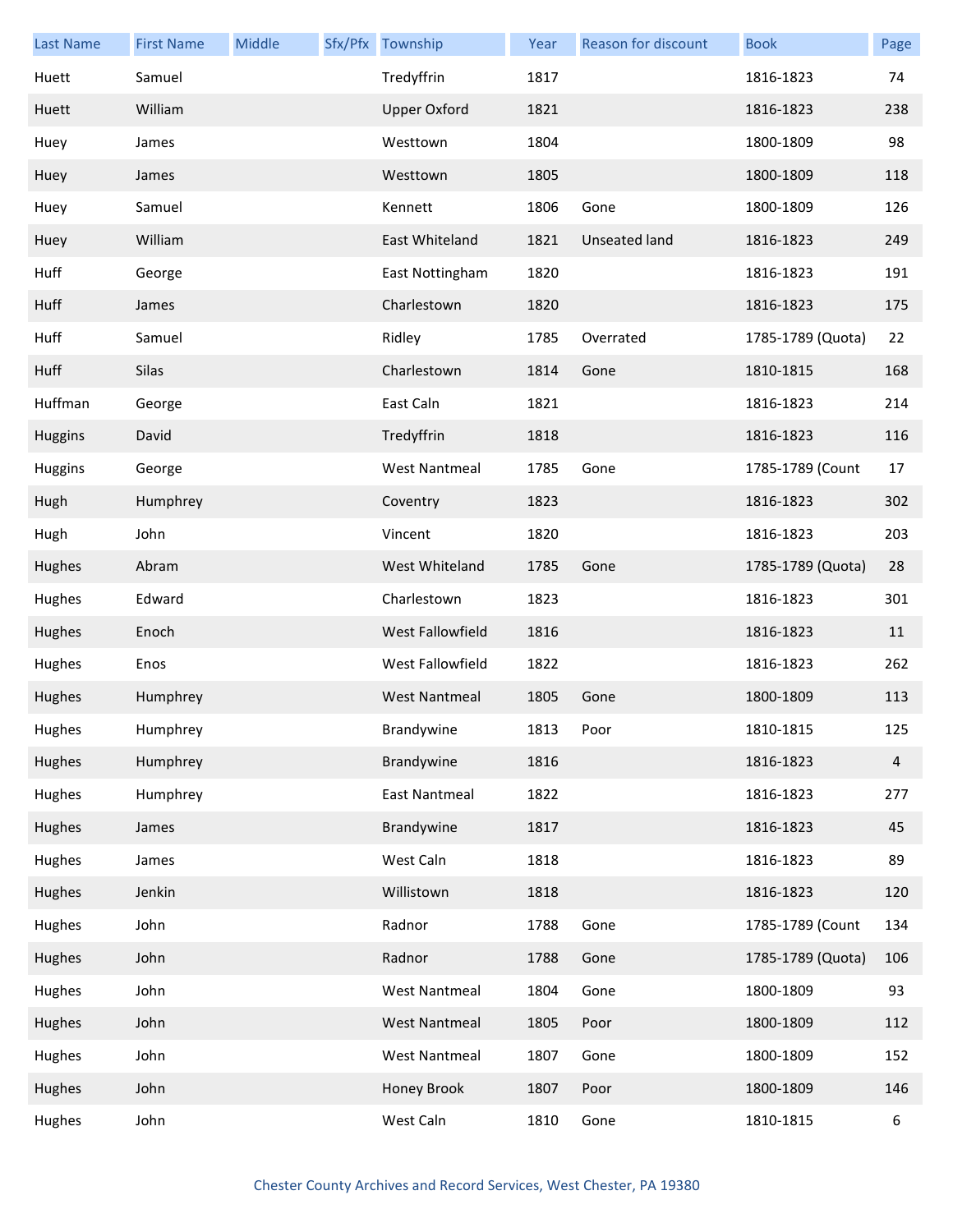| <b>Last Name</b> | <b>First Name</b> | Middle |     | Sfx/Pfx Township     | Year | Reason for discount  | <b>Book</b>      | Page |
|------------------|-------------------|--------|-----|----------------------|------|----------------------|------------------|------|
| Hughes           | John              |        |     | <b>West Nantmeal</b> | 1812 | Poor                 | 1810-1815        | 107  |
| Hughes           | John              |        |     | <b>West Nantmeal</b> | 1813 | Poor                 | 1810-1815        | 147  |
| Hughes           | John              |        |     | <b>West Nantmeal</b> | 1816 | Poor                 | 1816-1823        | 26   |
| Hughes           | John              |        |     | <b>Upper Oxford</b>  | 1816 | Gone                 | 1816-1823        | 27   |
| Hughes           | John              |        |     | <b>West Nantmeal</b> | 1817 |                      | 1816-1823        | 67   |
| Hughes           | John              |        |     | <b>West Nantmeal</b> | 1819 |                      | 1816-1823        | 152  |
| Hughes           | John              |        | Sr. | <b>West Nantmeal</b> | 1820 |                      | 1816-1823        | 194  |
| Hughes           | John              |        |     | <b>West Nantmeal</b> | 1820 |                      | 1816-1823        | 194  |
| Hughes           | John              |        |     | Willistown           | 1822 |                      | 1816-1823        | 289  |
| Hughes           | John              |        |     | <b>West Nantmeal</b> | 1823 |                      | 1816-1823        | 321  |
| Hughes           | John              |        |     | East Whiteland       | 1823 |                      | 1816-1823        | 334  |
| Hughes           | Noah              |        |     | Lower Darby          | 1787 | Gone                 | 1785-1789 (Count | 92   |
| Hughes           | Peter             |        |     | Sadsbury             | 1818 | Gone                 | 1816-1823        | 115  |
| Hughes           | Samuel            |        |     | Uwchlan              | 1805 | Gone                 | 1800-1809        | 116  |
| Hughes           | Samuel            |        |     | Uwchlan              | 1811 | Not found            | 1810-1815        | 75   |
| Hughes           | Samuel            |        |     | Brandywine           | 1816 |                      | 1816-1823        | 4    |
| Hughes           | Samuel            |        |     | New London           | 1818 | <b>Unseated land</b> | 1816-1823        | 105  |
| Hughes           | Samuel            |        |     | <b>Upper Oxford</b>  | 1821 |                      | 1816-1823        | 238  |
| Hughes           | Samuel            |        |     | East Bradford        | 1821 |                      | 1816-1823        | 211  |
| Hughes           | Sarah             |        |     | Brandywine           | 1814 | No Dog               | 1810-1815        | 165  |
| Hughes           | Thomas            |        |     | Brandywine           | 1809 | Gone                 | 1800-1809        | 181  |
| Hughes           | Thomas            |        |     | Tredyffrin           | 1810 | Gone                 | 1810-1815        | 33   |
| Hughes           | William           |        |     | Brandywine           | 1803 | Gone                 | 1800-1809        | 62   |
| Hughes           | William           |        |     | <b>West Nantmeal</b> | 1805 | Gone                 | 1800-1809        | 113  |
| Hughes           | William           |        |     | Uwchlan              | 1809 | Gone                 | 1800-1809        | 196  |
| Hughes           | William           |        |     | Brandywine           | 1811 | Gone                 | 1810-1815        | 45   |
| Hughes           | William           |        |     | Brandywine           | 1813 | Poor                 | 1810-1815        | 125  |
| Hughes           | William           |        |     | Easttown             | 1814 | Gone                 | 1810-1815        | 170  |
| Hughes           | William           |        |     | Uwchlan              | 1819 |                      | 1816-1823        | 160  |
| Hughes           | William           |        |     | Uwchlan              | 1820 |                      | 1816-1823        | 202  |
| Hughes           | William           |        |     | Uwchlan              | 1821 |                      | 1816-1823        | 245  |
| Hughes           | William           |        |     | East Whiteland       | 1823 |                      | 1816-1823        | 334  |
| Hughes           | Zele              |        |     | Uwchlan              | 1814 | Ran away             | 1810-1815        | 195  |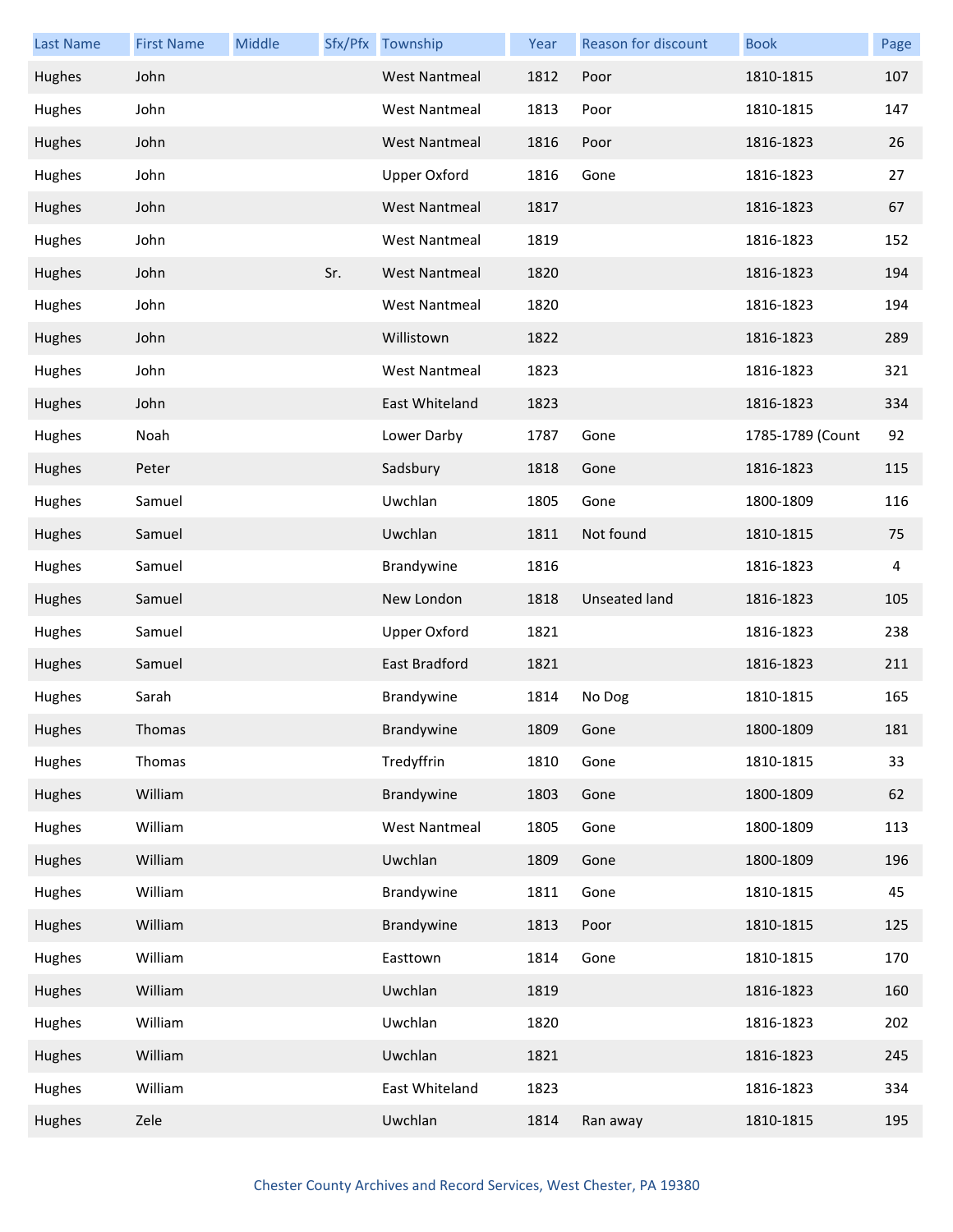| <b>Last Name</b> | <b>First Name</b> | <b>Middle</b> |     | Sfx/Pfx Township     | Year | <b>Reason for discount</b> | <b>Book</b>       | Page |
|------------------|-------------------|---------------|-----|----------------------|------|----------------------------|-------------------|------|
| Hughs            | Humphrey          |               |     | Coventry             | 1797 | In Goal                    | 1790-1799         | 117  |
| Hughs            | Isaac             |               |     | <b>East Nantmeal</b> | 1797 | Gone                       | 1790-1799         | 126  |
| Hughs            | Israel            |               |     | <b>West Nantmeal</b> | 1785 | Gone                       | 1785-1789 (Count  | 17   |
| Hughs            | Jenkin            |               |     | East Whiteland       | 1801 | Gone                       | 1800-1809         | 39   |
| Hughs            | John              |               |     | <b>West Nantmeal</b> | 1800 | Pays in East Nantmeal      | 1800-1809         | 13   |
| Hughs            | John              |               |     | <b>West Nantmeal</b> | 1811 | Gone                       | 1810-1815         | 62   |
| Hughs            | John              |               |     | <b>West Nantmeal</b> | 1811 | Poor                       | 1810-1815         | 62   |
| Hughs            | John              |               |     | <b>West Nantmeal</b> | 1823 |                            | 1816-1823         | 321  |
| Hughs            | Joseph            |               |     | <b>East Nantmeal</b> | 1797 | Gone                       | 1790-1799         | 126  |
| Hughs            | Noah              |               |     | Lower Darby          | 1787 | Gone                       | 1785-1789 (Quota) | 64   |
| Hughs            | Noah              |               |     | Lower Darby          | 1788 | Gone                       | 1786-1789         | 64   |
| Hughs            | Richard           |               |     | East Nantmeal        | 1797 | Gone                       | 1790-1799         | 126  |
| Hughs            | Samuel            |               |     | Uwchlan              | 1818 |                            | 1816-1823         | 118  |
| Hughs            | Thomas            |               |     | New London           | 1785 | Not found                  | 1785-1789 (Quota) | 18   |
| Hughs            | William           |               |     | Uwchlan              | 1788 | Poor                       | 1785-1789 (Quota) | 110  |
| Hughs            | William           |               |     | Uwchlan              | 1788 | Gone                       | 1785-1789 (Count  | 138  |
| Hughs            | William           |               |     | Uwchlan              | 1789 | Gone                       | 1785-1789 (Count  | 166  |
| Hughs            | William           |               |     | Uwchlan              | 1789 | Poor                       | 1785-1789 (Quota) | 137  |
| Hughs            | William           |               |     | East Caln            | 1815 | Not in the township        | 1810-1815         | 207  |
| Hughster         | George            |               |     | Tredyffrin           | 1811 | Not found                  | 1810-1815         | 74   |
| Hugley           | William           |               |     | Charlestown          | 1795 | Gone                       | 1790-1799         | 80   |
| Huit             | William           |               | Jr. | Oxford               | 1790 | Aged parents               | 1790-1799         | 13   |
| Huitt            | William           |               |     | <b>Upper Oxford</b>  | 1806 | Unseated land              | 1800-1809         | 133  |
| Hulet            | George            |               |     | East Bradford        | 1820 |                            | 1816-1823         | 169  |
| Hulford          | Caleb             |               | Jr. | East Marlborough     | 1801 | Gone                       | 1800-1809         | 29   |
| Hulford          | John              |               |     | New Garden           | 1819 | Gone                       | 1816-1823         | 148  |
| Hulford          | Lewis             |               |     | West Marlborough     | 1812 | Paid elsewhere             | 1810-1815         | 100  |
| Hull             | John              |               |     | <b>West Bradford</b> | 1819 |                            | 1816-1823         | 128  |
| Hulson           | George            |               |     | West Marlborough     | 1814 | Gone                       | 1810-1815         | 180  |
| Humble           | Chrisley          |               |     | Sadsbury             | 1809 | Unseated land              | 1800-1809         | 195  |
| Humble           | Christian         |               |     | Sadsbury             | 1812 | Unseated land              | 1810-1815         | 112  |
| Humble           | Jacob             |               |     | New London           | 1789 | Under age                  | 1785-1789 (Quota) | 130  |
| Humble           | John              |               |     | Vincent              | 1790 | Gone                       | 1790-1799         | 17   |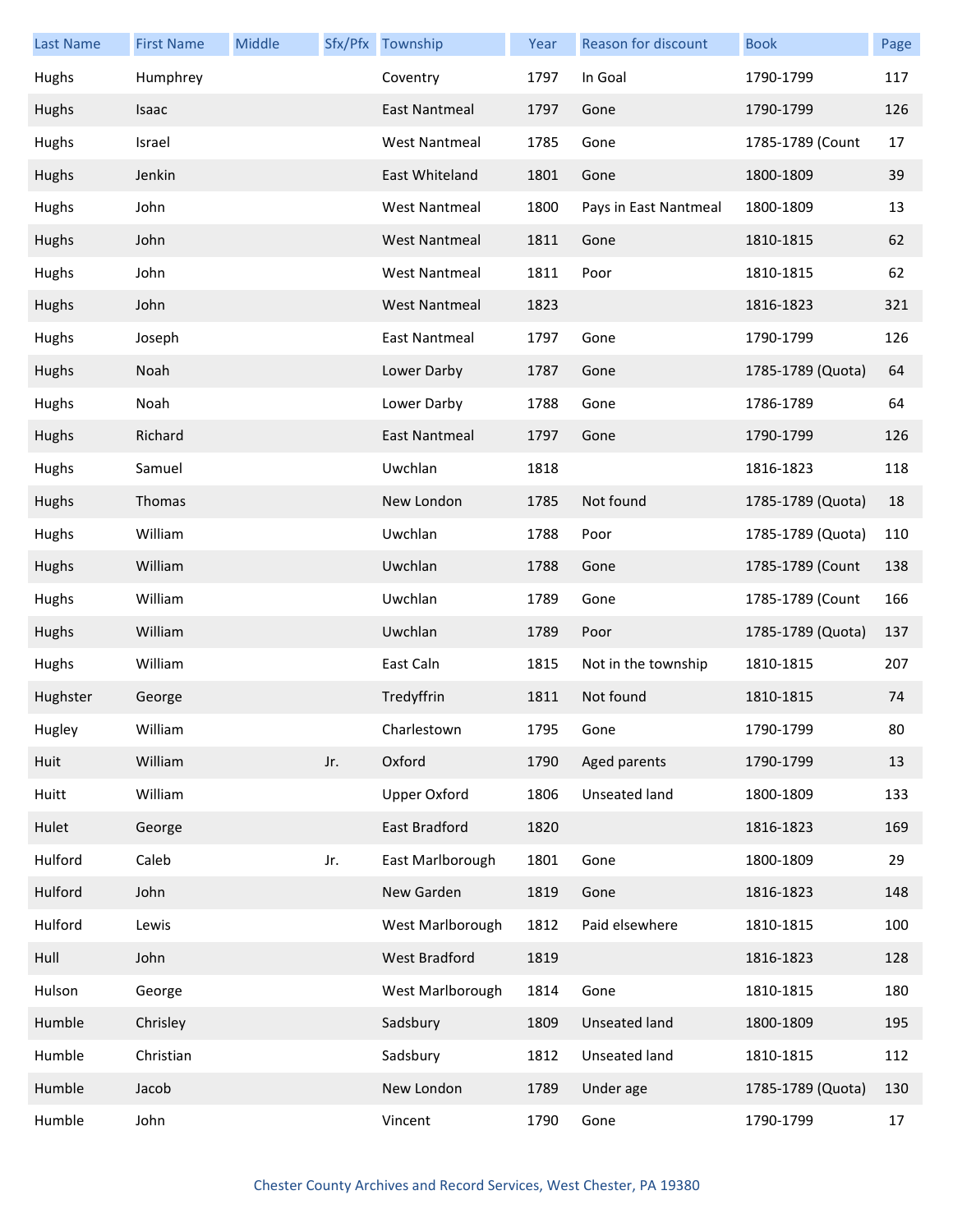| <b>Last Name</b> | <b>First Name</b> | Middle |     | Sfx/Pfx Township        | Year | <b>Reason for discount</b>                | <b>Book</b>       | Page |
|------------------|-------------------|--------|-----|-------------------------|------|-------------------------------------------|-------------------|------|
| Humel            | Joseph            |        |     | <b>West Nantmeal</b>    | 1812 | Gone                                      | 1810-1815         | 107  |
| Humes            | Jacob             |        |     | New London              | 1789 | Under age                                 | 1785-1789 (Count  | 158  |
| Humes            | Samuel            |        |     | Lower Oxford            | 1820 |                                           | 1816-1823         | 196  |
| <b>Humes</b>     | Samuel            |        |     | Lower Oxford            | 1821 |                                           | 1816-1823         | 237  |
| <b>Humes</b>     | Thomas            |        |     | East Nottingham         | 1790 | Gone                                      | 1790-1799         | 11   |
| Humes            | William           |        |     | New London              | 1786 | Gone to Maryland                          | 1785-1789 (Quota) | 46   |
| Humes            | William           |        |     | New London              | 1803 | Gone                                      | 1800-1809         | 70   |
| <b>Humes</b>     | William           |        |     | New London              | 1807 | Dead                                      | 1800-1809         | 150  |
| Hummel           | Joseph            |        |     | Honey Brook             | 1812 | Not found                                 | 1810-1815         | 94   |
| Hummell          | Joseph            |        |     | Honey Brook             | 1811 | Paid elsewhere                            | 1810-1815         | 54   |
| Humphrey         | Charles           |        |     | Haverford               | 1785 | Overrated                                 | 1785-1789 (Count  | 11   |
| Humphrey         | David             |        |     | Haverford               | 1789 | Gone                                      | 1785-1789 (Count  | 151  |
| Humphrey         | David             |        |     | Haverford               | 1789 | Gone                                      | 1785-1789 (Quota) | 123  |
| Humphrey         | Doctor            |        |     | Brandywine              | 1798 | Gone                                      | 1790-1799         | 134  |
| Humphrey         | John              |        |     | <b>East Fallowfield</b> | 1808 | Minor                                     | 1800-1809         | 164  |
| Humphrey         | John              |        |     | Sadsbury                | 1809 | Unseated land                             | 1800-1809         | 195  |
| Humphrey         | John              | G.     |     | Honey Brook             | 1810 | Gone                                      | 1810-1815         | 13   |
| Humphrey         | John              | G.     |     | <b>West Nantmeal</b>    | 1817 |                                           | 1816-1823         | 67   |
| Humphrey         | Richard           |        |     | Honey Brook             | 1814 | Gone                                      | 1810-1815         | 174  |
| Humphreys        | David             |        |     | New London              | 1805 | Gone                                      | 1800-1809         | 110  |
| Humphreys        | Joshua            |        |     | Lower Darby             | 1786 | Overflowing of the tide 1785-1789 (Quota) |                   | 36   |
| Humphry          | John              |        |     | West Fallowfield        | 1821 |                                           | 1816-1823         | 220  |
| Humphry          | W.                |        |     | East Fallowfield        | 1814 | No Dog                                    | 1810-1815         | 171  |
| Hunberger        | John              |        |     | Coventry                | 1820 |                                           | 1816-1823         | 174  |
| Hung             | John              |        |     | Vincent                 | 1786 | Gone                                      | 1785-1789 (Count  | 81   |
| Hung             | John              |        |     | Vincent                 | 1788 | Gone                                      | 1786-1789         | 53   |
| Hunsicker        | Michael           |        |     | Vincent                 | 1822 |                                           | 1816-1823         | 288  |
| Hunt             | George            |        |     | Honey Brook             | 1792 | Mistake                                   | 1790-1799         | 45   |
| Hunt             | Joseph            |        |     | Goshen                  | 1786 | Gone                                      | 1785-1789 (Count  | 38   |
| Hunt             | Joseph            |        |     | Goshen                  | 1786 | Gone                                      | 1786-1789         | 10   |
| Hunt             | Joseph            |        | Jr. | Goshen                  | 1786 | Gone                                      | 1785-1789 (Quota) | 38   |
| Hunt             | Joseph            |        |     | East Caln               | 1814 | No Dog                                    | 1810-1815         | 166  |
| Hunt             | Joseph            |        |     | East Fallowfield        | 1821 |                                           | 1816-1823         | 219  |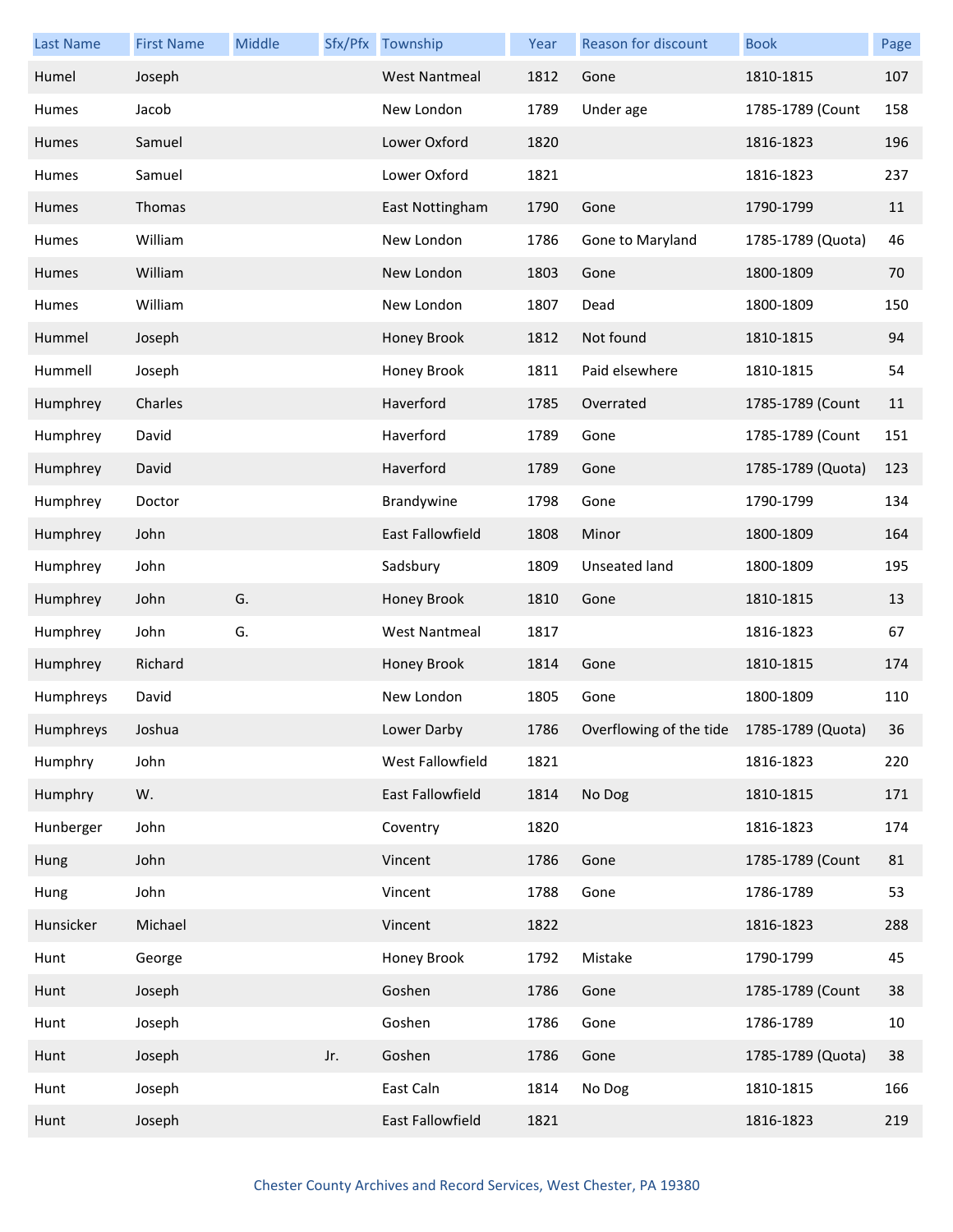| <b>Last Name</b> | <b>First Name</b> | Middle | Sfx/Pfx Township    | Year | <b>Reason for discount</b> | <b>Book</b>       | Page |
|------------------|-------------------|--------|---------------------|------|----------------------------|-------------------|------|
| Hunt             | Major             |        | East Marlborough    | 1795 | Under age                  | 1790-1799         | 84   |
| Hunt             | Roger             |        | West Fallowfield    | 1791 | Gone                       | 1790-1799         | 25   |
| Hunt             | Roger             |        | West Fallowfield    | 1792 | Dead                       | 1790-1799         | 44   |
| Hunt             | William           |        | Goshen              | 1792 | Gone                       | 1790-1799         | 44   |
| Hunter           | Abraham           |        | West Caln           | 1811 | Gone                       | 1810-1815         | 47   |
| Hunter           | Abraham           |        | West Caln           | 1811 | Gone                       | 1810-1815         | 47   |
| Hunter           | Abram             |        | Sadsbury            | 1808 | Gone                       | 1800-1809         | 175  |
| Hunter           | Adam              |        | East Marlborough    | 1798 | Gone                       | 1790-1799         | 141  |
| Hunter           | David             |        | Honey Brook         | 1810 | One Dog                    | 1810-1815         | 13   |
| Hunter           | David             |        | East Bradford       | 1815 | Gone                       | 1810-1815         | 204  |
| Hunter           | George            |        | Newtown             | 1789 | Overrated                  | 1785-1789 (Count  | 156  |
| Hunter           | George            |        | Honey Brook         | 1791 | Under age                  | 1790-1799         | 26   |
| Hunter           | George            |        | East Nantmeal       | 1801 | Gone                       | 1800-1809         | 32   |
| Hunter           | George            |        | Willistown          | 1821 |                            | 1816-1823         | 247  |
| Hunter           | Hiram             |        | East Nantmeal       | 1810 | No Dog                     | 1810-1815         | 25   |
| Hunter           | Hiram             |        | Pikeland            | 1810 | No Dog                     | 1810-1815         | 30   |
| Hunter           | Hiram             |        | East Nantmeal       | 1819 |                            | 1816-1823         | 151  |
| Hunter           | Hugh              |        | Sadsbury            | 1821 |                            | 1816-1823         | 242  |
| Hunter           | Hugh              |        | Sadsbury            | 1822 |                            | 1816-1823         | 284  |
| Hunter           | Isaac             |        | <b>Upper Oxford</b> | 1805 | Gone                       | 1800-1809         | 113  |
| Hunter           | Isaac             |        | Sadsbury            | 1811 | Gone                       | 1810-1815         | 72   |
| Hunter           | Isaac             |        | Sadsbury            | 1811 | Gone                       | 1810-1815         | 72   |
| Hunter           | James             |        | Kennett             | 1822 |                            | 1816-1823         | 266  |
| Hunter           | John              |        | Concord             | 1785 | Gone                       | 1785-1789 (Count  | 4    |
| Hunter           | John              |        | Birmingham          | 1788 | Gone                       | 1785-1789 (Quota) | 86   |
| Hunter           | John              |        | Birmingham          | 1788 | Gone                       | 1785-1789 (Count  | 114  |
| Hunter           | John              |        | Charlestown         | 1817 |                            | 1816-1823         | 48   |
| Hunter           | John              |        | Charlestown         | 1818 |                            | 1816-1823         | 90   |
| Hunter           | Joseph            |        | Tredyffrin          | 1816 |                            | 1816-1823         | 32   |
| Hunter           | Joshua            |        | East Marlborough    | 1815 | Taxed as freeman           | 1810-1815         | 220  |
| Hunter           | Joshua            |        | East Marlborough    | 1817 |                            | 1816-1823         | 59   |
| Hunter           | Joshua            |        | East Marlborough    | 1821 |                            | 1816-1823         | 228  |
| Hunter           | Matthew           |        | Goshen              | 1801 | Married                    | 1800-1809         | 26   |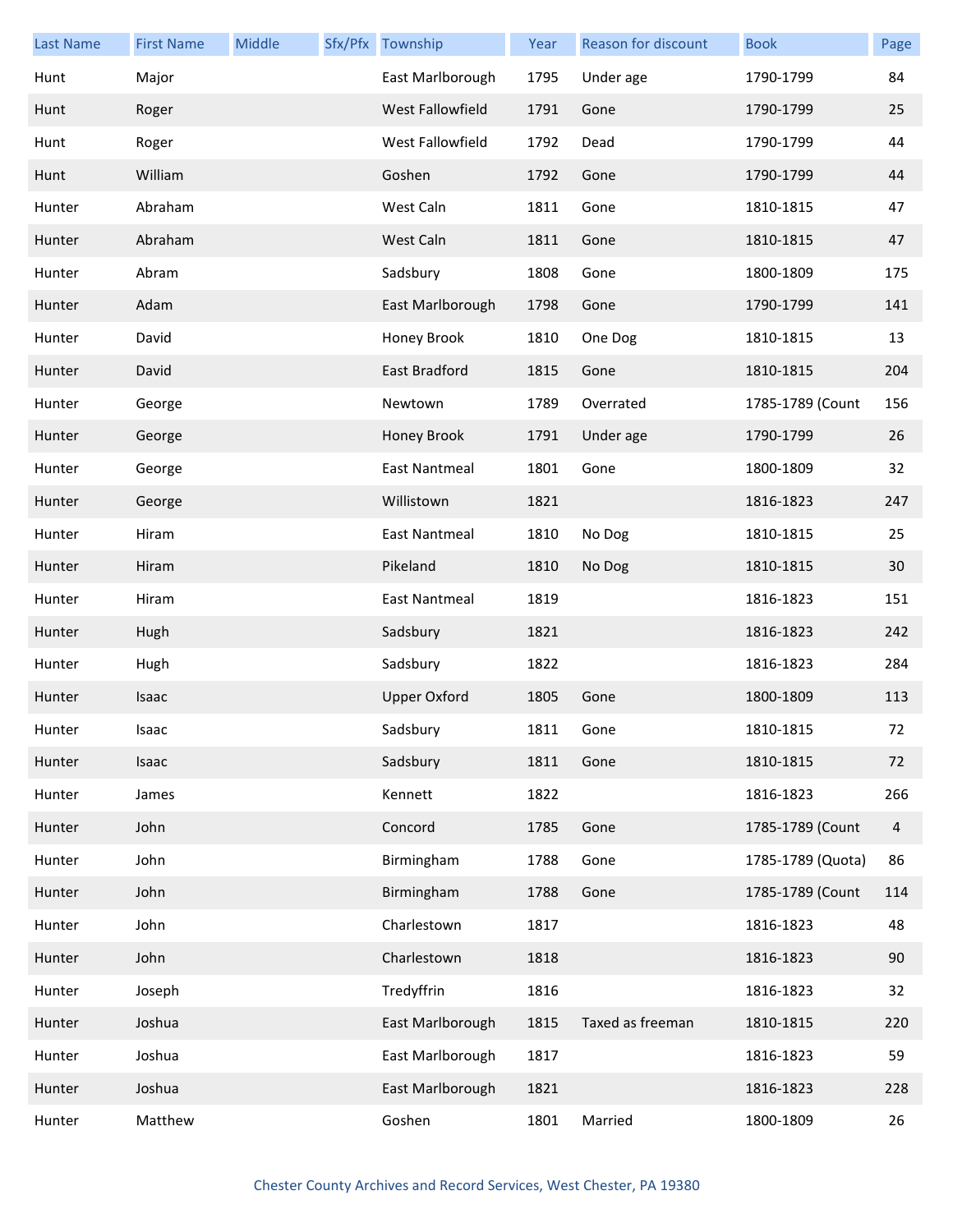| <b>Last Name</b> | <b>First Name</b> | Middle | Sfx/Pfx Township     | Year | Reason for discount | <b>Book</b>       | Page |
|------------------|-------------------|--------|----------------------|------|---------------------|-------------------|------|
| Hunter           | Nicholas          |        | East Nantmeal        | 1786 | Gone                | 1785-1789 (Quota) | 44   |
| Hunter           | Nicholas          |        | East Nantmeal        | 1786 | Gone                | 1785-1789 (Count  | 44   |
| Hunter           | Nicholas          |        | East Nantmeal        | 1786 | Gone                | 1785-1789 (Count  | 72   |
| Hunter           | Robert            |        | Honey Brook          | 1790 | Gone                | 1790-1799         | 6    |
| Hunter           | Samuel            |        | <b>Upper Oxford</b>  | 1805 | Gone                | 1800-1809         | 113  |
| Hunter           | Samuel            |        | West Caln            | 1810 | Not found           | 1810-1815         | 6    |
| Hunter           | William           |        | West Caln            | 1814 |                     | 1810-1815         | 167  |
| Huntsman         | James             |        | Easttown             | 1817 |                     | 1816-1823         | 50   |
| Hupple           | John              |        | Vincent              | 1786 | Gone                | 1786-1789         | 25   |
| Hupple           | John              |        | Vincent              | 1786 | Gone                | 1785-1789 (Count  | 53   |
| Hurford          | Aaron             |        | West Fallowfield     | 1818 |                     | 1816-1823         | 94   |
| Hurford          | Aaron             |        | Brandywine           | 1822 |                     | 1816-1823         | 255  |
| Hurford          | Caleb             |        | East Marlborough     | 1800 | Overrated           | 1800-1809         | 9    |
| Hurford          | Eli               |        | West Fallowfield     | 1816 |                     | 1816-1823         | 11   |
| Hurford          | Eli               |        | West Fallowfield     | 1819 |                     | 1816-1823         | 136  |
| Hurford          | James             |        | New London           | 1802 | Gone                | 1800-1809         | 50   |
| Hurford          | Joseph            |        | New Garden           | 1785 | Error               | 1785-1789 (Count  | 15   |
| Hurford          | Lewis             |        | West Marlborough     | 1807 | Paid elsewhere      | 1800-1809         | 149  |
| Hurford          | Lewis             |        | East Caln            | 1822 |                     | 1816-1823         | 256  |
| Hurford          | Maris             |        | West Fallowfield     | 1816 |                     | 1816-1823         | 11   |
| Hurford          | Maris             |        | West Fallowfield     | 1819 |                     | 1816-1823         | 136  |
| Hurford          | Nicholas          |        | New Garden           | 1788 | Overrated           | 1785-1789 (Count  | 127  |
| Hurford          | Nicholas          |        | New Garden           | 1788 | Overrated           | 1785-1789 (Quota) | 99   |
| Hurford          | Samuel            |        | New Garden           | 1785 | Gone                | 1785-1789 (Quota) | 15   |
| Hurley           | Stephen           |        | East Caln            | 1789 | Poor                | 1785-1789 (Quota) | 117  |
| Hurley           | Stephen           |        | East Caln            | 1789 | Poor                | 1785-1789 (Count  | 145  |
| Hurpt            | John              |        | West Caln            | 1814 |                     | 1810-1815         | 167  |
| Hursday          | John              |        | Tredyffrin           | 1820 |                     | 1816-1823         | 201  |
| Hurst            | Christian         |        | West Caln            | 1821 |                     | 1816-1823         | 215  |
| Hurst            | William           |        | Tredyffrin           | 1817 |                     | 1816-1823         | 74   |
| Hurt             | <b>Barnard</b>    |        | <b>West Nantmeal</b> | 1821 |                     | 1816-1823         | 236  |
| Husband          | John              |        | Tredyffrin           | 1819 |                     | 1816-1823         | 158  |
| Husly            | William           |        | West Nottingham      | 1811 | Gone                | 1810-1815         | 67   |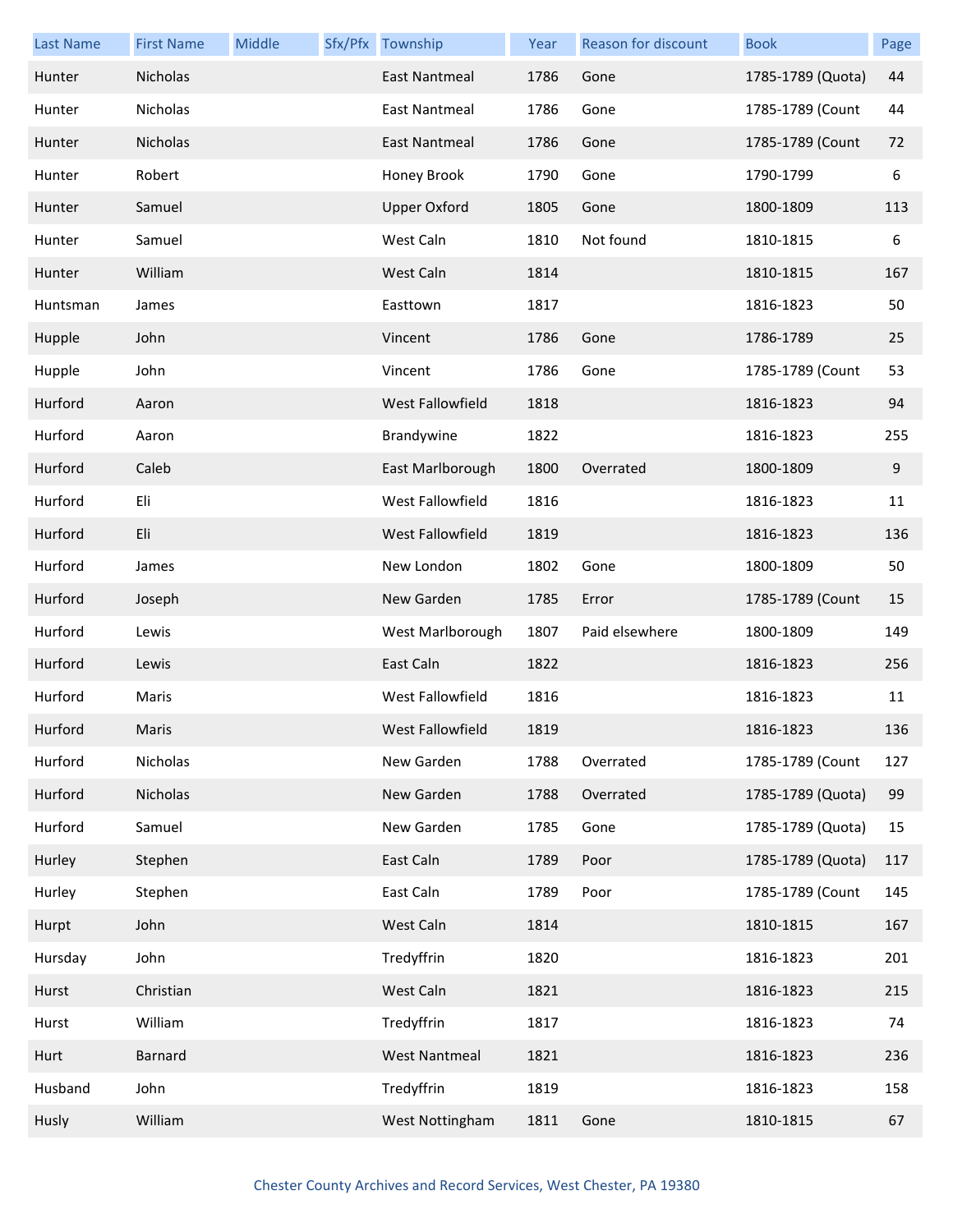| <b>Last Name</b> | <b>First Name</b> | Middle |     | Sfx/Pfx Township        | Year | Reason for discount  | <b>Book</b>       | Page |
|------------------|-------------------|--------|-----|-------------------------|------|----------------------|-------------------|------|
| Huss             | (Widow)           |        |     | West Nottingham         | 1813 | Gone                 | 1810-1815         | 145  |
| <b>Huss</b>      | David             |        |     | West Nottingham         | 1788 | Under age            | 1785-1789 (Count  | 131  |
| Huss             | David             |        |     | West Nottingham         | 1789 | Gone                 | 1785-1789 (Count  | 159  |
| <b>Huss</b>      | David             |        |     | West Nottingham         | 1789 | Gone                 | 1785-1789 (Quota) | 131  |
| Huss             | Davis             |        |     | West Nottingham         | 1788 | Under age            | 1785-1789 (Quota) | 103  |
| <b>Huss</b>      | John              |        |     | West Nottingham         | 1791 | Charged to land      | 1790-1799         | 31   |
| Huss             | John              |        |     | West Nottingham         | 1792 | Poor                 | 1790-1799         | 50   |
| <b>Huss</b>      | John              |        |     | East Nottingham         | 1796 | Gone                 | 1790-1799         | 105  |
| Huss             | John              |        |     | West Nottingham         | 1817 |                      | 1816-1823         | 65   |
| <b>Huss</b>      | John              |        |     | West Nottingham         | 1817 | <b>Unseated land</b> | 1816-1823         | 65   |
| Huss             | John              |        |     | West Nottingham         | 1818 | Unseated land        | 1816-1823         | 108  |
| <b>Huss</b>      | John              |        |     | West Nottingham         | 1821 |                      | 1816-1823         | 234  |
| Husser           | Charles           |        |     | Charlestown             | 1815 |                      | 1810-1815         | 209  |
| Huston           | Caleb             |        |     | East Fallowfield        | 1805 | Gone                 | 1800-1809         | 104  |
| Huston           | George            |        |     | <b>East Nantmeal</b>    | 1807 | Poor                 | 1800-1809         | 152  |
| Huston           | George            |        |     | East Marlborough        | 1814 | Not found            | 1810-1815         | 179  |
| Huston           | Hugh              |        | Jr. | <b>East Nantmeal</b>    | 1814 |                      | 1810-1815         | 186  |
| Huston           | Hugh              |        |     | <b>East Nantmeal</b>    | 1817 |                      | 1816-1823         | 66   |
| Huston           | James             |        |     | <b>Upper Chichester</b> | 1785 | Dead                 | 1785-1789 (Quota) | 5    |
| Huston           | James             |        |     | Pennsbury               | 1798 | Gone                 | 1790-1799         | 147  |
| Huston           | James             |        |     | East Marlborough        | 1819 |                      | 1816-1823         | 144  |
| Huston           | John              |        |     | Sadsbury                | 1802 | Poor                 | 1800-1809         | 55   |
| Huston           | John              |        |     | Sadsbury                | 1803 | Gone                 | 1800-1809         | 75   |
| Huston           | Robert            |        |     | Coventry                | 1787 | Gone                 | 1785-1789 (Quota) | 60   |
| Huston           | Robert            |        |     | Goshen                  | 1787 | Paid in Philadelphia | 1785-1789 (Quota) | 66   |
| Huston           | Robert            |        |     | Coventry                | 1787 | Gone                 | 1785-1789 (Count  | 88   |
| Huston           | Robert            |        |     | Coventry                | 1788 | Gone                 | 1786-1789         | 60   |
| Huston           | Robert            |        |     | <b>East Nantmeal</b>    | 1811 | No Dog               | 1810-1815         | 61   |
| Huston           | Robert            |        |     | Charlestown             | 1811 | Gone                 | 1810-1815         | 48   |
| Huston           | Thomas            |        |     | Willistown              | 1801 | Gone                 | 1800-1809         | 38   |
| Huston           | William           |        |     | East Nottingham         | 1787 | Gone                 | 1785-1789 (Quota) | 74   |
| Huston           | William           |        |     | <b>Upper Chichester</b> | 1787 | Infirm               | 1785-1789 (Quota) | 61   |
| Huston           | William           |        |     | <b>Upper Chichester</b> | 1787 | Infirm               | 1785-1789 (Count  | 89   |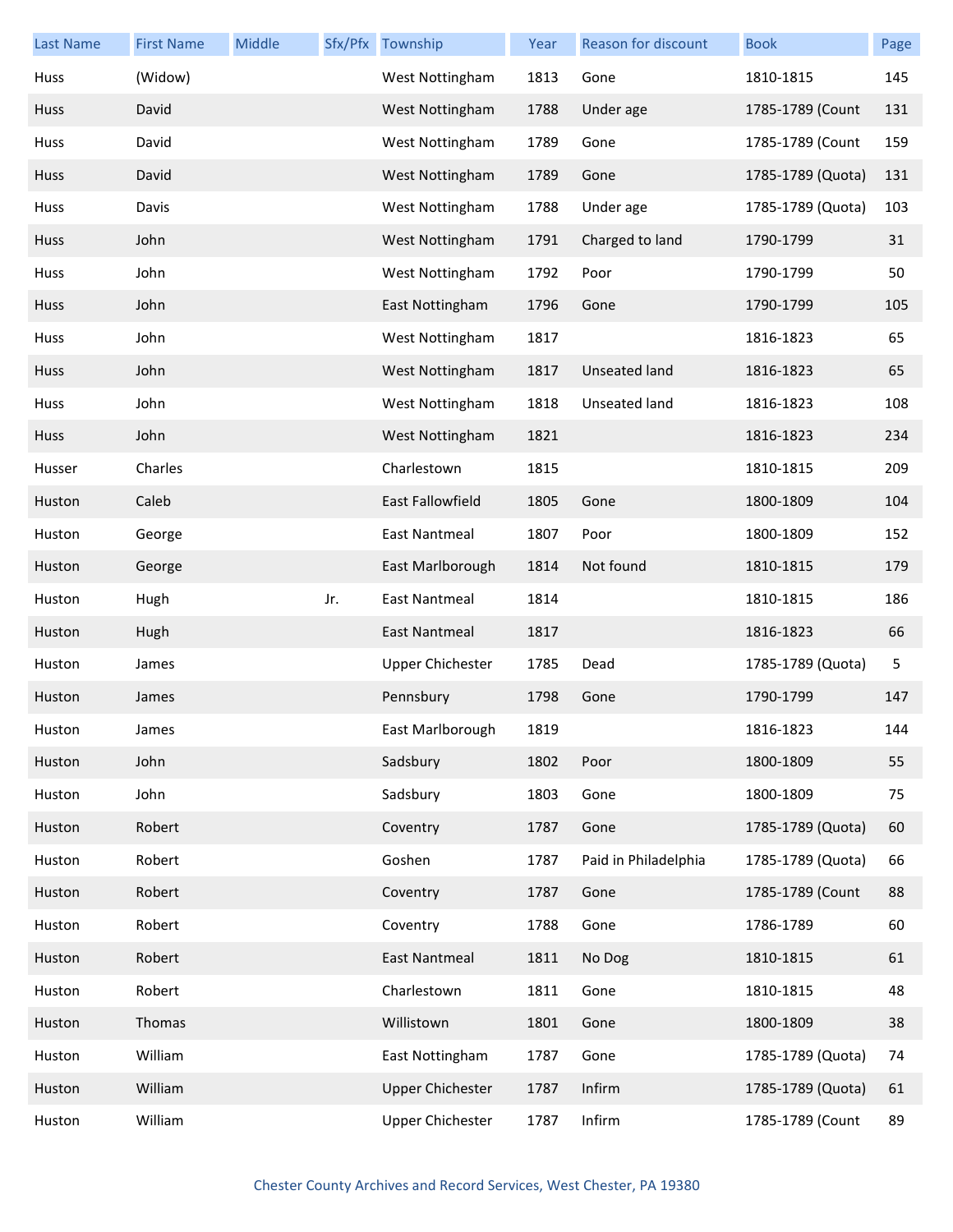| <b>Last Name</b> | <b>First Name</b> | Middle | Sfx/Pfx Township        | Year | Reason for discount | <b>Book</b>       | Page |
|------------------|-------------------|--------|-------------------------|------|---------------------|-------------------|------|
| Huston           | William           |        | <b>Upper Chichester</b> | 1788 | Infirm              | 1786-1789         | 61   |
| Huston           | William           |        | <b>West Nantmeal</b>    | 1806 | Poor                | 1800-1809         | 132  |
| Huston           | William           |        | Uwchlan                 | 1808 | Poor                | 1800-1809         | 176  |
| Huston           | William           |        | Uwchlan                 | 1811 | Gone                | 1810-1815         | 75   |
| Huston           | William           |        | Vincent                 | 1813 | Poor                | 1810-1815         | 156  |
| Huston           | William           |        | Vincent                 | 1814 | Dog Dead            | 1810-1815         | 196  |
| Huston           | William           |        | Vincent                 | 1814 | Poor                | 1810-1815         | 196  |
| Huston           | William           |        | Vincent                 | 1815 | No Dog              | 1810-1815         | 237  |
| Huston           | William           |        | Vincent                 | 1816 |                     | 1816-1823         | 35   |
| Hutcheson        | Francis           |        | Brandywine              | 1807 | Gone                | 1800-1809         | 141  |
| Hutcheson        | Francis           |        | West Bradford           | 1810 | Gone                | 1810-1815         | 3    |
| Hutcheson        | George            |        | <b>West Bradford</b>    | 1815 |                     | 1810-1815         | 205  |
| Hutcheson        | James             |        | <b>West Nantmeal</b>    | 1786 | Married             | 1785-1789 (Count  | 73   |
| Hutcheson        | James             |        | <b>West Nantmeal</b>    | 1787 | Married             | 1785-1789 (Count  | 101  |
| Hutcheson        | James             |        | <b>West Nantmeal</b>    | 1787 | Married             | 1785-1789 (Quota) | 73   |
| Hutcheson        | James             |        | East Marlborough        | 1792 | Gone                | 1790-1799         | 47   |
| Hutcheson        | James             |        | <b>West Nantmeal</b>    | 1805 | Poor                | 1800-1809         | 112  |
| Hutcheson        | James             |        | <b>West Nantmeal</b>    | 1808 | Gone                | 1800-1809         | 172  |
| Hutcheson        | Robert            |        | East Marlborough        | 1792 | Gone                | 1790-1799         | 47   |
| Hutcheson        | Thomas            |        | Pennsbury               | 1810 |                     | 1810-1815         | 29   |
| Hutchinson       | David             |        | New London              | 1800 | Old                 | 1800-1809         | 11   |
| Hutchinson       | Doctor            |        | East Marlborough        | 1785 | Charged to land     | 1785-1789 (Count  | 14   |
| Hutchinson       | Ebenezer          |        | Pikeland                | 1819 |                     | 1816-1823         | 155  |
| Hutchinson       | James             |        | <b>West Nantmeal</b>    | 1785 | Gone                | 1785-1789 (Quota) | 17   |
| Hutchinson       | James             |        | <b>West Nantmeal</b>    | 1786 | Ran away            | 1785-1789 (Count  | 45   |
| Hutchinson       | James             |        | <b>West Nantmeal</b>    | 1787 | Ran away            | 1786-1789         | 17   |
| Hutchinson       | John              |        | Lower Darby             | 1787 | Gone                | 1785-1789 (Count  | 92   |
| Hutchinson       | John              |        | Lower Darby             | 1787 | Gone                | 1785-1789 (Quota) | 64   |
| Hutchinson       | John              |        | Lower Darby             | 1788 | Gone                | 1786-1789         | 64   |
| Hutchinson       | John              |        | East Fallowfield        | 1795 | Gone                | 1790-1799         | 81   |
| Hutchinson       | John              |        | East Caln               | 1818 |                     | 1816-1823         | 88   |
| Hutchinson       | John              |        | Willistown              | 1822 |                     | 1816-1823         | 289  |
| Hutchinson       | John              |        | East Caln               | 1823 |                     | 1816-1823         | 299  |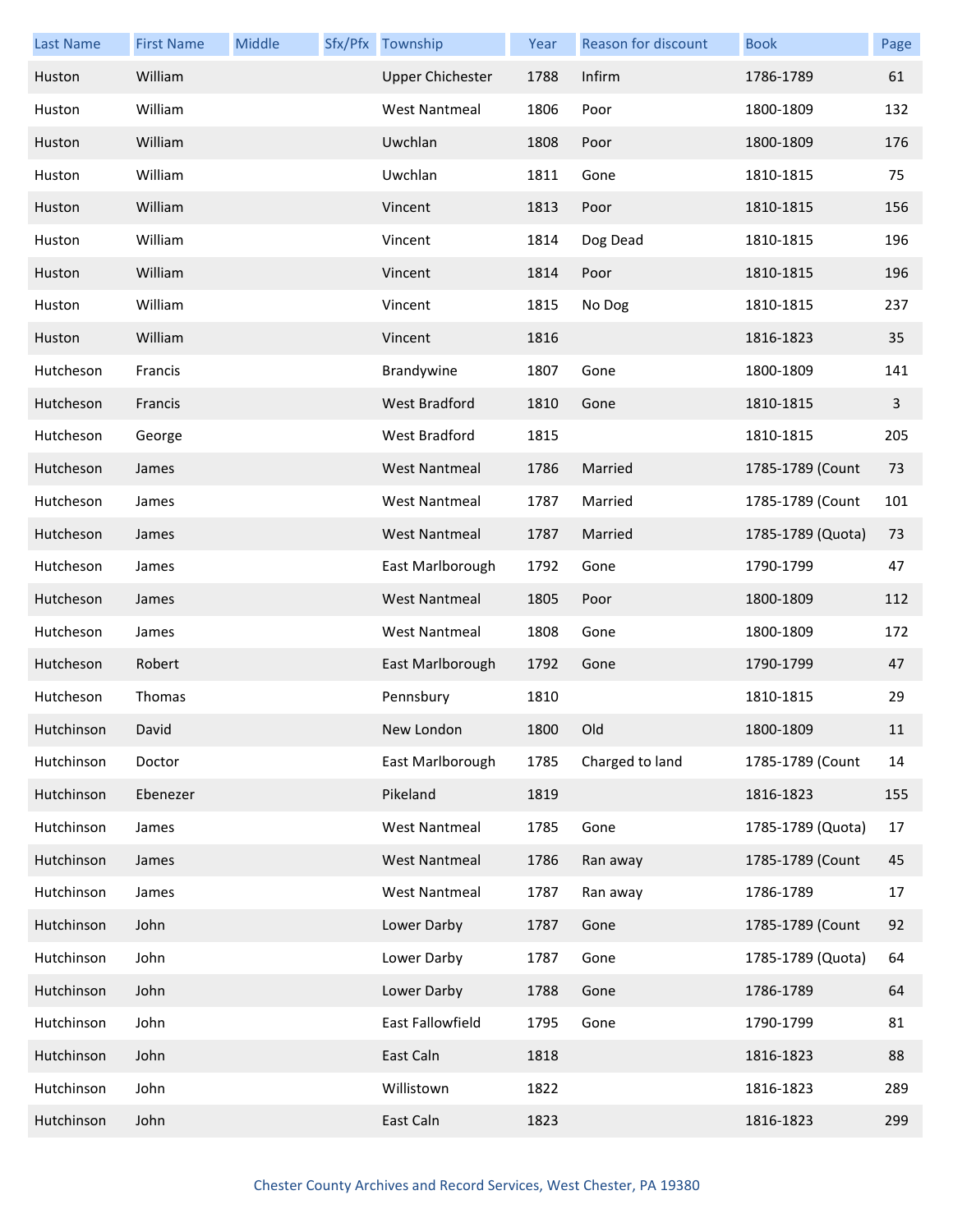| <b>Last Name</b> | <b>First Name</b> | Middle | Sfx/Pfx Township        | Year | Reason for discount | <b>Book</b>       | Page           |
|------------------|-------------------|--------|-------------------------|------|---------------------|-------------------|----------------|
| Hutchinson       | Randal            |        | East Fallowfield        | 1793 | Gone                | 1790-1799         | 62             |
| Hutchinson       | Randal            |        | West Marlborough        | 1797 | Gone                | 1790-1799         | 123            |
| Hutchinson       | Samuel            |        | East Nottingham         | 1804 | Poor                | 1800-1809         | 91             |
| Hutchison        | James             |        | <b>West Nantmeal</b>    | 1786 | Gone                | 1785-1789 (Quota) | 45             |
| Hutchison        | James             |        | East Marlborough        | 1791 | Gone                | 1790-1799         | 28             |
| Hutchison        | John              |        | East Bradford           | 1802 | Gone                | 1800-1809         | 41             |
| Hutchison        | Robert            |        | East Marlborough        | 1791 | Gone                | 1790-1799         | 28             |
| Hutchison        | Robert            |        | Tredyffrin              | 1820 |                     | 1816-1823         | 201            |
| Hutson           | Elijah            |        | <b>West Nantmeal</b>    | 1785 | Gone                | 1785-1789 (Count  | 17             |
| Hutson           | Hugh              |        | Tredyffrin              | 1815 | Gone                | 1810-1815         | 235            |
| Hutson           | Reuben            |        | Brandywine              | 1798 | Poor & Sick         | 1790-1799         | 134            |
| Hutson           | Reuben            |        | Brandywine              | 1799 | Poor                | 1790-1799         | 154            |
| Hutson           | Reuben            |        | Brandywine              | 1806 | Gone                | 1800-1809         | 121            |
| Hutson           | Reuben            |        | Uwchlan                 | 1808 | Gone                | 1800-1809         | 176            |
| Hutson           | Robert            |        | Goshen                  | 1787 | Error               | 1786-1789         | 66             |
| Hutson           | Rueben            |        | Brandywine              | 1797 | Poor                | 1790-1799         | 115            |
| Hutson           | Rueben            |        | Brandywine              | 1800 | Poor                | 1800-1809         | 2              |
| Huttebough       | George            |        | Coventry                | 1795 | Poor                | 1790-1799         | 80             |
| Huttebough       | George            |        | Vincent                 | 1796 | Lives elsewhere     | 1790-1799         | 111            |
| Hutten           | George            |        | <b>West Fallowfield</b> | 1809 | Gone                | 1800-1809         | 185            |
| Hutton           | Benjamin          |        | New Garden              | 1816 |                     | 1816-1823         | 22             |
| Hutton           | Hiett             |        | East Nottingham         | 1789 | Charged to land     | 1785-1789 (Quota) | 131            |
| Hutton           | Isaac             |        | New Garden              | 1815 | One Dog             | 1810-1815         | 224            |
| Hutton           | Isaac             |        | New Garden              | 1816 |                     | 1816-1823         | 22             |
| Hutton           | Isaac             |        | New Garden              | 1823 | Error               | 1816-1823         | 317            |
| Hutton           | John              |        | Concord                 | 1786 | Gone                | 1786-1789         | $\overline{4}$ |
| Hutton           | John              |        | Concord                 | 1786 | Gone                | 1785-1789 (Quota) | 32             |
| Hutton           | John              |        | Concord                 | 1786 | Gone                | 1785-1789 (Count  | 32             |
| Hutton           | John              |        | East Nottingham         | 1800 | Gone                | 1800-1809         | 12             |
| Hutton           | Joseph            |        | East Nottingham         | 1785 | Poor                | 1785-1789 (Quota) | 18             |
| Hutton           | Joseph            |        | East Caln               | 1815 | Not in the township | 1810-1815         | 207            |
| Hutton           | Nehemiah          |        | New Garden              | 1803 | Poor                | 1800-1809         | 71             |
| Hutton           | Thomas            |        | New Garden              | 1786 | Dead                | 1785-1789 (Quota) | 43             |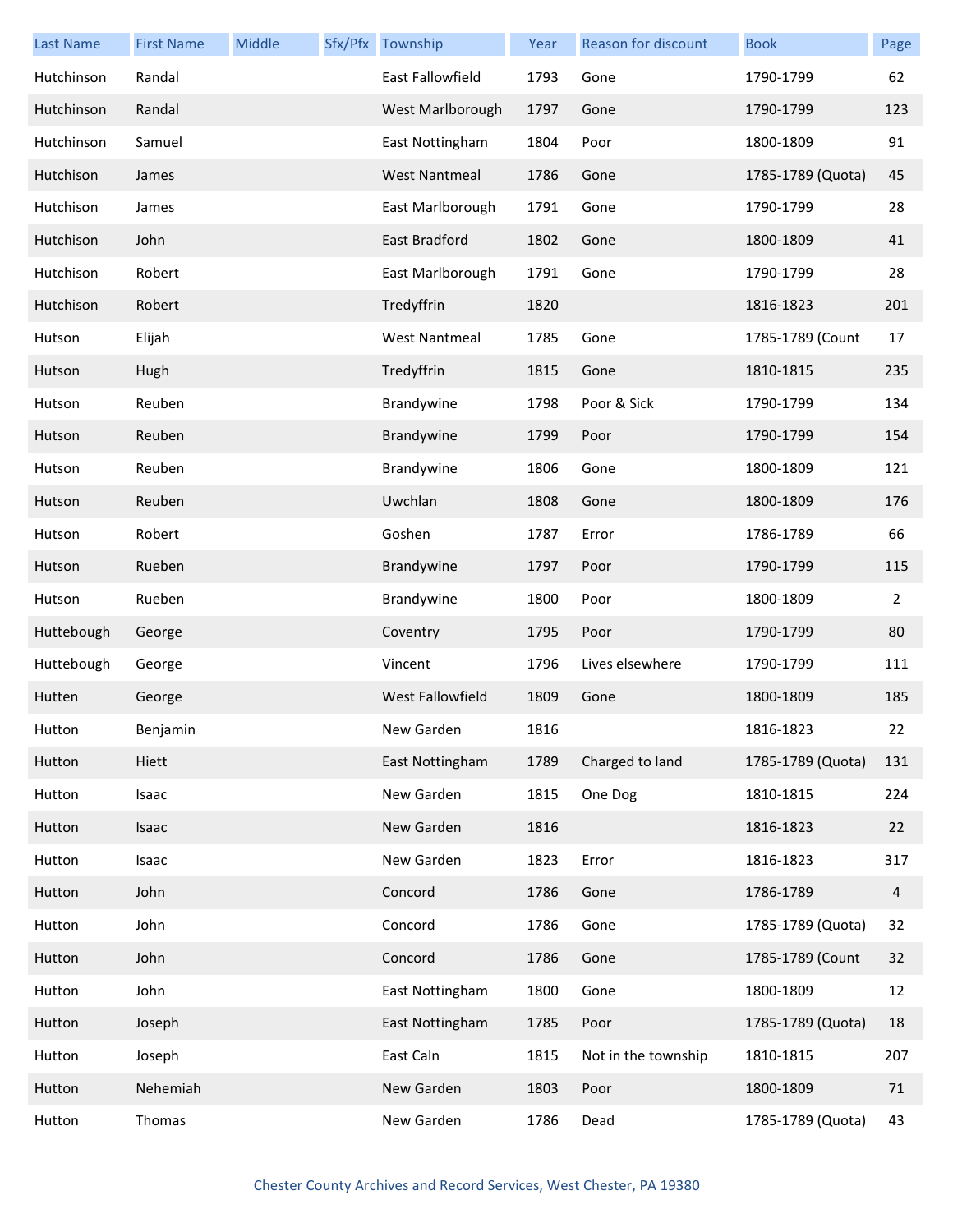| <b>Last Name</b> | <b>First Name</b> | Middle | Sfx/Pfx Township     | Year | Reason for discount | <b>Book</b>       | Page |
|------------------|-------------------|--------|----------------------|------|---------------------|-------------------|------|
| Hutton           | Thomas            |        | New Garden           | 1786 | Dead                | 1785-1789 (Count  | 43   |
| Hutton           | Thomas            |        | New Garden           | 1787 | Insane              | 1785-1789 (Count  | 99   |
| Hutton           | Thomas            |        | New Garden           | 1787 | Insane              | 1785-1789 (Quota) | 71   |
| Hutton           | Thomas            |        | New Garden           | 1788 | Dead                | 1786-1789         | 15   |
| Hutton           | Thomas            |        | New Garden           | 1788 | Poor & Insane       | 1785-1789 (Quota) | 99   |
| Hutton           | Thomas            |        | New Garden           | 1788 | Insane              | 1785-1789 (Count  | 127  |
| Hutton           | William           |        | New Garden           | 1790 | Married             | 1790-1799         | 11   |
| Huzzard          | Isaac             |        | Tredyffrin           | 1816 |                     | 1816-1823         | 32   |
| Huzzard          | John              |        | Tredyffrin           | 1816 |                     | 1816-1823         | 32   |
| Huzzard          | John              |        | East Nantmeal        | 1818 |                     | 1816-1823         | 109  |
| Huzzard          | Rudolph           |        | <b>East Nantmeal</b> | 1820 |                     | 1816-1823         | 193  |
| Huzzard          | Rudolph           |        | <b>East Nantmeal</b> | 1821 |                     | 1816-1823         | 235  |
| Huzzard          | Rudolph           |        | <b>East Nantmeal</b> | 1822 |                     | 1816-1823         | 277  |
| Huzzard          | Samuel            |        | Tredyffrin           | 1801 | Poor                | 1800-1809         | 36   |
| Huzzard          | Samuel            |        | Tredyffrin           | 1803 | Dead                | 1800-1809         | 76   |
| Huzzard          | Samuel            |        | Tredyffrin           | 1809 |                     | 1800-1809         | 196  |
| Hydendry         | John              |        | Kennett              | 1809 | Gone                | 1800-1809         | 186  |
| Hyles            | Joshua            |        | East Fallowfield     | 1815 | No Dog              | 1810-1815         | 212  |
| Hymes            | Frank             |        | Uwchlan              | 1820 |                     | 1816-1823         | 202  |
| Hyser            | Henry             |        | Goshen               | 1795 | Gone                | 1790-1799         | 81   |
| Hyson            | Henry             |        | Goshen               | 1795 | Poor                | 1790-1799         | 81   |
| Iddings          | James             |        | Lower Darby          | 1787 | Gone                | 1785-1789 (Count  | 92   |
| Iddings          | James             |        | Lower Darby          | 1787 | Gone                | 1785-1789 (Quota) | 64   |
| Iddings          | James             |        | Lower Darby          | 1787 | Chair useless       | 1785-1789 (Count  | 92   |
| Iddings          | James             |        | Lower Darby          | 1788 | Gone                | 1786-1789         | 64   |
| Iddings          | William           |        | Brandywine           | 1801 | Gone                | 1800-1809         | 22   |
| Iddings          | William           |        | Brandywine           | 1805 | Gone                | 1800-1809         | 101  |
| Idler            | William           |        | Uwchlan              | 1800 | Gone                | 1800-1809         | 17   |
| Iles             | Thomas            |        | East Caln            | 1788 | Gone                | 1786-1789         | 34   |
| Immold           | John              |        | Coventry             | 1797 | Gone                | 1790-1799         | 117  |
| Ingland          | Thomas            |        | West Bradford        | 1795 | Under age           | 1790-1799         | 78   |
| Ingle            | Elias             |        | Middletown           | 1786 | Poor                | 1785-1789 (Count  | 70   |
| Ingles           | Benjamin          |        | Radnor               | 1785 | Poor                | 1785-1789 (Count  | 22   |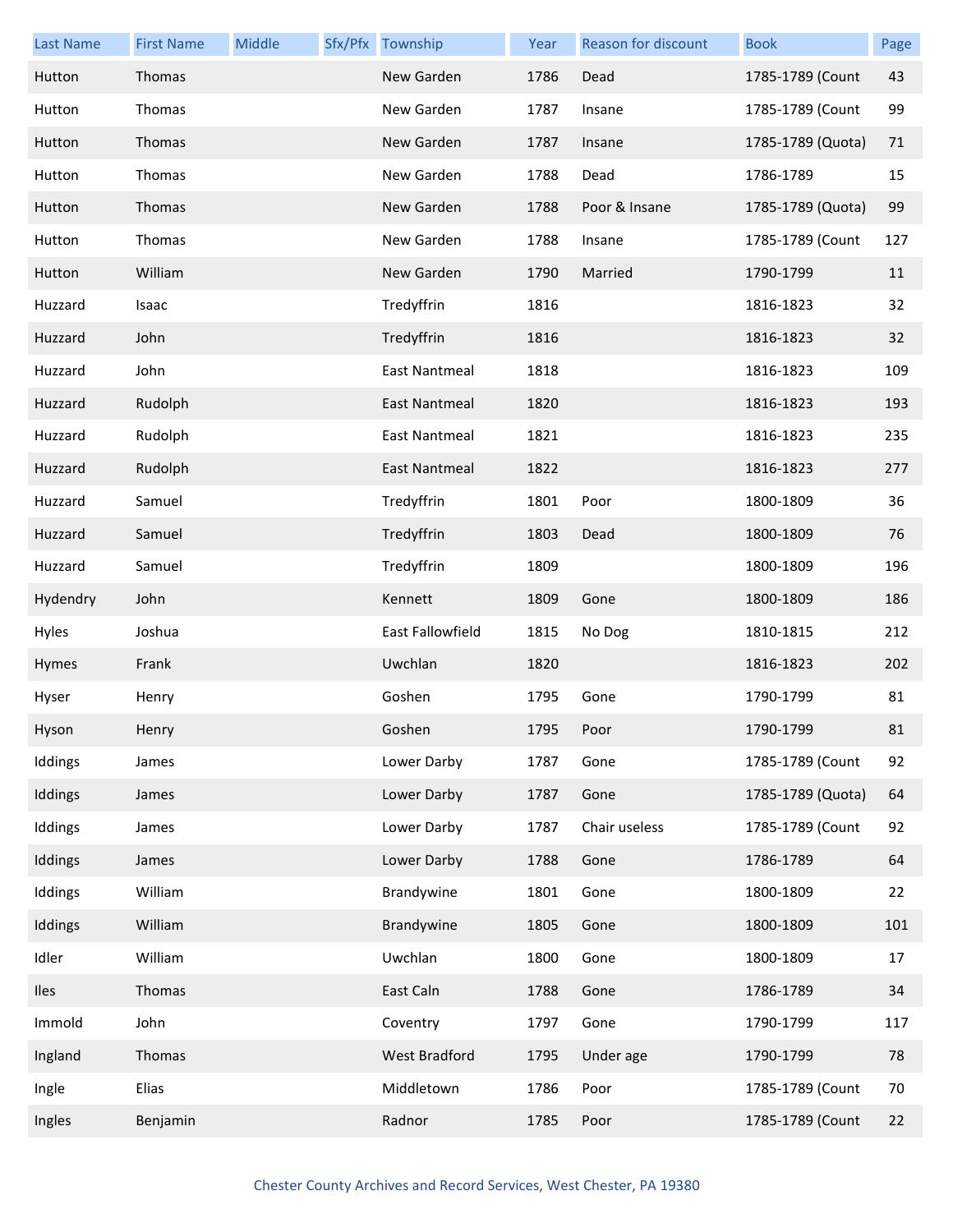| <b>Last Name</b> | <b>First Name</b> | Middle | Sfx/Pfx Township     | Year | Reason for discount   | <b>Book</b>       | Page           |
|------------------|-------------------|--------|----------------------|------|-----------------------|-------------------|----------------|
| Ingles           | Elias             |        | Middletown           | 1787 | Poor                  | 1786-1789         | 42             |
| Ingram           | Benjamin          |        | Middletown           | 1788 | Paid in Aston         | 1785-1789 (Count  | 126            |
| Ingram           | Benjamin          |        | Middletown           | 1788 | Paid in Aston         | 1785-1789 (Quota) | 98             |
| Ingram           | Benjamin          |        | East Bradford        | 1821 |                       | 1816-1823         | 211            |
| Ingram           | Benjamin          |        | East Bradford        | 1822 |                       | 1816-1823         | 253            |
| Ingram           | Elijah            |        | Westtown             | 1814 | Dead                  | 1810-1815         | 198            |
| Ingram           | James             |        | Uwchlan              | 1788 | Gone                  | 1785-1789 (Count  | 138            |
| Ingram           | James             |        | Uwchlan              | 1788 | Gone                  | 1785-1789 (Quota) | 110            |
| Ingram           | John              |        | Middletown           | 1785 | Poor                  | 1785-1789 (Quota) | 14             |
| Ingram           | John              |        | Middletown           | 1787 | Poor                  | 1785-1789 (Count  | 98             |
| Ingram           | John              |        | Middletown           | 1787 | Poor                  | 1785-1789 (Quota) | 70             |
| Ingram           | John              |        | Middletown           | 1789 | Poor                  | 1786-1789         | 70             |
| Ingram           | John              |        | East Caln            | 1790 | Gone                  | 1790-1799         | 2              |
| Ingram           | John              |        | <b>West Bradford</b> | 1799 | Twice taxed           | 1790-1799         | 154            |
| Ingram           | John              |        | West Bradford        | 1800 | Twice taxed           | 1800-1809         | 2              |
| Ingram           | John              |        | East Caln            | 1801 | Paid in West Bradford | 1800-1809         | 22             |
| Ingram           | John              |        | East Bradford        | 1806 | Poor                  | 1800-1809         | 120            |
| Ingram           | John              |        | East Bradford        | 1816 | No Dog                | 1816-1823         | $\overline{2}$ |
| Ingram           | John              |        | West Caln            | 1818 |                       | 1816-1823         | 89             |
| Ingram           | John              |        | East Bradford        | 1820 |                       | 1816-1823         | 169            |
| Ingram           | Joseph            |        | Middletown           | 1788 | Paid in Aston         | 1785-1789 (Count  | 126            |
| Ingram           | Joseph            |        | Aston                | 1788 | Gone                  | 1785-1789 (Quota) | 85             |
| Ingram           | Joseph            |        | Middletown           | 1788 | Paid in Aston         | 1785-1789 (Quota) | 98             |
| Ingram           | Joseph            |        | Aston                | 1789 | Gone                  | 1785-1789 (Count  | 141            |
| Ingram           | Joseph            |        | East Bradford        | 1797 | Paid in West Bradford | 1790-1799         | 114            |
| Ingram           | Joseph            |        | West Bradford        | 1799 | Poor                  | 1790-1799         | 154            |
| Ingram           | Joseph            |        | West Bradford        | 1800 | Poor                  | 1800-1809         | $\overline{2}$ |
| Ingram           | Joseph            |        | London Britain       | 1817 |                       | 1816-1823         | 58             |
| Ingram           | Latham            |        | East Bradford        | 1822 |                       | 1816-1823         | 253            |
| Ingram           | Peter             |        | East Bradford        | 1785 | Poor                  | 1785-1789 (Quota) | $\overline{2}$ |
| Ingram           | Peter             |        | East Bradford        | 1786 | Poor                  | 1785-1789 (Quota) | 30             |
| Ingram           | Peter             |        | <b>West Bradford</b> | 1790 | Poor                  | 1790-1799         | $\overline{2}$ |
| Ingram           | Robert            |        | West Whiteland       | 1786 | Moved away            | 1785-1789 (Quota) | 56             |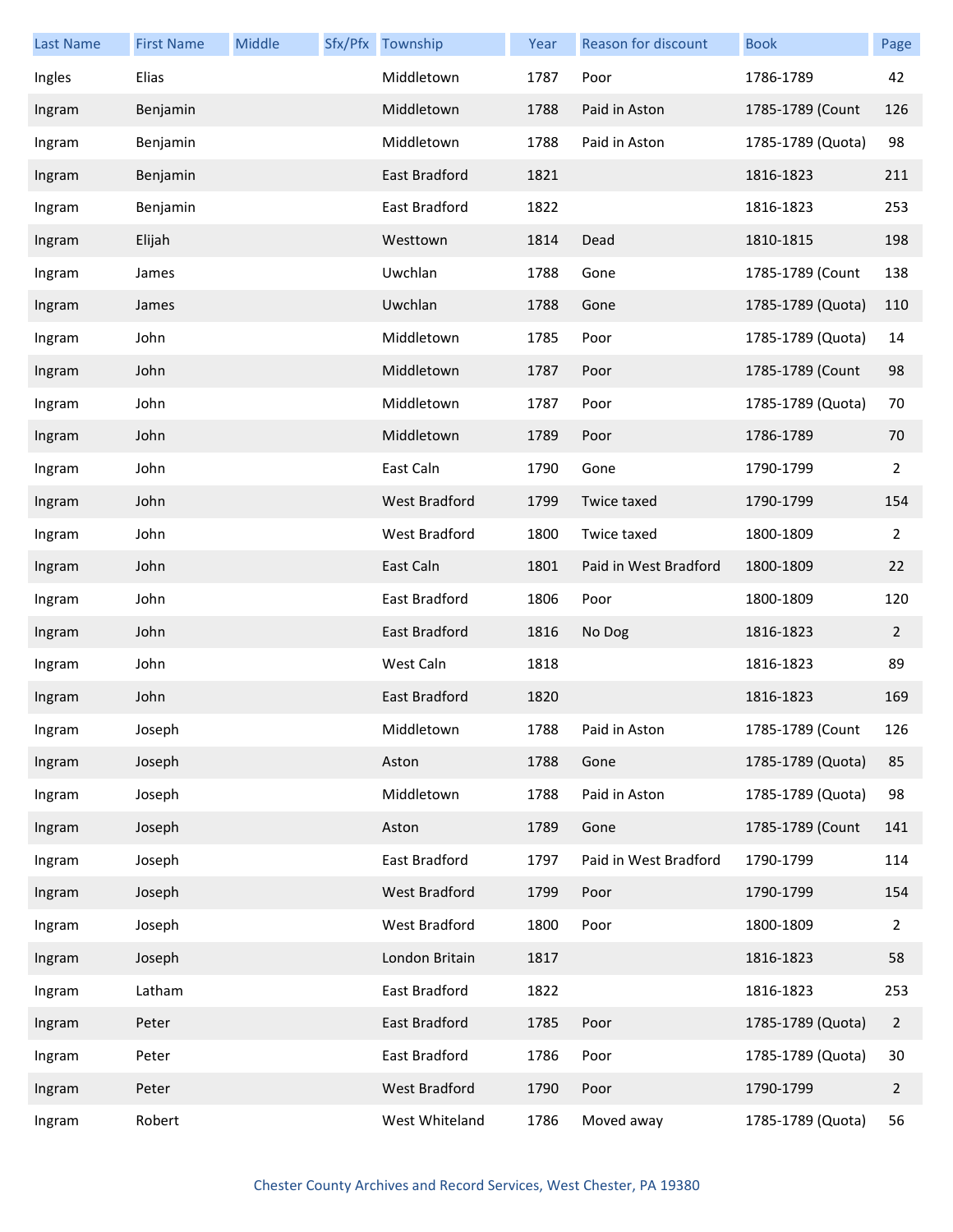| <b>Last Name</b> | <b>First Name</b> | Middle | Sfx/Pfx Township | Year | Reason for discount | <b>Book</b>       | Page           |
|------------------|-------------------|--------|------------------|------|---------------------|-------------------|----------------|
| Ingram           | Robert            |        | West Whiteland   | 1786 | Paid in Goshen      | 1785-1789 (Count  | 84             |
| Ingram           | Robert            |        | Goshen           | 1786 | Overrated           | 1785-1789 (Count  | 66             |
| Ingram           | Robert            |        | Goshen           | 1787 | Overrated           | 1786-1789         | 38             |
| Ingram           | Robert            |        | Goshen           | 1787 | Overrated           | 1786-1789         | 66             |
| Ingram           | Robert            |        | West Whiteland   | 1788 | Paid in Goshen      | 1786-1789         | 56             |
| Ingram           | Samuel            |        | East Caln        | 1786 | Gone                | 1785-1789 (Count  | 62             |
| Ingram           | Samuel            |        | East Caln        | 1788 | Gone                | 1786-1789         | 34             |
| Ingram           | Thomas            |        | Thornbury        | 1785 | Poor                | 1785-1789 (Count  | 24             |
| Ingram           | Thomas            |        | Westtown         | 1787 | Poor                | 1785-1789 (Count  | 111            |
| Ingram           | Thomas            |        | Westtown         | 1787 | Poor                | 1785-1789 (Quota) | 83             |
| Ingram           | Thomas            |        | Westtown         | 1788 | Poor                | 1786-1789         | 83             |
| Ingram           | Thomas            |        | East Bradford    | 1789 | Poor                | 1785-1789 (Quota) | 114            |
| Ingram           | Thomas            |        | East Bradford    | 1790 | Gone                | 1790-1799         | $\mathbf{1}$   |
| Ingram           | Thomas            |        | West Bradford    | 1820 |                     | 1816-1823         | 170            |
| Ingram           | Thomas            |        | East Bradford    | 1822 |                     | 1816-1823         | 253            |
| Ingram           | Thomas            |        | West Bradford    | 1823 |                     | 1816-1823         | 297            |
| Ingram           | William           |        | Middletown       | 1786 | Poor                | 1785-1789 (Quota) | 42             |
| Ingram           | William           |        | Middletown       | 1786 | Poor                | 1785-1789 (Count  | 42             |
| Ingram           | William           |        | Middletown       | 1787 | Gone                | 1785-1789 (Count  | 98             |
| Ingram           | William           |        | Middletown       | 1787 | Poor                | 1785-1789 (Quota) | 70             |
| Ingram           | William           |        | Middletown       | 1787 | Poor                | 1786-1789         | 14             |
| Ingram           | William           |        | Middletown       | 1789 | Poor                | 1786-1789         | 70             |
| Ingram           | William           |        | West Whiteland   | 1793 | Poor                | 1790-1799         | 76             |
| Ingram           | William           |        | West Bradford    | 1799 | Twice taxed         | 1790-1799         | 154            |
| Ingram           | William           |        | West Bradford    | 1800 | Twice taxed         | 1800-1809         | $\overline{2}$ |
| Ingram           | William           |        | Goshen           | 1806 | Gone                | 1800-1809         | 125            |
| Ingram           | William           |        | Goshen           | 1812 | Poor                | 1810-1815         | 93             |
| Ingram           | William           |        | Tredyffrin       | 1816 |                     | 1816-1823         | 32             |
| Ingram           | William           |        | Goshen           | 1817 |                     | 1816-1823         | 53             |
| Ingram           | William           |        | West Bradford    | 1823 |                     | 1816-1823         | 297            |
| Inker            | Edward            |        | Tredyffrin       | 1819 |                     | 1816-1823         | 158            |
| Innis            | John              |        | New London       | 1814 | Gone                | 1810-1815         | 182            |
| Ireland          | Amos              |        | Lower Chichester | 1788 | Gone                | 1785-1789 (Count  | 117            |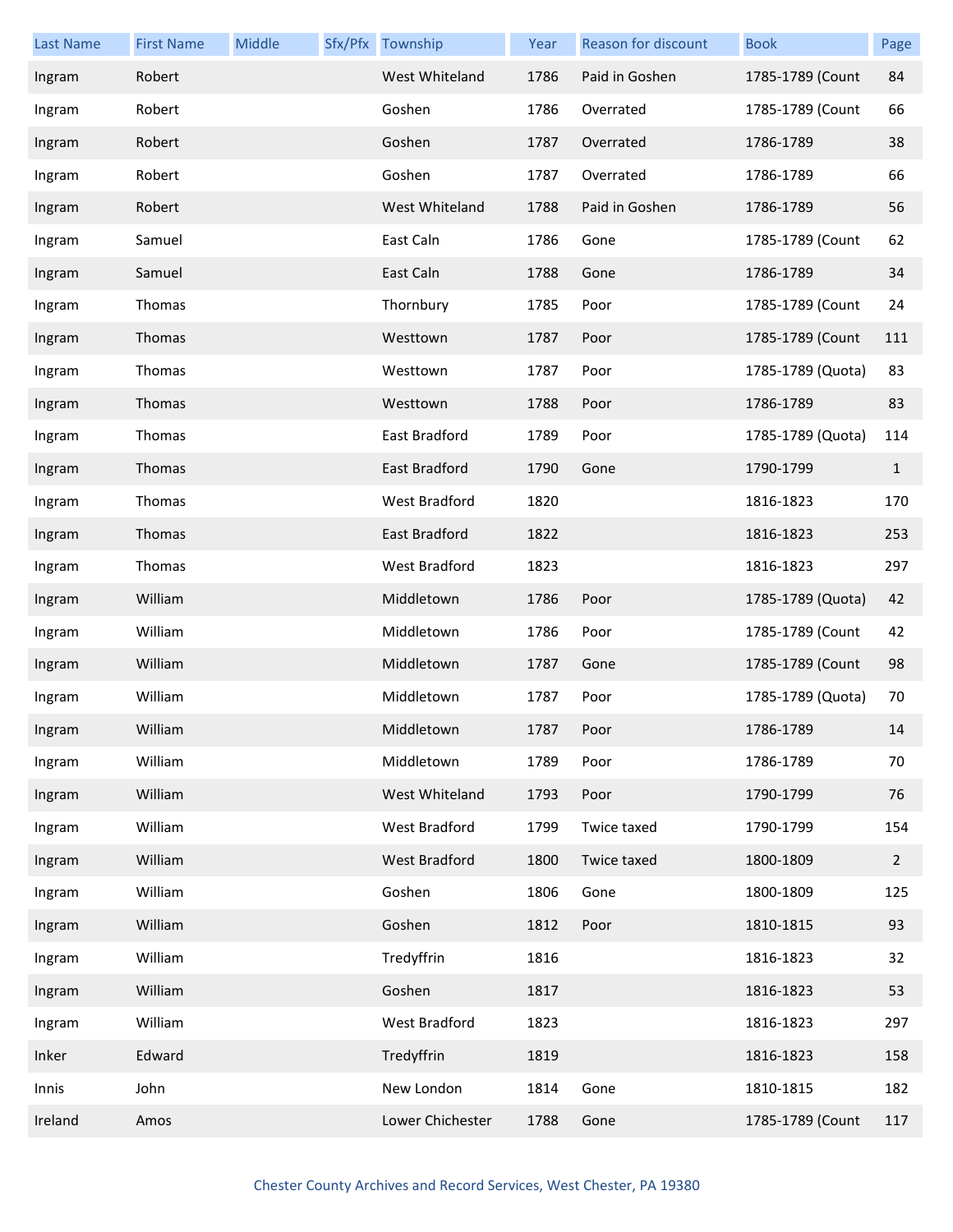| <b>Last Name</b> | <b>First Name</b> | Middle | Sfx/Pfx Township        | Year | <b>Reason for discount</b> | <b>Book</b>       | Page |
|------------------|-------------------|--------|-------------------------|------|----------------------------|-------------------|------|
| Ireland          | Amos              |        | Lower Chichester        | 1788 | Gone                       | 1785-1789 (Quota) | 89   |
| Ireland          | Amos              |        | Lower Chichester        | 1789 | Gone                       | 1785-1789 (Count  | 144  |
| Ireland          | Amos              |        | Lower Chichester        | 1789 | Poor                       | 1785-1789 (Quota) | 116  |
| Ireland          | Thomas            |        | New Garden              | 1804 | Gone                       | 1800-1809         | 91   |
| Ireson           | John              |        | East Nantmeal           | 1785 | Gone                       | 1785-1789 (Count  | 17   |
| Irey             | Anthony           |        | Uwchlan                 | 1823 |                            | 1816-1823         | 330  |
| Irey             | George            |        | <b>West Nantmeal</b>    | 1805 | Gone                       | 1800-1809         | 112  |
| Irey             | Jacob             |        | Uwchlan                 | 1819 |                            | 1816-1823         | 160  |
| Irey             | Peter             |        | <b>West Nantmeal</b>    | 1816 |                            | 1816-1823         | 26   |
| Irey             | Peter             |        | <b>West Nantmeal</b>    | 1820 |                            | 1816-1823         | 194  |
| Irey             | Peter             |        | <b>West Nantmeal</b>    | 1821 |                            | 1816-1823         | 236  |
| Irie             | Peter             |        | <b>West Nantmeal</b>    | 1814 | Gone                       | 1810-1815         | 187  |
| Irwin            | Alexander         |        | East Nottingham         | 1786 | Gone                       | 1785-1789 (Quota) | 46   |
| Irwin            | Alexander         |        | Goshen                  | 1817 |                            | 1816-1823         | 53   |
| Irwin            | Alexander         |        | East Bradford           | 1819 |                            | 1816-1823         | 127  |
| Irwin            | Alexander         |        | Coventry                | 1823 |                            | 1816-1823         | 302  |
| Irwin            | Andrew            |        | New London              | 1788 | Not found                  | 1785-1789 (Quota) | 102  |
| Irwin            | Andrew            |        | New London              | 1788 | Not found                  | 1785-1789 (Count  | 130  |
| Irwin            | Andrew            |        | East Bradford           | 1818 |                            | 1816-1823         | 85   |
| Irwin            | Benjamin          |        | <b>West Fallowfield</b> | 1801 | Gone                       | 1800-1809         | 25   |
| Irwin            | Benjamin          |        | West Fallowfield        | 1807 | Gone                       | 1800-1809         | 145  |
| Irwin            | Benjamin          |        | West Fallowfield        | 1819 |                            | 1816-1823         | 136  |
| Irwin            | Benjamin          |        | West Fallowfield        | 1823 |                            | 1816-1823         | 305  |
| Irwin            | David             |        | East Nottingham         | 1791 | Poor                       | 1790-1799         | 31   |
| Irwin            | David             |        | Charlestown             | 1796 | Gone                       | 1790-1799         | 97   |
| Irwin            | David             |        | East Nottingham         | 1820 |                            | 1816-1823         | 191  |
| Irwin            | David             |        | East Nottingham         | 1821 |                            | 1816-1823         | 233  |
| Irwin            | Doctor            |        | Goshen                  | 1791 | Gone                       | 1790-1799         | 25   |
| Irwin            | Francis           |        | East Nottingham         | 1785 |                            | 1785-1789 (Count  | 18   |
| Irwin            | George            |        | East Caln               | 1787 | Paid in Fallowfield        | 1785-1789 (Count  | 90   |
| Irwin            | George            |        | East Caln               | 1787 | Paid in Fallowfield        | 1785-1789 (Quota) | 62   |
| Irwin            | George            |        | West Caln               | 1795 | Gone                       | 1790-1799         | 79   |
| Irwin            | George            |        | West Caln               | 1814 | Unseated land              | 1810-1815         | 167  |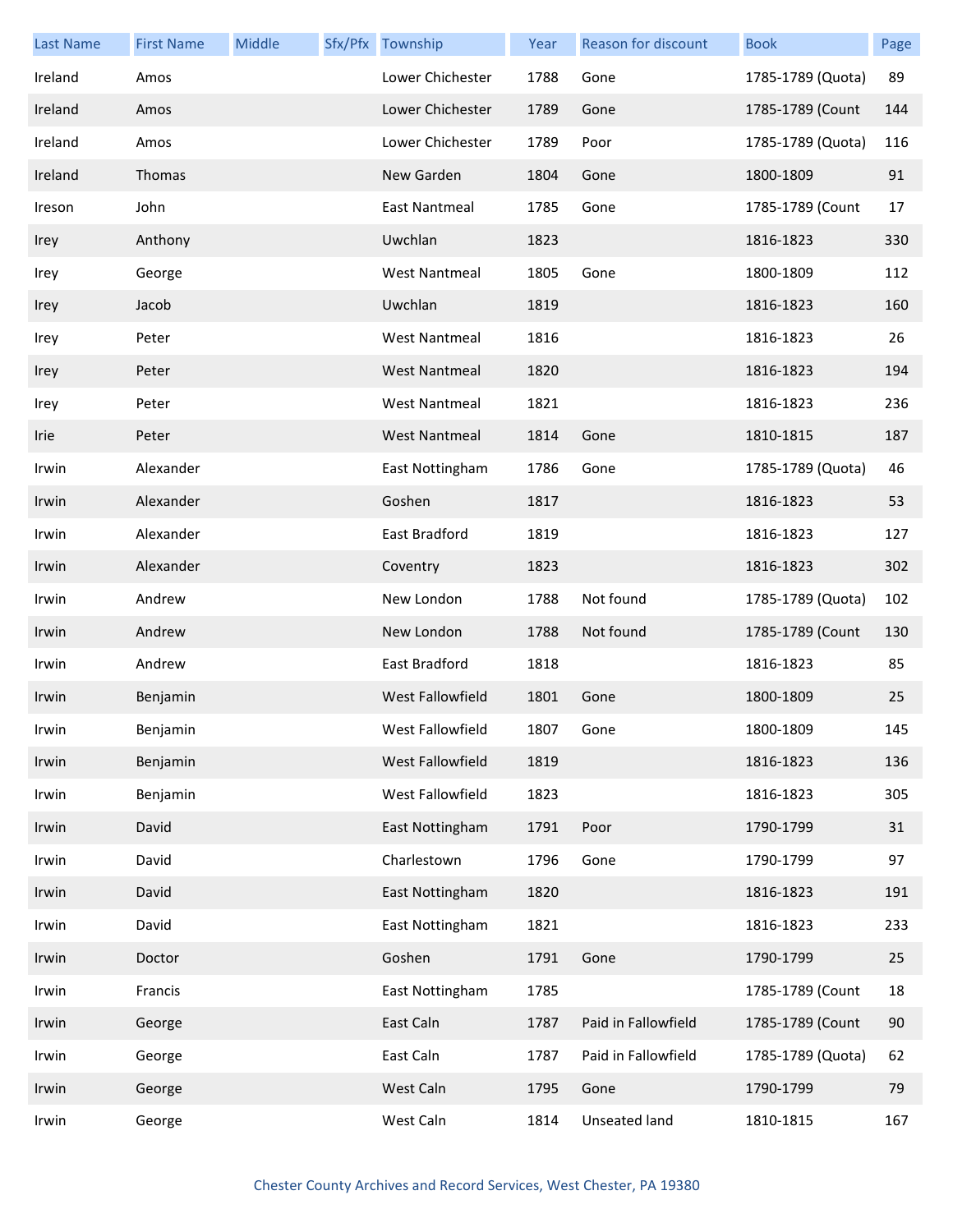| <b>Last Name</b> | <b>First Name</b> | Middle | Sfx/Pfx Township     | Year | Reason for discount   | <b>Book</b>       | Page           |
|------------------|-------------------|--------|----------------------|------|-----------------------|-------------------|----------------|
| Irwin            | George            |        | West Caln            | 1817 |                       | 1816-1823         | 47             |
| Irwin            | George            |        | West Caln            | 1820 |                       | 1816-1823         | 173            |
| Irwin            | George            |        | Honey Brook          | 1822 |                       | 1816-1823         | 265            |
| Irwin            | George            |        | West Caln            | 1823 |                       | 1816-1823         | 300            |
| Irwin            | Gideon            |        | Sadsbury             | 1785 | Overrated             | 1785-1789 (Quota) | 23             |
| Irwin            | Israel            |        | <b>West Nantmeal</b> | 1785 | Gone                  | 1785-1789 (Quota) | 17             |
| Irwin            | Israel            |        | <b>West Nantmeal</b> | 1786 | Ran away              | 1785-1789 (Count  | 45             |
| Irwin            | Israel            |        | <b>West Nantmeal</b> | 1786 | Gone                  | 1785-1789 (Count  | 73             |
| Irwin            | Israel            |        | <b>West Nantmeal</b> | 1786 | Gone                  | 1785-1789 (Quota) | 45             |
| Irwin            | Israel            |        | <b>West Nantmeal</b> | 1787 | Gone                  | 1785-1789 (Count  | 101            |
| Irwin            | Israel            |        | <b>West Nantmeal</b> | 1787 | Gone                  | 1785-1789 (Quota) | 73             |
| Irwin            | Israel            |        | <b>West Nantmeal</b> | 1787 | Ran away              | 1786-1789         | 17             |
| Irwin            | James             |        | East Caln            | 1789 | Poor                  | 1785-1789 (Count  | 145            |
| Irwin            | James             |        | East Caln            | 1789 | Poor                  | 1785-1789 (Count  | 145            |
| Irwin            | James             |        | East Caln            | 1789 | Gone                  | 1785-1789 (Quota) | 117            |
| Irwin            | James             |        | East Caln            | 1790 | Gone                  | 1790-1799         | 2              |
| Irwin            | James             |        | West Caln            | 1802 | Paid elsewhere        | 1800-1809         | 43             |
| Irwin            | James             |        | West Fallowfield     | 1807 | Gone                  | 1800-1809         | 145            |
| Irwin            | James             |        | Brandywine           | 1811 | No Dog                | 1810-1815         | 45             |
| Irwin            | James             |        | Coventry             | 1814 | Gone                  | 1810-1815         | 169            |
| Irwin            | James             |        | West Nantmeal        | 1818 |                       | 1816-1823         | 110            |
| Irwin            | James             |        | West Fallowfield     | 1818 |                       | 1816-1823         | 94             |
| Irwin            | James             |        | New London           | 1819 |                       | 1816-1823         | 147            |
| Irwin            | James             |        | Honey Brook          | 1820 |                       | 1816-1823         | 181            |
| Irwin            | James             |        | Sadsbury             | 1821 |                       | 1816-1823         | 242            |
| Irwin            | Joel              |        | East Nottingham      | 1817 |                       | 1816-1823         | 64             |
| Irwin            | Joel              |        | East Nottingham      | 1823 |                       | 1816-1823         | 318            |
| Irwin            | John              |        | Honey Brook          | 1789 | Gone                  | 1785-1789 (Count  | 151            |
| Irwin            | John              |        | Honey Brook          | 1789 | Gone                  | 1785-1789 (Quota) | 123            |
| Irwin            | John              |        | East Caln            | 1790 | Gone                  | 1790-1799         | $\overline{2}$ |
| Irwin            | John              |        | East Nottingham      | 1791 | Peculiar circumstance | 1790-1799         | 31             |
| Irwin            | John              |        | Brandywine           | 1791 | Gone                  | 1790-1799         | 21             |
| Irwin            | John              |        | Honey Brook          | 1791 | Gone                  | 1790-1799         | 26             |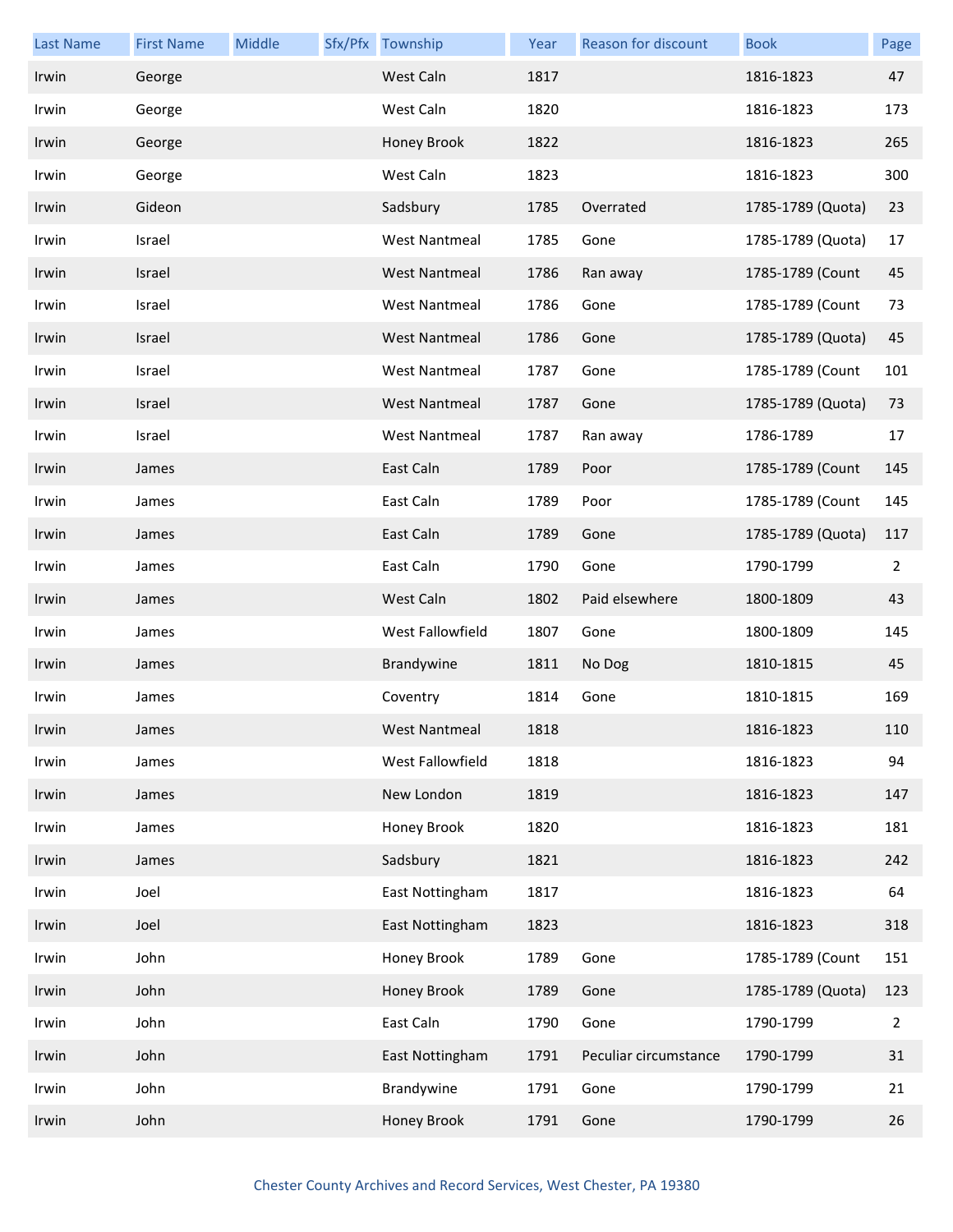| <b>Last Name</b> | <b>First Name</b> | Middle |     | Sfx/Pfx Township    | Year | Reason for discount | <b>Book</b>       | Page |
|------------------|-------------------|--------|-----|---------------------|------|---------------------|-------------------|------|
| Irwin            | John              |        |     | Brandywine          | 1793 | Gone                | 1790-1799         | 59   |
| Irwin            | John              |        |     | Honey Brook         | 1807 | Gone                | 1800-1809         | 146  |
| Irwin            | Jonathan          |        |     | Honey Brook         | 1815 |                     | 1810-1815         | 215  |
| Irwin            | Jonathan          |        |     | Honey Brook         | 1822 |                     | 1816-1823         | 265  |
| Irwin            | Jonathan          |        |     | Honey Brook         | 1823 |                     | 1816-1823         | 308  |
| Irwin            | Joseph            |        |     | East Caln           | 1786 | Gone                | 1785-1789 (Quota) | 34   |
| Irwin            | Joseph            |        |     | East Caln           | 1786 | Gone                | 1785-1789 (Count  | 62   |
| Irwin            | Joseph            |        |     | East Caln           | 1788 | Gone                | 1786-1789         | 34   |
| Irwin            | Joseph            |        |     | Honey Brook         | 1814 | Paid elsewhere      | 1810-1815         | 174  |
| Irwin            | Joseph            |        |     | Honey Brook         | 1815 |                     | 1810-1815         | 215  |
| Irwin            | Joseph            |        |     | Honey Brook         | 1816 |                     | 1816-1823         | 13   |
| Irwin            | Joseph            |        |     | Honey Brook         | 1817 |                     | 1816-1823         | 54   |
| Irwin            | Joseph            |        |     | Honey Brook         | 1819 |                     | 1816-1823         | 139  |
| Irwin            | Joseph            |        |     | Honey Brook         | 1822 |                     | 1816-1823         | 265  |
| Irwin            | Josiah            |        |     | Sadsbury            | 1785 | Overrated           | 1785-1789 (Quota) | 23   |
| Irwin            | Josiah            |        |     | Sadsbury            | 1788 | Overrated           | 1785-1789 (Quota) | 107  |
| Irwin            | Josiah            |        |     | Sadsbury            | 1788 | Overrated           | 1785-1789 (Count  | 135  |
| Irwin            | Josiah            | Η.     |     | Sadsbury            | 1810 | Gone                | 1810-1815         | 31   |
| Irwin            | Margaret          |        |     | <b>Upper Oxford</b> | 1812 | Gone                | 1810-1815         | 108  |
| Irwin            | Nathan            |        |     | East Caln           | 1786 | Gone                | 1785-1789 (Count  | 34   |
| Irwin            | Nathan            |        |     | East Caln           | 1788 | Gone off            | 1786-1789         | 6    |
| Irwin            | Nathaniel         |        |     | East Caln           | 1786 | Gone                | 1785-1789 (Quota) | 34   |
| Irwin            | Nathaniel         |        |     | Honey Brook         | 1798 | Poor                | 1790-1799         | 139  |
| Irwin            | Nathaniel         |        |     | Honey Brook         | 1802 | Charged to land     | 1800-1809         | 46   |
| Irwin            | Nathaniel         |        |     | Honey Brook         | 1803 | Charged to land     | 1800-1809         | 66   |
| Irwin            | Nathaniel         |        |     | Honey Brook         | 1805 | Unseated land       | 1800-1809         | 106  |
| Irwin            | Nathaniel         |        | Sr. | Honey Brook         | 1813 | Poor                | 1810-1815         | 134  |
| Irwin            | Nathaniel         |        |     | Honey Brook         | 1816 |                     | 1816-1823         | 13   |
| Irwin            | Nathaniel         |        |     | Honey Brook         | 1817 |                     | 1816-1823         | 54   |
| Irwin            | Nathaniel         |        |     | Honey Brook         | 1818 |                     | 1816-1823         | 97   |
| Irwin            | Nathaniel         |        |     | Honey Brook         | 1819 |                     | 1816-1823         | 139  |
| Irwin            | Nathaniel         |        |     | Honey Brook         | 1820 |                     | 1816-1823         | 181  |
| Irwin            | Peter             |        |     | Honey Brook         | 1814 | Gone                | 1810-1815         | 174  |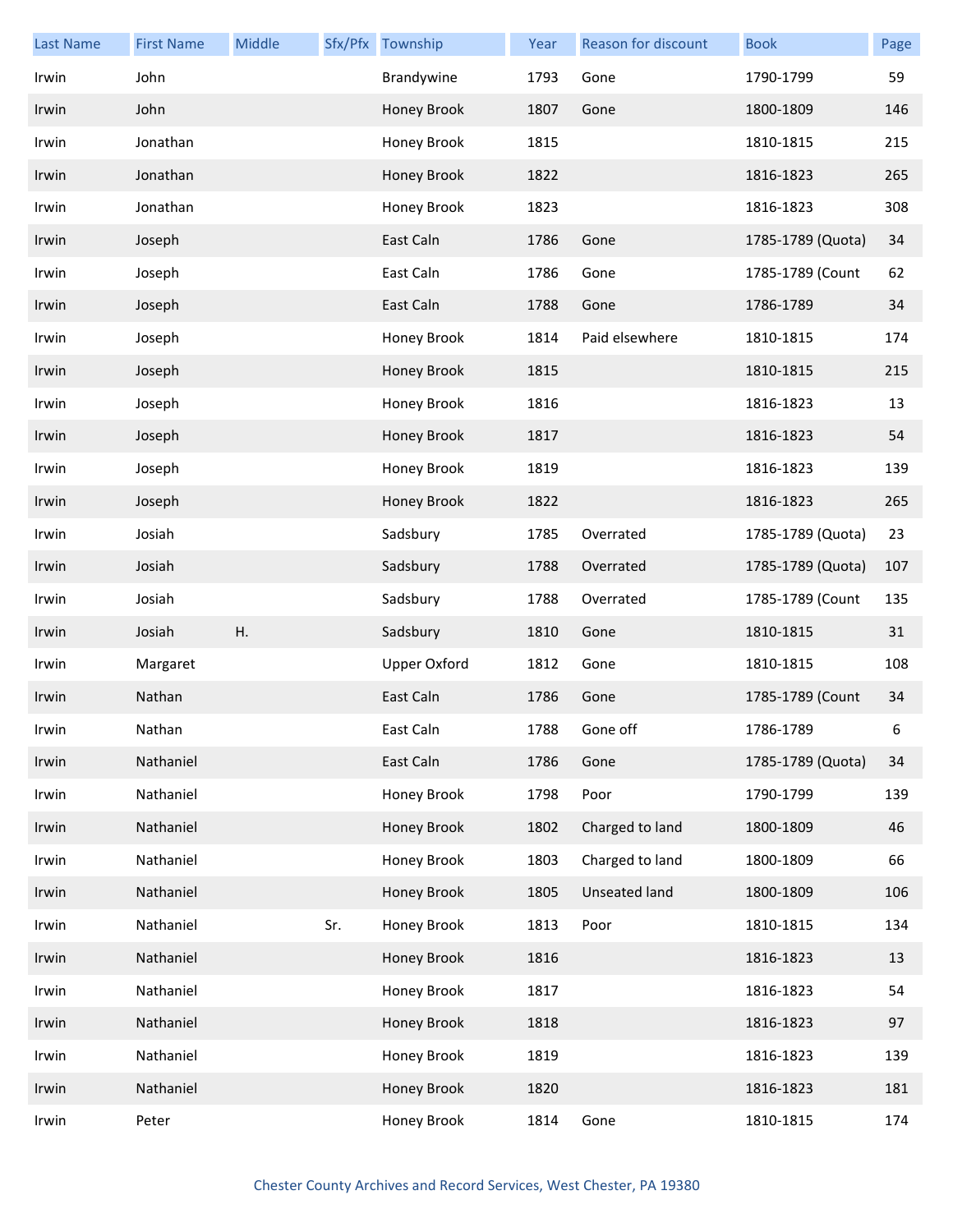| <b>Last Name</b> | <b>First Name</b> | Middle | Sfx/Pfx Township | Year | <b>Reason for discount</b> | <b>Book</b>       | Page           |
|------------------|-------------------|--------|------------------|------|----------------------------|-------------------|----------------|
| Irwin            | Peter             |        | Honey Brook      | 1815 |                            | 1810-1815         | 215            |
| Irwin            | Peter             |        | Honey Brook      | 1823 |                            | 1816-1823         | 308            |
| Irwin            | Richard           |        | Honey Brook      | 1814 | Gone                       | 1810-1815         | 174            |
| Irwin            | Richard           |        | Honey Brook      | 1815 |                            | 1810-1815         | 215            |
| Irwin            | Richard           |        | Honey Brook      | 1816 |                            | 1816-1823         | 13             |
| Irwin            | Robert            |        | East Caln        | 1790 | Gone                       | 1790-1799         | $\overline{2}$ |
| Irwin            | Robert            |        | Honey Brook      | 1793 | Gone                       | 1790-1799         | 64             |
| Irwin            | Robert            |        | Brandywine       | 1805 | Gone                       | 1800-1809         | 101            |
| Irwin            | Robert            |        | West Caln        | 1808 |                            | 1800-1809         | 162            |
| Irwin            | Robert            |        | Honey Brook      | 1811 | Not found                  | 1810-1815         | 54             |
| Irwin            | Robert            |        | West Caln        | 1811 | Mistake                    | 1810-1815         | 47             |
| Irwin            | Robert            |        | West Caln        | 1814 | Unseated land              | 1810-1815         | 167            |
| Irwin            | Robert            |        | West Caln        | 1821 |                            | 1816-1823         | 215            |
| Irwin            | Robert            |        | West Caln        | 1821 |                            | 1816-1823         | 215            |
| Irwin            | Samuel            |        | Brandywine       | 1791 | Under age                  | 1790-1799         | 21             |
| Irwin            | Samuel            |        | Honey Brook      | 1798 | Poor                       | 1790-1799         | 139            |
| Irwin            | Samuel            |        | Honey Brook      | 1803 | Poor                       | 1800-1809         | 66             |
| Irwin            | Samuel            |        | Honey Brook      | 1807 | Gone                       | 1800-1809         | 146            |
| Irwin            | Samuel            |        | Honey Brook      | 1808 | Gone                       | 1800-1809         | 166            |
| Irwin            | Samuel            |        | Honey Brook      | 1812 | Enlisted                   | 1810-1815         | 94             |
| Irwin            | Samuel            |        | West Fallowfield | 1816 |                            | 1816-1823         | 11             |
| Irwin            | Samuel            |        | Honey Brook      | 1817 |                            | 1816-1823         | 54             |
| Irwin            | Samuel            |        | West Fallowfield | 1817 |                            | 1816-1823         | 52             |
| Irwin            | Samuel            |        | Honey Brook      | 1818 |                            | 1816-1823         | 97             |
| Irwin            | Samuel            |        | East Nottingham  | 1818 | Error                      | 1816-1823         | 107            |
| Irwin            | Samuel            |        | West Fallowfield | 1819 | Unseated land              | 1816-1823         | 136            |
| Irwin            | Samuel            |        | West Fallowfield | 1820 | Unseated land              | 1816-1823         | 178            |
| Irwin            | Samuel            |        | West Fallowfield | 1821 |                            | 1816-1823         | 220            |
| Irwin            | Samuel            |        | Honey Brook      | 1822 |                            | 1816-1823         | 265            |
| Irwin            | Stephen           |        | West Fallowfield | 1811 | No Dog                     | 1810-1815         | 52             |
| Irwin            | Theophilus        |        | East Caln        | 1789 | Poor                       | 1785-1789 (Count  | 145            |
| Irwin            | Theophilus        |        | East Caln        | 1789 | Poor                       | 1785-1789 (Quota) | 117            |
| Irwin            | Thomas            |        | West Chester     | 1801 | Gone                       | 1800-1809         | 40             |